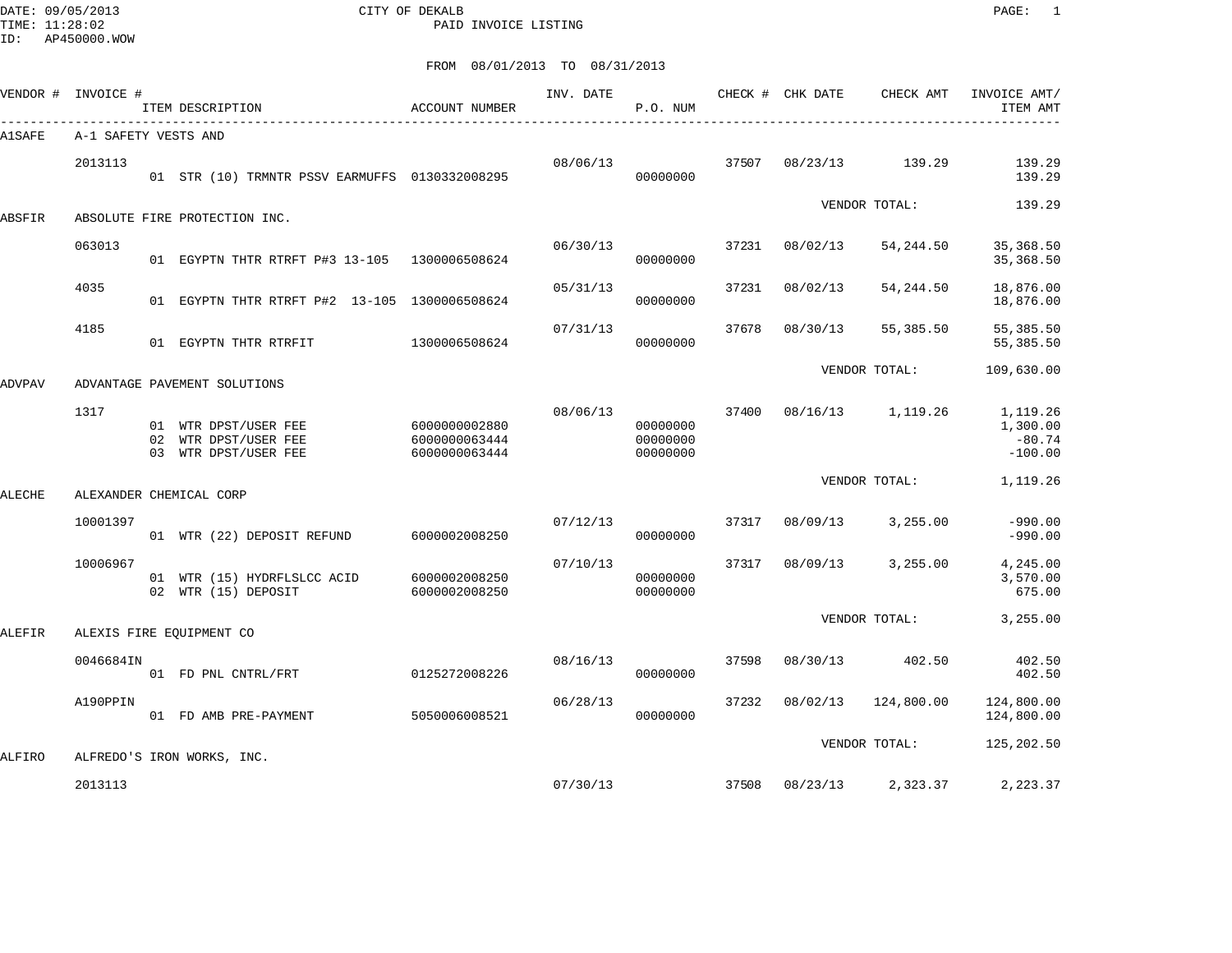DATE: 09/05/2013 CITY OF DEKALB PAGE: 2 PAID INVOICE LISTING

ID: AP450000.WOW

|          | VENDOR # INVOICE # | ITEM DESCRIPTION                              | ACCOUNT NUMBER | INV. DATE | P.O. NUM |       | CHECK # CHK DATE | CHECK AMT      | INVOICE AMT/<br>ITEM AMT |
|----------|--------------------|-----------------------------------------------|----------------|-----------|----------|-------|------------------|----------------|--------------------------|
|          | 2013113            | 01 STR P10 ALMNM FLR RPR 0130333008315        |                | 07/30/13  | 00000000 | 37508 | 08/23/13         | 2,323.37       | 2,223.37<br>2,223.37     |
|          | 2013117            | 01 STR P13 WELD WNDW ELVTR                    | 0130333008315  | 08/05/13  | 00000000 | 37508 | 08/23/13         | 2,323.37       | 20.00<br>20.00           |
|          | 2013133            | 01 ART AP06 RPR PIPE                          | 6500003008310  | 08/12/13  | 00000000 | 37508 | 08/23/13         | 2,323.37       | 80.00<br>80.00           |
| ALLENSI  | ALLEN SIGNAGE      |                                               |                |           |          |       |                  | VENDOR TOTAL:  | 2,323.37                 |
|          | 725472             | 01 ARPT SIGN LTTRNG INSTLL/RMVL 6500003008373 |                | 07/18/13  | 00000000 | 37263 | 08/02/13         | 121.00         | 121.00<br>121.00         |
|          | 725476             | 01 ARPT (2) TRMNL SIGNS 6500003008373         |                | 07/22/13  | 00000000 | 37509 | 08/23/13         | 65.00          | 65.00<br>65.00           |
| ALLPEP   |                    | ALLEN PEPA ARCHITECTS                         |                |           |          |       |                  | VENDOR TOTAL:  | 186.00                   |
|          | 1232               | 01 EGYPTN THTR C-SPRNKLR RMDLNG 1300006508624 |                | 07/23/13  | 00000000 | 37233 | 08/02/13         | 1,400.00       | 1,400.00<br>1,400.00     |
| AMERIGAS | AMERIGAS           |                                               |                |           |          |       |                  | VENDOR TOTAL:  | 1,400.00                 |
|          | 42228144           | 01 FD 100LB CYLNDR VAPOR 0125273008373        |                | 08/12/13  | 00000000 | 37599 |                  | 08/30/13 78.70 | 78.70<br>78.70           |
| AMETIT   |                    | AMERICAN TITLE GUARANTY                       |                |           |          |       |                  | VENDOR TOTAL:  | 78.70                    |
|          | IDIS5595627        | 01 FY14 CDBG 1043 S 5TH ST                    | 1900004008499  | 08/15/13  | 00000000 |       | 37510 08/23/13   | 1,798.00       | 1,798.00<br>1,798.00     |
| ANDMED   |                    | ANDRES MEDICAL BILLING LTD                    |                |           |          |       |                  | VENDOR TOTAL:  | 1,798.00                 |
|          | 131143             | 01 AMB BILLING MAY '13                        | 0100000002240  | 06/01/13  | 00000000 | 37318 | 08/09/13         | 6,252.83       | 2,735.79<br>2,735.79     |
|          | 131300             | 01 AMB BILLING JUN '13                        | 0100000002240  | 07/01/13  | 00000000 | 37318 | 08/09/13         | 6,252.83       | 3,517.04<br>3,517.04     |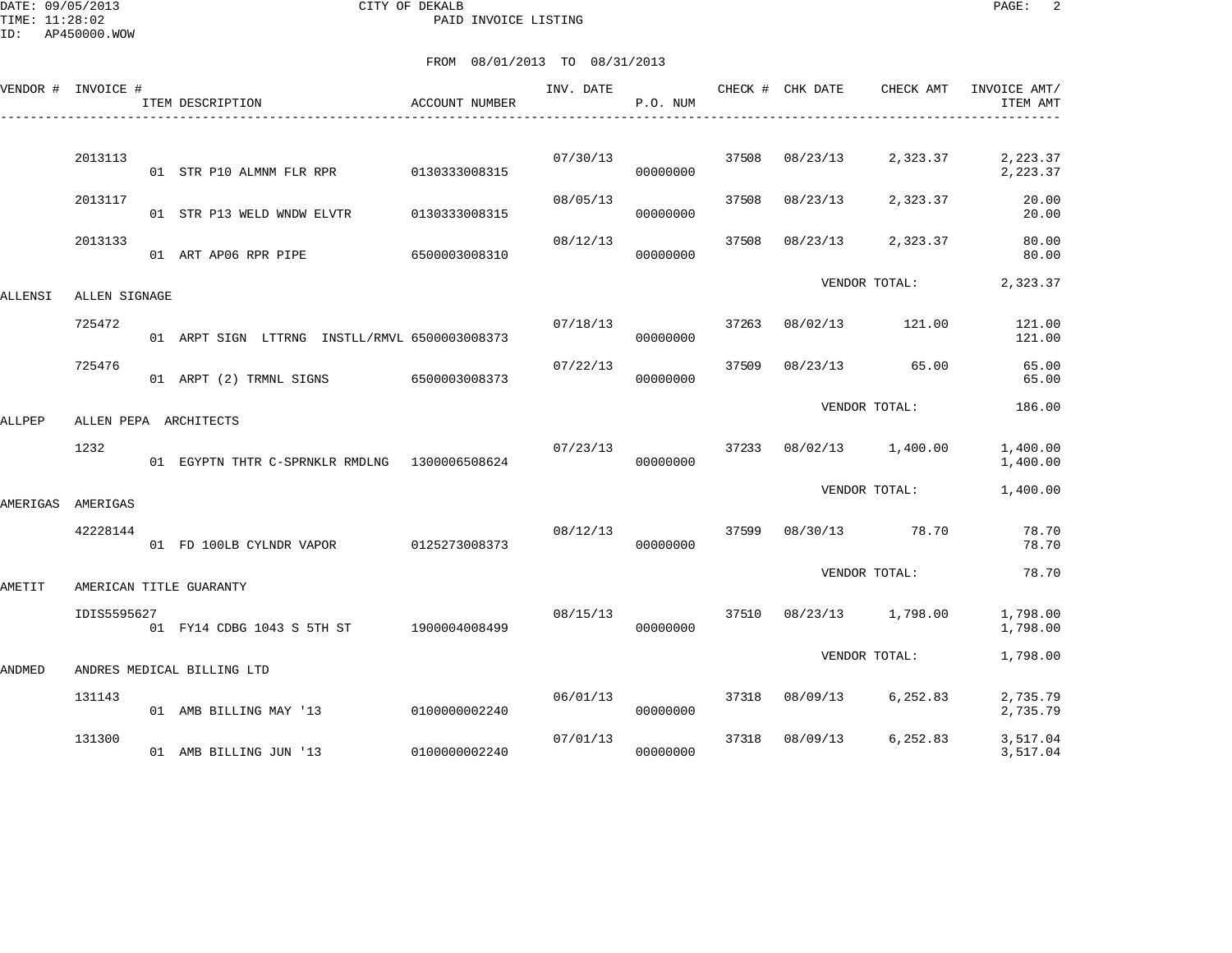DATE: 09/05/2013 CITY OF DEKALB PAGE: 3 PAID INVOICE LISTING

|         | VENDOR # INVOICE # | ACCOUNT NUMBER<br>ITEM DESCRIPTION                                                                                                                                                                                                                                    |                                                                                   | INV. DATE | P.O. NUM                                                                         |       | CHECK # CHK DATE | CHECK AMT               | INVOICE AMT/<br>ITEM AMT                                                       |
|---------|--------------------|-----------------------------------------------------------------------------------------------------------------------------------------------------------------------------------------------------------------------------------------------------------------------|-----------------------------------------------------------------------------------|-----------|----------------------------------------------------------------------------------|-------|------------------|-------------------------|--------------------------------------------------------------------------------|
|         | 131477             | 01 FD HARDWARE AUG '13 0125273008310                                                                                                                                                                                                                                  |                                                                                   | 08/01/13  | 00000000                                                                         |       |                  | 37511 08/23/13 2,119.81 | 2,119.81<br>2,119.81                                                           |
| APPIND  |                    | APPLIED INDUSTRIAL TECH                                                                                                                                                                                                                                               |                                                                                   |           |                                                                                  |       |                  | VENDOR TOTAL:           | 8,372.64                                                                       |
|         | 16062112           | 01 FD (216) BTTYS/FRT 0125272008240                                                                                                                                                                                                                                   |                                                                                   | 07/05/13  | 00000000                                                                         |       | 37264 08/02/13   | 316.54                  | 122.86<br>122.86                                                               |
|         | 16062126           | 01 FD (288) BTTRYS                                                                                                                                                                                                                                                    | 0125272008240                                                                     | 07/05/13  | 00000000                                                                         | 37264 |                  | 08/02/13 316.54         | 193.68<br>193.68                                                               |
| APWA    |                    | APWA - ILLINOIS PUBLIC SERVICE                                                                                                                                                                                                                                        |                                                                                   |           |                                                                                  |       |                  | VENDOR TOTAL:           | 316.54                                                                         |
|         | 071613             | 01 ANNL BNQT MOORE 10/10/13 0130313008376                                                                                                                                                                                                                             |                                                                                   | 07/16/13  | 00000000                                                                         |       |                  | 37401 08/16/13 30.00    | 30.00<br>30.00                                                                 |
| APWAMEM | APWA               |                                                                                                                                                                                                                                                                       |                                                                                   |           |                                                                                  |       |                  | VENDOR TOTAL:           | 30.00                                                                          |
|         | 071213             | 01 MMBRSHP THRU 9/30/14 BAULING 0130353008375<br>02 MMBRSHP THRU 9/30/14 CLEVELAND 6500003008375<br>03 MMBRSHP THRU 9/30/14 ESPY<br>04 MMBRSHP THRU 9/30/14 FAIVRE<br>05 MMBRSHP THRU 9/30/14 KECK<br>06 MMBRSHP THRU 9/30/14 MAURER<br>07 MMBRSHP THRU 9/30/14 MOORE | 0130333008375<br>6000003008375<br>6000003008375<br>0130353008375<br>0130313008375 | 07/10/13  | 00000000<br>00000000<br>00000000<br>00000000<br>00000000<br>00000000<br>00000000 | 37402 |                  | 08/16/13 1,099.00       | 1,099.00<br>157.00<br>157.00<br>157.00<br>157.00<br>157.00<br>157.00<br>157.00 |
| ARAUNI  | AUCA ROCKFORD      |                                                                                                                                                                                                                                                                       |                                                                                   |           |                                                                                  |       |                  | VENDOR TOTAL:           | 1,099.00                                                                       |
|         | 6108115212         | 01 PD SRVCS 7/12/13 0120223008315                                                                                                                                                                                                                                     |                                                                                   | 07/12/13  | 00000000                                                                         | 37319 | 08/09/13         | 283.54                  | 83.28<br>83.28                                                                 |
|         | 6108115213         | 01 CTYHL SRVCS 7/12/13                                                                                                                                                                                                                                                | 0120223008315                                                                     | 07/12/13  | 00000000                                                                         | 37319 | 08/09/13         | 283.54                  | 58.49<br>58.49                                                                 |
|         | 6108133565         | 01 PD SRVCS 7/26/13 0120223008315                                                                                                                                                                                                                                     |                                                                                   | 07/26/13  | 00000000                                                                         | 37319 | 08/09/13         | 283.54                  | 83.28<br>83.28                                                                 |
|         | 6108133566         | 01 CTYHL SRVCS 7/26/13 0120223008315                                                                                                                                                                                                                                  |                                                                                   | 07/26/13  | 00000000                                                                         | 37319 | 08/09/13         | 283.54                  | 58.49<br>58.49                                                                 |
|         |                    |                                                                                                                                                                                                                                                                       |                                                                                   |           |                                                                                  |       |                  | VENDOR TOTAL:           | 283.54                                                                         |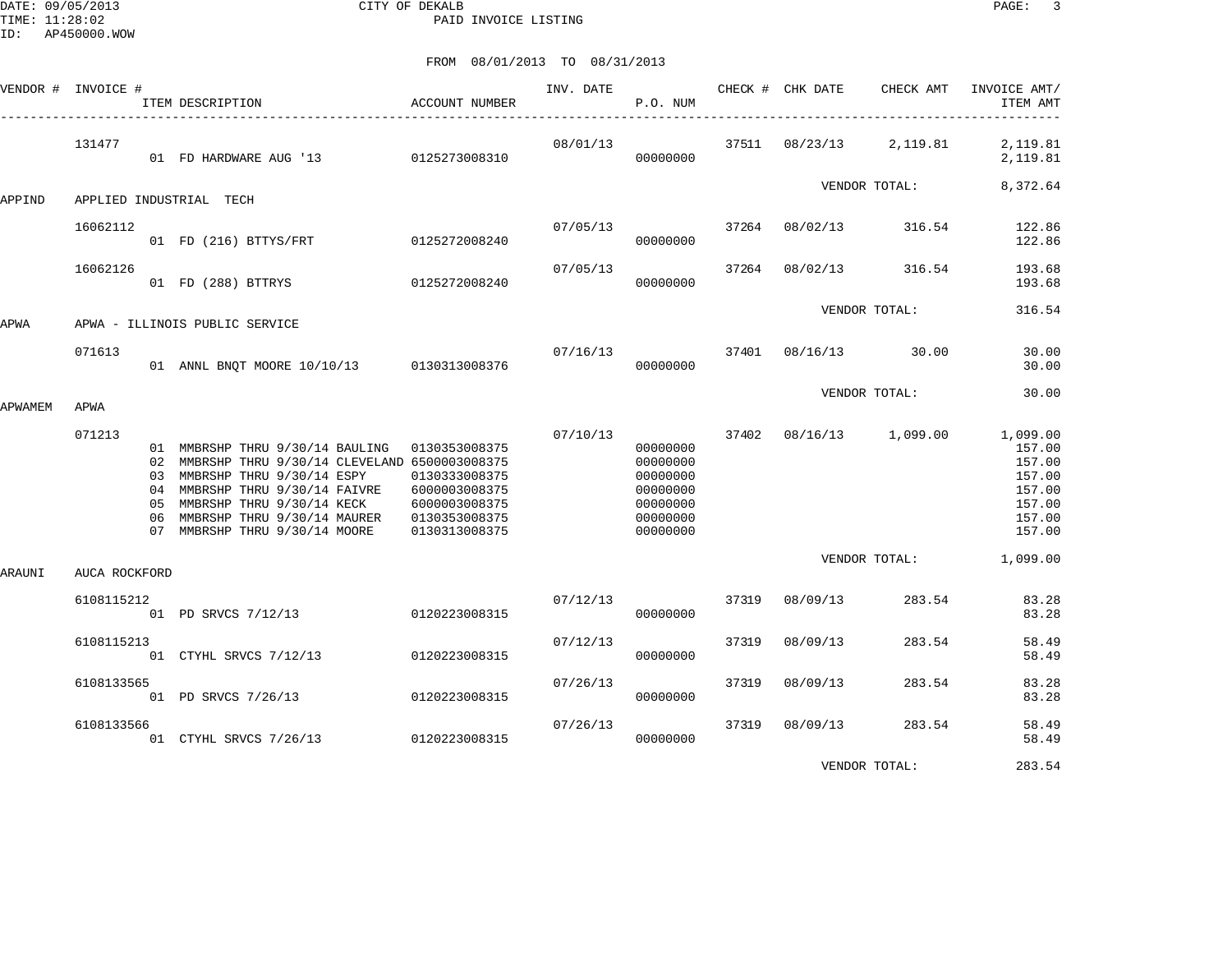DATE: 09/05/2013 CITY OF DEKALB PAGE: 4 PAID INVOICE LISTING

ID: AP450000.WOW

| VENDOR # | INVOICE #             | ITEM DESCRIPTION                                                                              | ACCOUNT NUMBER                                  | INV. DATE | CHECK # CHK DATE<br>P.O. NUM     |       |                | CHECK AMT          | INVOICE AMT/<br>ITEM AMT            |
|----------|-----------------------|-----------------------------------------------------------------------------------------------|-------------------------------------------------|-----------|----------------------------------|-------|----------------|--------------------|-------------------------------------|
| ASCAVI   |                       | ASCENT AVIATION GROUP INC.                                                                    |                                                 |           |                                  |       |                |                    |                                     |
|          | 196470                | 01 ARPT 7430GL JET-A FUEL 6500002008234                                                       |                                                 | 07/19/13  | 00000000                         | 37265 | 08/02/13       | 25,658.68          | 25,658.68<br>25,658.68              |
|          | 199657                | 01 ARPT 7797GAL 100LL AVIATION                                                                | 6500002008234                                   | 08/08/13  | 00000000                         | 37512 | 08/23/13       | 36,285.92          | 36, 263.85<br>36, 263.85            |
|          | M107573               | 01 ARPT VX570 LSE AUG '13<br>02 APRT AVGAS RFLR LSE AUG '13<br>03 ARPT JET-A RFLR LSE AUG '13 | 6500006008597<br>6500006008597<br>6500006008597 | 08/01/13  | 00000000<br>00000000<br>00000000 | 37600 | 08/30/13       | 981.00             | 981.00<br>46.00<br>400.00<br>535.00 |
|          | M108196               | 01 ARPT WINGPOINTS ISSUED                                                                     | 6500003008373                                   | 08/08/13  | 00000000                         | 37512 | 08/23/13       | 36,285.92          | 22.07<br>22.07                      |
| BADMET   | BADGER METER, INC.    |                                                                                               |                                                 |           |                                  |       |                | VENDOR TOTAL:      | 62,925.60                           |
|          | 11689401              | 01 WTR (500) ORION METERS 6000006008583                                                       |                                                 | 07/19/13  | 00000000                         | 37403 |                | 08/16/13 38,650.00 | 38,650.00<br>38,650.00              |
|          | 11958401              | 01 WTR ANNL MRS USMAP                                                                         | 6000003008330                                   | 07/30/13  | 00000000                         | 37513 |                | 08/23/13 6,349.92  | 6,349.92<br>6,349.92                |
| BANDWI   | BANDWIDTH.COM INC.    |                                                                                               |                                                 |           |                                  |       |                | VENDOR TOTAL:      | 44,999.92                           |
|          | 86151                 | 01 IT AUG'13 BOXSET CALL LICENSE 0115163008337                                                |                                                 | 08/01/13  | 00000000                         |       | 37404 08/16/13 | 220.99             | 220.99<br>220.99                    |
| BARDIS   | BARNES DISTRIBUTION   |                                                                                               |                                                 |           |                                  |       |                | VENDOR TOTAL:      | 220.99                              |
|          | 5776679001            | 01 ARPT (24) RED GREASE/FRT 6500002008226                                                     |                                                 | 08/08/13  | 00000000                         | 37601 |                | 08/30/13 178.52    | 178.52<br>178.52                    |
| BARNABY  | <b>BARNABY</b>        |                                                                                               |                                                 |           |                                  |       |                | VENDOR TOTAL:      | 178.52                              |
|          | 1858                  | 01 LGL (1100) CNTNNC ORDERS 0118002008202                                                     |                                                 |           | 07/11/13<br>00000000             |       | 37320 08/09/13 | 399.00             | 399.00<br>399.00                    |
| BATPLU   | SYCAMORE BATTERY INC. |                                                                                               |                                                 |           |                                  |       |                | VENDOR TOTAL:      | 399.00                              |
|          | 297230095             |                                                                                               |                                                 | 07/24/13  |                                  | 37405 |                | 08/16/13 151.32    | 151.32                              |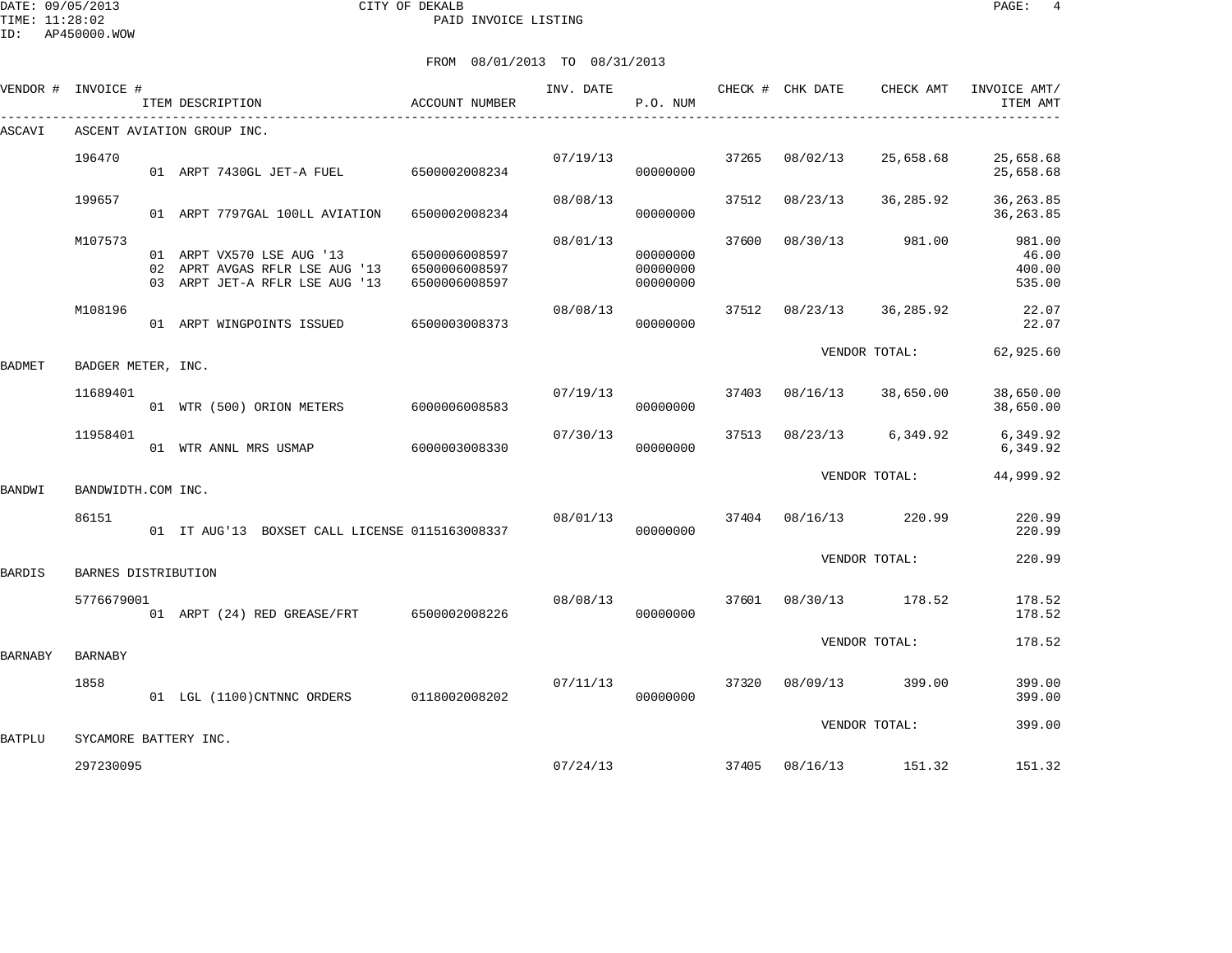DATE: 09/05/2013 CITY OF DEKALB PAGE: 5 PAID INVOICE LISTING

|               | VENDOR # INVOICE # | ITEM DESCRIPTION                                                                                  | ACCOUNT NUMBER | INV. DATE | P.O. NUM             |       | CHECK # CHK DATE | CHECK AMT               | INVOICE AMT/<br>ITEM AMT      |
|---------------|--------------------|---------------------------------------------------------------------------------------------------|----------------|-----------|----------------------|-------|------------------|-------------------------|-------------------------------|
|               | 297230095          | 01 STR (204) BATTERIES                                                                            | 0130333008310  | 07/24/13  | 00000000             | 37405 | 08/16/13         | 151.32                  | 151.32<br>151.32              |
|               | 297230418          | 01 WTR (32) AA BTTRYS 6000002008219                                                               |                | 08/05/13  | 00000000             | 37514 | 08/23/13         | 11.20                   | 11.20<br>11.20                |
| <b>BAXWOO</b> |                    | BAXTER & WOODMAN, INC.                                                                            |                |           |                      |       |                  | VENDOR TOTAL:           | 162.52                        |
|               | 0169683            | 01 ENG ANNL STRALLY/SDWLK MNTNNC 1300003008331                                                    |                | 07/18/13  | 00000000             | 37234 | 08/02/13         | 4,366.50                | 4,366.50<br>4,366.50          |
|               | 0169683A           | 01 ENG ANNL STRALLY/SDWLK MNTNNC 1300003008331                                                    |                | 07/18/13  | 00000000             | 37266 | 08/02/13         | 4,599.00                | 4,599.00<br>4,599.00          |
| <b>BECCAR</b> | CARRIE BECKER      |                                                                                                   |                |           |                      |       |                  | VENDOR TOTAL:           | 8,965.50                      |
|               | 082313             | 01 2013 WELLNESS                                                                                  | 7100004008476  | 08/23/13  | 00000000             |       |                  | D000220 08/30/13 189.10 | 189.10<br>189.10              |
| BECKER        |                    | BECKER & ASSOCIATES INC                                                                           |                |           |                      |       |                  | VENDOR TOTAL:           | 189.10                        |
|               | 0041890IN          | 01 ARPT INSTLL WTR DEF SYSTM LBR 6500003008311<br>02 ARPT INSTLL WTR DEF SYSTM PRTS 6500003008311 |                | 07/19/13  | 00000000<br>00000000 | 37321 |                  | 08/09/13 1,397.85       | 1,397.85<br>1,312.85<br>85.00 |
| <b>BECROB</b> | ROBERT BECK        |                                                                                                   |                |           |                      |       |                  | VENDOR TOTAL:           | 1,397.85                      |
|               | 080913             | 01 NOV '12-MAY '13 REBATE PRGRM    6000004008481                                                  |                | 08/09/13  | 00000000             | 37406 | 08/16/13         | 59.73                   | 59.73<br>59.73                |
| <b>BENGOR</b> | BEN GORDON CENTER  |                                                                                                   |                |           |                      |       |                  | VENDOR TOTAL:           | 59.73                         |
|               | 073013             | 01 PD TRNG MILLER/MOTT/SULLIVAN 0120243008376                                                     |                | 07/30/13  | 00000000             | 37322 | 08/09/13         | 75.00                   | 75.00<br>75.00                |
|               | IDIS5598538        | 01 CDBG PUB SRVC 1ST OTR                                                                          | 1900003008307  | 08/23/13  | 00000000             | 37602 | 08/30/13         | 2,000.00                | 2,000.00<br>2,000.00          |
|               |                    |                                                                                                   |                |           |                      |       |                  | VENDOR TOTAL:           | 2,075.00                      |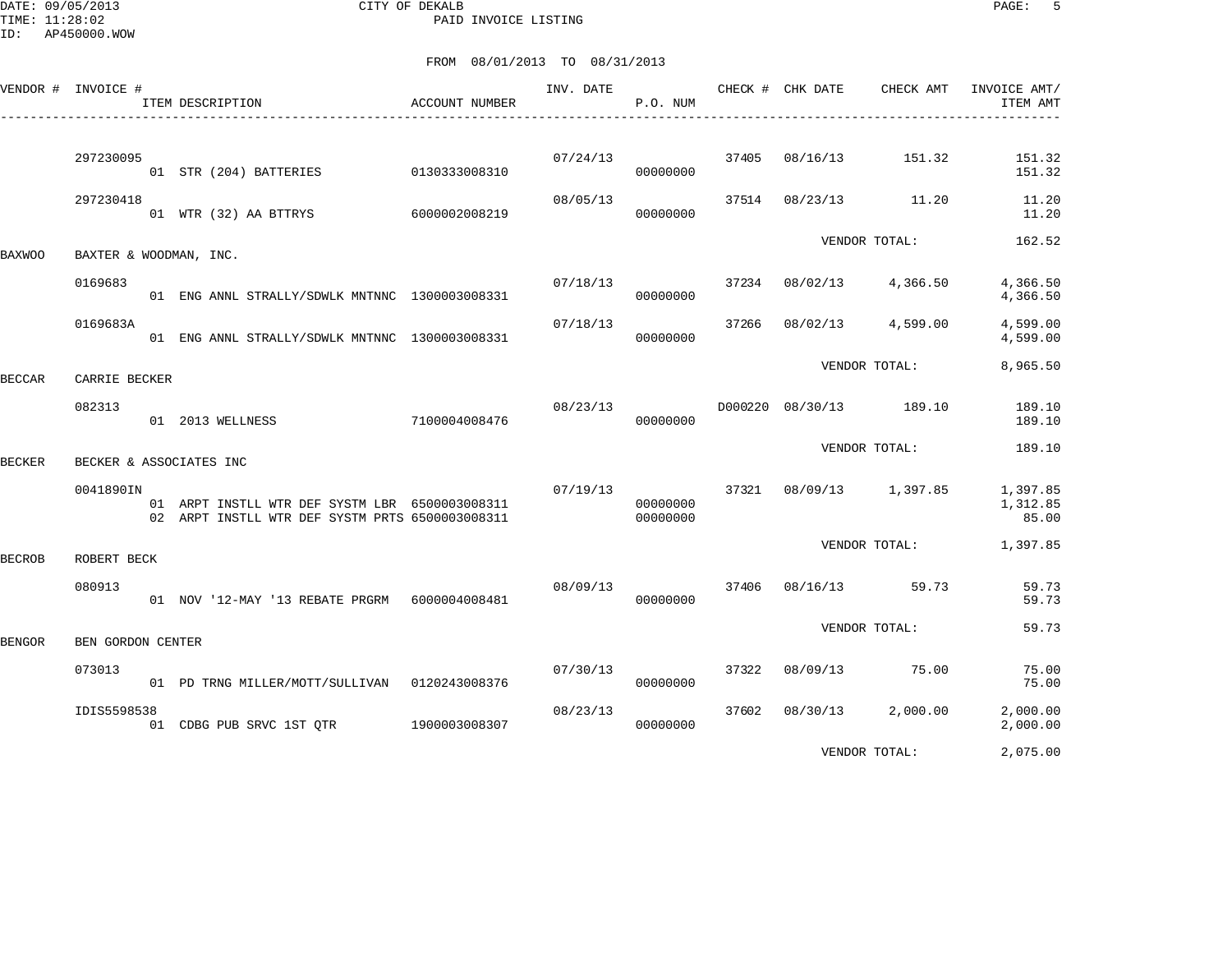DATE: 09/05/2013 CITY OF DEKALB PAGE: 6 PAID INVOICE LISTING

| VENDOR #      | INVOICE #            | ITEM DESCRIPTION                                | ACCOUNT NUMBER | INV. DATE | P.O. NUM |       | CHECK # CHK DATE     | CHECK AMT     | INVOICE AMT/<br>ITEM AMT |
|---------------|----------------------|-------------------------------------------------|----------------|-----------|----------|-------|----------------------|---------------|--------------------------|
| BFCA          |                      | BUILDING & FIRE CODE ACADEMY                    |                |           |          |       |                      |               |                          |
|               | 48809                | 01 PD CF LEONI PROP MNTNNC CLSS 0120263008376   |                | 07/26/13  | 00000000 | 37407 | 08/16/13             | 295.00        | 295.00<br>295.00         |
| BIGWIL        | WILLIAM BIGELOW      |                                                 |                |           |          |       |                      | VENDOR TOTAL: | 295.00                   |
|               | 132328               | 01 AMB RFND# 13215386 0100000063423             |                | 08/07/13  | 00000000 |       | 37515 08/23/13 83.35 |               | 83.35<br>83.35           |
| <b>BINFAR</b> | BINGHAM FAMILY FARMS |                                                 |                |           |          |       |                      | VENDOR TOTAL: | 83.35                    |
|               | 476142               | 01 ARPT 10CUB YRD MULCH FBO SIGNS 6500003008313 |                | 07/18/13  | 00000000 | 37408 | 08/16/13             | 125.00        | 125.00<br>125.00         |
| <b>BLSEW</b>  | B & L SEWER RODDING  |                                                 |                |           |          |       |                      | VENDOR TOTAL: | 125.00                   |
|               | 2270                 |                                                 |                |           |          | 37409 | 08/16/13 210.00      |               | 210.00                   |
|               |                      | 01 ARPT RNTL WKS 31-34 6500004008450            |                | 07/28/13  | 00000000 |       |                      |               | 210.00                   |
| <b>BLULIN</b> | THE BLUE LINE        |                                                 |                |           |          |       |                      | VENDOR TOTAL: | 210.00                   |
|               | 25861                | 01 HR PD RECRUITMENT LSTNG                      | 0115153008333  | 04/03/13  | 00000000 | 37385 | 08/09/13             | 249.00        | 249.00<br>249.00         |
| <b>BOUTRE</b> |                      | BOUND TREE MEDICAL, LLC.                        |                |           |          |       |                      | VENDOR TOTAL: | 249.00                   |
|               | 81134012             | 01 FD (6) CVRLLS                                | 0125272008241  | 07/03/13  | 00000000 | 37267 | 08/02/13             | 43.86         | 43.86<br>43.86           |
| BRAMAN        |                      | BRAD MANNING FORD, INC.                         |                |           |          |       |                      | VENDOR TOTAL: | 43.86                    |
|               | 101147               | 01 PD RENTAL                                    | 0120242008243  | 06/22/13  | 00000000 | 37386 | 08/09/13             | 375.00        | 30.00<br>30.00           |
|               | 101148               | 01 PD RENTAL                                    | 0120242008243  | 06/22/13  | 00000000 | 37386 | 08/09/13             | 375.00        | 30.00<br>30.00           |
|               | 101149               |                                                 |                | 06/22/13  |          | 37386 | 08/09/13             | 375.00        | 30.00                    |
|               |                      | 01 PD RENTAL                                    | 0120242008243  |           | 00000000 |       |                      |               | 30.00                    |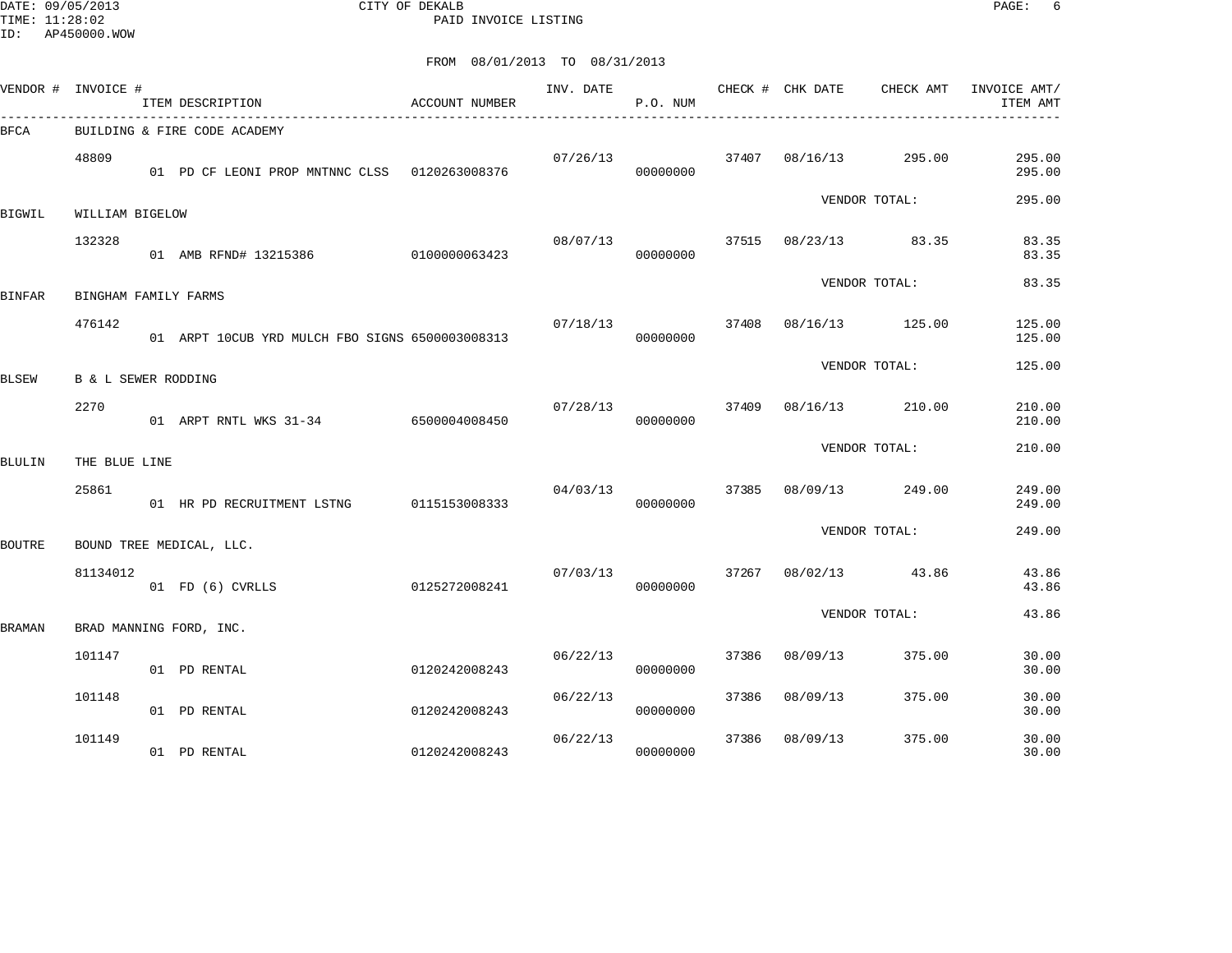DATE: 09/05/2013 CITY OF DEKALB PAGE: 7 PAID INVOICE LISTING

ID: AP450000.WOW

|        | VENDOR # INVOICE # | ITEM DESCRIPTION                                     | ACCOUNT NUMBER                 | INV. DATE | P.O. NUM             |       | CHECK # CHK DATE | CHECK AMT     | INVOICE AMT/<br>ITEM AMT  |
|--------|--------------------|------------------------------------------------------|--------------------------------|-----------|----------------------|-------|------------------|---------------|---------------------------|
|        | 101163             | 01 PD RENTAL                                         | 0120242008243                  | 06/29/13  | 00000000             | 37386 | 08/09/13         | 375.00        | 30.00<br>30.00            |
|        | 101164             | 01 PD RENTAL                                         | 0120242008243                  | 06/28/13  | 00000000             | 37386 | 08/09/13         | 375.00        | 30.00<br>30.00            |
|        | 101178             | 01 PD RENTAL                                         | 0120242008243                  | 07/12/13  | 00000000             | 37323 | 08/09/13         | 1,630.24      | 30.00<br>30.00            |
|        | 101179             | 01 PD RENTAL                                         | 0120242008243                  | 07/12/13  | 00000000             | 37323 | 08/09/13         | 1,630.24      | 30.00<br>30.00            |
|        | 13551              | 01 FD '14 FORD EXPLRR                                | 5050006008521                  | 07/03/13  | 00000000             | 37235 | 08/02/13         | 29,822.00     | 29,822.00<br>29,822.00    |
|        | 56221FOW           | 01 PD RADIO/FRT                                      | 0120222008226                  | 06/28/13  | 00000000             | 37386 | 08/09/13         | 375.00        | 140.00<br>140.00          |
|        | 56266FOW           | 01 STR P21 (4) ROTORS/KIT B                          | 0130332008226                  | 07/09/13  | 00000000             | 37323 | 08/09/13         | 1,630.24      | 661.20<br>661.20          |
|        | 56304FOW           | 01 PD PD33 MOTOR/P21 BOLT                            | 0130332008226                  | 07/17/13  | 00000000             | 37323 | 08/09/13         | 1,630.24      | 70.28<br>70.28            |
|        | 56319FOW           | 01 PD PD44 MOTOR                                     | 0120222008226                  | 07/19/13  | 00000000             | 37323 | 08/09/13         | 1,630.24      | 56.96<br>56.96            |
|        | FOCS45871          | 01 PD PD43 RPRGRM DMLGHT                             | 0120223008315                  | 06/27/13  | 00000000             | 37386 | 08/09/13         | 375.00        | 85.00<br>85.00            |
|        | FOCS46055          | 01 PD PD07 A/C RPR LABOR<br>02 PD PD07 A/C RPR PARTS | 0120222008226<br>0120222008226 | 07/11/13  | 00000000<br>00000000 | 37323 | 08/09/13         | 1,630.24      | 696.80<br>675.00<br>21.80 |
|        | FOCS46056          | 01 FD F3 INSPCTN                                     | 0125273008315                  | 07/11/13  | 00000000             |       | 37323 08/09/13   | 1,630.24      | 85.00<br>85.00            |
| BROTRA |                    | BROWN TRAFFIC PRODUCTS, INC.                         |                                |           |                      |       |                  | VENDOR TOTAL: | 31,827.24                 |
|        | 039261             | 01 STR LGHT CNVRSNS/INSTLLS LABOR 0130333008318      |                                | 07/11/13  | 00000000             | 37268 | 08/02/13         | 4,680.00      | 4,680.00<br>4,680.00      |
|        | 045959             | 01 STR 38/2ND LIGHTS LABOR                           | 0130333008318                  | 08/12/13  | 00000000             | 37679 | 08/30/13         | 6,210.00      | 920.00<br>920.00          |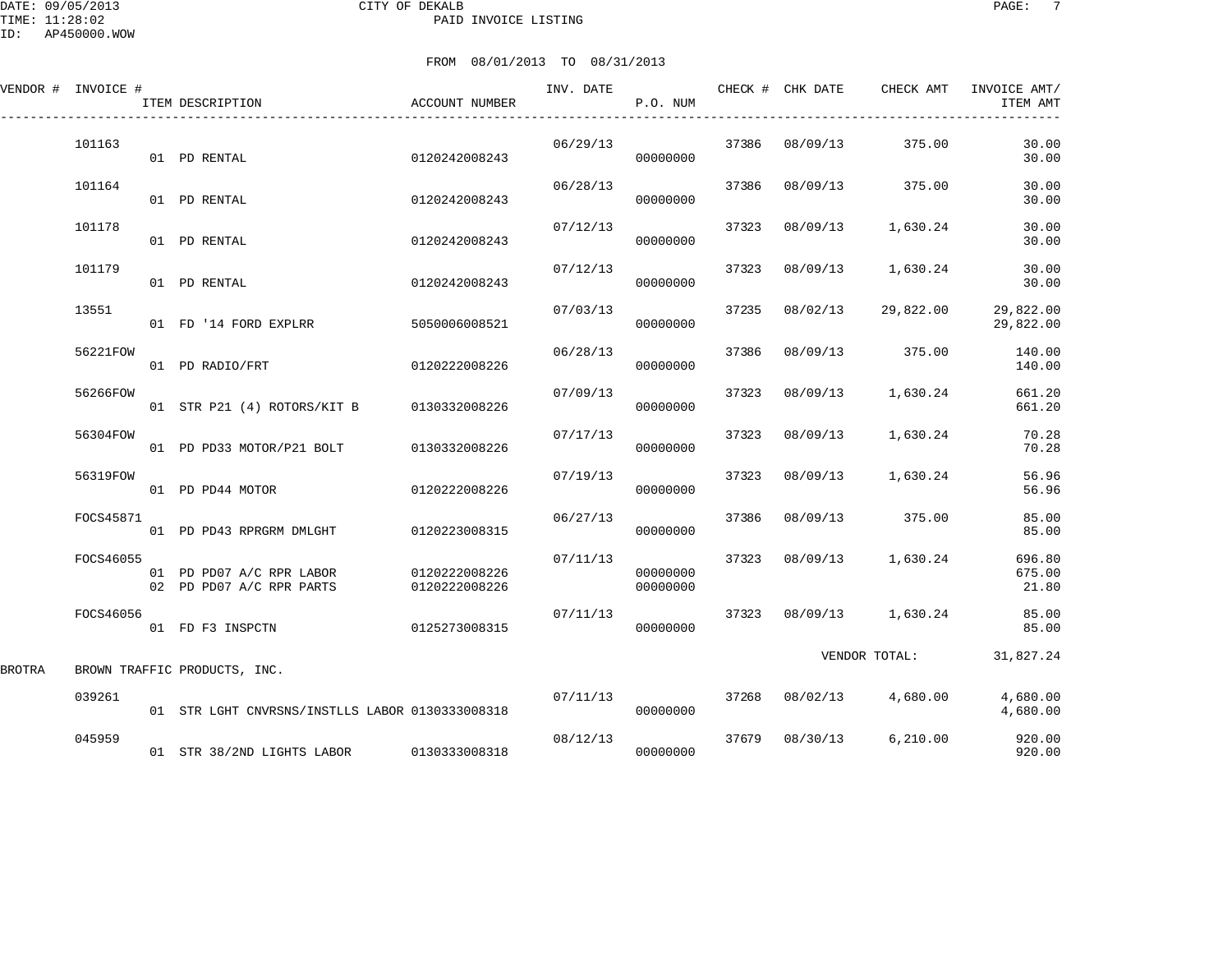|        | VENDOR # INVOICE #   | ITEM DESCRIPTION                               | ACCOUNT NUMBER | INV. DATE | P.O. NUM |       | CHECK # CHK DATE | CHECK AMT     | INVOICE AMT/<br>ITEM AMT |
|--------|----------------------|------------------------------------------------|----------------|-----------|----------|-------|------------------|---------------|--------------------------|
|        | 045960               | 01 STR 38/1ST LIGHTS LABOR                     | 0130333008318  | 08/12/13  | 00000000 | 37679 | 08/30/13         | 6,210.00      | 920.00<br>920.00         |
|        | 045963               | 01 STR 38/PEARL LIGHTS LABOR                   | 0130333008318  | 08/12/13  | 00000000 | 37679 | 08/30/13         | 6,210.00      | 1,035.00<br>1,035.00     |
|        | 045964               | 01 STR 38/CASTLE LIGHTS LABOR                  | 0130333008318  | 08/12/13  | 00000000 | 37679 | 08/30/13         | 6, 210.00     | 517.50<br>517.50         |
|        | 045967               | 01 STR 38/NORMAL LIGHTS LABOR                  | 0130333008318  | 08/12/13  | 00000000 | 37679 | 08/30/13         | 6, 210.00     | 517.50<br>517.50         |
|        | 045977               | 01 STR AG/ASHLEY LIGHTS LABOR                  | 0130333008318  | 08/12/13  | 00000000 | 37679 | 08/30/13         | 6,210.00      | 460.00<br>460.00         |
|        | 045978               | 01 STR AG/TAYLOR LIGHTS LABOR                  | 0130333008318  | 08/12/13  | 00000000 | 37679 | 08/30/13         | 6, 210.00     | 460.00<br>460.00         |
|        | 045979               | 01 STR AG/STADIUM LIGHTS LABOR                 | 0130333008318  | 08/12/13  | 00000000 | 37679 | 08/30/13         | 6, 210.00     | 460.00<br>460.00         |
|        | 045980               | 01 STR AG/LUCINDA LIGHTS LABOR                 | 0130333008318  | 08/12/13  | 00000000 | 37679 | 08/30/13         | 6, 210.00     | 460.00<br>460.00         |
|        | 045981               | 01 STR AG/HILLCREST LIGHTS LABOR 0130333008318 |                | 08/12/13  | 00000000 | 37679 | 08/30/13         | 6,210.00      | 460.00<br>460.00         |
| BSG    | BASTON SERVICE GROUP |                                                |                |           |          |       |                  | VENDOR TOTAL: | 10,890.00                |
|        | 1678                 | 01 ARPT MNGMNT FEE JUN '13 FY13 6500004008450  |                | 07/24/13  | 00000000 | 37236 | 08/02/13         | 585.00        | 585.00<br>585.00         |
|        | 1678A                | 01 ARPT MNGMNT FEE 7/1-6/13 FY14 6500004008450 |                | 07/24/13  | 00000000 | 37269 | 08/02/13         | 195.00        | 195.00<br>195.00         |
| BURWEI | BUREAU OF WEIGHTS &  |                                                |                |           |          |       |                  | VENDOR TOTAL: | 780.00                   |
|        | 7M004809             | 01 PD INSPCTN WGHNG DVC                        | 0120226008540  | 07/18/13  | 00000000 | 37324 | 08/09/13         | 800.00        | 800.00<br>800.00         |
| CANSOL |                      | CANON SOLUTIONS AMERICA                        |                |           |          |       |                  | VENDOR TOTAL: | 800.00                   |
|        | 4010147773           |                                                |                | 07/11/13  |          |       | 37325 08/09/13   | 477.86        | 170.96                   |
|        |                      |                                                |                |           |          |       |                  |               |                          |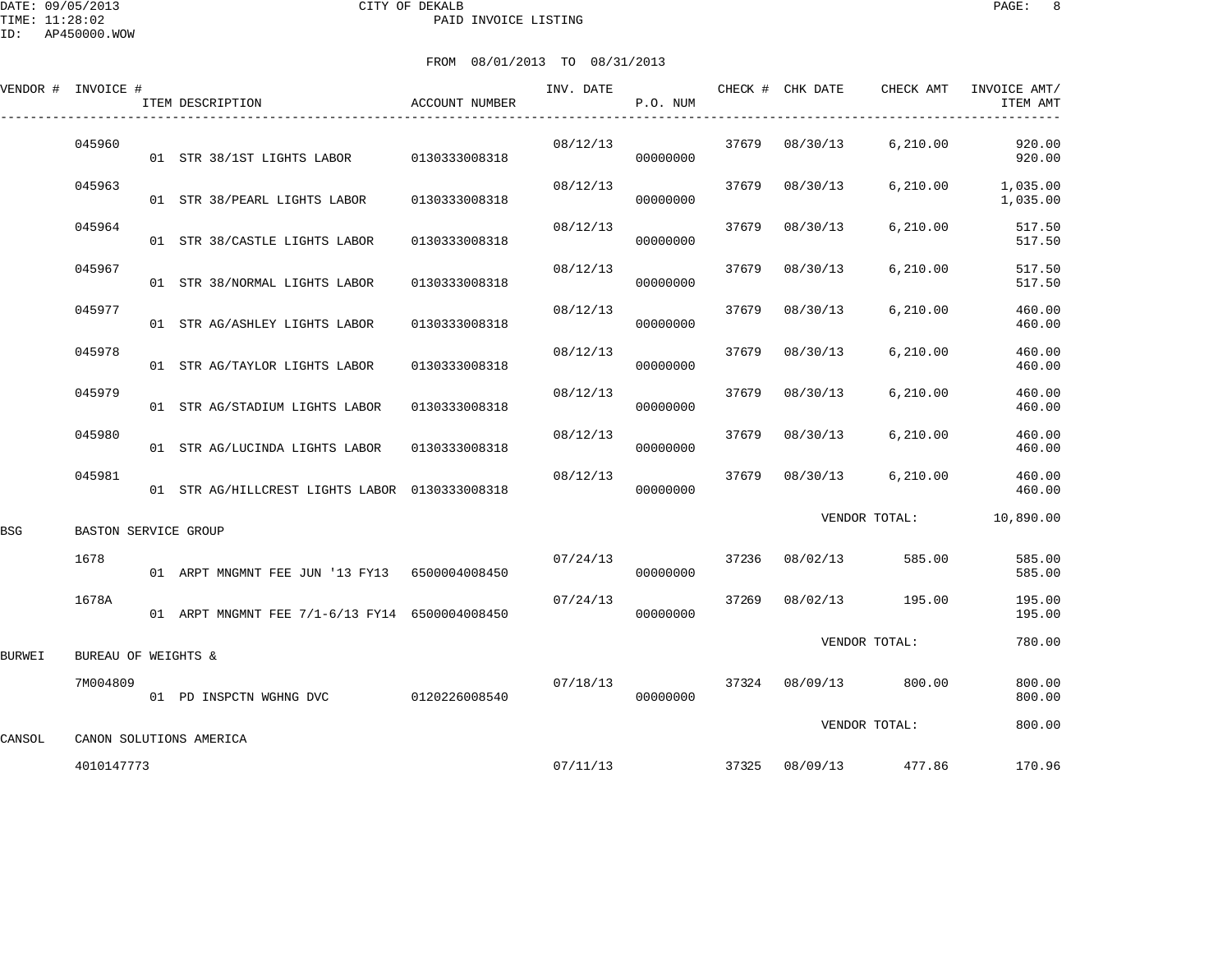DATE: 09/05/2013 CITY OF DEKALB PAGE: 9 PAID INVOICE LISTING

|        | VENDOR # INVOICE # |          | ITEM DESCRIPTION                                                                                         | ACCOUNT NUMBER                                                   | INV. DATE | P.O. NUM                                     |       | CHECK # CHK DATE | CHECK AMT     | INVOICE AMT/<br>ITEM AMT                  |
|--------|--------------------|----------|----------------------------------------------------------------------------------------------------------|------------------------------------------------------------------|-----------|----------------------------------------------|-------|------------------|---------------|-------------------------------------------|
|        | 4010147773         |          | 01 ENG CPYR MNTNNC JUN '13                                                                               | 0130353008310                                                    | 07/11/13  | 00000000                                     | 37325 | 08/09/13         | 477.86        | 170.96<br>170.96                          |
|        | 4010149342         |          | 01 ENG CPYR MNTNNC JUL '13 0130353008310                                                                 |                                                                  | 07/11/13  | 00000000                                     | 37325 | 08/09/13         | 477.86        | 306.90<br>306.90                          |
| CARHOS |                    |          | BILL WHITE'S C.A.R. HOSPITAL                                                                             |                                                                  |           |                                              |       |                  | VENDOR TOTAL: | 477.86                                    |
|        | 45029              |          | 01 FD CAR 4 BRAKE RPR                                                                                    | 0125273008315                                                    | 05/09/13  | 00000000                                     | 37680 | 08/30/13         | 769.34        | 769.34<br>769.34                          |
|        | 45579              |          | 01 FD CAR3 OIL CHANGE                                                                                    | 0125273008315                                                    | 07/24/13  | 00000000                                     | 37410 | 08/16/13         | 20.75         | 20.75<br>20.75                            |
|        | 45671              |          | 01 FD CAR 5 OIL CHANGE                                                                                   | 0125273008315                                                    | 08/08/13  | 00000000                                     | 37603 | 08/30/13         | 20.75         | 20.75<br>20.75                            |
| CARPAU | PAUL CARLSON       |          |                                                                                                          |                                                                  |           |                                              |       |                  | VENDOR TOTAL: | 810.84                                    |
|        | 080913             |          | 01 NOV '12-MAY '13 REBATE PRGRM    6000004008481                                                         |                                                                  | 08/09/13  | 00000000                                     | 37411 | 08/16/13         | 58.61         | 58.61<br>58.61                            |
| CASA   | CASA               |          |                                                                                                          |                                                                  |           |                                              |       |                  | VENDOR TOTAL: | 58.61                                     |
|        | IDIS5598538        |          | 01 CDBG PUB SRVC 1ST QTR 1900003008307                                                                   |                                                                  | 08/23/13  | 00000000                                     |       | 37604 08/30/13   | 2,000.00      | 2,000.00<br>2,000.00                      |
| CASBAN | CASTLE BANK        |          |                                                                                                          |                                                                  |           |                                              |       |                  | VENDOR TOTAL: | 2,000.00                                  |
|        | 1132AUG            | 02<br>03 | 01 ARPT FLGHTWR ADVRSNG<br>ARPT FLGHTWR ADVRSNG<br>ARPT DRCTTV 7/14-8/13/13<br>04 ARPT MDWST TRDNG MULCH | 6500003008373<br>6500003008373<br>6500003008348<br>6500003008313 | 08/01/13  | 00000000<br>00000000<br>00000000<br>00000000 |       | D000236 08/27/13 | 194.49        | 194.49<br>8.00<br>8.00<br>45.99<br>132.50 |
|        | 2659AUG            |          | 01 PW AMZN FCMSKS/RSPRTRS/GARMIN 0130313008310                                                           |                                                                  | 08/01/13  | 00000000                                     |       | D000235 08/27/13 | 249.02        | 249.02<br>249.02                          |
|        | 2659AUGU           |          | 01 PW EVRNT PRMN ANNL PLN 7/2/13 5040006508626                                                           |                                                                  | 08/01/13  | 00000000                                     |       | D000236 08/27/13 | 145.55        | 145.55<br>45.00                           |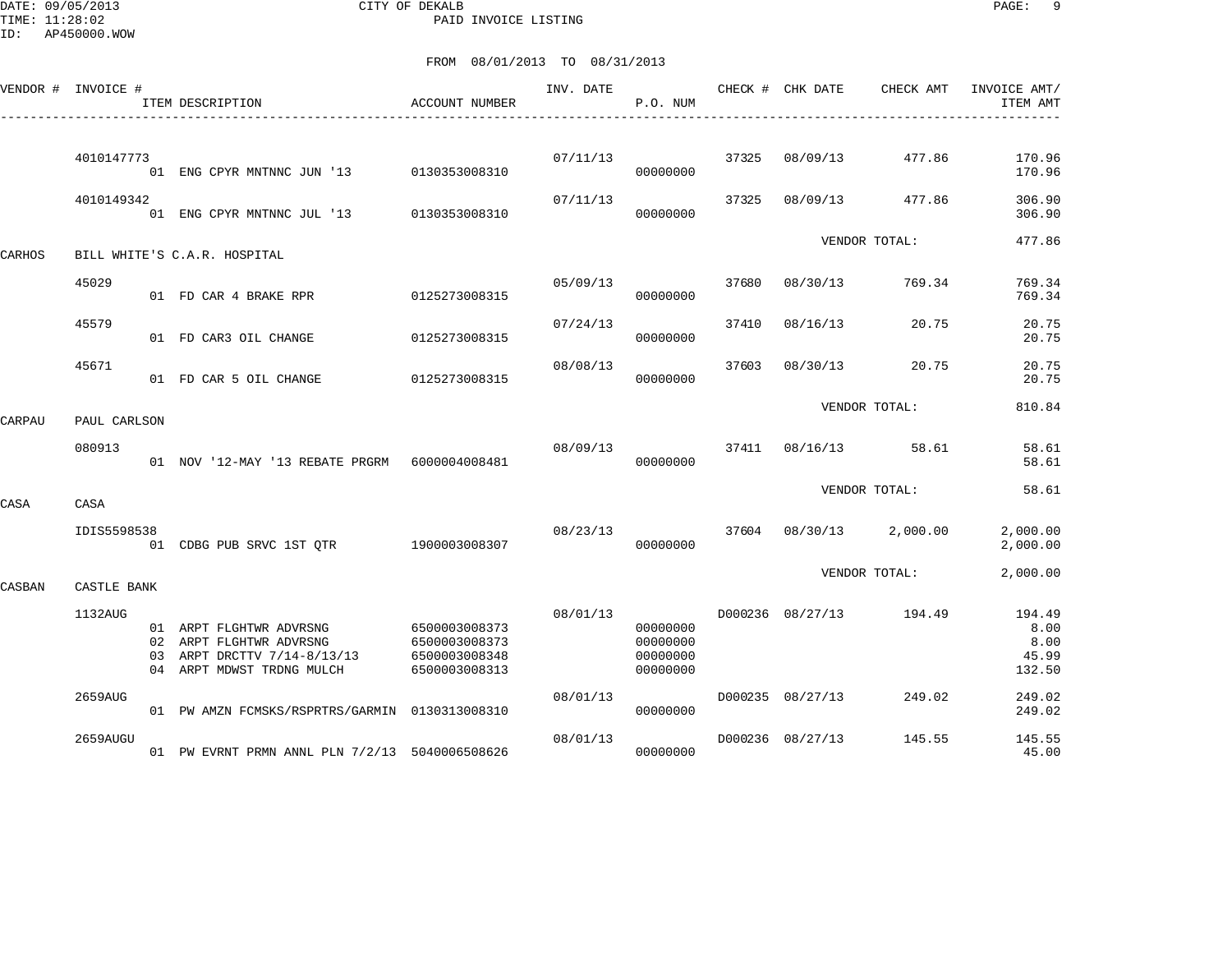| VENDOR # INVOICE # |     |                                                                                 |               | P.O. NUM |          |                  |                                    | ITEM AMT |
|--------------------|-----|---------------------------------------------------------------------------------|---------------|----------|----------|------------------|------------------------------------|----------|
| 2659AUGU           |     |                                                                                 |               | 08/01/13 |          |                  | D000236 08/27/13 145.55            | 145.55   |
|                    |     | 02 PW AMZN OFFC SUPPIES 0130312008204<br>03 PW AMZN OFFC SUPPLIES 0130342008204 |               |          | 00000000 |                  |                                    | 27.14    |
|                    |     |                                                                                 |               |          | 00000000 |                  |                                    | 15.34    |
|                    |     | 04 PW MOORE ALDRMN LUNCH                                                        | 0130343008373 |          | 00000000 |                  |                                    | 58.07    |
| 2865AUG            |     |                                                                                 |               | 08/01/13 |          | D000235 08/27/13 | 579.74                             | 579.74   |
|                    |     | 01 PD BRWNLLS CLNR/BLKG DVC/FRT 0120223008315                                   |               |          | 00000000 |                  |                                    | 88.94    |
|                    |     | 02 PD MNSTY STES TEHAN TRNNG                                                    | 0120223008376 |          | 00000000 |                  |                                    | 148.36   |
|                    |     | 03 PD HLDYINN ESPY TRNNG                                                        | 0120223008376 |          | 00000000 |                  |                                    | 102.60   |
|                    |     | 04 PD UPS MTL'S STNDRD PCK                                                      | 0120213008305 |          | 00000000 |                  |                                    | 3.01     |
|                    | 05  | PD OFFMX OFFC SPPLYS 0120242008204                                              |               |          | 00000000 |                  |                                    | 110.45   |
|                    |     | 06 PD WYNDHM MCNETT 6/27/13 0120213008376                                       |               |          | 00000000 |                  |                                    | 126.38   |
| 2865AUGU           |     |                                                                                 |               | 08/01/13 |          |                  | D000236 08/27/13 6,206.51 6,206.51 |          |
|                    |     | 01 PD ERPLGSPR STR (40) EARPLUGS 0120222008242                                  |               |          | 00000000 |                  |                                    | 35.27    |
|                    |     | 02 PD AMZN (2) WTRPRFF SPKRS 0120226008580                                      |               |          | 00000000 |                  |                                    | 79.30    |
|                    |     | 03 PD AMZN (4) BTTRYS                                                           | 0120226008580 |          | 00000000 |                  |                                    | 128.00   |
|                    | 04  | PD EXPEDIA SMITH FLGHT 0120213008376                                            |               |          | 00000000 |                  |                                    | 472.60   |
|                    | 0.5 | PD WLMRT 7/4 SUPPLIES                                                           | 0120222008299 |          | 00000000 |                  |                                    | 28.50    |
|                    | 06  | PD PRSHT OFFICER SUPPLIES                                                       | 0120222008242 |          | 00000000 |                  |                                    | 164.90   |
|                    | 07  | PD BRWNLL ROLL PIN HLDRS/FRT 0120222008242                                      |               |          | 00000000 |                  |                                    | 59.10    |
|                    | 08  | PD CHLS MILLER/MEIER TRNNG LNC 0120213008376                                    |               |          | 00000000 |                  |                                    | 34.96    |
|                    | 10  | PD NENA LEVERTON MMBRSHP                                                        | 0120223008376 |          | 00000000 |                  |                                    | 130.00   |
|                    | 11  | PD APCO MMBRSHP/DUES                                                            | 0120223008376 |          | 00000000 |                  |                                    | 92.00    |
|                    | 12  | PD CODEBLUE KANINE 3YR LICENCE 0100000002715                                    |               |          | 00000000 |                  |                                    | 225.50   |
|                    | 13  | PD RAYALLEN OFFICER SPPLS/FRT                                                   | 0100000002715 |          | 00000000 |                  |                                    | 414.93   |
|                    | 14  | PD HLDYINN ESPY FBI SWAT SCHL                                                   | 0120223008376 |          | 00000000 |                  |                                    | 436.80   |
|                    | 15  | PD HLDYINN FERRIGAN SWAT TRNG 0120223008376                                     |               |          | 00000000 |                  |                                    | 419.32   |
|                    | 16  | PD RAYALLEN BLK PNCH CLLR                                                       | 0100000002715 |          | 00000000 |                  |                                    | 39.99    |
|                    | 17  | PD SAL ARMY OFFCR SPPLYS                                                        | 0120242008243 |          | 00000000 |                  |                                    | 16.54    |
|                    | 18  | PD EXPEDIA HOLIDAY FLGHT                                                        | 0120233008376 |          | 00000000 |                  |                                    | 452.60   |
|                    | 19  | PD AMZN UNIDEN SCANNER                                                          | 0100000002715 |          | 00000000 |                  |                                    | 380.96   |
|                    | 20  | PD SAFE KID MCNETT TECH RECERT 0120223008376                                    |               |          | 00000000 |                  |                                    | 50.00    |
|                    | 21  | PD SUNGARD SMITH/ MEIER CONF                                                    | 0120213008376 |          | 00000000 |                  |                                    | 790.00   |
|                    | 22  | PD MCSPORTS (3) TAPES                                                           | 0120242008243 |          | 00000000 |                  |                                    | 20.97    |
|                    | 23  | PD VALUESAFE DEPT SPPLS                                                         | 0100000002715 |          | 00000000 |                  |                                    | 117.00   |
|                    |     | 24 PD AMZN CNVS SNDBGS/FRT                                                      | 0120222008242 |          | 00000000 |                  |                                    | 52.14    |

 25 PD MNRDS K9 KENNEL 0100000002715 00000000 491.18 26 PD AMZN (4) AED ELECTRODS 0100000002750 00000000 199.00

 29 PD GG&G CREDIT 0120223008315 00000000 -58.45 30 PD HLDYINN SWAT TRNNG 0120223008376 00000000 436.80

 27 PD BOTACH TACTICAL CREDIT 0120222008295 00000000 -15.00 28 PD EXPEDIA MEIER FLIGHT 0120213008376 00000000 472.60

31 PD BANKING FEE 0100000002730 00000000 39.00

3672AUG 08/01/13 D000236 08/27/13 25.00 25.00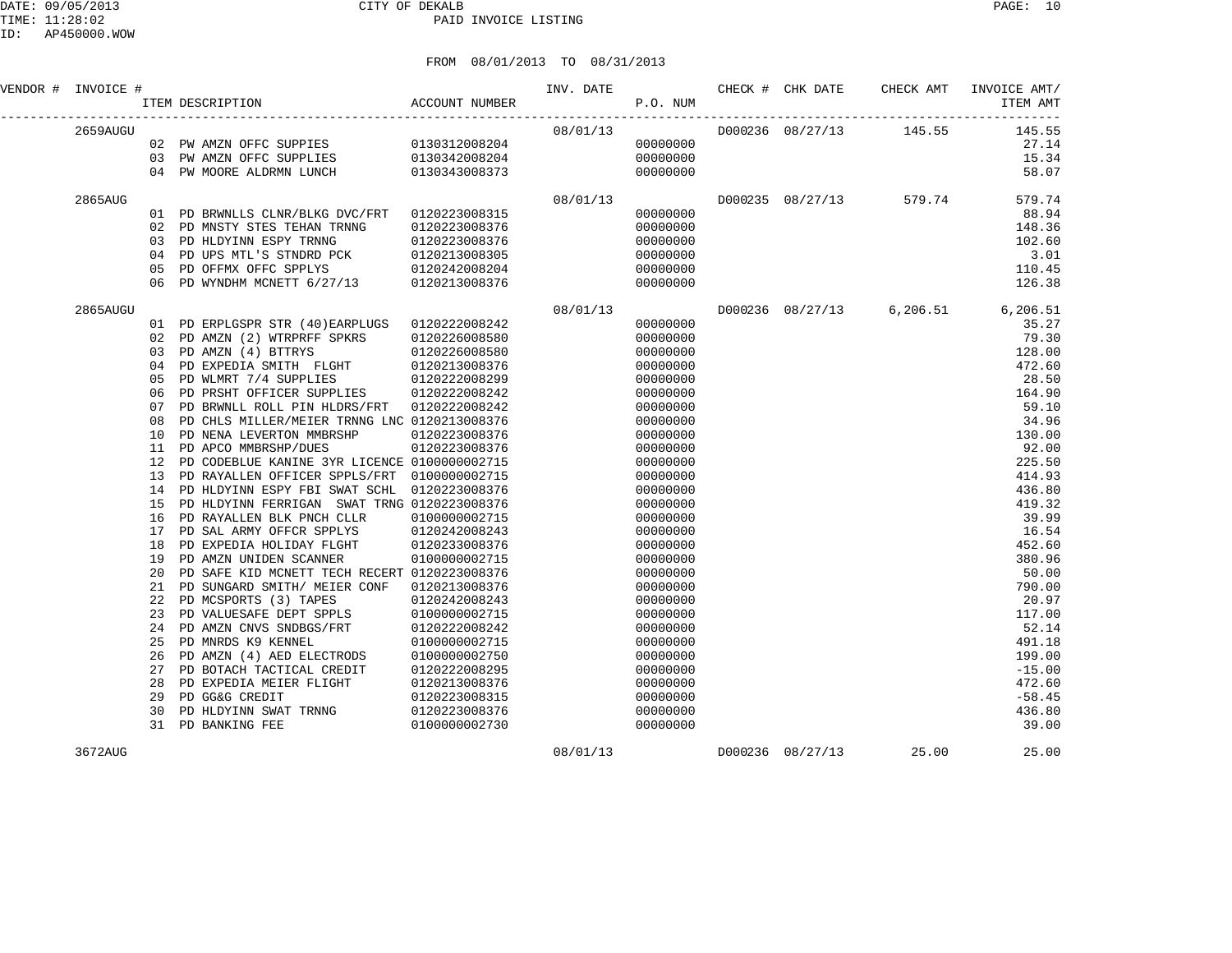### DATE: 09/05/2013 CITY OF DEKALB PAGE: 11 PAID INVOICE LISTING

|  |  | FROM 08/01/2013 TO 08/31/2013 |  |  |  |
|--|--|-------------------------------|--|--|--|
|--|--|-------------------------------|--|--|--|

| VENDOR # INVOICE # |          | ITEM DESCRIPTION                                              | <b>ACCOUNT NUMBER</b>          | INV. DATE | P.O. NUM             | CHECK # CHK DATE | CHECK AMT              | INVOICE AMT/<br>ITEM AMT |
|--------------------|----------|---------------------------------------------------------------|--------------------------------|-----------|----------------------|------------------|------------------------|--------------------------|
|                    |          |                                                               |                                |           |                      |                  |                        |                          |
| 3672AUG            |          |                                                               |                                |           | 08/01/13             |                  | D000236 08/27/13 25.00 | 25.00                    |
|                    |          | 01 ENG INTLGNT TRANS DICKSON                                  | 0900003008376                  |           | 00000000             |                  |                        | 25.00                    |
| 5069AUG            |          |                                                               |                                | 08/01/13  |                      | D000235 08/27/13 | 150.00                 | 150.00                   |
|                    |          | 01 ILMUNLG SNOW WRKSHP 6/26                                   | 0110103008376                  |           | 00000000             |                  |                        | 50.00                    |
|                    |          | 02 ILMUNLG FINUCANE WRKSHP 6/26<br>03 ILMUNLG REY WRKSHP 6/26 | 0110103008376<br>0110103008376 |           | 00000000<br>00000000 |                  |                        | 50.00<br>50.00           |
| 5069AUGU           |          |                                                               |                                | 08/01/13  |                      | D000236 08/27/13 | 470.00                 | 470.00                   |
|                    |          | 01 MTRWST REY GLF OTNG 7/25/13                                | 0110103008376                  |           | 00000000             |                  |                        | 100.00                   |
|                    | 02       | MTRWST ESPRITU GLF OTNG 7/25                                  | 0115153008376                  |           | 00000000             |                  |                        | 100.00                   |
|                    | 03       | DKLB CHMBR DIEDRICH SOC                                       | 0130343008376                  |           | 00000000             |                  |                        | 15.00                    |
|                    | 04       | DKLB CHMBR D HILAND SOC                                       | 0130343008376                  |           | 00000000             |                  |                        | 15.00                    |
|                    | 05<br>06 | DKLB CHMBR LOWERY SOC<br>DKLB CHMBR HICKS SOC                 | 0120213008376<br>0125263008376 |           | 00000000<br>00000000 |                  |                        | 15.00<br>15.00           |
|                    | 07       | DKLB CHMBR MCMASTER SOC                                       | 0125263008376                  |           | 00000000             |                  |                        | 15.00                    |
|                    | 08       | DKLB CHMBR MOORE SOC                                          | 0130313008376                  |           | 00000000             |                  |                        | 15.00                    |
|                    | 09       | DKLB CHMBR ESPIRITU SOC                                       | 0115153008376                  |           | 00000000             |                  |                        | 15.00                    |
|                    | 10       | DKLB CHMBR ANDERSON SOC                                       | 0115193008376                  |           | 00000000             |                  |                        | 15.00                    |
|                    | 11       | DKLB CHMBR FINUCANE SOC                                       | 0110103008376                  |           | 00000000             |                  |                        | 15.00                    |
|                    | 12       | DKLB CHMBR SNOW SOC                                           | 0110103008376                  |           | 00000000             |                  |                        | 15.00                    |
|                    | 13       | DKLB CHMBR JACOBSON SOC                                       | 0110103008376                  |           | 00000000             |                  |                        | 15.00                    |
|                    | 14       | DKLB CHMBR O'LEARY SOC                                        | 0110103008376                  |           | 00000000             |                  |                        | 15.00                    |
|                    | 15       | FANATICO MTR WST GLF OTNG                                     | 7100004008474                  |           | 00000000             |                  |                        | 75.00                    |
|                    | 16       | DKLB CHMBR MAURER SOC                                         | 0130353008376                  |           | 00000000             |                  |                        | 15.00                    |
| 5649AUG            |          |                                                               |                                | 08/01/13  |                      | D000236 08/27/13 | 2,249.60               | 2,249.60                 |
|                    |          | 01 CD ICSC BOOTH 5/18/14 0130343008373                        |                                |           | 00000000             |                  |                        | 2,200.00                 |
|                    | 02       | CD SMGMG PHONE                                                | 0130343008373                  |           | 00000000             |                  |                        | 4.60                     |
|                    |          | 03 CD ICSC DIEDRICH WEBINAR                                   | 0130343008373                  |           | 00000000             |                  |                        | 45.00                    |
| 6874AUG            |          |                                                               |                                | 08/01/13  |                      | D000236 08/27/13 | 201.80                 | 201.80                   |
|                    |          | 01 STR ILLINI P53 GSKT/FRT                                    | 0130332008226                  |           | 00000000             |                  |                        | 47.80                    |
|                    |          | 02 STR CMPSRS PWR SUPPLY                                      | 0130332008230                  |           | 00000000             |                  |                        | 154.00                   |
| 7228AUG            |          |                                                               |                                | 08/01/13  |                      | D000235 08/27/13 | 41.75                  | 41.75                    |
|                    |          | 01 FD GAUTCHER LCS RNWL 0125273008315                         |                                |           | 00000000             |                  |                        | 41.75                    |
| 7228AUGU           |          |                                                               |                                | 08/01/13  |                      | D000236 08/27/13 | 879.33                 | 879.33                   |
|                    |          | 01 FD BNDTR (6) CVRLLS                                        | 0125272008241                  |           | 00000000             |                  |                        | 43.86                    |
|                    |          | 02 FD HICKS LAZ PARKING 7/3/13                                | 0125263008376                  |           | 00000000             |                  |                        | 96.85                    |
|                    | 03<br>04 | FD UNITED HICKS BAGGAGE 7/19<br>FD BNDTR EMS SUPPLIES         | 0125263008376<br>0125272008241 |           | 00000000<br>00000000 |                  |                        | 25.00<br>289.22          |
|                    | 05       | FD GST SRVCS HICKS 7/7/13                                     | 0125263008376                  |           | 00000000             |                  |                        | 300.48                   |
|                    |          |                                                               |                                |           |                      |                  |                        |                          |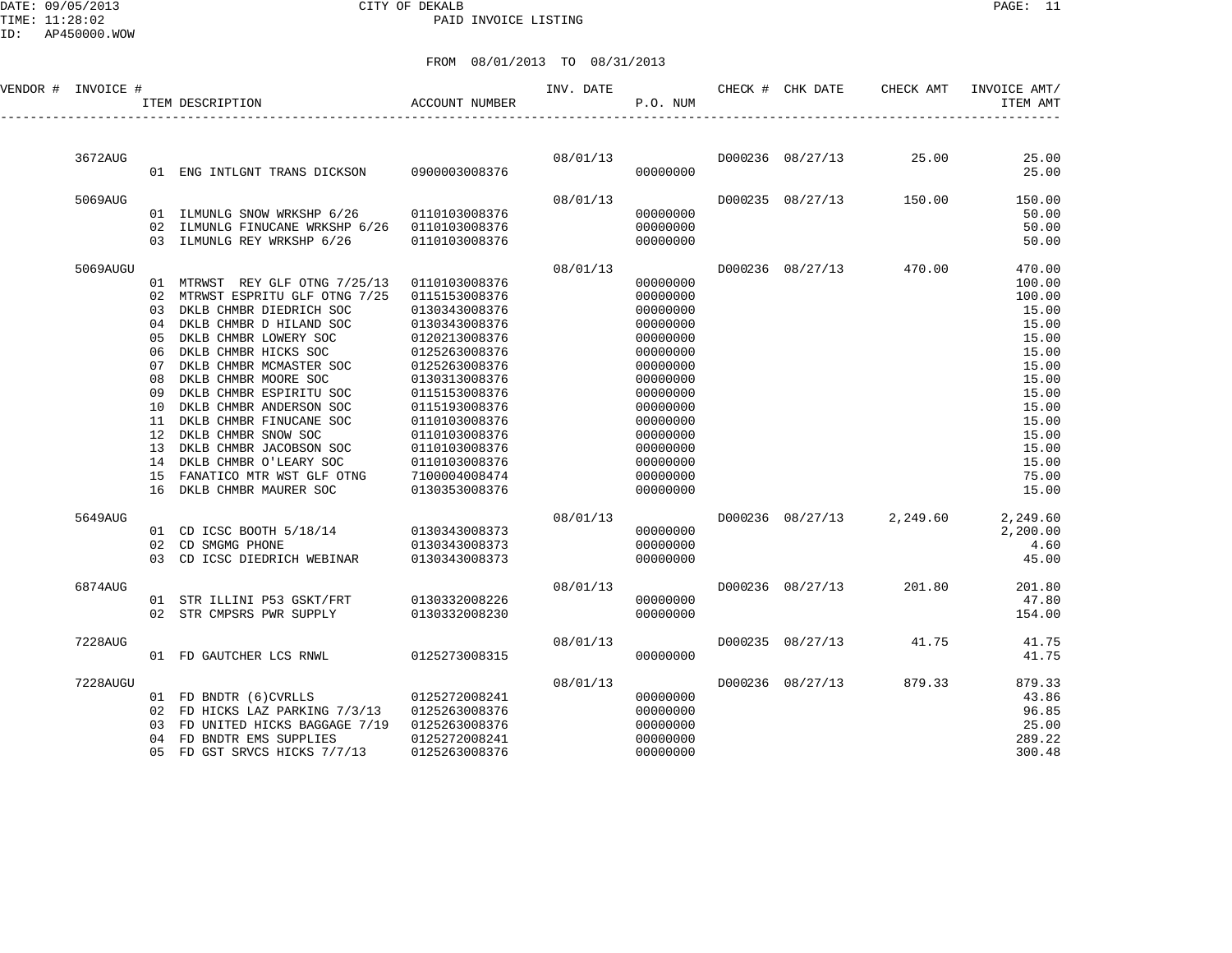|        | VENDOR # INVOICE # | ACCOUNT NUMBER<br>ITEM DESCRIPTION                                                                                                                                                                                         | P.O. NUM             |                                                          |  |                         | INV. DATE 6 CHECK # CHK DATE CHECK AMT INVOICE AMT/<br>ITEM AMT            |
|--------|--------------------|----------------------------------------------------------------------------------------------------------------------------------------------------------------------------------------------------------------------------|----------------------|----------------------------------------------------------|--|-------------------------|----------------------------------------------------------------------------|
|        | 7228AUGU           | 06 FD BNDTR EMS SUPPLIES 0125272008241<br>07 FD BNDTR (22)CVRLLS/HDIMBLZR 0125272008241<br>09 FD UNITED HICKS BAGGAGE 7/7/13 0125263008376<br>10 FD BTTRYS PLS 6V LEAD 0125273008311                                       | 08/01/13             | 00000000<br>00000000<br>00000000<br>00000000<br>00000000 |  | D000236 08/27/13 879.33 | 879.33<br>25.92<br>51.84<br>8.21<br>25.00<br>12.95                         |
|        | 8940AUG            | 01 FF BEST BUY (3) SONYBDP WIFI 2800002008295<br>02 FF RLBL PPR PLSTC PNGN ICEBAGS 2800002008219                                                                                                                           | 08/01/13             | 00000000<br>00000000                                     |  | D000236 08/27/13 390.41 | 390.41<br>314.97<br>75.44                                                  |
|        | 9299AUG            | 01 WTR HLINE UTLY SPPLY CONE WSHR 6000002008295                                                                                                                                                                            | 08/01/13             | 00000000                                                 |  | D000236 08/27/13 26.50  | 26.50<br>26.50                                                             |
|        | 9427AUG            | 01 IT GMIS MMBRSHP 6/26/14 0115163008375<br>02 IT VDBLKS SBSCRPTN 0115163008375<br>03 IT AMZN USB SYNC CBL/20 CSS 0115166008580<br>04 IT PLMS NW PFRMNC SFTWR 0115163008310<br>05 IT OFFCMX HP INK/FBRC WNDW 0115162008285 | 08/01/13             | 00000000<br>00000000<br>00000000<br>00000000<br>00000000 |  | D000236 08/27/13 411.58 | 411.58<br>100.00<br>19.00<br>82.12<br>75.00<br>135.46                      |
|        | 9518AUG            | 01 KOZINSKI AICPA DUES 0115193008375<br>02 KOZINSKI AICPA CPE EXPRESS 0115193008376<br>03 KOZINSKI IGFOA ANNL CONF 9/8 0115193008376 0000000000 00000000<br>04 KOZINSKI ICPAS CONF 8/27/13 0115193008376                   | 08/01/13<br>00000000 | 00000000<br>00000000                                     |  |                         | D000236 08/27/13 1,025.00 1,025.00<br>225.00<br>190.00<br>315.00<br>295.00 |
| CATFLU |                    | CATCHING FLUIDPOWER, INC.                                                                                                                                                                                                  |                      |                                                          |  |                         | VENDOR TOTAL: 13, 246.28                                                   |
|        | 5844751            | 01 STR (2) 43 SER M STR THRD/FRT 0130332008226 $07/16/13$ 37326 $08/09/13$ 34.19                                                                                                                                           |                      |                                                          |  |                         | 34.19<br>34.19                                                             |
| CDSOFF |                    | CDS OFFICE SYSTEMS, INC.                                                                                                                                                                                                   |                      |                                                          |  | VENDOR TOTAL:           | 34.19                                                                      |

|        | INV0788539         |                           |          |
|--------|--------------------|---------------------------|----------|
|        |                    | 01 PD K9 SOUAD CMPTR EOUP | 01000000 |
|        |                    |                           |          |
| CDWGOV | CDW GOVERNMENT INC |                           |          |
|        | 5722021            |                           |          |

|        | INV0788539<br>01   | PD K9 SOUAD CMPTR EOUP   | 0100000002715 | 07/29/13 | 00000000 | 37412 | 08/16/13 | 4,160.00      | 4,160.00<br>4,160.00 |
|--------|--------------------|--------------------------|---------------|----------|----------|-------|----------|---------------|----------------------|
| CDWGOV | CDW GOVERNMENT INC |                          |               |          |          |       |          | VENDOR TOTAL: | 4,160.00             |
|        | DJ33821<br>01      | IT(2) IOGEAR 3PT USB/FRT | 0115162008285 | 07/08/13 | 00000000 | 37270 | 08/02/13 | 408.79        | 47.14<br>47.14       |

DK50661 07/10/13 37270 08/02/13 408.79 113.05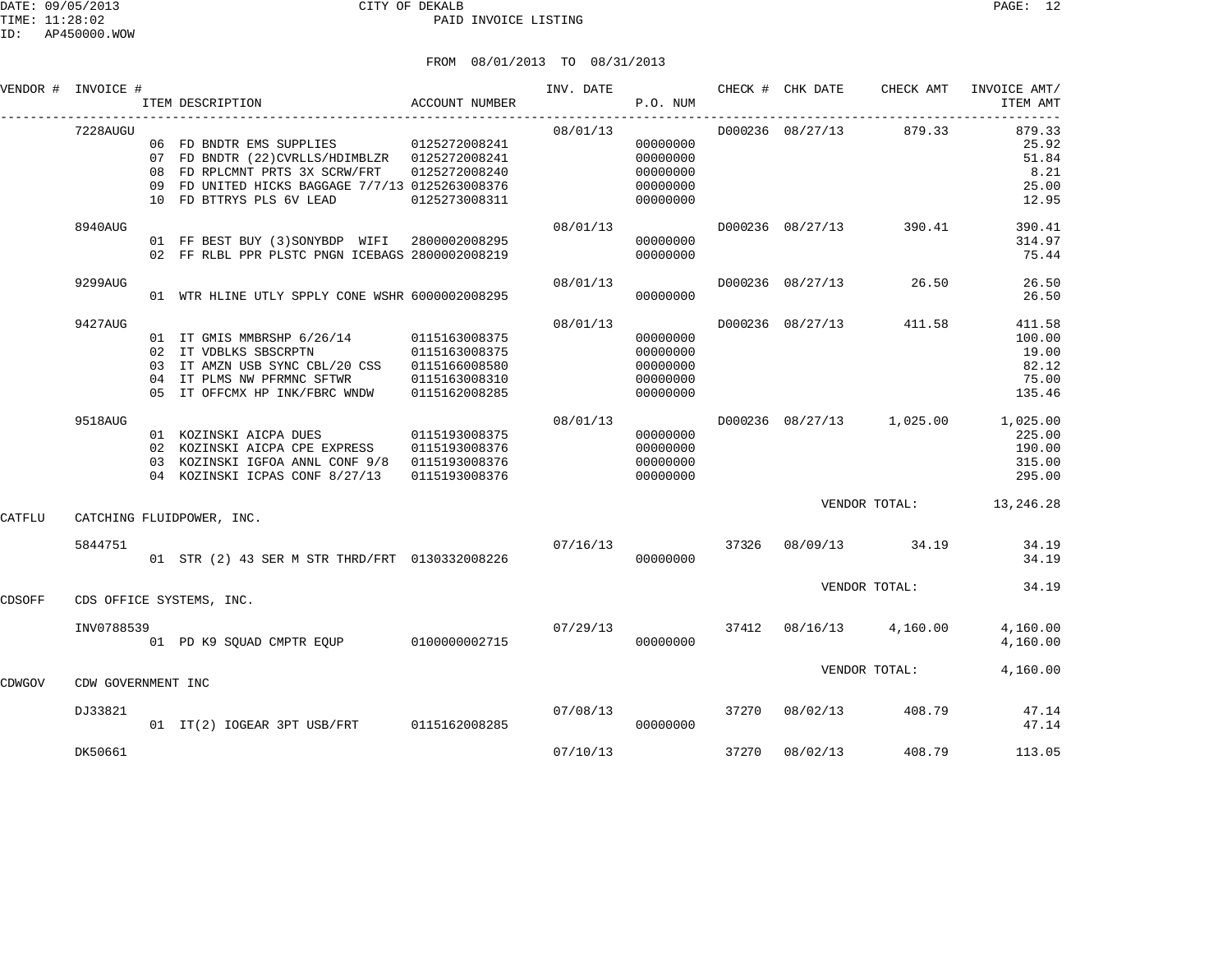DATE: 09/05/2013 CITY OF DEKALB PAGE: 13 PAID INVOICE LISTING

|         | VENDOR # INVOICE # | ITEM DESCRIPTION                                 | ACCOUNT NUMBER | INV. DATE | P.O. NUM             |       | CHECK # CHK DATE | CHECK AMT             | INVOICE AMT/<br>ITEM AMT |
|---------|--------------------|--------------------------------------------------|----------------|-----------|----------------------|-------|------------------|-----------------------|--------------------------|
|         | DK50661            | 01 IT (6) MSH FB WIRED/FRT 0115162008285         |                | 07/10/13  | 00000000             | 37270 | 08/02/13         | 408.79                | 113.05<br>113.05         |
|         | DN23973            | 01 IT (6) BELKIN 6' USBS/CABLES 0115162008285    |                | 07/17/13  | 00000000             | 37270 | 08/02/13         | 408.79                | 77.57<br>77.57           |
|         | DP09307            | 01 IT (2) CPI FIXED VNTD SHLF/FRT 0115162008285  |                | 07/18/13  | 00000000             | 37270 | 08/02/13         | 408.79                | 171.03<br>171.03         |
| CERBAL  |                    | CERTIFIED BALANCE & SCALE CORP                   |                |           |                      |       |                  | VENDOR TOTAL:         | 408.79                   |
|         | 20882              | 01 PD CLNG/CLBRTN LAB BALANCE 0100000002750      |                | 08/06/13  | 00000000             | 37605 |                  | 08/30/13 113.00       | 113.00<br>113.00         |
| CHAVEL  | VELMA CHAMBERLAIN  |                                                  |                |           |                      |       |                  | VENDOR TOTAL:         | 113.00                   |
|         | 080513             | 01 NOV '12-MAY '13 REBATE PRGRM    6000004008481 |                | 08/05/13  | 00000000             |       |                  | 37413 08/16/13 70.38  | 70.38<br>70.38           |
| CHITIT  |                    | CHICAGO TITLE INSURANCE CO                       |                |           |                      |       |                  | VENDOR TOTAL:         | 70.38                    |
|         | IDIS5591431        | 01 FY14 CDBG 1046 S 6TH 1900006508624            |                | 08/02/13  | 00000000             |       |                  | 37327 08/09/13 35.00  | 35.00<br>35.00           |
| CHO1HEA |                    | CHOICE 1 HEALTH CARE SERVICES                    |                |           |                      |       |                  | VENDOR TOTAL:         | 35.00                    |
|         | 544                | 01 FD MICRODOT STRPS/SLTN/LNCT 0125272008241     |                | 07/03/13  | 00000000             |       | 37271 08/02/13   | 535.00                | 535.00<br>535.00         |
| CHUANT  | ANTHONY CHULICK    |                                                  |                |           |                      |       |                  | VENDOR TOTAL:         | 535.00                   |
|         | 081613             | 01 POL/FIRE COM APR-JUN '13 0115152008201        |                | 08/16/13  | 00000000             |       | 37516 08/23/13   | 30.00                 | 30.00<br>30.00           |
| CLABAI  |                    | CLARK, BAIRD, SMITH LLP                          |                |           |                      |       |                  | VENDOR TOTAL:         | 30.00                    |
|         | 080513             | 01 PRO LGL SRVCS JUL '13 0118004008450           |                |           | 08/05/13<br>00000000 |       |                  | 37517 08/23/13 285.00 | 285.00<br>285.00         |
|         |                    |                                                  |                |           |                      |       |                  | VENDOR TOTAL:         | 285.00                   |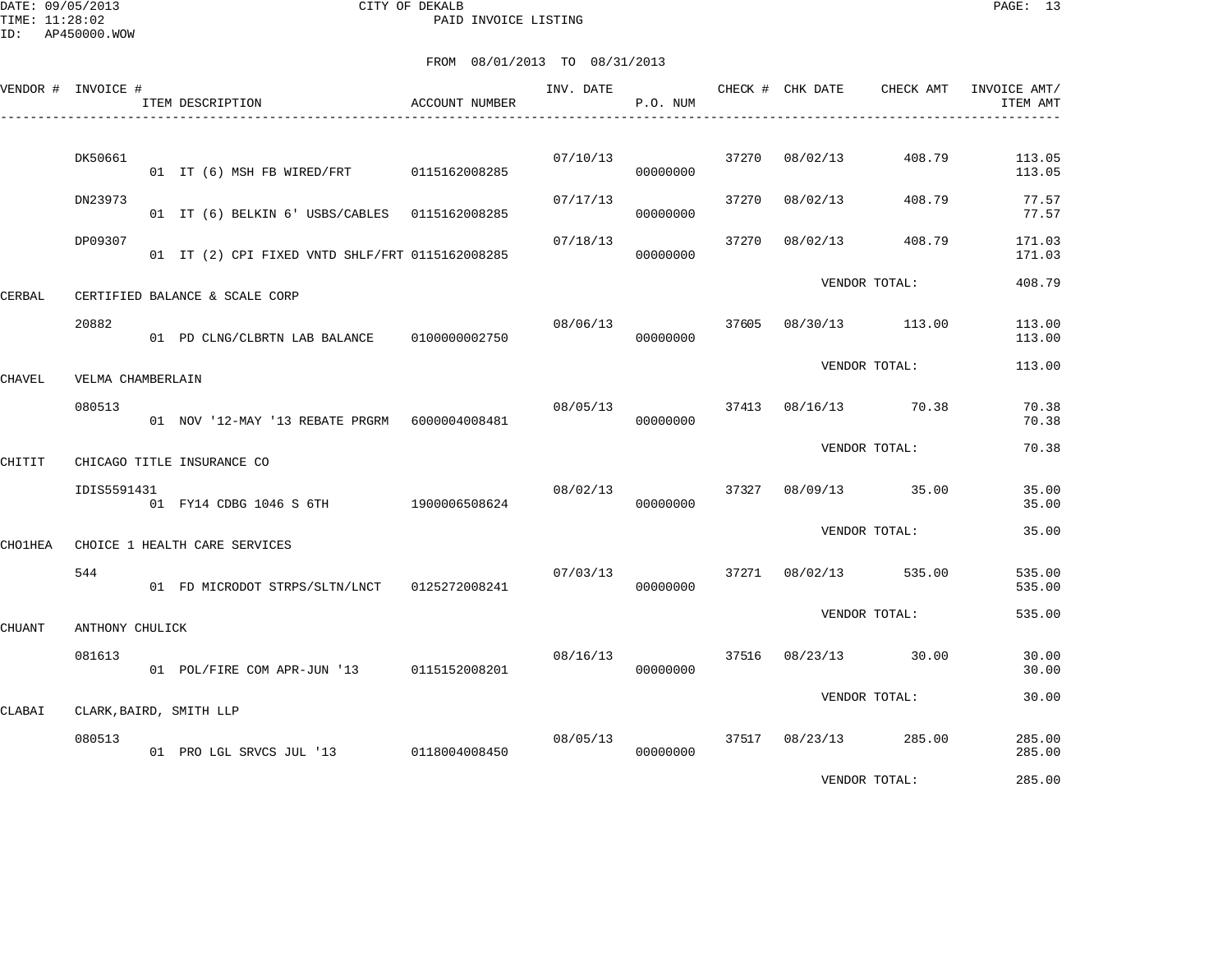DATE: 09/05/2013 CITY OF DEKALB PAGE: 14 PAID INVOICE LISTING

| VENDOR # | INVOICE #      |                                                                                      | ITEM DESCRIPTION                                                                                                                                                                                                                                                                                                                                                                                                     | ACCOUNT NUMBER                                                                                                                                                                                                                             | INV. DATE | P.O. NUM                                                                                                                                                             |       | CHECK # CHK DATE | CHECK AMT     | INVOICE AMT/<br>ITEM AMT                                                                                                   |
|----------|----------------|--------------------------------------------------------------------------------------|----------------------------------------------------------------------------------------------------------------------------------------------------------------------------------------------------------------------------------------------------------------------------------------------------------------------------------------------------------------------------------------------------------------------|--------------------------------------------------------------------------------------------------------------------------------------------------------------------------------------------------------------------------------------------|-----------|----------------------------------------------------------------------------------------------------------------------------------------------------------------------|-------|------------------|---------------|----------------------------------------------------------------------------------------------------------------------------|
| CLSBAC   |                |                                                                                      | CLS BACKGROUND INVESTIGATIONS                                                                                                                                                                                                                                                                                                                                                                                        |                                                                                                                                                                                                                                            |           |                                                                                                                                                                      |       |                  |               |                                                                                                                            |
|          | 2582           |                                                                                      | 01 HR (2) BACKGROUND CHECKS                                                                                                                                                                                                                                                                                                                                                                                          | 0115153008333                                                                                                                                                                                                                              | 08/01/13  | 00000000                                                                                                                                                             | 37606 | 08/30/13         | 255.40        | 255.40<br>255.40                                                                                                           |
| CODGF    | CITY OF DEKALB |                                                                                      |                                                                                                                                                                                                                                                                                                                                                                                                                      |                                                                                                                                                                                                                                            |           |                                                                                                                                                                      |       |                  | VENDOR TOTAL: | 255.40                                                                                                                     |
|          | IDIS5598538    |                                                                                      | 01 TRANSFER CDBG ADMIN TO GF 1900009009001                                                                                                                                                                                                                                                                                                                                                                           |                                                                                                                                                                                                                                            | 08/23/13  | 00000000                                                                                                                                                             | 37607 | 08/30/13         | 20,442.25     | 20,442.25<br>20,442.25                                                                                                     |
| CODPC1   | CITY OF DEKALB |                                                                                      |                                                                                                                                                                                                                                                                                                                                                                                                                      |                                                                                                                                                                                                                                            |           |                                                                                                                                                                      |       |                  | VENDOR TOTAL: | 20,442.25                                                                                                                  |
|          | 072613         | 02<br>0.3<br>04<br>05<br>06<br>07<br>08                                              | 01 PD COMMODITIES PATROL<br>PD INVESTIGATIONS SUPPLIES<br>PD PATROL SUPPLIES<br>PD INVESTIGATIONS TRAINING<br>PD PATROL TRAINING<br>PD ADM TRAINING<br>PD PATROL NOTARY<br>PD ADM POSTAGE                                                                                                                                                                                                                            | 0120222008299<br>0120242008243<br>0120222008242<br>0120243008376<br>0120223008376<br>0120213008376<br>0120223008349<br>0120213008305                                                                                                       | 07/26/13  | 00000000<br>00000000<br>00000000<br>00000000<br>00000000<br>00000000<br>00000000<br>00000000                                                                         | 37272 | 08/02/13         | 255.52        | 255.52<br>36.94<br>86.92<br>6.25<br>21.47<br>58.14<br>25.00<br>5.00<br>15.80                                               |
|          | 081613         | 02<br>03<br>04<br>0.5<br>06<br>07<br>08<br>09<br>10<br>11<br>$12 \overline{ }$<br>13 | 01 FIN DRWR SHRT 7/30/13<br>FIN DRWR SHRT 7/12/13<br>FIN DRWR SHRT 8/6/13<br>FIN DRWR SHRT 8/15/13<br>CD DRYCLND TBLCLTH 7/2/13<br>FIN NIU PRKNG PRMNT PPR 7/24<br>PW MOORE PRKG 8/6/13<br>MB MENARDS LMP SCKT 7/20/13<br>MB F&F EZ WIRE PLUG 7/21/13<br>FIN KOZINSKI ICPAS 7/30/13<br>DSATS DICKSON METRA 7/25/13<br>DSATS DICKSON GRT STK 7/26/13<br>DSATS DICKSON PRKG 7/26/13<br>14 DSATS DICKSON PRKING 7/25/13 | 0100000001067<br>0100000001067<br>0100000001067<br>0100000001067<br>0130343008373<br>0115192008204<br>0110103008376<br>0110112008295<br>0110112008295<br>0115193008376<br>0900003008376<br>0900003008376<br>0900003008376<br>0900003008376 | 08/16/13  | 00000000<br>00000000<br>00000000<br>00000000<br>00000000<br>00000000<br>00000000<br>00000000<br>00000000<br>00000000<br>00000000<br>00000000<br>00000000<br>00000000 | 37518 | 08/23/13         | 109.15        | 109.15<br>0.25<br>1.87<br>5.00<br>1.02<br>12.00<br>2.59<br>5.00<br>5.06<br>12.90<br>25.00<br>28.00<br>7.71<br>1.25<br>1.50 |
|          | 7/1913         | 02<br>03<br>0.5<br>06                                                                | 01 PD COMMODITIES PATROL<br>PD EQUIPMENT PATROL<br>PD INVESTIGATION SUPPLIES<br>PD INVESTIGATIONS TRAINING<br>PD PATROL TRAINING                                                                                                                                                                                                                                                                                     | 0120222008299<br>0120222008226<br>0120242008243<br>0120243008376<br>0120223008376                                                                                                                                                          | 07/19/13  | 00000000<br>00000000<br>00000000<br>00000000<br>00000000                                                                                                             | 37237 | 08/02/13         | 207.10        | 207.10<br>4.40<br>19.18<br>28.69<br>42.28<br>62.55                                                                         |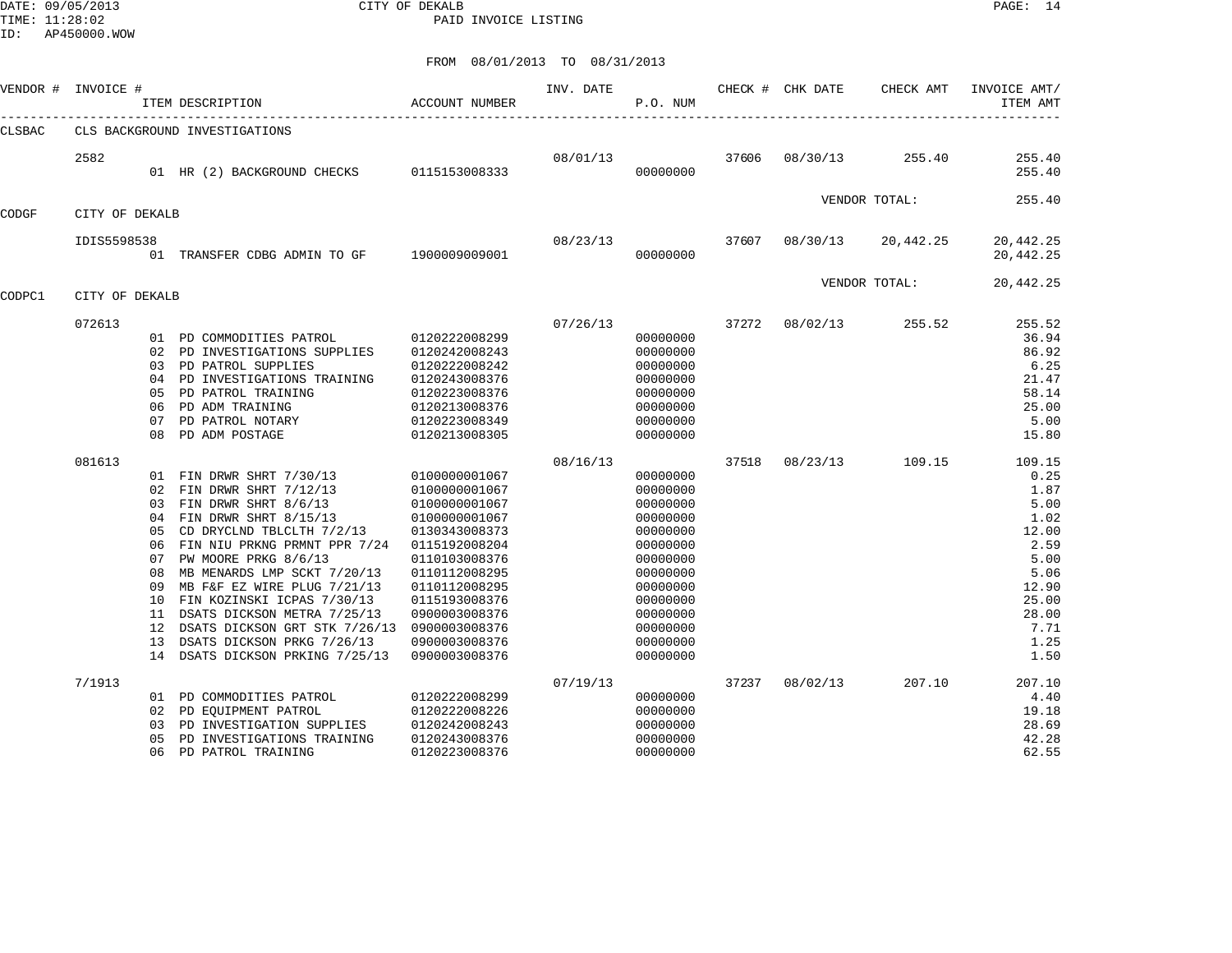DATE: 09/05/2013 CITY OF DEKALB PAGE: 15 PAID INVOICE LISTING

|         | VENDOR # INVOICE #  | ITEM DESCRIPTION                          | ACCOUNT NUMBER | INV. DATE | P.O. NUM |       |                | CHECK # CHK DATE CHECK AMT | INVOICE AMT/<br>ITEM AMT |
|---------|---------------------|-------------------------------------------|----------------|-----------|----------|-------|----------------|----------------------------|--------------------------|
|         | 7/1913              | 08 PD ADM TRAINING                        | 0120213008376  | 07/19/13  | 00000000 |       | 37237 08/02/13 | 207.10                     | 207.10<br>50.00          |
| CODWAT  |                     | CITY OF DEKALB-WATER FUND                 |                |           |          |       |                | VENDOR TOTAL:              | 571.77                   |
|         | 070113A             | 01 3003141810-00 330 GROVE                | 0130323008355  | 07/01/13  | 00000000 |       |                | 37238 08/02/13 253.50      | 253.50<br>253.50         |
|         | 070113C             | 01 2703125810-00 1154 S 7TH               | 0125273008355  | 07/01/13  | 00000000 |       | 37414 08/16/13 | 1,404.50                   | 125.50<br>125.50         |
|         | 070113D             | 01 0401018230-00 950 W DRESSER            | 0125273008355  | 07/01/13  | 00000000 |       | 37414 08/16/13 | 1,404.50                   | 367.50<br>367.50         |
|         | 070113E             | 01 0401018250-00 900 W DRESSER            | 6000003008355  | 07/01/13  | 00000000 | 37414 | 08/16/13       | 1,404.50                   | 911.50<br>911.50         |
|         | 080213              | 01 300314180000 200 S FOURTH              | 6000003008355  | 08/02/13  | 00000000 | 37328 | 08/09/13       | 332.50                     | 191.50<br>191.50         |
|         | 080213A             | 01 300314179000 213 S FOURTH              | 0130323008355  | 08/02/13  | 00000000 | 37328 | 08/09/13       | 332.50                     | 69.50<br>69.50           |
|         | 080213B             | 01 300314176000 223 S FOURTH              | 0130323008355  | 08/02/13  | 00000000 | 37328 | 08/09/13       | 332.50                     | 71.50<br>71.50           |
| COMCAST | COMCAST             |                                           |                |           |          |       |                | VENDOR TOTAL:              | 1,990.50                 |
|         | 071313              | 01 FD S1 CABLE 7/23-8/22/13 2800003008375 |                | 07/13/13  | 00000000 |       | 37273 08/02/13 | 43.78                      | 43.78<br>43.78           |
|         | 072513              | 01 FD F3 CABLE 8/5-9/4                    | 2800003008375  | 07/25/13  | 00000000 |       | 37415 08/16/13 | 25.87                      | 25.87<br>25.87           |
|         | 080413              | 01 CTYHLL CABLE 8/14-9/13/13              | 0115163008310  | 08/04/13  | 00000000 | 37519 | 08/23/13       | 9.95                       | 9.95<br>9.95             |
|         | 081313              | 01 FD S1 CABLE 8/23-9/22//13              | 2800003008375  | 08/13/13  | 00000000 |       | 37608 08/30/13 | 43.78                      | 43.78<br>43.78           |
| COMED   | COMMONWEALTH EDISON |                                           |                |           |          |       |                | VENDOR TOTAL:              | 123.38                   |
|         | 073113              |                                           |                |           | 07/31/13 |       |                | 37520 08/23/13 53.47       | 48.03                    |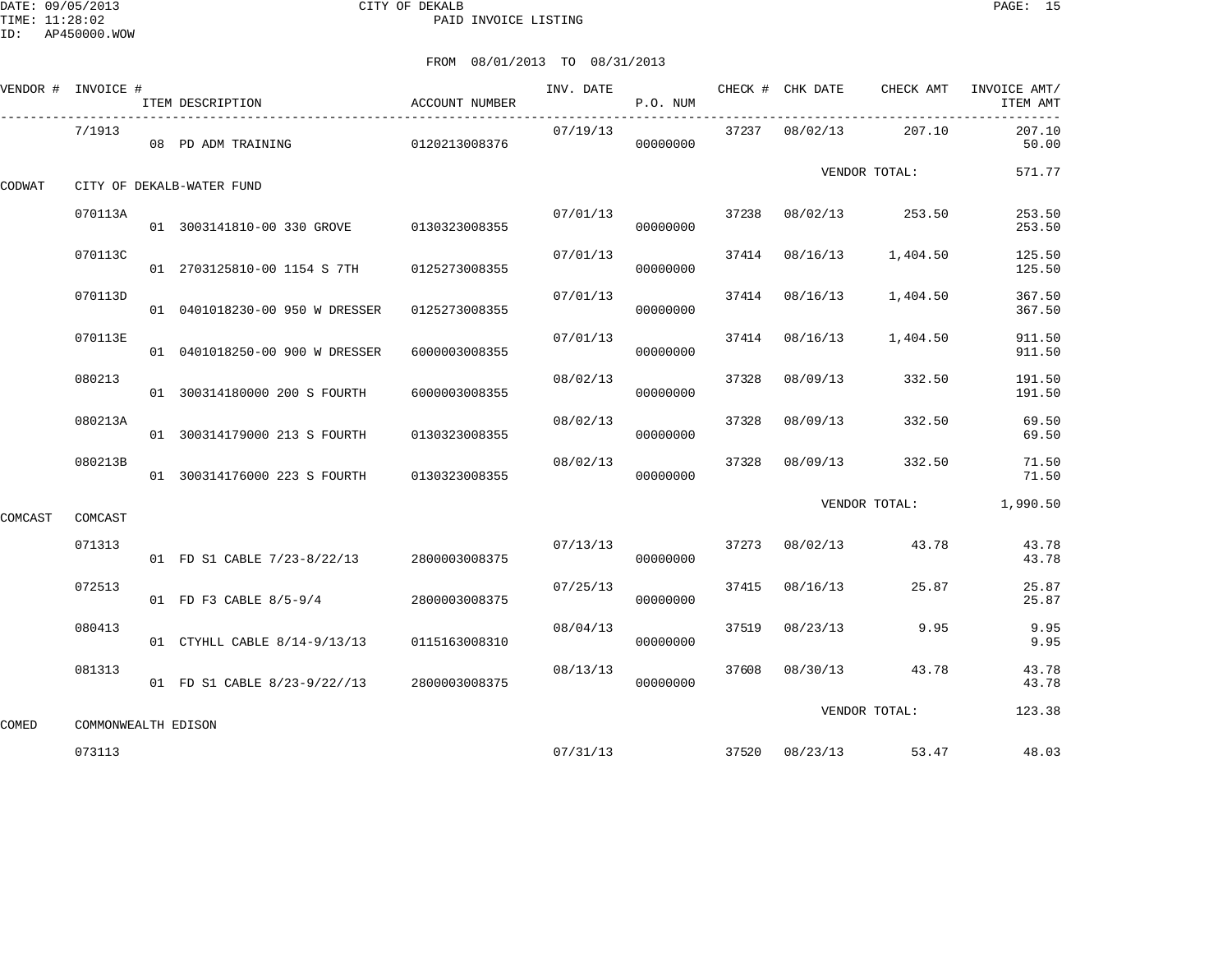DATE: 09/05/2013 CITY OF DEKALB PAGE: 16 PAID INVOICE LISTING

|               | VENDOR # INVOICE # | ITEM DESCRIPTION                         | <b>ACCOUNT NUMBER</b> | INV. DATE | P.O. NUM |       | CHECK # CHK DATE | CHECK AMT       | INVOICE AMT/<br>ITEM AMT |
|---------------|--------------------|------------------------------------------|-----------------------|-----------|----------|-------|------------------|-----------------|--------------------------|
|               | 073113             | 01 1428051200 6/28-7/31/13 1000003008352 |                       | 07/31/13  | 00000000 | 37520 | 08/23/13         | 53.47           | 48.03<br>48.03           |
|               | 080113             | 01 2691541038 7/1-7/31/13                | 0130333008352         | 08/01/13  | 00000000 | 37520 | 08/23/13         | 53.47           | 5.44<br>5.44             |
| COMEDG        | COMPETITIVE EDGE   |                                          |                       |           |          |       |                  | VENDOR TOTAL:   | 53.47                    |
|               | 42032              | 01 PD (100) PATCHES/FRT 0120222008270    |                       | 08/06/13  | 00000000 | 37521 |                  | 08/23/13 460.00 | 460.00<br>460.00         |
| <b>COMREV</b> |                    | COMMUNICATION REVOLVING FUND             |                       |           |          |       |                  | VENDOR TOTAL:   | 460.00                   |
|               | T1346023           | 01 PD LEADS JUN '13                      | 0120233008320         | 07/22/13  | 00000000 | 37239 | 08/02/13         | 500.40          | 500.40<br>500.40         |
| COMYAR        |                    | COMPETITIVE YARD WORX, INC.              |                       |           |          |       |                  | VENDOR TOTAL:   | 500.40                   |
|               | 2534               | 01 FTC VACANT LOT MOLUF STREET           | 0130353008347         | 07/14/13  | 00000000 | 37609 | 08/30/13         | 285.00          | 50.00<br>50.00           |
|               | 2540               | 01 FTC 715 N 11TH STREET                 | 0130353008347         | 07/24/13  | 00000000 | 37329 | 08/09/13         | 140.00          | 50.00<br>50.00           |
|               | 2541               | 01 FTC 628 CULVER ST                     | 0130353008347         | 07/24/13  | 00000000 | 37329 | 08/09/13         | 140.00          | 50.00<br>50.00           |
|               | 2542               | 01 FTC 1591 SUNFLOWER 2ND TIME           | 0130353008347         | 07/24/13  | 00000000 | 37329 | 08/09/13         | 140.00          | 40.00<br>40.00           |
|               | 2543               | 01 FTC 1101 N FIRST STREET               | 0130353008347         | 08/07/13  | 00000000 | 37609 | 08/30/13         | 285.00          | 45.00<br>45.00           |
|               | 2544               | 01 FTC VACANT LOT BILLINGS               | 0130353008347         | 08/07/13  | 00000000 | 37609 | 08/30/13         | 285.00          | 50.00<br>50.00           |
|               | 2545               | 01 FTC VACANT LOT RIVER MIST             | 0130353008347         | 08/07/13  | 00000000 | 37609 | 08/30/13         | 285.00          | 40.00<br>40.00           |
|               | 2546               | 01 FTC 221 DODGE AVENUE                  | 0130353008347         | 08/14/13  | 00000000 | 37609 | 08/30/13         | 285.00          | 100.00<br>100.00         |
|               |                    |                                          |                       |           |          |       |                  | VENDOR TOTAL:   | 425.00                   |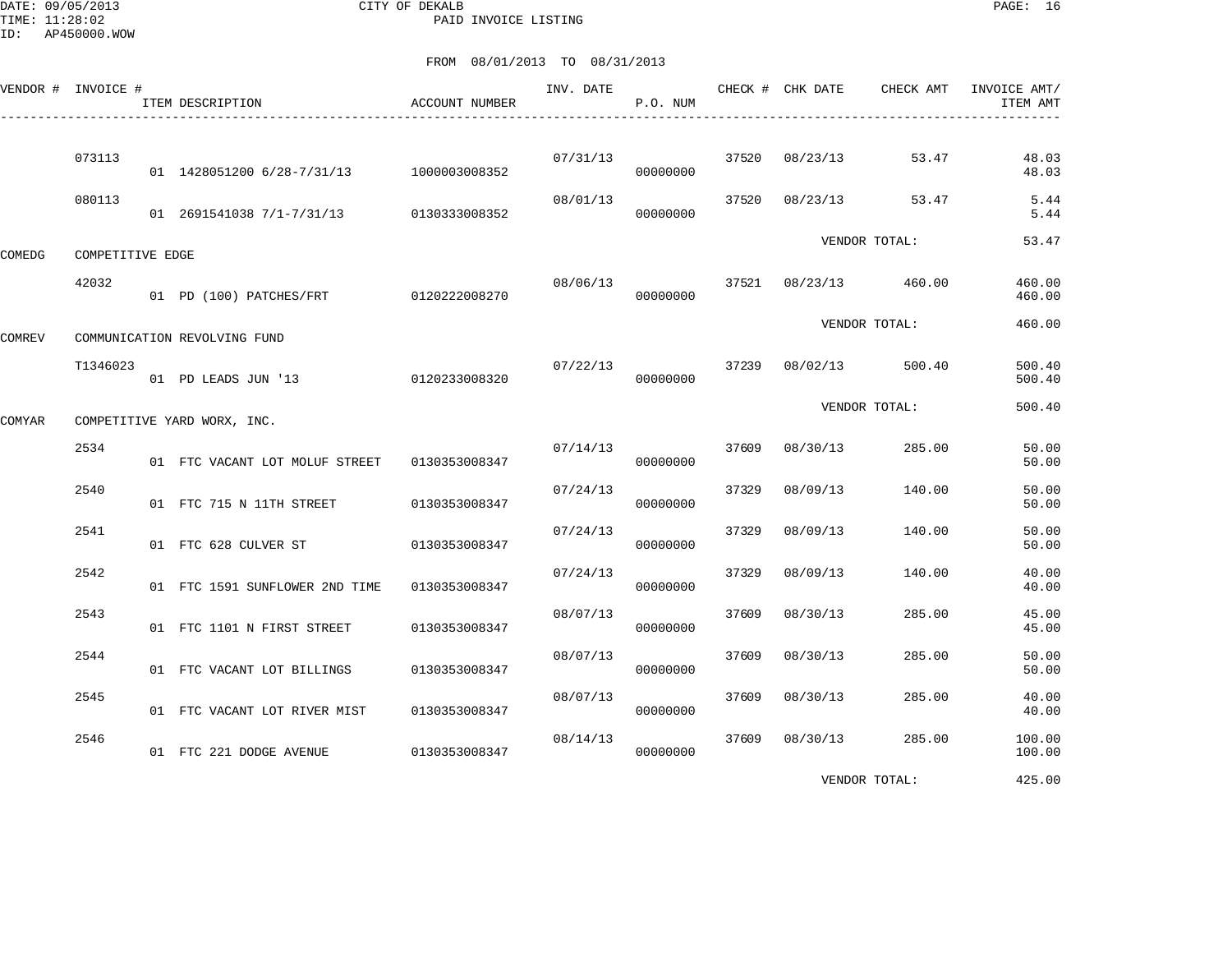DATE: 09/05/2013 CITY OF DEKALB PAGE: 17 PAID INVOICE LISTING

ID: AP450000.WOW

|         | VENDOR # INVOICE # | ITEM DESCRIPTION                                                             | ACCOUNT NUMBER | INV. DATE | P.O. NUM             |       | CHECK # CHK DATE | CHECK AMT     | INVOICE AMT/<br>ITEM AMT  |
|---------|--------------------|------------------------------------------------------------------------------|----------------|-----------|----------------------|-------|------------------|---------------|---------------------------|
| CONFS   | CONSERV FS         |                                                                              |                |           |                      |       |                  |               |                           |
|         | 1725449IN          | 01 ARPT 408.7GLS DIESELEX                                                    | 6500002008245  | 06/20/13  | 00000000             | 37330 | 08/09/13         | 2,742.86      | 1,435.36<br>1,435.36      |
|         | 1727995IN          | 01 ARPT OIL/ANTIFREEZE/MARA F                                                | 6500002008245  | 06/28/13  | 00000000             | 37330 | 08/09/13         | 2,742.86      | 1,307.50<br>1,307.50      |
|         | 1749252IN          | 01 ARPT 436GL DIESELEX GLD                                                   | 6500002008245  | 07/18/13  | 00000000             | 37522 | 08/23/13         | 1,466.51      | 1,466.51<br>1,466.51      |
| COPYALL | COPY ALL SERVICE   |                                                                              |                |           |                      |       |                  | VENDOR TOTAL: | 4,209.37                  |
|         | 105316             | 01 IT TONER/FRT                                                              | 0115163008305  | 06/28/13  | 00000000             | 37387 | 08/09/13         | 6.37          | 6.37<br>6.37              |
|         | 105340             | 01 ENG CPYR LSE 6/30/13-6/39/14 0135003008310<br>02 ENG OVRG 6/30/12-6/23/13 | 0135002008202  | 06/28/13  | 00000000<br>00000000 | 37331 | 08/09/13         | 383.63        | 383.63<br>371.00<br>12.63 |
|         | 105608             | 01 IT TONER FRT                                                              | 0115163008305  | 07/02/13  | 00000000             | 37274 | 08/02/13         | 196.80        | 6.71<br>6.71              |
|         | 105727             | 01 CTYHLL CPYR LSE 7/4-8/3/13                                                | 0135002008202  | 07/08/13  | 00000000             | 37240 | 08/02/13         | 1,565.58      | 221.89<br>221.89          |
|         | 105727A            | 01 CTYHLL CPYR LSE 7/4-8/3/13                                                | 0135003008310  | 07/08/13  | 00000000             | 37416 | 08/16/13         | 439.00        | 439.00<br>439.00          |
|         | 105728             | 01 CTYHLL CPYR OVRG 6/5-7/4/13                                               | 0135002008202  | 07/08/13  | 00000000             | 37240 | 08/02/13         | 1,565.58      | 781.24<br>781.24          |
|         | 105729             | 01 ENG CPYR LSE OVRG 4/5-7/4/13                                              | 0135002008202  | 07/08/13  | 00000000             | 37240 | 08/02/13         | 1,565.58      | 220.00<br>220.00          |
|         | 105730             | 01 STR CPYR LSE 6/7-7/6/13                                                   | 0135002008202  | 07/08/13  | 00000000             | 37240 | 08/02/13         | 1,565.58      | 27.21<br>27.21            |
|         | 106031             | 01 IT TONER FRT                                                              | 0115163008305  | 07/11/13  | 00000000             | 37274 | 08/02/13         | 196.80        | 7.60<br>7.60              |
|         | 106111             | 01 ENG OVRG 6/12-6/30/13                                                     | 0135002008202  | 07/12/13  | 00000000             | 37240 | 08/02/13         | 1,565.58      | 315.24<br>315.24          |
|         | 106111A            |                                                                              |                | 07/12/13  |                      | 37274 | 08/02/13         | 196.80        | 182.49                    |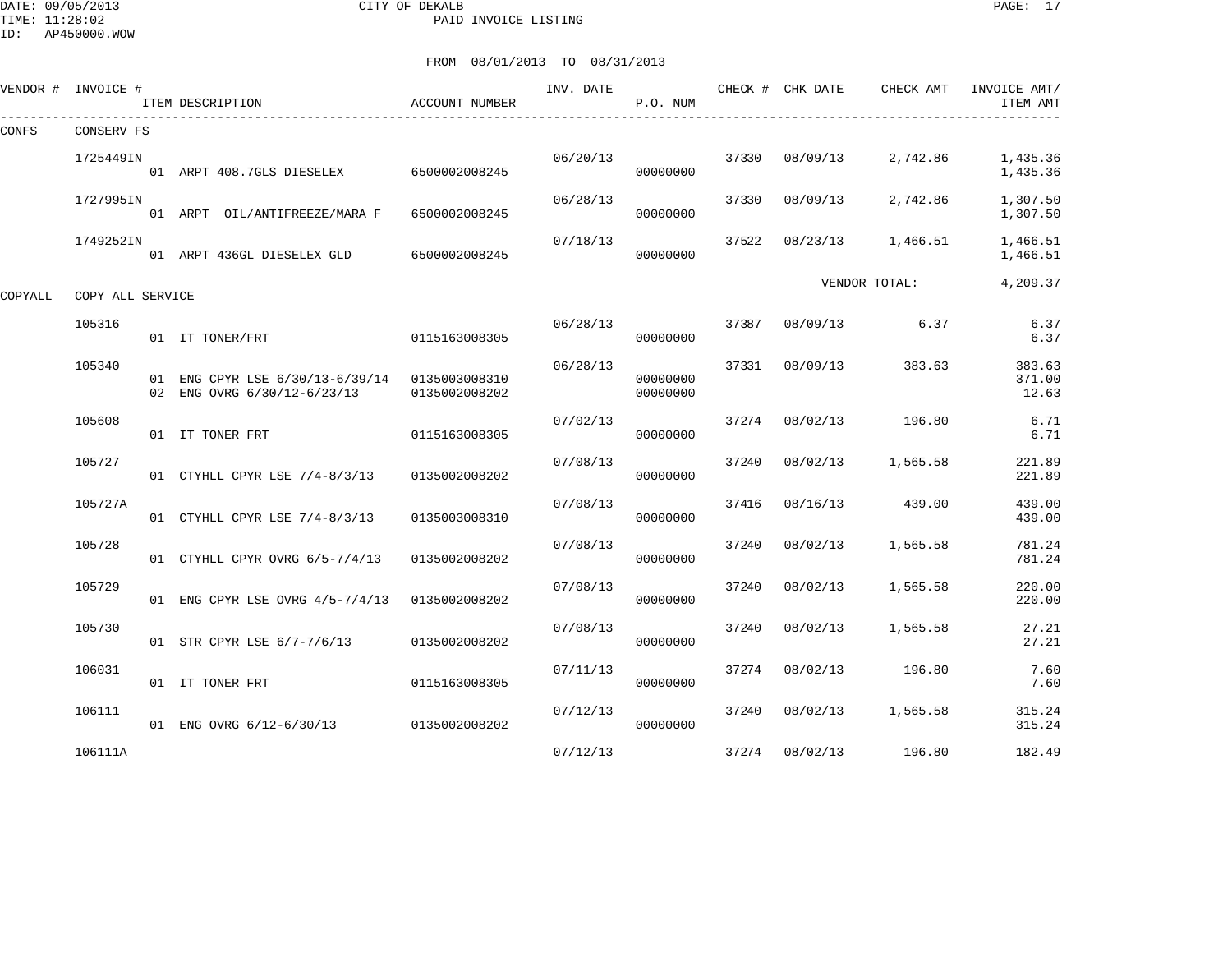DATE: 09/05/2013 CITY OF DEKALB PAGE: 18 PAID INVOICE LISTING

|               | VENDOR # INVOICE # | ITEM DESCRIPTION                                 | <b>ACCOUNT NUMBER</b>          | INV. DATE | P.O. NUM             |       | CHECK # CHK DATE | CHECK AMT            | INVOICE AMT/<br>ITEM AMT   |
|---------------|--------------------|--------------------------------------------------|--------------------------------|-----------|----------------------|-------|------------------|----------------------|----------------------------|
|               | 106111A            | 01 ENG CPYR OVRG 7/1-7/11/13 0135002008202       |                                | 07/12/13  | 00000000             |       | 37274 08/02/13   | 196.80               | 182.49<br>182.49           |
| COXKAT        | KATHLEEN COX       |                                                  |                                |           |                      |       |                  | VENDOR TOTAL:        | 2,591.38                   |
|               | 080513             | 01 NOV '12-MAY '13 REBATE PRGRM    6000004008481 |                                | 08/05/13  | 00000000             |       |                  | 37417 08/16/13 23.83 | 23.83<br>23.83             |
| <b>CREELE</b> | CRESCENT ELECTRIC  |                                                  |                                |           |                      |       |                  | VENDOR TOTAL:        | 23.83                      |
|               | 02154944500        | 01 FD (2) QOB120 SQD 0125272008210               |                                | 07/10/13  | 00000000             | 37418 | 08/16/13         | 137.82               | 50.38<br>50.38             |
|               | 02154985600        | 01 STR IDEAL FISH TAPE/UNIT HUB  0130332008229   |                                | 07/19/13  | 00000000             | 37418 | 08/16/13         | 137.82               | 87.44<br>87.44             |
|               | 02154990300        | 01 STR BLT/TRMNL ADPTR/SOD RT LD 0130332008229   |                                | 07/23/13  | 00000000             | 37332 | 08/09/13         | 81.54                | 63.34<br>63.34             |
|               | 02155006000        | 01 STR SQD 2P 120/240V 20A CB                    | 0130332008229                  | 07/25/13  | 00000000             | 37332 | 08/09/13         | 81.54                | 18.20<br>18.20             |
|               | 02155021500        | 01 FD HUBW CONN/STRN RLF GRP                     | 0125272008210                  | 07/30/13  | 00000000             | 37610 | 08/30/13         | 52.26                | 52.26<br>52.26             |
| CSRBOB        |                    | C.S.R. BOBCAT, INCORPORATED                      |                                |           |                      |       |                  | VENDOR TOTAL:        | 271.62                     |
|               | 111966             | 01 WTR W22 (5)TOOTH/(5)PIN FLEX 6000002008295    |                                | 07/30/13  | 00000000             |       | 37419 08/16/13   | 96.70                | 96.70<br>96.70             |
| <b>CURCON</b> |                    | CURRAN CONTRACTING COMPANY                       |                                |           |                      |       |                  | VENDOR TOTAL:        | 96.70                      |
|               | 3051               | 01 STR 6.52TN MATL<br>02 WTR 6.52TN MATL         | 0130332008233<br>6000002008232 | 07/11/13  | 00000000<br>00000000 | 37333 | 08/09/13         | 859.98               | 859.98<br>429.99<br>429.99 |
|               | 3857               | 01 STR 5.575TN MTRL<br>02 WTR 5.575TN MTRL       | 0130332008233<br>6000002008232 | 07/16/13  | 00000000<br>00000000 | 37523 | 08/23/13         | 646.70               | 646.70<br>323.35<br>323.35 |
|               | 4946               |                                                  |                                | 07/24/13  |                      | 37420 | 08/16/13         | 353.22               | 353.22                     |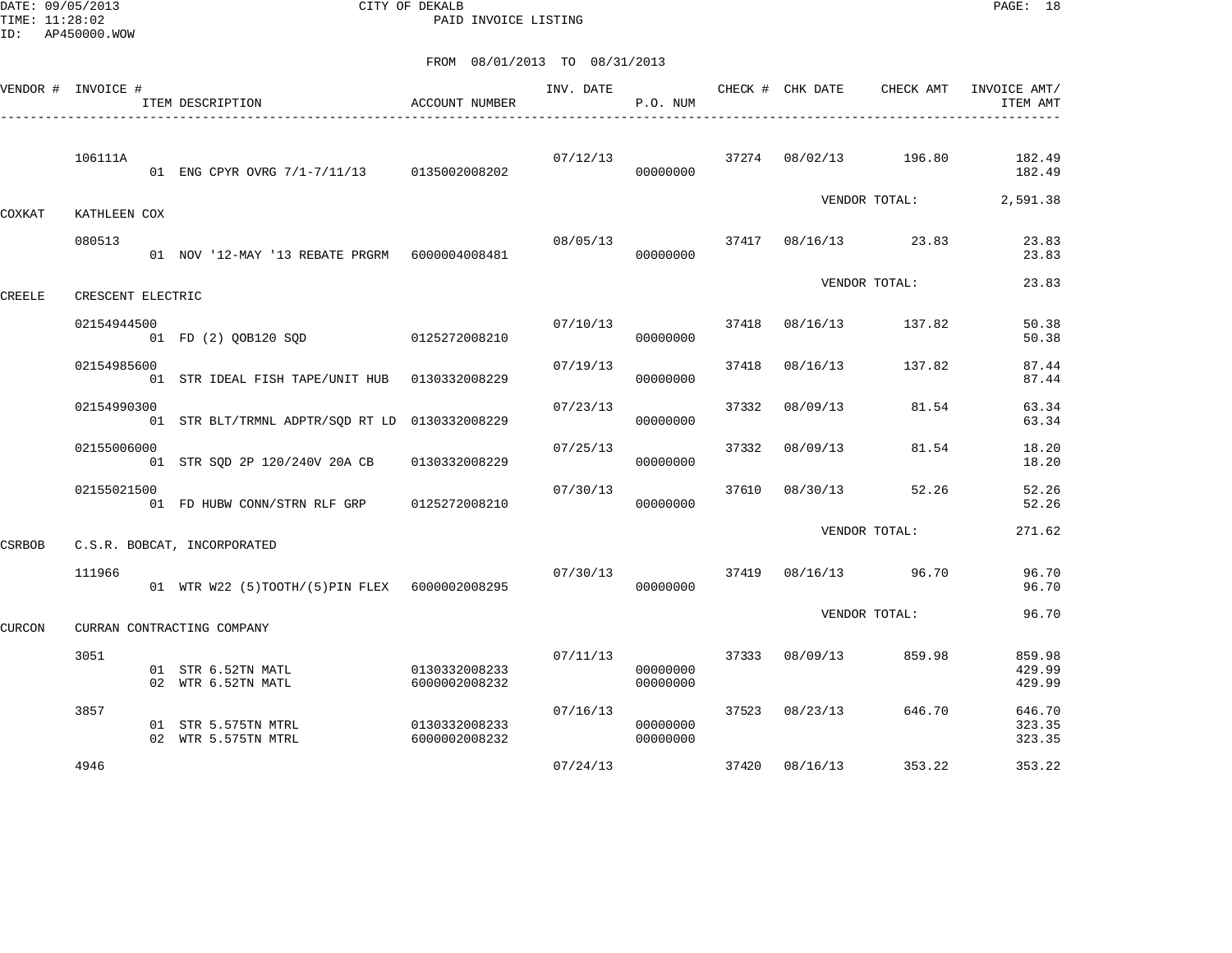DATE: 09/05/2013 CITY OF DEKALB PAGE: 19 PAID INVOICE LISTING

ID: AP450000.WOW

|        | VENDOR # INVOICE # | ITEM DESCRIPTION                               | ACCOUNT NUMBER | INV. DATE | P.O. NUM |       | CHECK # CHK DATE | CHECK AMT             | INVOICE AMT/<br>ITEM AMT |
|--------|--------------------|------------------------------------------------|----------------|-----------|----------|-------|------------------|-----------------------|--------------------------|
|        | 4946               | 01 WTR 6.09TNS FRAP MDFD SURFACE 6000002008228 |                | 07/24/13  | 00000000 |       | 37420 08/16/13   | 353.22                | 353.22<br>353.22         |
|        | 6931               | 01 STR 6.17TNS MAT'L                           | 0130332008233  | 08/02/13  | 00000000 |       | 37611 08/30/13   | 875.86                | 407.22<br>407.22         |
|        | 6963               | 01 WTR 8.08TNS MAT'L                           | 6000002008228  | 08/07/13  | 00000000 |       | 37611 08/30/13   | 875.86                | 468.64<br>468.64         |
| DARLEY | W.S. DARLEY & CO   |                                                |                |           |          |       |                  | VENDOR TOTAL:         | 2,735.76                 |
|        | 17078509           | 01 FD HOSE RPR SPPLS/FRT 0125272008240         |                | 07/25/13  | 00000000 |       |                  | 37524 08/23/13 152.72 | 152.72<br>152.72         |
| DAVROY | ROY DAVIS          |                                                |                |           |          |       |                  | VENDOR TOTAL:         | 152.72                   |
|        | 080913             | 01 NOV '12-MAY '13 REBATE PRGRM 6000004008481  |                | 08/09/13  | 00000000 |       |                  | 37421 08/16/13 45.12  | 45.12<br>45.12           |
| DCAUTO |                    | DEKALB COUNTY AUTO PARTS INC                   |                |           |          |       |                  | VENDOR TOTAL:         | 45.12                    |
|        | 407283             | 01 FD FUSES                                    | 0125272008226  | 07/01/13  | 00000000 |       | 37612 08/30/13   | 901.35                | 4.58<br>4.58             |
|        | 407328             | 01 STR MNFLD GSKT CRDT#407101 0130332008226    |                | 07/01/13  | 00000000 | 37526 | 08/23/13         | 1,711.04              | $-6.74$<br>$-6.74$       |
|        | 407421             | 01 PD PD335 WTR PUMP                           | 0120222008226  | 07/01/13  | 00000000 | 37526 | 08/23/13         | 1,711.04              | 47.24<br>47.24           |
|        | 407555             | 01 PD PD331 BTTRY/CR DPST/CRDT                 | 0120222008226  | 07/02/13  | 00000000 | 37526 | 08/23/13         | 1,711.04              | 116.36<br>116.36         |
|        | 407740             | 01 STR (2) FUEL/(2) AIR FILTERS                | 0130322008226  | 07/03/13  | 00000000 | 37526 | 08/23/13         | 1,711.04              | 130.52<br>130.52         |
|        | 408278             | 01 FD S3 BTTRY/CORE DEPOSIT                    | 0125272008226  | 07/08/13  | 00000000 | 37612 | 08/30/13         | 901.35                | 214.00<br>214.00         |
|        | 408353             | 01 FD BTTRY CABLE TERMINAL                     | 0125272008226  | 07/08/13  | 00000000 | 37612 | 08/30/13         | 901.35                | 9.16<br>9.16             |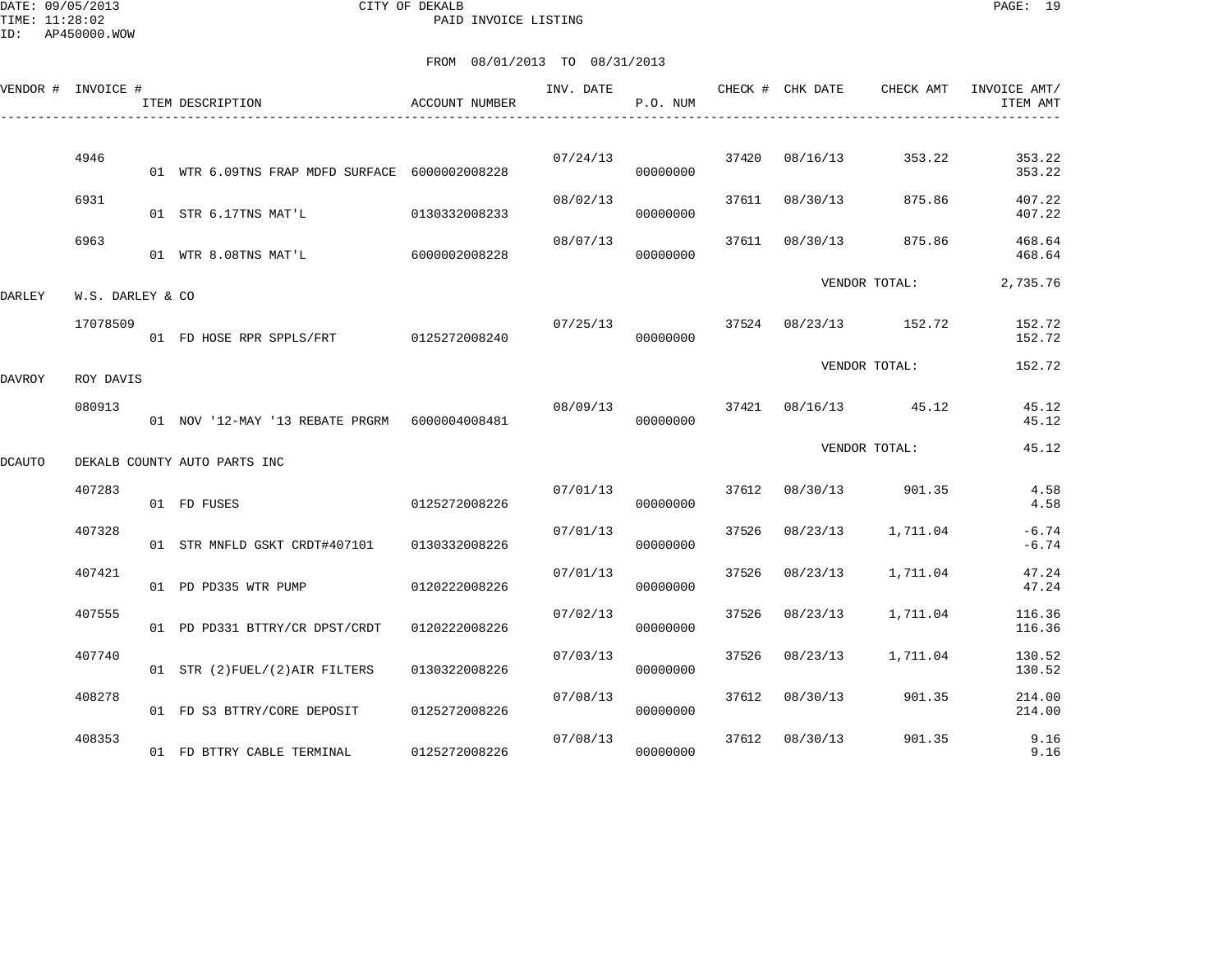| VENDOR # | INVOICE # |    | ITEM DESCRIPTION                | ACCOUNT NUMBER | INV. DATE | P.O. NUM | CHECK # | CHK DATE | CHECK AMT | INVOICE AMT/<br>ITEM AMT |
|----------|-----------|----|---------------------------------|----------------|-----------|----------|---------|----------|-----------|--------------------------|
|          | 408463    | 01 | FD CAR 2 DRVBLT TNSNR PULLEY    | 0125272008226  | 07/09/13  | 00000000 | 37612   | 08/30/13 | 901.35    | 38.40<br>38.40           |
|          | 408514    | 01 | STR P21 REAR WHEEL SEAL         | 0130332008226  | 07/09/13  | 00000000 | 37526   | 08/23/13 | 1,711.04  | 89.58<br>89.58           |
|          | 408520    | 01 | STR P21 WHEEL BEARING CONE      | 0130332008226  | 07/09/13  | 00000000 | 37526   | 08/23/13 | 1,711.04  | 54.47<br>54.47           |
|          | 408521    | 01 | STOCK (24) STP OIL TRTMNT<br>PD | 0120222008226  | 07/09/13  | 00000000 | 37526   | 08/23/13 | 1,711.04  | 97.68<br>97.68           |
|          | 408740    | 01 | FD CRIMP STRIP TOOL             | 0125272008226  | 07/10/13  | 00000000 | 37612   | 08/30/13 | 901.35    | 47.94<br>47.94           |
|          | 408902    | 01 | FD F3 GENERATOR                 | 0125272008226  | 07/11/13  | 00000000 | 37612   | 08/30/13 | 901.35    | 7.14<br>7.14             |
|          | 409279    |    | 01 ARPT AP25 SPRKPLG WR ST      | 6500003008310  | 07/13/13  | 00000000 | 37526   | 08/23/13 | 1,711.04  | 85.61<br>24.55           |

|        | 02       | ARE 1 AFAJ BERRENG WR DI<br>ARPT AP25 SPRKPLG/GSKT/HDGSKT | <u>0 JUUUJUUUJIU</u><br>6500003008310 |          | ,,,,,,,,,<br>00000000 |       |          |          | ر ر د<br>61.06               |
|--------|----------|-----------------------------------------------------------|---------------------------------------|----------|-----------------------|-------|----------|----------|------------------------------|
| 409290 | 01<br>02 | ARPT AP25 CRDT#409279<br>ARPT THRMSTT GSKT                | 6500003008310<br>6500003008310        | 07/14/13 | 00000000<br>00000000  | 37526 | 08/23/13 | 1,711.04 | $-19.04$<br>$-24.55$<br>5.51 |
| 409401 |          | 01 ARPT AP24 VLV STM OIL SEAL SET 6500003008310           |                                       | 07/15/13 | 00000000              | 37526 | 08/23/13 | 1,711.04 | 8.57<br>8.57                 |
| 409701 |          | PD PD42 REMAN STRTR/CORE DPST                             | 0120222008226                         | 07/17/13 | 00000000              | 37526 | 08/23/13 | 1,711.04 | 180.12<br>180.12             |
| 409767 | 01 D     | PD PD42 CORE CRDT#409701                                  | 0120222008226                         | 07/17/13 | 00000000              | 37526 | 08/23/13 | 1,711.04 | $-49.50$<br>$-49.50$         |
| 409839 | 01       | ARPT WATER OUTLET                                         | 6500003008313                         | 07/17/13 | 00000000              | 37526 | 08/23/13 | 1,711.04 | 16.27<br>16.27               |
| 409920 | 01       | STR (4) FLUID DOT SHOP SPPLS                              | 0130332008226                         | 07/18/13 | 00000000              | 37526 | 08/23/13 | 1,711.04 | 28.52<br>28.52               |
| 409953 | 01       | PD PD43 SRPNTN BLT                                        | 0120222008226                         | 07/18/13 | 00000000              | 37526 | 08/23/13 | 1,711.04 | 32.49<br>32.49               |
| 409964 |          |                                                           |                                       | 07/18/13 |                       | 37526 | 08/23/13 | 1,711.04 | 46.71                        |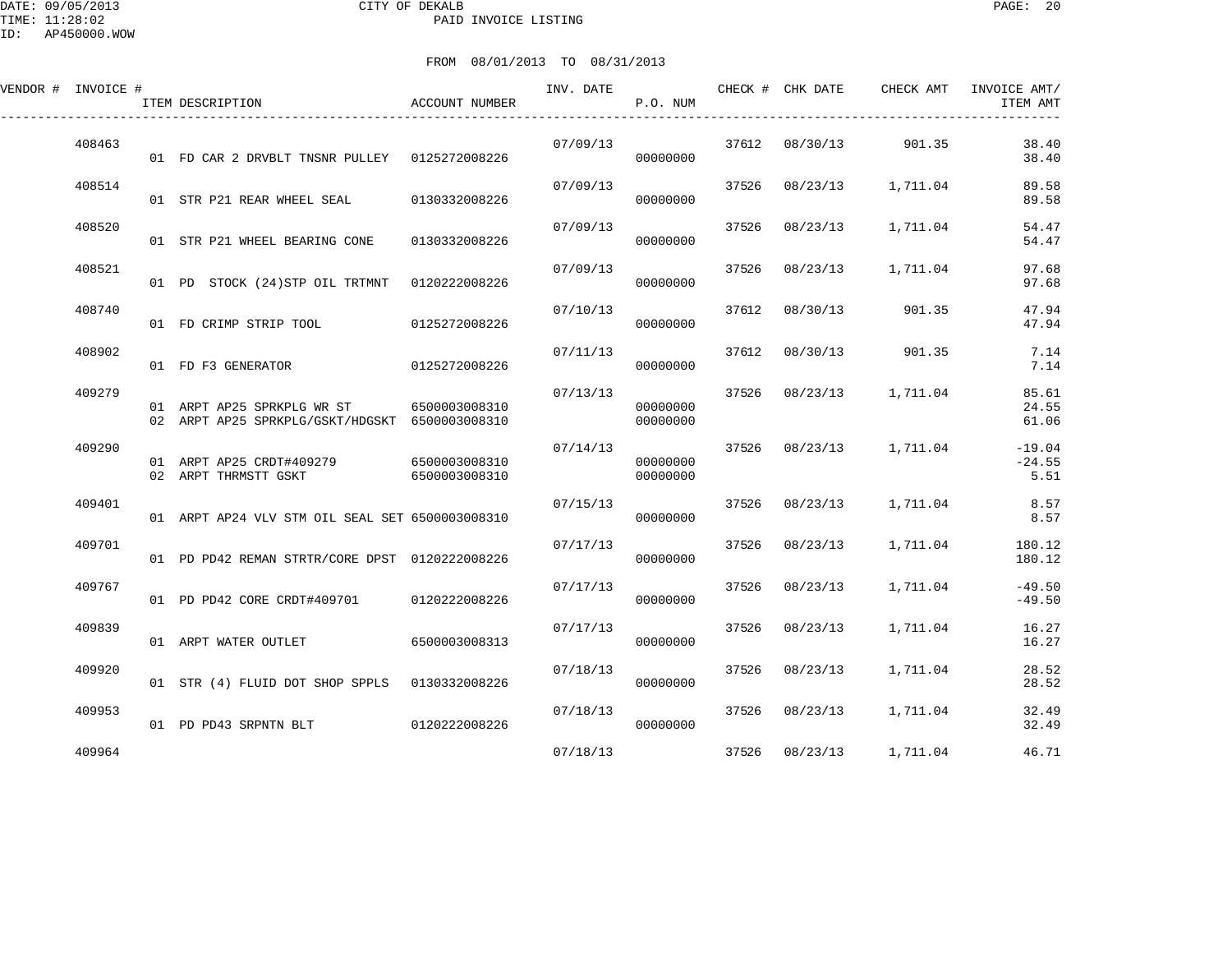DATE: 09/05/2013 CITY OF DEKALB PAGE: 21 PAID INVOICE LISTING

ID: AP450000.WOW

|       | VENDOR # INVOICE # | ITEM DESCRIPTION                               | ACCOUNT NUMBER | INV. DATE | P.O. NUM |       | CHECK # CHK DATE | CHECK AMT     | INVOICE AMT/<br>ITEM AMT |
|-------|--------------------|------------------------------------------------|----------------|-----------|----------|-------|------------------|---------------|--------------------------|
|       | 409964             | 01 PD PD43 DR BLT TNSNR ASSY                   | 0120222008226  | 07/18/13  | 00000000 | 37526 | 08/23/13         | 1,711.04      | 46.71<br>46.71           |
|       | 410076             | 01 STR P38 AIR FILTER                          | 0130332008226  | 07/19/13  | 00000000 | 37526 | 08/23/13         | 1,711.04      | 19.32<br>19.32           |
|       | 410147             | 01 FD T1 RPR                                   | 0125272008226  | 07/19/13  | 00000000 | 37612 | 08/30/13         | 901.35        | 14.50<br>14.50           |
|       | 410186             | 01 FD MAGAS ATV BTTRY                          | 0125272008226  | 07/19/13  | 00000000 | 37612 | 08/30/13         | 901.35        | 164.68<br>164.68         |
|       | 410480             | 01 FD (4) DISCS                                | 0125272008226  | 07/22/13  | 00000000 | 37612 | 08/30/13         | 901.35        | 20.89<br>20.89           |
|       | 410484             | 01 FD ARMORALL/CAR POLISH                      | 0125272008226  | 07/22/13  | 00000000 | 37612 | 08/30/13         | 901.35        | 340.07<br>340.07         |
|       | 410541             | 01 FD TRK 1 RPR AIR BRK CHMBR                  | 0125272008226  | 07/22/13  | 00000000 | 37612 | 08/30/13         | 901.35        | 39.99<br>39.99           |
|       | 410806             | 01 STR STOCK (12) MINI BULBS                   | 0130332008226  | 07/24/13  | 00000000 | 37526 | 08/23/13         | 1,711.04      | 10.20<br>10.20           |
|       | 410819             | 01 STR P62 (4) BTTRYS/CORE DPST                | 0130332008226  | 07/24/13  | 00000000 | 37526 | 08/23/13         | 1,711.04      | 689.04<br>689.04         |
|       | 410884             | 01 PD PD22 BODY HARDWARE                       | 0120242008226  | 07/24/13  | 00000000 | 37526 | 08/23/13         | 1,711.04      | 5.29<br>5.29             |
|       | 410938             | 01 STR P62 CORE DPST CRDT#410819 0130332008226 |                | 07/25/13  | 00000000 | 37526 | 08/23/13         | 1,711.04      | $-90.00$<br>$-90.00$     |
|       | 411055             | 01 STR P4 STRTR/CORE DPST                      | 0130332008226  | 07/25/13  | 00000000 | 37526 | 08/23/13         | 1,711.04      | 223.64<br>223.64         |
|       | 411200             | 01 STR P4 CORE DPST CRDT#411055 0130332008226  |                | 07/26/13  | 00000000 | 37526 | 08/23/13         | 1,711.04      | $-66.00$<br>$-66.00$     |
|       | 411795             | 01 STR P42 LED ID BAR/FRT 0130332008226        |                | 07/31/13  | 00000000 | 37526 | 08/23/13         | 1,711.04      | 60.69<br>60.69           |
| DCCOL |                    | DEKALB COUNTY COLLECTOR                        |                |           |          |       |                  | VENDOR TOTAL: | 2,612.39                 |
|       | 090313             |                                                |                | 05/24/03  |          |       | 37616 08/30/13   | 21,789.73     | 2,486.83                 |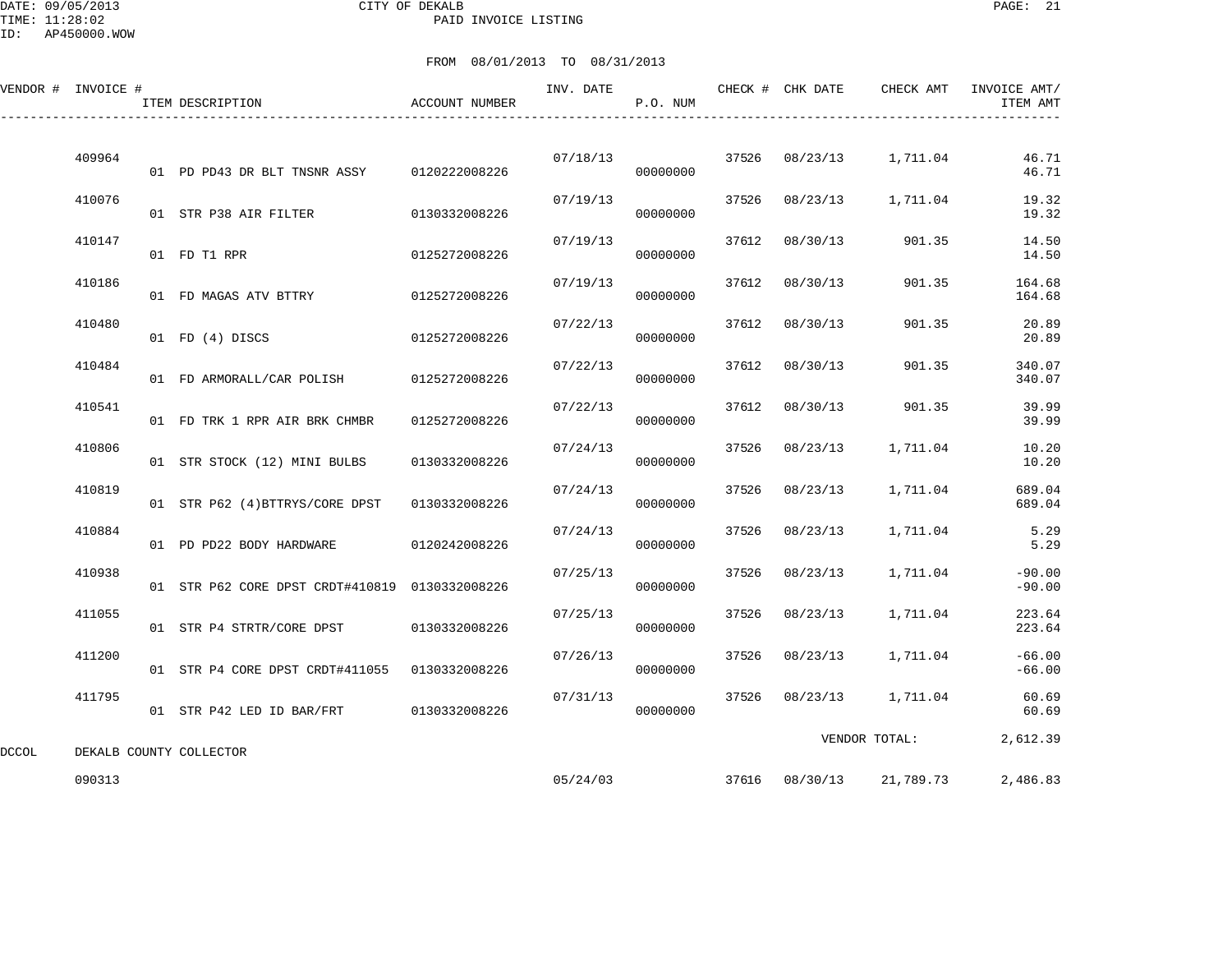DATE: 09/05/2013 CITY OF DEKALB PAGE: 22 PAID INVOICE LISTING

| VENDOR # INVOICE # | ITEM DESCRIPTION                                | <b>ACCOUNT NUMBER</b> | INV. DATE | P.O. NUM |       | CHECK # CHK DATE | CHECK AMT | INVOICE AMT/<br>ITEM AMT |
|--------------------|-------------------------------------------------|-----------------------|-----------|----------|-------|------------------|-----------|--------------------------|
| 090313             | 01  08-23-156-016 N 2ND/LOCUST                  | 0130323008385         | 05/24/03  | 00000000 |       | 37616 08/30/13   | 21,789.73 | 2,486.83<br>2,486.83     |
| 090313A            | 01  08-10-300-015 W DRESSER RD                  | 0130323008385         | 05/24/13  | 00000000 |       | 37616 08/30/13   | 21,789.73 | 440.54<br>440.54         |
| 090313AA           | 01 09-19-100-056 2010 PLEASANT ST 6500003008385 |                       | 05/24/13  | 00000000 | 37616 | 08/30/13         | 21,789.73 | 222.59<br>222.59         |
| 090313AB           | 01 09-19-100-057 2910 PLEASANT ST 6500003008385 |                       | 05/24/13  | 00000000 | 37616 | 08/30/13         | 21,789.73 | 222.59<br>222.59         |
| 090313AC           | 01 09-19-100-058 2910 PLEASANT ST 6500003008385 |                       | 05/24/13  | 00000000 | 37616 | 08/30/13         | 21,789.73 | 292.86<br>292.86         |
| 090313AD           | 01 09-19-100-059 2910 PLEASANT ST 6500003008385 |                       | 05/24/13  | 00000000 |       | 37616 08/30/13   | 21,789.73 | 253.31<br>253.31         |
| 090313AE           | 01 09-19-100-060 2910 PLEASANT ST 6500003008385 |                       | 05/24/13  | 00000000 | 37616 | 08/30/13         | 21,789.73 | 222.59<br>222.59         |
| 090313AF           | 01 09-19-100-061 2910 PLEASANT ST 6500003008385 |                       | 05/24/13  | 00000000 | 37616 | 08/30/13         | 21,789.73 | 222.59<br>222.59         |
| 090313AG           | 01 09-19-100-063 2860 PLEASANT ST 6500003008385 |                       | 05/24/13  | 00000000 | 37616 | 08/30/13         | 21,789.73 | 158.79<br>158.79         |
| 090313AH           | 01 09-19-100-064 2860 PLEASANT ST 6500003008385 |                       | 05/24/13  | 00000000 | 37616 | 08/30/13         | 21,789.73 | 158.79<br>158.79         |
| 090313AI           | 01 09-19-100-065 2860 PLEASANT ST 6500003008385 |                       | 05/24/13  | 00000000 | 37616 | 08/30/13         | 21,789.73 | 158.79<br>158.79         |
| 090313AJ           | 01 09-19-100-067 2860 PLEASANT ST 6500003008385 |                       | 05/24/13  | 00000000 | 37616 | 08/30/13         | 21,789.73 | 212.32<br>212.32         |
| 090313AK           | 01 09-19-100-068 2860 PLEASANT ST 6500003008385 |                       | 05/24/13  | 00000000 |       | 37616 08/30/13   | 21,789.73 | 177.90<br>177.90         |
| 090313AL           | 01 09-19-100-069 2860 PLEASANT ST 6500003008385 |                       | 05/24/13  | 00000000 |       | 37616 08/30/13   | 21,789.73 | 158.79<br>158.79         |
| 090313AM           | 01 09-19-100-071 2860 PLEASANT ST 6500003008385 |                       | 05/24/13  | 00000000 |       | 37616 08/30/13   | 21,789.73 | 158.79<br>158.79         |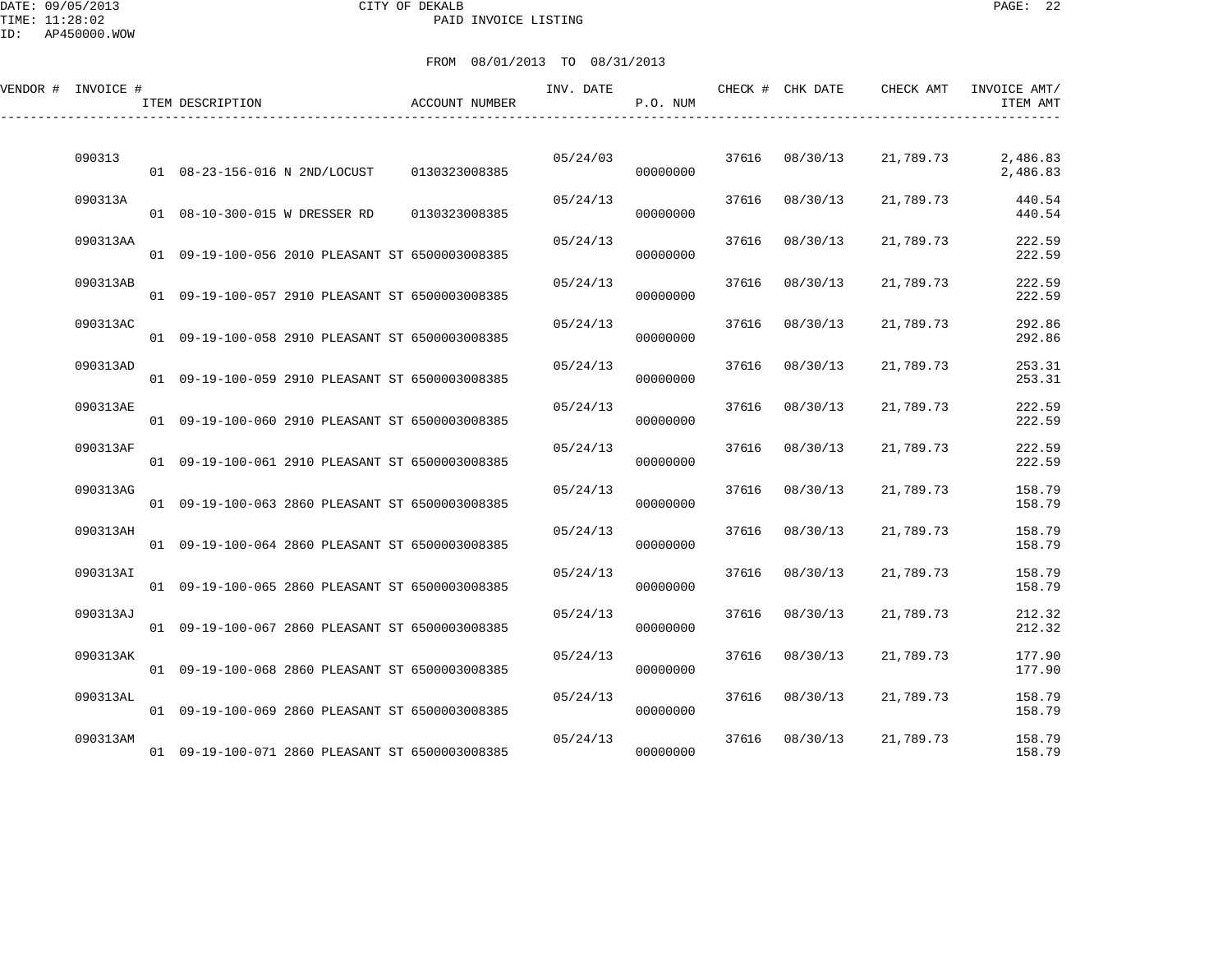DATE: 09/05/2013 CITY OF DEKALB PAGE: 23 PAID INVOICE LISTING

| VENDOR # INVOICE # | ITEM DESCRIPTION                                    | ACCOUNT NUMBER | INV. DATE | P.O. NUM |       | CHECK # CHK DATE | CHECK AMT | INVOICE AMT/<br>ITEM AMT |
|--------------------|-----------------------------------------------------|----------------|-----------|----------|-------|------------------|-----------|--------------------------|
| 090313AN           | 01  09-19-100-073  2850  PLEASANT ST  6500003008385 |                | 05/24/13  | 00000000 |       | 37616 08/30/13   | 21,789.73 | 177.90<br>177.90         |
| 090313AO           | 01 09-19-100-074 2850 PLEASANT ST 6500003008385     |                | 05/24/13  | 00000000 |       | 37616 08/30/13   | 21,789.73 | 158.79<br>158.79         |
| 090313AP           | 01 09-19-100-075 2850 PLEASANT ST 6500003008385     |                | 05/24/13  | 00000000 | 37616 | 08/30/13         | 21,789.73 | 158.79<br>158.79         |
| 090313AO           | 01 09-19-100-076 2850 PLEASANT ST 6500003008385     |                | 05/24/13  | 00000000 | 37616 | 08/30/13         | 21,789.73 | 158.79<br>158.79         |
| 090313AR           | 01  09-19-100-077  2850  PLEASANT ST  6500003008385 |                | 05/24/13  | 00000000 | 37616 | 08/30/13         | 21,789.73 | 158.79<br>158.79         |
| 090313AS           | 01 09-19-100-078 2850 PLEASANT ST 6500003008385     |                | 05/24/13  | 00000000 |       | 37616 08/30/13   | 21,789.73 | 158.79<br>158.79         |
| 090313AT           | 01 09-19-100-079 2850 PLEASANT ST 6500003008385     |                | 05/24/13  | 00000000 | 37616 | 08/30/13         | 21,789.73 | 158.79<br>158.79         |
| 090313AU           | 01 09-19-100-080 2850 PLEASANT ST 6500003008385     |                | 05/24/13  | 00000000 | 37616 | 08/30/13         | 21,789.73 | 158.79<br>158.79         |
| 090313AV           | 01 09-19-100-081 2850 PLEASANT ST 6500003008385     |                | 05/24/13  | 00000000 |       | 37616 08/30/13   | 21,789.73 | 158.79<br>158.79         |
| 090313AW           | 01 09-19-100-084 3232 PLEASANT ST 6500003008385     |                | 05/24/13  | 00000000 | 37616 | 08/30/13         | 21,789.73 | 108.03<br>108.03         |
| 090313AX           | 01  09-19-100-010 DEEGAN  6500003008385             |                | 05/24/13  | 00000000 | 37616 | 08/30/13         | 21,789.73 | 7.50<br>7.50             |
| 090313AY           | 01 09-17-100-022 13050 BARBER GRN 6500003008385     |                | 05/24/13  | 00000000 | 37616 | 08/30/13         | 21,789.73 | 218.67<br>218.67         |
| 090313AZ           | 01 08-23-209-003 624 N 11TH ST 0130323008385        |                | 05/24/13  | 00000000 |       | 37616 08/30/13   | 21,789.73 | 2,450.71<br>2,450.71     |
| 090313B            | 01 08-10-300-045 ROW 781 DRESSER 0130323008385      |                | 05/24/13  | 00000000 |       | 37616 08/30/13   | 21,789.73 | 78.39<br>78.39           |
| 090313BA           | 01 08-22-426-016 SELDAL 0130323008385               |                | 05/24/13  | 00000000 |       | 37616 08/30/13   | 21,789.73 | 114.19<br>114.19         |
| 090313BB           |                                                     |                | 05/24/13  |          |       | 37616 08/30/13   | 21,789.73 | 5.54                     |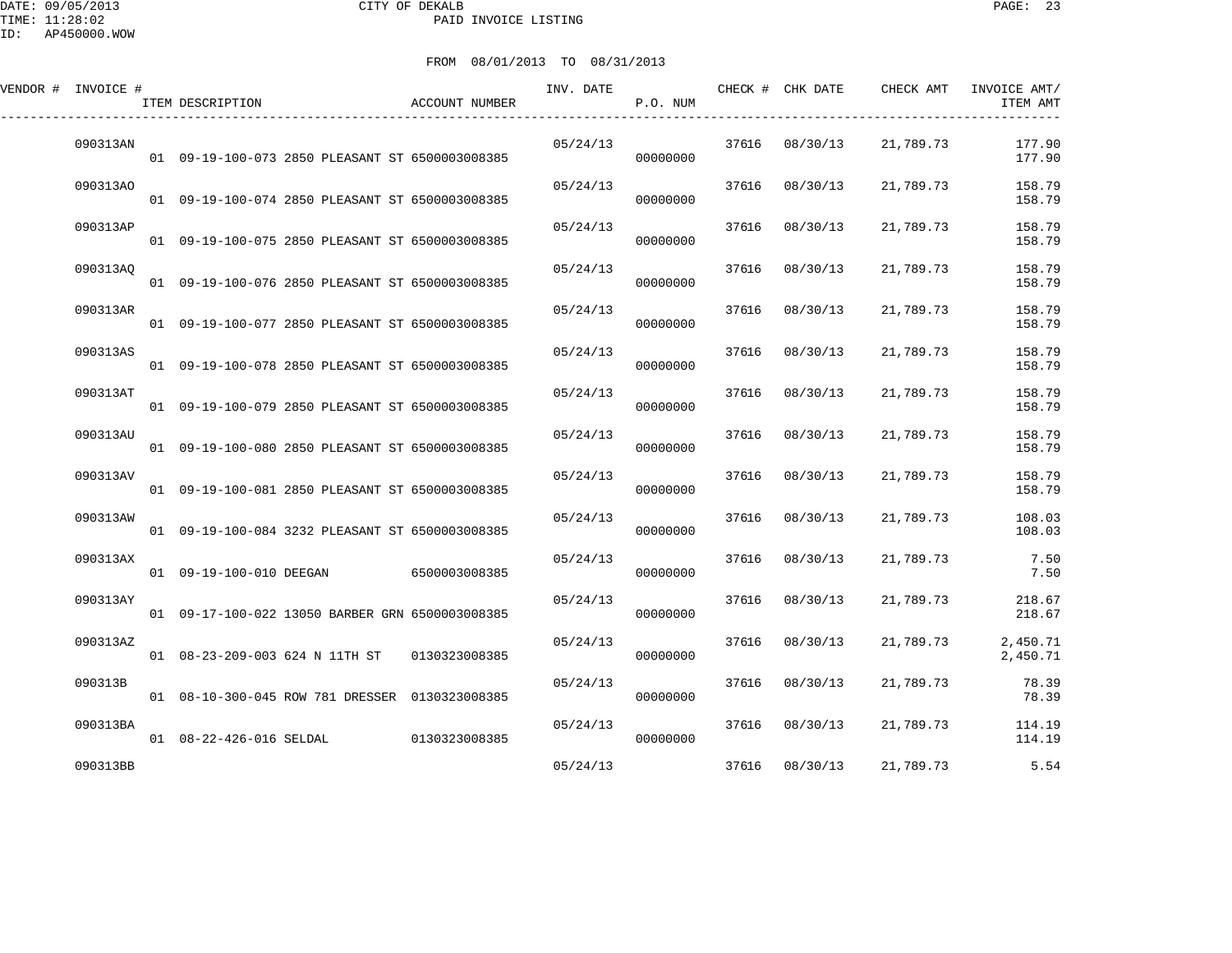DATE: 09/05/2013 CITY OF DEKALB PAGE: 24 PAID INVOICE LISTING

| VENDOR # INVOICE # | ITEM DESCRIPTION                                | ACCOUNT NUMBER | INV. DATE | P.O. NUM |       | CHECK # CHK DATE | CHECK AMT | INVOICE AMT/<br>ITEM AMT |
|--------------------|-------------------------------------------------|----------------|-----------|----------|-------|------------------|-----------|--------------------------|
| 090313BB           | 01 09-19-376-009 BOHNE                          | 6500003008385  | 05/24/13  | 00000000 |       | 37616 08/30/13   | 21,789.73 | 5.54<br>5.54             |
| 090313BC           | 01  09-18-200-009 LARSON                        | 6500003008385  | 05/24/13  | 00000000 | 37616 | 08/30/13         | 21,789.73 | 102.51<br>102.51         |
| 090313BD           | 01 09-18-400-008 WINTER 3.4AC                   | 6500003008385  | 05/24/13  | 00000000 | 37616 | 08/30/13         | 21,789.73 | 67.16<br>67.16           |
| 090313BE           | 01 09-19-100-016 WINTER 3.89AC                  | 6500003008385  | 05/24/13  | 00000000 | 37616 | 08/30/13         | 21,789.73 | 71.97<br>71.97           |
| 090313BF           | 01  08-10-300-046  W DRESSER RD                 | 6500003008385  | 05/24/13  | 00000000 | 37616 | 08/30/13         | 21,789.73 | 207.54<br>207.54         |
| 090313BG           | 01 09-19-401-004 OLD ELM FRMS 141 6500003008385 |                | 05/24/13  | 00000000 | 37616 | 08/30/13         | 21,789.73 | 2,164.21<br>2,164.21     |
| 090313BH           | 01 09-19-276-005 OLD ELM FRMS 2.9 6500003008385 |                | 05/24/13  | 00000000 | 37616 | 08/30/13         | 21,789.73 | 53.88<br>53.88           |
| 090313BI           | 01 08-24-426-003 OLD ELM FRMS 30A 6500003008385 |                | 05/24/13  | 00000000 | 37616 | 08/30/13         | 21,789.73 | 499.46<br>499.46         |
| 090313BJ           | 01 09-08-300-013 OLD ELM FRMS 53A 6500003008385 |                | 05/24/13  | 00000000 | 37616 | 08/30/13         | 21,789.73 | 913.45<br>913.45         |
| 090313BK           | 01 09-18-400-007 OLD ELM FRMS 83A 6500003008385 |                | 05/24/13  | 00000000 | 37616 | 08/30/13         | 21,789.73 | 1,371.17<br>1,371.17     |
| 090313BL           | 01 09-19-100-015 OLD ELM FRMS 38A 6500003008385 |                | 05/24/13  | 00000000 | 37616 | 08/30/13         | 21,789.73 | 707.63<br>707.63         |
| 090313C            | 01 09-17-100-002 13239 BARBER GRN 6500003008385 |                | 05/24/13  | 00000000 | 37616 | 08/30/13         | 21,789.73 | 793.49<br>793.49         |
| 090313D            | 01 09-19-100-033 3040 PLEASANT ST 6500003008385 |                | 05/24/13  | 00000000 | 37616 | 08/30/13         | 21,789.73 | 212.32<br>212.32         |
| 090313E            | 01 09-19-100-034 3040 PLEASANT ST 6500003008385 |                | 05/24/13  | 00000000 | 37616 | 08/30/13         | 21,789.73 | 158.79<br>158.79         |
| 090313F            | 01 09-19-100-035 3040 PLEASANT ST 6500003008385 |                | 05/24/13  | 00000000 | 37616 | 08/30/13         | 21,789.73 | 158.79<br>158.79         |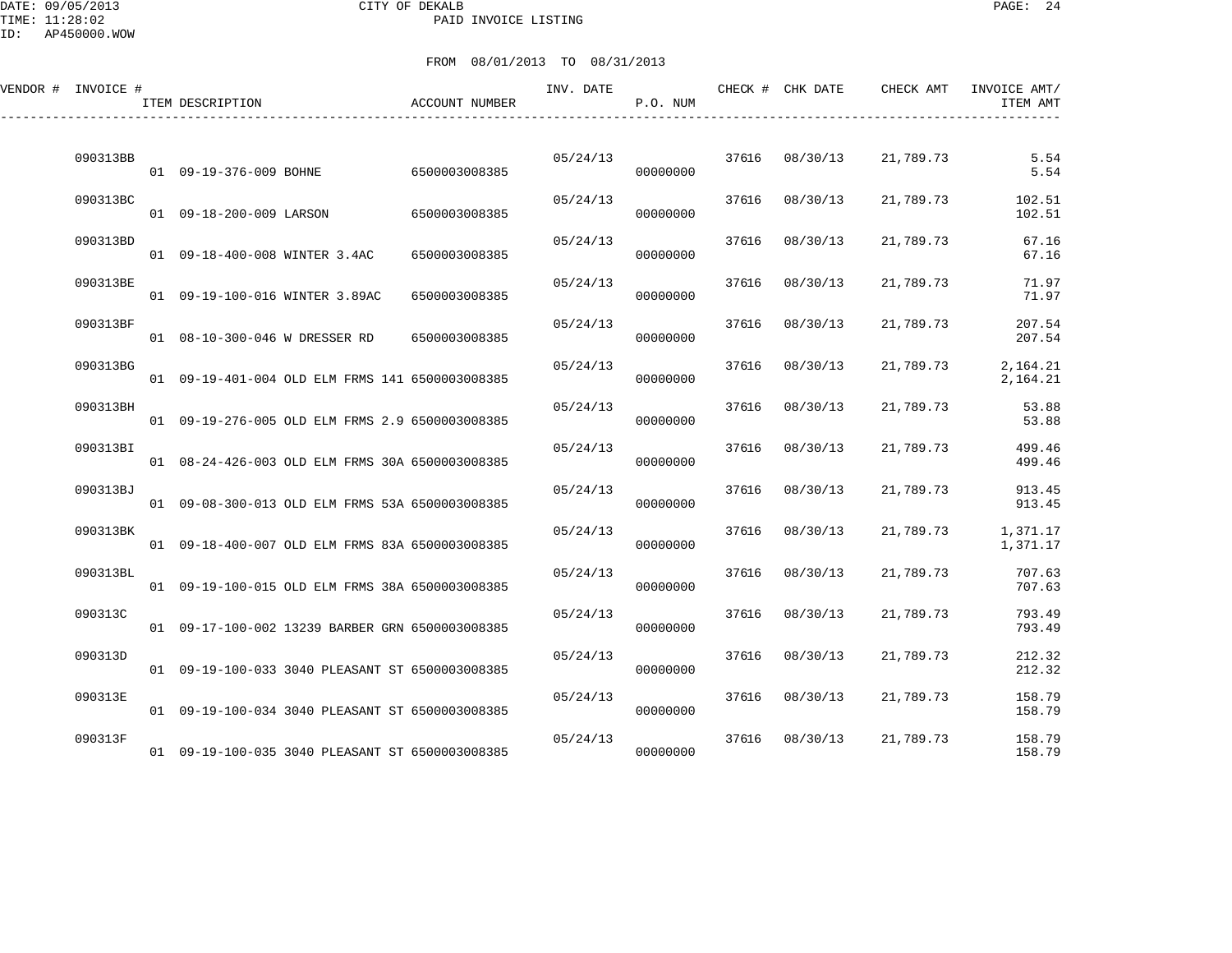DATE: 09/05/2013 CITY OF DEKALB PAGE: 25 PAID INVOICE LISTING

| FROM 08/01/2013 TO 08/31/2013 |  |  |
|-------------------------------|--|--|
|                               |  |  |

| VENDOR # INVOICE # | ITEM DESCRIPTION                                | ACCOUNT NUMBER | INV. DATE | P.O. NUM |       | CHECK # CHK DATE | CHECK AMT | INVOICE AMT/<br>ITEM AMT |
|--------------------|-------------------------------------------------|----------------|-----------|----------|-------|------------------|-----------|--------------------------|
| 090313G            | 01 09-19-100-036 3040 PLEASANT ST 6500003008385 |                | 05/24/13  | 00000000 |       | 37616 08/30/13   | 21,789.73 | 158.79<br>158.79         |
| 090313H            | 01 09-19-100-037 3040 PLEASANT ST 6500003008385 |                | 05/24/13  | 00000000 | 37616 | 08/30/13         | 21,789.73 | 177.90<br>177.90         |
| 090313I            | 01 09-19-100-038 3040 PLEASANT ST 6500003008385 |                | 05/24/13  | 00000000 | 37616 | 08/30/13         | 21,789.73 | 177.90<br>177.90         |
| 090313J            | 01 09-19-100-039 3040 PLEASANT ST 6500003008385 |                | 05/24/13  | 00000000 | 37616 | 08/30/13         | 21,789.73 | 158.79<br>158.79         |
| 090313K            | 01 09-19-100-040 3040 PLEASANT ST 6500003008385 |                | 05/24/13  | 00000000 | 37616 | 08/30/13         | 21,789.73 | 158.79<br>158.79         |
| 090313L            | 01 09-19-100-041 3040 PLEASANT ST 6500003008385 |                | 05/24/13  | 00000000 | 37616 | 08/30/13         | 21,789.73 | 158.79<br>158.79         |
| 090313M            | 01 09-19-100-042 3040 PLEASANT ST 6500003008385 |                | 05/24/13  | 00000000 | 37616 | 08/30/13         | 21,789.73 | 158.79<br>158.79         |
| 090313N            | 01 09-19-100-043 3030 PLEASANT ST 6500003008385 |                | 05/24/13  | 00000000 | 37616 | 08/30/13         | 21,789.73 | 212.32<br>212.32         |
| 0903130            | 01 09-19-100-044 3030 PLEASANT ST 6500003008385 |                | 05/24/13  | 00000000 | 37616 | 08/30/13         | 21,789.73 | 158.79<br>158.79         |
| 090313P            | 01 09-19-100-045 3030 PLEASANT ST 6500003008385 |                | 05/24/13  | 00000000 | 37616 | 08/30/13         | 21,789.73 | 158.79<br>158.79         |
| 0903130            | 01 09-19-100-046 3030 PLEASANT ST 6500003008385 |                | 05/24/13  | 00000000 | 37616 | 08/30/13         | 21,789.73 | 158.79<br>158.79         |
| 090313R            | 01 09-19-100-047 3030 PLEASANT ST 6500003008385 |                | 05/24/13  | 00000000 | 37616 | 08/30/13         | 21,789.73 | 177.90<br>177.90         |
| 090313S            | 01 09-19-100-048 3030 PLEASANT ST 6500003008385 |                | 05/24/13  | 00000000 | 37616 | 08/30/13         | 21,789.73 | 177.90<br>177.90         |
| 090313T            | 01 09-19-100-049 3030 PLEASANT ST 6500003008385 |                | 05/24/13  | 00000000 | 37616 | 08/30/13         | 21,789.73 | 158.79<br>158.79         |
| 090313U            | 01 09-19-100-050 3030 PLEASANT ST 6500003008385 |                | 05/24/13  | 00000000 |       | 37616 08/30/13   | 21,789.73 | 158.79<br>158.79         |
| 090313V            |                                                 |                | 05/24/13  |          |       | 37616 08/30/13   | 21,789.73 | 158.79                   |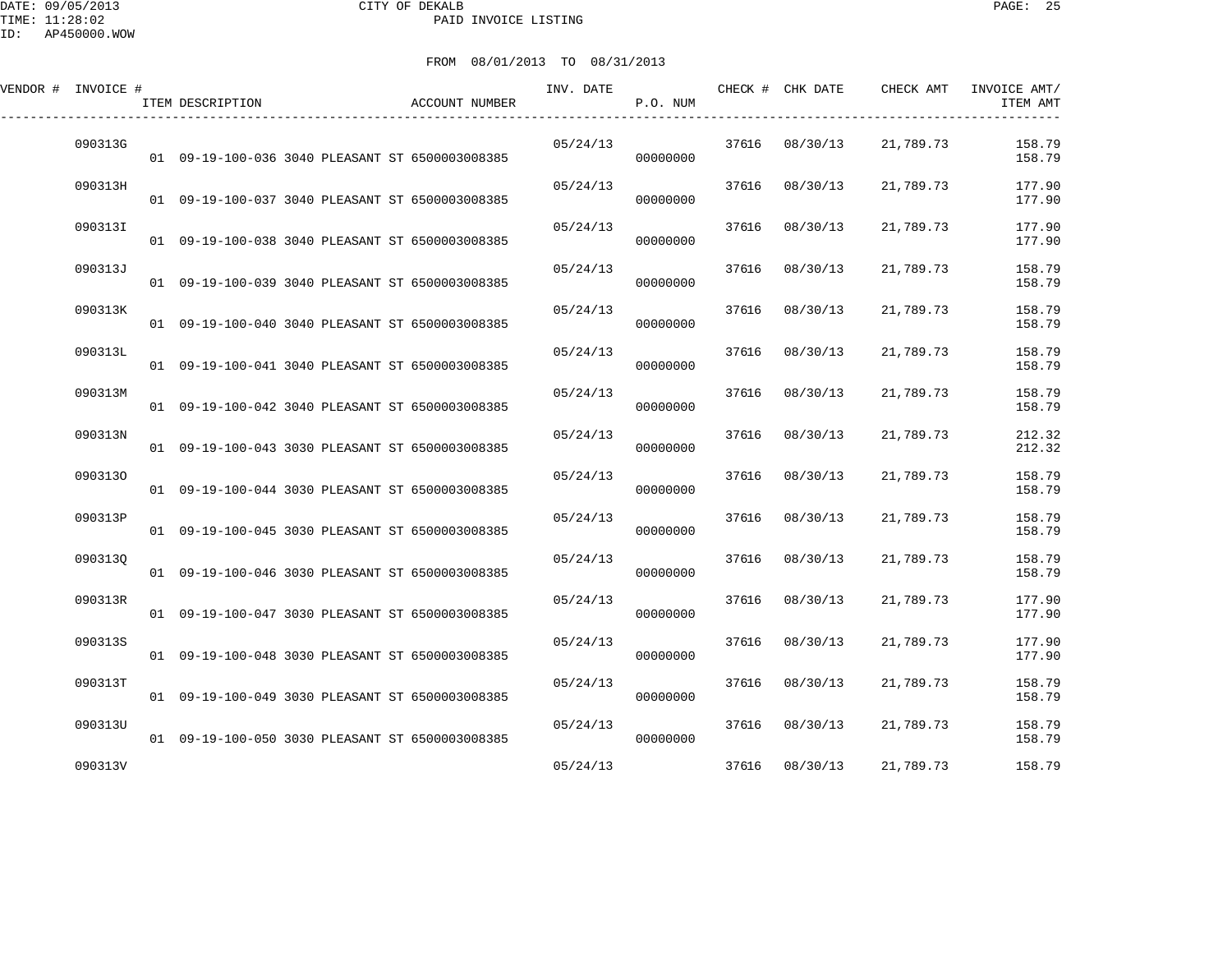DATE: 09/05/2013 CITY OF DEKALB PAGE: 26 PAID INVOICE LISTING

|              | VENDOR # INVOICE # | ITEM DESCRIPTION                                | ACCOUNT NUMBER | INV. DATE | P.O. NUM |       | CHECK # CHK DATE | CHECK AMT     | INVOICE AMT/<br>ITEM AMT |
|--------------|--------------------|-------------------------------------------------|----------------|-----------|----------|-------|------------------|---------------|--------------------------|
|              |                    |                                                 |                |           |          |       |                  |               |                          |
|              | 090313V            | 01 09-19-100-051 3030 PLEASANT ST 6500003008385 |                | 05/24/13  | 00000000 | 37616 | 08/30/13         | 21,789.73     | 158.79<br>158.79         |
|              | 090313W            | 01 09-19-100-052 3030 PLEASANT ST 6500003008385 |                | 05/24/13  | 00000000 | 37616 | 08/30/13         | 21,789.73     | 212.32<br>212.32         |
|              | 090313X            | 01 09-19-100-053 2920 PLEASANT ST 6500003008385 |                | 05/24/13  | 00000000 | 37616 | 08/30/13         | 21,789.73     | 595.90<br>595.90         |
|              | 090313Y            | 01 09-19-100-054 2920 PLEASANT ST 6500003008385 |                | 05/24/13  | 00000000 | 37616 | 08/30/13         | 21,789.73     | 595.90<br>595.90         |
|              | 090313Z            | 01 09-19-100-055 2910 PLEASANT ST 6500003008385 |                | 05/24/13  | 00000000 | 37616 | 08/30/13         | 21,789.73     | 253.31<br>253.31         |
| DCCOM        |                    | DEKALB COUNTY COMMUNITY                         |                |           |          |       |                  | VENDOR TOTAL: | 21,789.73                |
|              | 072613             | 01 SPONSORSHIP                                  | 0135004008497  | 07/26/13  | 00000000 | 37275 | 08/02/13         | 25,000.00     | 25,000.00<br>25,000.00   |
| DCCVB        |                    | DEKALB COUNTY CONVENTION &                      |                |           |          |       |                  | VENDOR TOTAL: | 25,000.00                |
|              | 081513             | 01 FY14 1ST QTR PYMNT                           | 0500003008343  | 08/15/13  | 00000000 | 37617 | 08/30/13         | 12,500.00     | 12,500.00<br>12,500.00   |
| <b>DCEDC</b> | DEKALB COUNTY EDC  |                                                 |                |           |          |       |                  | VENDOR TOTAL: | 12,500.00                |
|              | DK13348            | 01 FY14 P#1 PBLC CNTRBTN                        | 0500003008343  | 07/22/13  | 00000000 | 37422 | 08/16/13         | 22,500.00     | 22,500.00<br>22,500.00   |
| DCFARM       |                    | DEKALB COUNTY FARM BUREAU                       |                |           |          |       |                  | VENDOR TOTAL: | 22,500.00                |
|              | 20132014           | 01 ARPT FARM BUREAU DUES 8/31/14 6500003008375  |                | 08/01/13  | 00000000 | 37527 | 08/23/13         | 48.00         | 48.00<br>48.00           |
| DCREC        |                    | DEKALB COUNTY RECORDER                          |                |           |          |       |                  | VENDOR TOTAL: | 48.00                    |
|              | IDIS5593833        | 01 FY14 CDBG 312 S 5TH ST 1900006508624         |                | 08/09/13  | 00000000 | 37505 | 08/16/13         | 40.00         | 40.00<br>40.00           |
|              |                    |                                                 |                |           |          |       |                  | VENDOR TOTAL: | 40.00                    |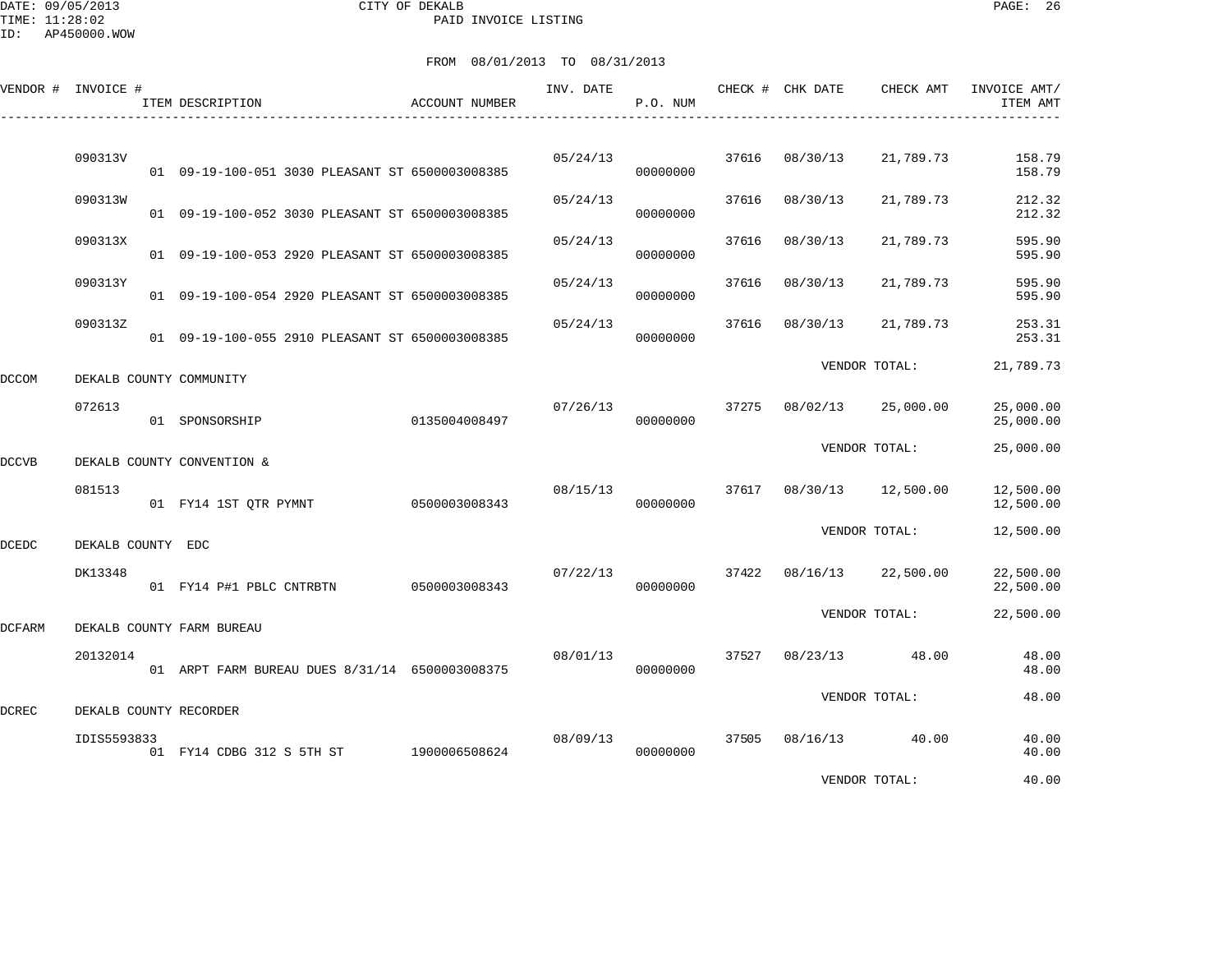DATE: 09/05/2013 CITY OF DEKALB PAGE: 27 PAID INVOICE LISTING

| VENDOR # | INVOICE #          | ITEM DESCRIPTION                              | ACCOUNT NUMBER | INV. DATE | P.O. NUM |       | CHECK # CHK DATE | CHECK AMT     | INVOICE AMT/<br>ITEM AMT |
|----------|--------------------|-----------------------------------------------|----------------|-----------|----------|-------|------------------|---------------|--------------------------|
| DCVIMP   | DCV IMPORTS        |                                               |                |           |          |       |                  |               |                          |
|          | 063013             | 01 7/4/13 FIREWORKS SHOW                      | 0110113008306  | 06/30/13  | 00000000 | 37423 | 08/16/13         | 7,000.00      | 7,000.00<br>7,000.00     |
| DEKCHA   |                    | DEKALB CHAMBER OF COMMERCE                    |                |           |          |       |                  | VENDOR TOTAL: | 7,000.00                 |
|          | 14917              | 01 SPCL EVENTS JUL '13                        | 0500003008343  | 07/31/13  | 00000000 | 37528 | 08/23/13         | 3,750.00      | 3,750.00<br>3,750.00     |
|          | 14936              | 01 PD MCNETT LDRSHP CLSSS                     | 0120223008376  | 08/16/13  | 00000000 | 37618 | 08/30/13         | 900.00        | 900.00<br>900.00         |
| DEKFIRE  |                    | DEKALB FIRE DEPARTMENT                        |                |           |          |       |                  | VENDOR TOTAL: | 4,650.00                 |
|          | 081413             | 01 PD AMB VIN#1FDXE40F4XHB71529 0100000002715 |                | 08/14/13  | 00000000 | 37529 | 08/23/13         | 10,000.00     | 10,000.00<br>10,000.00   |
| DEKFLO   |                    | DEKALB FLORIST & GREENHOUSE                   |                |           |          |       |                  | VENDOR TOTAL: | 10,000.00                |
|          | 63935              | 01 STR DWNTWN RPLCMNT FLWRS                   | 1300006508639  | 07/13/13  | 00000000 | 37276 | 08/02/13         | 25.50         | 25.50<br>25.50           |
| DEKHAR   |                    | DEKALB HARLEY-DAVIDSON                        |                |           |          |       |                  | VENDOR TOTAL: | 25.50                    |
|          | 51625              | 01 PD PD380 SCREW BTTN HEAD                   | 0120222008226  | 07/16/13  | 00000000 | 37277 | 08/02/13         | 2.46          | 2.46<br>2.46             |
| DEKHIGH  | DEKALB HIGH SCHOOL |                                               |                |           |          |       |                  | VENDOR TOTAL: | 2.46                     |
|          | 081513             | 01 N WTR TWR DHS LOGO                         | 6000003008328  | 08/15/13  | 00000000 | 37530 | 08/23/13         | 5,000.00      | 5,000.00<br>5,000.00     |
| DEKLAWN  |                    | DEKALB LAWN & EOUIPMENT CO INC                |                |           |          |       |                  | VENDOR TOTAL: | 5,000.00                 |
|          | 12464              | 01 STR P33 TIRE                               | 0130332008226  | 06/03/13  | 00000000 | 37241 | 08/02/13         | 1,681.52      | 196.00<br>196.00         |
|          | 12511              | 01 WTR BEARING ASSY/SEAL OIL                  | 6000003008310  | 06/04/13  | 00000000 | 37241 | 08/02/13         | 1,681.52      | 98.16<br>98.16           |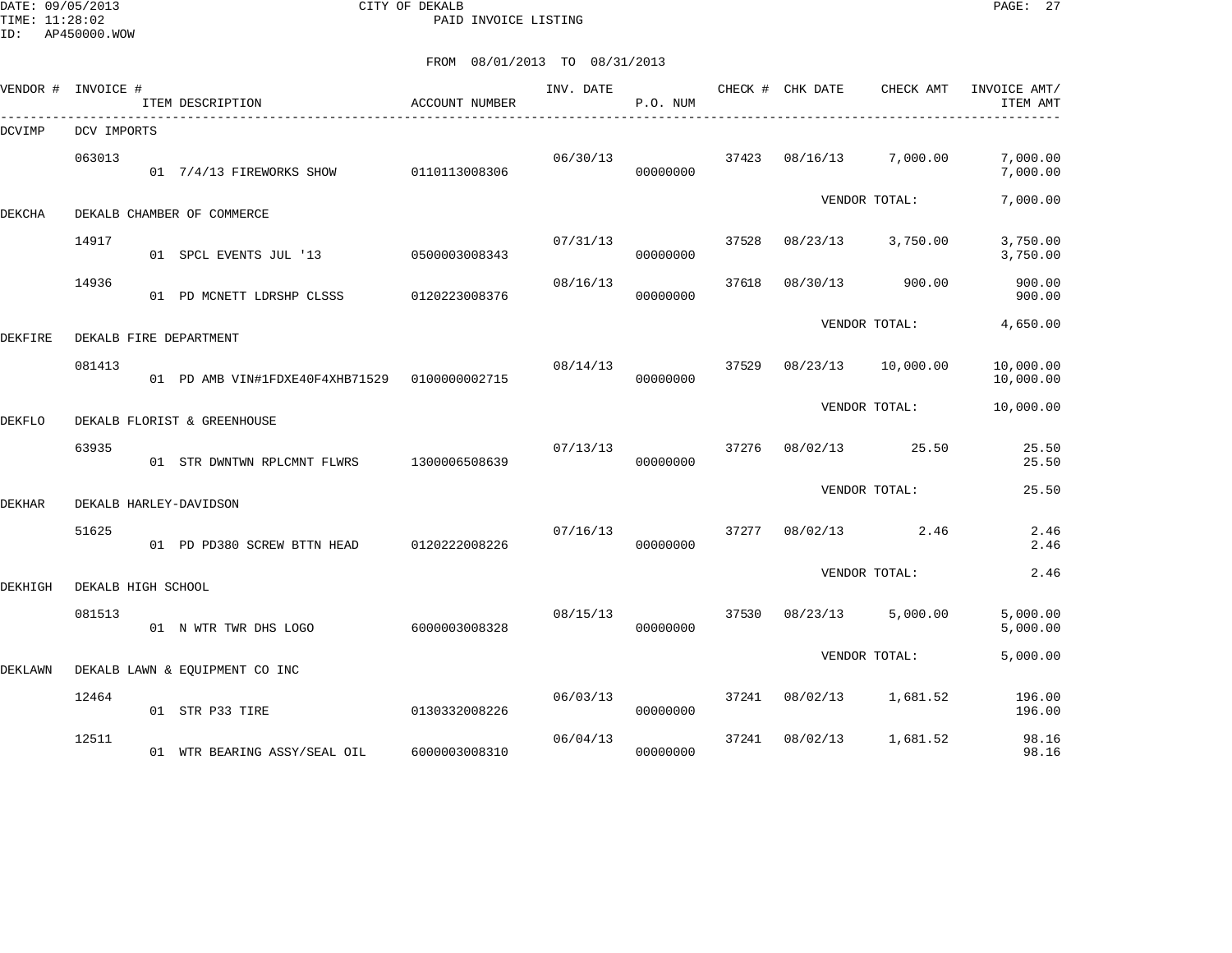| VENDOR # INVOICE # |       | ITEM DESCRIPTION                                                               | ACCOUNT NUMBER                 | INV. DATE | P.O. NUM             |       | CHECK # CHK DATE | CHECK AMT | INVOICE AMT/<br>ITEM AMT   |
|--------------------|-------|--------------------------------------------------------------------------------|--------------------------------|-----------|----------------------|-------|------------------|-----------|----------------------------|
|                    | 12546 | 01 WTR WTR TWR PULLEY/HUB ASSY                                                 | 6000003008315                  | 06/05/13  | 00000000             | 37241 | 08/02/13         | 1,681.52  | 64.70<br>64.70             |
|                    | 12785 | 01 STR P33 BALL-BEARING CABLE                                                  | 0130332008226                  | 06/11/13  | 00000000             | 37241 | 08/02/13         | 1,681.52  | 58.89<br>58.89             |
|                    | 12819 | 01 STR (6) SWEAT BANDS                                                         | 0130332008295                  | 06/12/13  | 00000000             | 37241 | 08/02/13         | 1,681.52  | 35.70<br>35.70             |
|                    | 13092 | 01 STR P38 RBBR DFLCTR ASM                                                     | 0130332008226                  | 06/18/13  | 00000000             | 37241 | 08/02/13         | 1,681.52  | 113.04<br>113.04           |
|                    | 13171 | 01 STR P101 14'BAR ST                                                          | 0130332008226                  | 06/20/13  | 00000000             | 37241 | 08/02/13         | 1,681.52  | 30.95<br>30.95             |
|                    | 13268 | 01 STR P95 RPR HANDLE PARTS<br>02 STR P95 RPR HANDLE LABOR                     | 0130332008226<br>0130333008315 | 06/24/13  | 00000000<br>00000000 | 37241 | 08/02/13         | 1,681.52  | 113.24<br>40.24<br>73.00   |
|                    | 13309 | 01 WTR W11 TORO TIRES/WHLS                                                     | 6000002008226                  | 06/25/13  | 00000000             | 37241 | 08/02/13         | 1,681.52  | 260.00<br>260.00           |
|                    | 13319 | 01 WTR SOD CUTTER RPR BELTS<br>02 WTR SOD CUTTER RPR BELTS LABOR 6000003008310 | 6000003008310                  | 06/25/13  | 00000000<br>00000000 | 37241 | 08/02/13         | 1,681.52  | 406.21<br>204.21<br>202.00 |
|                    | 13328 | 01 STR (2) HELMUT SYSTEM                                                       | 0130332008295                  | 06/26/13  | 00000000             | 37241 | 08/02/13         | 1,681.52  | 137.90<br>137.90           |
|                    | 13381 | 01 ARPT AP23 BELT                                                              | 6500003008310                  | 06/27/13  | 00000000             | 37241 | 08/02/13         | 1,681.52  | 166.73<br>166.73           |
|                    | 13533 | 01 STR P38 PULLEY-IDLER                                                        | 0130332008226                  | 07/02/13  | 00000000             | 37531 | 08/23/13         | 9,048.62  | 25.73<br>25.73             |
|                    | 13666 | 01 FD ARMATURE SO1 PUMP STRTR CL 0125272008226                                 |                                | 07/05/13  | 00000000             | 37531 | 08/23/13         | 9,048.62  | 50.54<br>50.54             |
|                    | 13672 | 01 FD SPRKPLG/FILTER A/C CARTRIDG 0125272008226                                |                                | 07/05/13  | 00000000             | 37531 | 08/23/13         | 9,048.62  | 16.98<br>16.98             |
|                    | 13794 | 01 STR P38 PULLEY-IDLER 0130322008226                                          |                                | 07/09/13  | 00000000             | 37531 | 08/23/13         | 9,048.62  | 85.76<br>85.76             |
|                    | 13858 |                                                                                |                                | 07/11/13  |                      | 37531 | 08/23/13         | 9,048.62  | 31.00                      |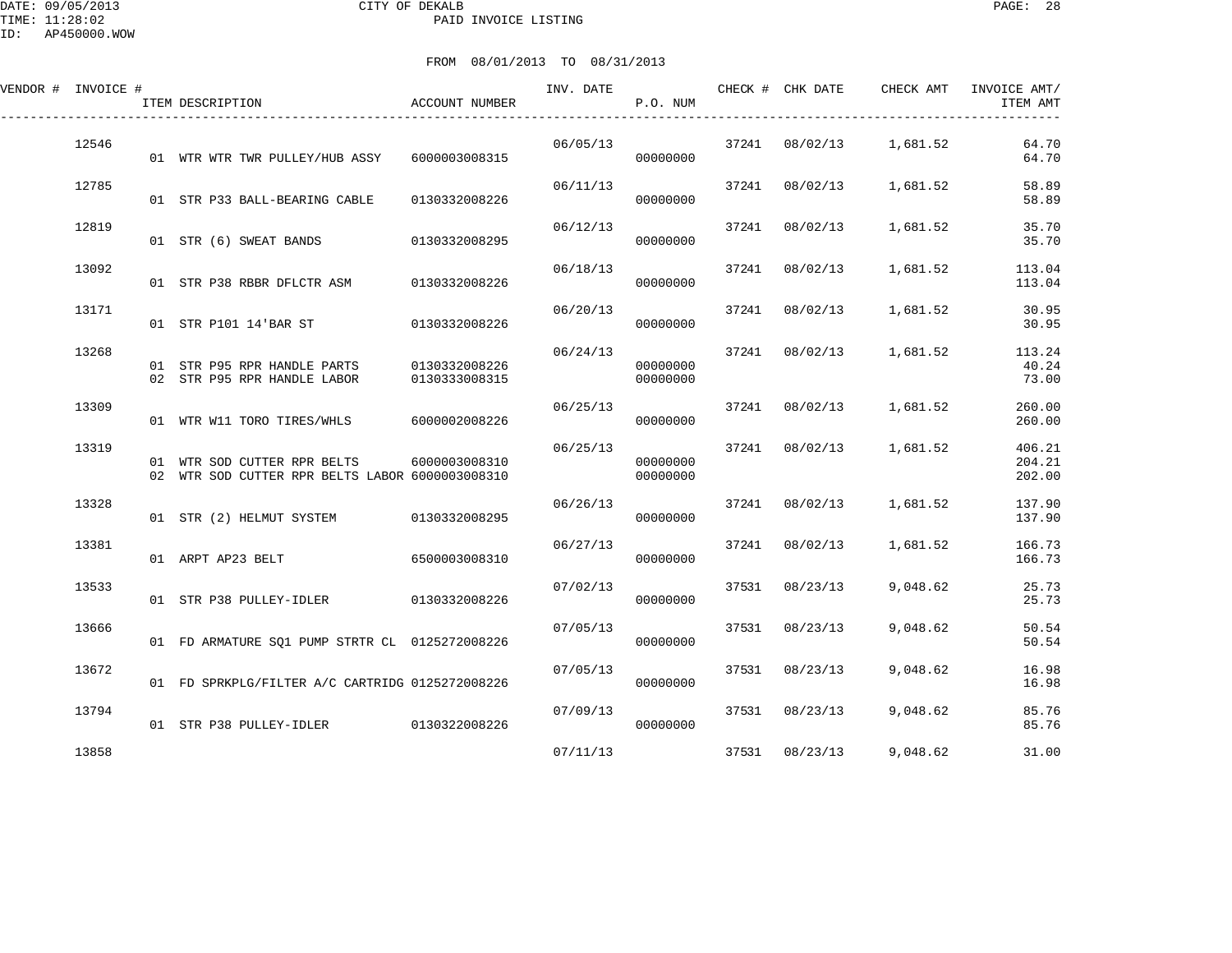DATE: 09/05/2013 CITY OF DEKALB PAGE: 29 PAID INVOICE LISTING

ID: AP450000.WOW

|        | VENDOR # INVOICE # | ITEM DESCRIPTION                               | ACCOUNT NUMBER | INV. DATE | P.O. NUM |       | CHECK # CHK DATE | CHECK AMT     | INVOICE AMT/<br>ITEM AMT |
|--------|--------------------|------------------------------------------------|----------------|-----------|----------|-------|------------------|---------------|--------------------------|
|        | 13858              | 01 STR P9 (6) STIHL MIX                        | 0130332008245  | 07/11/13  | 00000000 | 37531 | 08/23/13         | 9,048.62      | 31.00<br>31.00           |
|        | 13992              | 01 FD FUEL FITTING                             | 0125272008226  | 07/15/13  | 00000000 | 37531 | 08/23/13         | 9,048.62      | 6.93<br>6.93             |
|        | 14112              | 01 STR P33 AIR FILTER KIT                      | 0130332008226  | 07/19/13  | 00000000 | 37531 | 08/23/13         | 9,048.62      | 13.67<br>13.67           |
|        | 14236              | 01 STR P38 THRTTL CBL ASSM/IDLR 0130332008226  |                | 07/23/13  | 00000000 | 37531 | 08/23/13         | 9,048.62      | 104.26<br>104.26         |
|        | 14270              | 01 WTR TORO ZTURN MOWER                        | 6000006008540  | 07/24/13  | 00000000 | 37531 | 08/23/13         | 9,048.62      | 8,300.00<br>8,300.00     |
|        | 14336              | 01 ARPT AP21/23 BELT & DEFLECTOR 6500003008310 |                | 07/26/13  | 00000000 | 37531 | 08/23/13         | 9,048.62      | 368.93<br>368.93         |
|        | 14410              | 01 WTR AIR FLTR/FLTR/HYPR OIL                  | 6000002008226  | 07/29/13  | 00000000 | 37531 | 08/23/13         | 9,048.62      | 44.82<br>44.82           |
| DEKMEC | DEKALB MECHANICAL  |                                                |                |           |          |       |                  | VENDOR TOTAL: | 10,730.14                |
|        | 59823              | 01 ARPT A/C RPR                                | 6500003008311  | 08/02/13  | 00000000 | 37619 | 08/30/13         | 447.00        | 298.50<br>298.50         |
|        | 59878              | 01 WTR A/C RPR                                 | 6000003008311  | 08/05/13  | 00000000 | 37619 | 08/30/13         | 447.00        | 148.50<br>148.50         |
| DEKPUB |                    | DEKALB PUBLIC LIBRARY                          |                |           |          |       |                  | VENDOR TOTAL: | 447.00                   |
|        | 081213             | 01 AUG '13 REPLACEMENT TAX                     | 0100000002930  | 08/12/13  | 00000000 | 37532 | 08/23/13         | 725.74        | 725.74<br>725.74         |
| DEKSAN |                    | DEKALB SANITARY DISTRICT                       |                |           |          |       |                  | VENDOR TOTAL: | 725.74                   |
|        | 080813             | 01 JUL 2013 SERVICE                            | 6000000001350  | 08/08/13  | 00000000 |       | 37424 08/16/13   | 277,139.05    | 277,139.05<br>277,139.05 |
| DEKSHE | DEKALB SHELL MART  |                                                |                |           |          |       |                  | VENDOR TOTAL: | 277,139.05               |
|        | 30350              |                                                |                | 06/08/13  |          |       | 37388 08/09/13   | 181.42        | 5.05                     |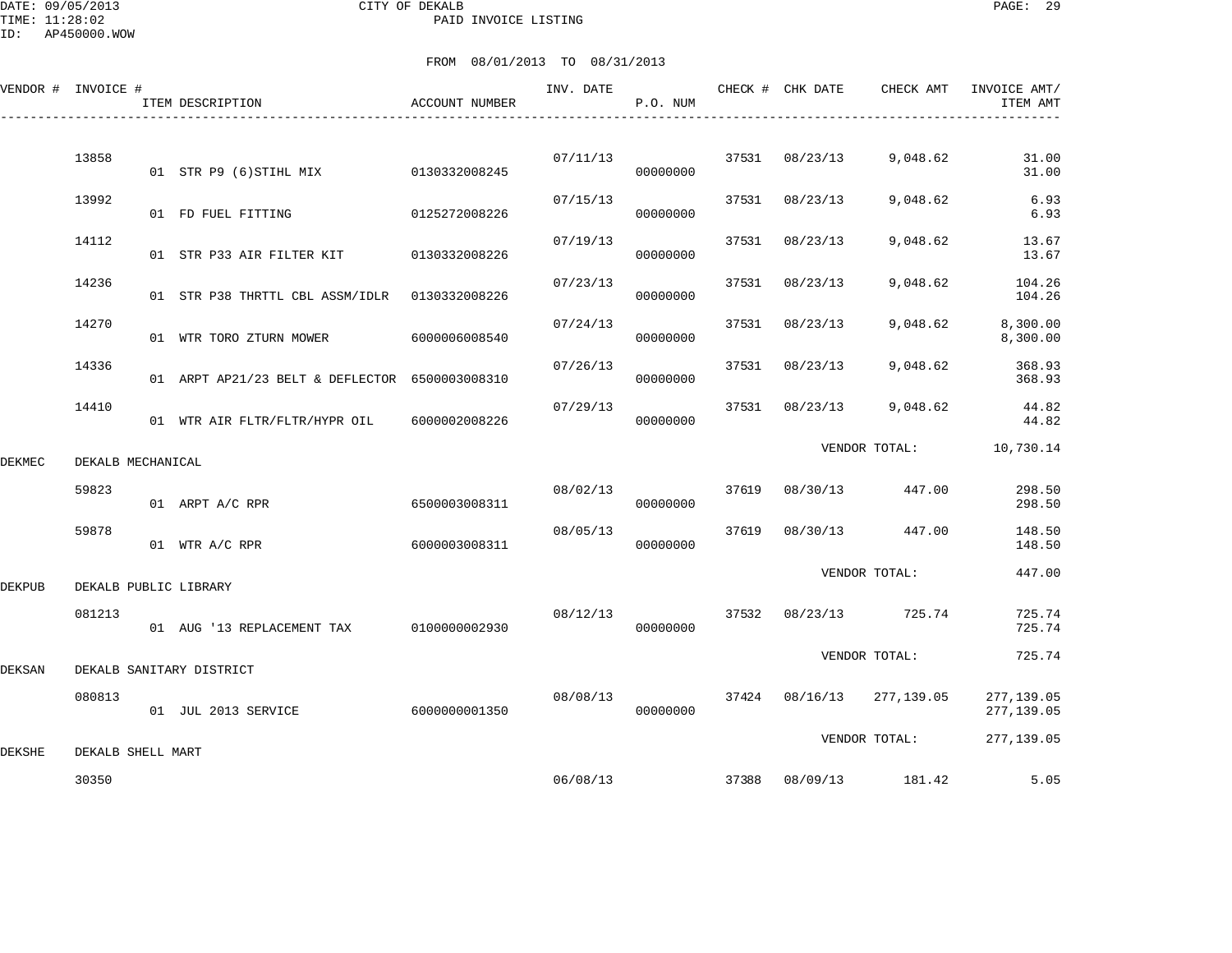DATE: 09/05/2013 CITY OF DEKALB PAGE: 30 PAID INVOICE LISTING

|        | VENDOR # INVOICE # | ITEM DESCRIPTION           | <b>ACCOUNT NUMBER</b> | INV. DATE | P.O. NUM |       | CHECK # CHK DATE | CHECK AMT     | INVOICE AMT/<br>ITEM AMT |
|--------|--------------------|----------------------------|-----------------------|-----------|----------|-------|------------------|---------------|--------------------------|
|        | 30350              | 01 PD PD381 FUEL           | 0120212008245         | 06/08/13  | 00000000 | 37388 | 08/09/13         | 181.42        | 5.05<br>5.05             |
|        | 30351              | 01 PD FUEL                 | 0120212008245         | 06/08/13  | 00000000 | 37388 | 08/09/13         | 181.42        | 7.01<br>7.01             |
|        | 30788              | 01 PD PD381 FUEL           | 0120212008245         | 07/25/13  | 00000000 | 37334 | 08/09/13         | 251.80        | 14.81<br>14.81           |
|        | 30814              | 01 PD FUEL                 | 0120212008245         | 07/26/13  | 00000000 | 37334 | 08/09/13         | 251.80        | 16.45<br>16.45           |
|        | 32281              | 01 PD PD331 FUEL           | 0120212008245         | 07/15/13  | 00000000 | 37334 | 08/09/13         | 251.80        | 60.03<br>60.03           |
|        | 34424              | 01 PD PD331 FUEL           | 0120212008245         | 07/30/13  | 00000000 | 37334 | 08/09/13         | 251.80        | 23.75<br>23.75           |
|        | 35053              | 01 PD K9 FUEL              | 0120212008245         | 06/13/13  | 00000000 | 37388 | 08/09/13         | 181.42        | 30.82<br>30.82           |
|        | 37922              | 01 PD PD308 FUEL           | 0120212008245         | 07/10/13  | 00000000 | 37334 | 08/09/13         | 251.80        | 51.43<br>51.43           |
|        | 38325              | 01 PD PD381 FUEL           | 0120212008245         | 07/10/13  | 00000000 | 37334 | 08/09/13         | 251.80        | 16.34<br>16.34           |
|        | 38745              | 01 PD PD331 FUEL           | 0120212008245         | 07/23/13  | 00000000 | 37334 | 08/09/13         | 251.80        | 68.99<br>68.99           |
|        | 39469              | 01 PD PD308 FUEL           | 0120212008245         | 06/07/13  | 00000000 | 37388 | 08/09/13         | 181.42        | 64.55<br>64.55           |
|        | 39521              | 01 PD PD308 FUEL           | 0120212008245         | 06/07/13  | 00000000 | 37388 | 08/09/13         | 181.42        | 73.99<br>73.99           |
| DEKSYC | DEKALB SYCAMORE    |                            |                       |           |          |       |                  | VENDOR TOTAL: | 433.22                   |
|        | 62040CVW           | 01 STR P13 (2) HANDLES     | 0130332008226         | 07/18/13  | 00000000 | 37533 | 08/23/13         | 430.89        | 93.98<br>93.98           |
|        | 62182CVW           | 01 STR P3 MODULE/SEAL/RTNR | 0130332008226         | 07/30/13  | 00000000 | 37533 | 08/23/13         | 430.89        | 336.91<br>336.91         |
|        |                    |                            |                       |           |          |       |                  | VENDOR TOTAL: | 430.89                   |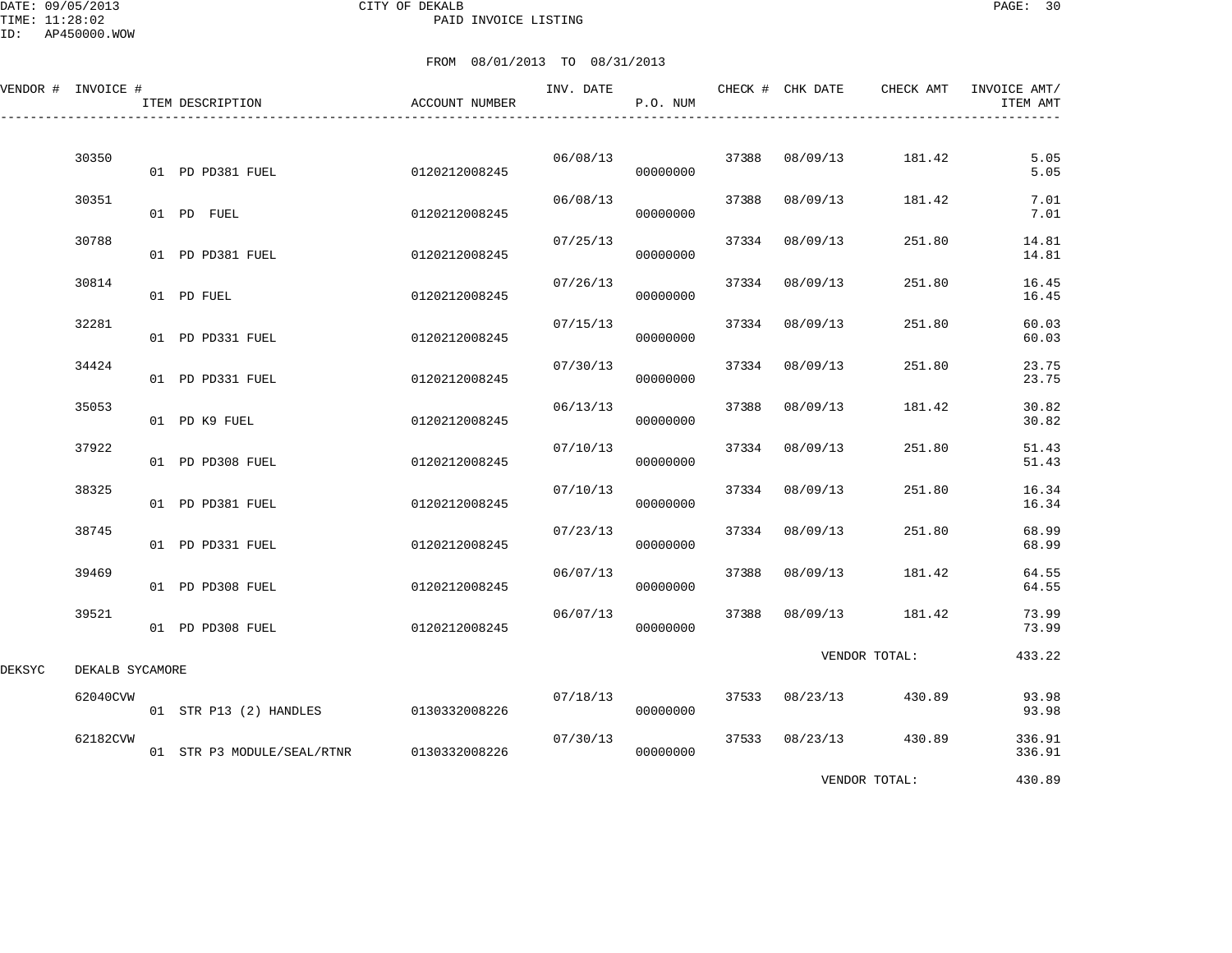DATE: 09/05/2013 CITY OF DEKALB PAGE: 31 PAID INVOICE LISTING

ID: AP450000.WOW

|        | VENDOR # INVOICE # | ITEM DESCRIPTION                                         | ACCOUNT NUMBER                 | INV. DATE | P.O. NUM             |       | CHECK # CHK DATE        | CHECK AMT       | INVOICE AMT/<br>ITEM AMT         |
|--------|--------------------|----------------------------------------------------------|--------------------------------|-----------|----------------------|-------|-------------------------|-----------------|----------------------------------|
| DELDAV | DAVID DELILLE      |                                                          |                                |           |                      |       |                         |                 |                                  |
|        | 072613             | 01 FD FIRE INV MOD I 4/15-19/13 0125273008376            |                                | 07/26/13  | 00000000             |       | D000206 08/02/13        | 119.52          | 119.52<br>119.52                 |
|        | 072613A            | 01 FD FIRE INV MOD II 4/29-5/3/13 0125273008376          |                                | 07/26/13  | 00000000             |       | D000206 08/02/13        | 122.09          | 122.09<br>122.09                 |
|        | 072613B            | 01 FD FIRE INV MOD III 5/13-17/13 0125273008376          |                                | 07/26/13  | 00000000             |       | D000206 08/02/13        | 193.68          | 193.68<br>193.68                 |
| DELHOM |                    | DELANO'S HOME DECORATING                                 |                                |           |                      |       |                         | VENDOR TOTAL:   | 435.29                           |
|        | 4296               | 01 FD S3 CARPET/CERAMIC LABOR<br>02 FD S3 CARPET/CERAMIC | 5045006508626<br>5045006508626 | 06/20/13  | 00000000<br>00000000 |       | 37534 08/23/13 6,901.80 |                 | 6,901.80<br>2,737.16<br>4,164.64 |
| DESMOI | DES MOINES STAMP   |                                                          |                                |           |                      |       |                         | VENDOR TOTAL:   | 6,901.80                         |
|        | 0984591            | 01 PD CFH STAMP FREIGHT                                  | 0100000002750                  | 06/07/13  | 00000000             | 37389 |                         | 08/09/13 6.15   | 6.15<br>6.15                     |
| DEWARC |                    | DEWBERRY ARCHITECTS INC.                                 |                                |           |                      |       |                         | VENDOR TOTAL:   | 6.15                             |
|        | 1005845            | 01 POL STTN SRVCS THRU 6/28/13                           | 5045006508626                  | 07/19/13  | 00000000             | 37335 | 08/09/13                | 18,206.45       | 14,226.45<br>14,226.45           |
|        | 1005846            | 01 DKLB MUNI BLDG THRU 6/28/13                           | 1400006508625                  | 07/19/13  | 00000000             | 37335 | 08/09/13                | 18,206.45       | 3,980.00<br>3,980.00             |
| DICBOD | DICK'S BODY SHOP   |                                                          |                                |           |                      |       |                         | VENDOR TOTAL:   | 18,206.45                        |
|        | 23041              | 01 PD 08 RPR/PAINT                                       | 0100000002730                  | 07/30/13  | 00000000             | 37425 | 08/16/13                | 1,019.00        | 1,019.00<br>1,019.00             |
|        | 23221              | 01 PD MEDIC 4 PINSTRIPES                                 | 0100000002730                  | 08/19/13  | 00000000             | 37620 | 08/30/13                | 750.00          | 750.00<br>750.00                 |
| DIEDAL | DALE DIEDRICH      |                                                          |                                |           |                      |       |                         | VENDOR TOTAL:   | 1,769.00                         |
|        | 080213             |                                                          |                                | 08/02/13  |                      | 37390 |                         | 08/09/13 115.70 | 115.70                           |
|        |                    |                                                          |                                |           |                      |       |                         |                 |                                  |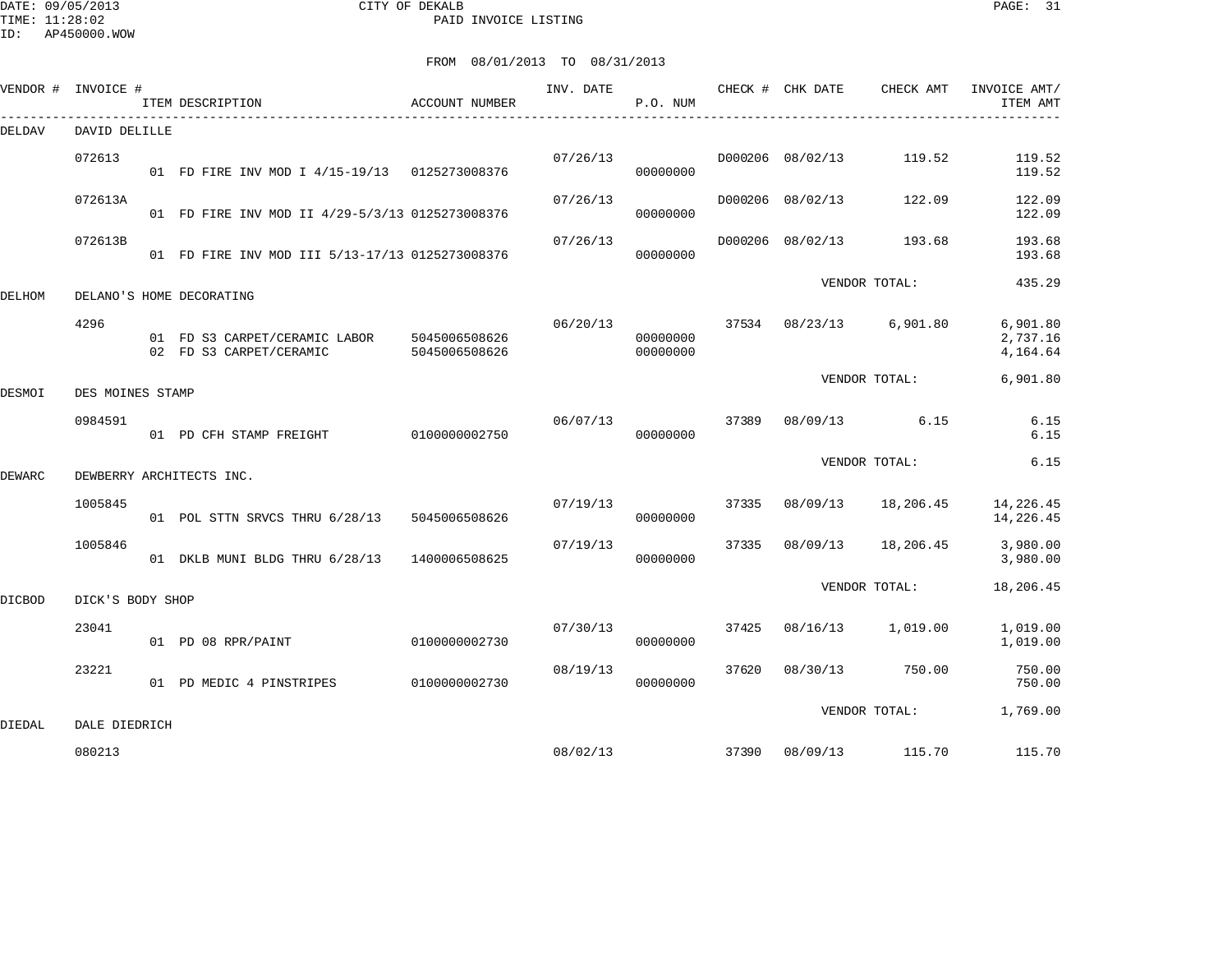DATE: 09/05/2013 CITY OF DEKALB PAGE: 32 PAID INVOICE LISTING

|        | VENDOR # INVOICE #            |  | ITEM DESCRIPTION                                                           | <b>ACCOUNT NUMBER</b> | INV. DATE | P.O. NUM             |       | CHECK # CHK DATE | CHECK AMT     | INVOICE AMT/<br>ITEM AMT              |
|--------|-------------------------------|--|----------------------------------------------------------------------------|-----------------------|-----------|----------------------|-------|------------------|---------------|---------------------------------------|
|        | 080213                        |  | 01 2013 WELLNESS                                                           | 7100004008476         | 08/02/13  | 00000000             | 37390 | 08/09/13         | 115.70        | 115.70<br>115.70                      |
| DIXOTT |                               |  | BARBECK COMMUNICATIONS INC                                                 |                       |           |                      |       |                  | VENDOR TOTAL: | 115.70                                |
|        | 224841                        |  | 01 PD POL STTN RADIO ROOM                                                  | 0100000002715         | 08/14/13  | 00000000             | 37621 | 08/30/13         | 6,439.44      | 4,820.66<br>4,820.66                  |
|        | 225142                        |  | 01 PD PD335 RADIO INSTLL                                                   | 0100000002715         | 08/21/13  | 00000000             | 37621 | 08/30/13         | 6,439.44      | 1,438.78<br>1,438.78                  |
|        | 225219                        |  | 01 PD RPRGRMNG (4) RADIOS                                                  | 0100000002715         | 08/21/13  | 00000000             | 37621 | 08/30/13         | 6,439.44      | 180.00<br>180.00                      |
|        | 440045                        |  | 01 FD MNTNNC AUG '13                                                       | 0125273008310         | 07/03/13  | 00000000             | 37278 | 08/02/13         | 38,381.48     | 207.50<br>207.50                      |
|        | 440098                        |  | 01 PD INSTLL ANTNNS/HRDWR<br>02 PD INSTLL ANTNNS/HRDWR LABOR 5045006508626 | 5045006508626         | 07/16/13  | 00000000<br>00000000 | 37278 | 08/02/13         | 38,381.48     | 38, 173.98<br>23, 173.98<br>15,000.00 |
|        | 440116                        |  | 01 FD MNTNNC SEP '13                                                       | 0125276008580         | 08/01/13  | 00000000             | 37535 | 08/23/13         | 207.50        | 207.50<br>207.50                      |
|        | 5931                          |  | 01 PD PD346 RADIO                                                          | 0100000002750         | 07/18/13  | 00000000             | 37426 | 08/16/13         | 3,080.00      | 620.00<br>620.00                      |
|        | 6048                          |  | 01 PD 331/335/340/325 RADIOS                                               | 0100000002750         | 07/18/13  | 00000000             | 37426 | 08/16/13         | 3,080.00      | 2,460.00<br>2,460.00                  |
| DPD    | DEKALB PARK DISTRICT          |  |                                                                            |                       |           |                      |       |                  | VENDOR TOTAL: | 48,108.42                             |
|        | IDIS5598538                   |  | 01 CDBG PUB SRVC 1ST OTR 1900003008307                                     |                       | 08/23/13  | 00000000             | 37622 | 08/30/13         | 1,250.00      | 1,250.00<br>1,250.00                  |
| DUOSAF | DUO-SAFETY LADDER CORPORATION |  |                                                                            |                       |           |                      |       |                  | VENDOR TOTAL: | 1,250.00                              |
|        | 44294900                      |  | 01 FD HEAT SENSOR LABEL/FRT                                                | 0125272008226         | 07/24/13  | 00000000             | 37623 | 08/30/13         | 108.67        | 108.67<br>108.67                      |
|        |                               |  |                                                                            |                       |           |                      |       |                  | VENDOR TOTAL: | 108.67                                |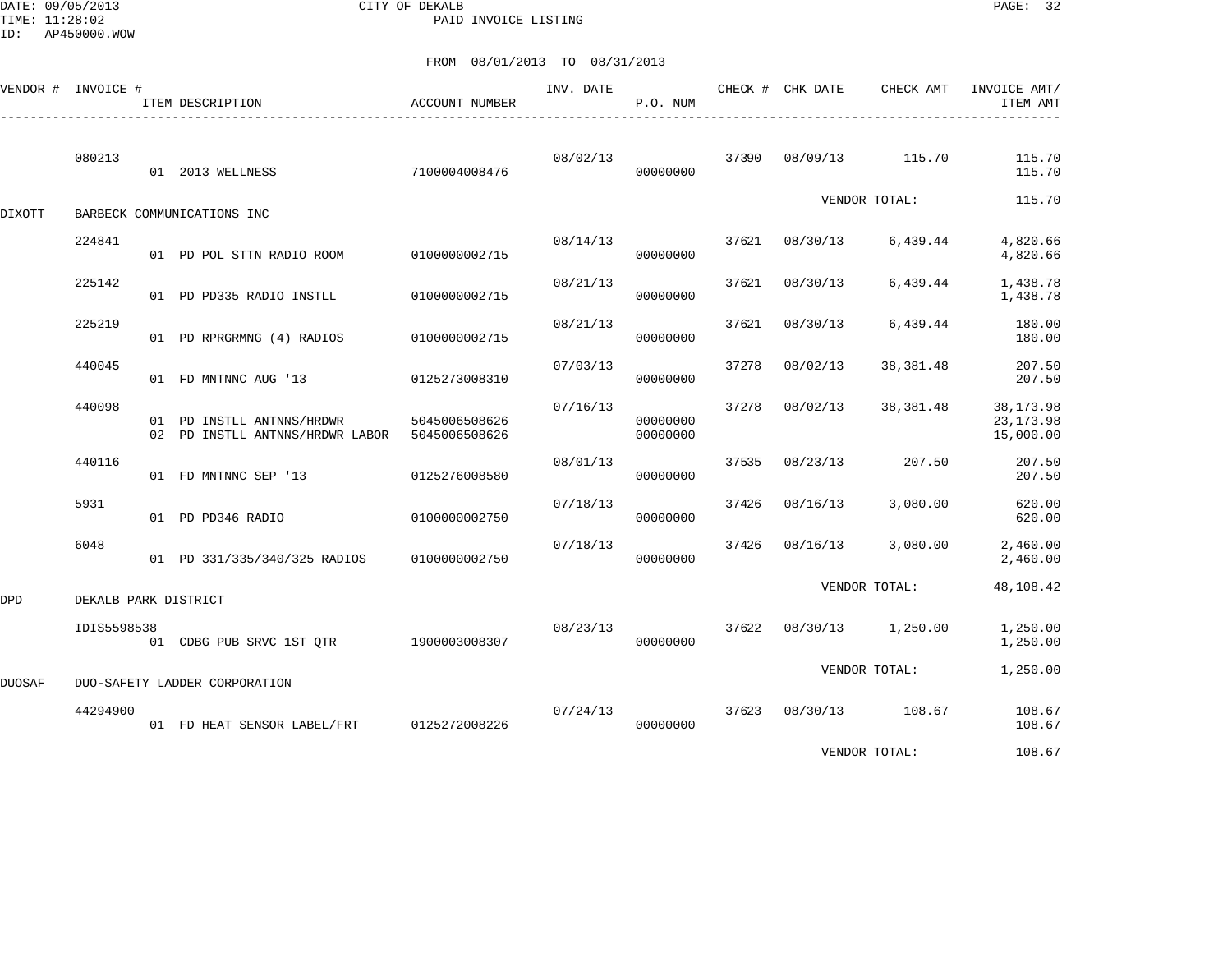DATE: 09/05/2013 CITY OF DEKALB PAGE: 33 PAID INVOICE LISTING

| VENDOR #      | INVOICE #         |  | ITEM DESCRIPTION<br>____________________________ | ACCOUNT NUMBER                 | INV. DATE | P.O. NUM             |       |          | CHECK # CHK DATE CHECK AMT | INVOICE AMT/<br>ITEM AMT |
|---------------|-------------------|--|--------------------------------------------------|--------------------------------|-----------|----------------------|-------|----------|----------------------------|--------------------------|
| <b>ECOLAB</b> | <b>ECOLAB</b>     |  |                                                  |                                |           |                      |       |          |                            |                          |
|               | 2482805           |  | 01 FD F1 WSHNG MCHN SLRBRGHT 0125273008348       |                                | 07/29/13  | 00000000             | 37536 | 08/23/13 | 268.48                     | 268.48<br>268.48         |
| <b>ELDCAR</b> |                   |  | ELDER CARE SERVICES OF                           |                                |           |                      |       |          | VENDOR TOTAL:              | 268.48                   |
|               | IDIS5598538       |  | 01 CDBG PUB SRVC 1ST QTR 1900003008307           |                                | 08/23/13  | 00000000             | 37624 |          | 08/30/13 1,000.00          | 1,000.00<br>1,000.00     |
| ELITE         | ELITE K-9 INC.    |  |                                                  |                                |           |                      |       |          | VENDOR TOTAL:              | 1,000.00                 |
|               | 59739             |  | 01 PD K9 EQUIPMENT/FRT                           | 0100000002715                  | 07/17/13  | 00000000             | 37537 | 08/23/13 | 2,599.85                   | 2,599.85<br>2,599.85     |
|               | 59739C            |  | 01 PD K9 SPLL PRF WTR BWL 0100000002715          |                                | 07/31/13  | 00000000             | 37427 | 08/16/13 | 79.95                      | 79.95<br>79.95           |
| EMEMED        | EMERGENCY MEDICAL |  |                                                  |                                |           |                      |       |          | VENDOR TOTAL:              | 2,679.80                 |
|               | 1568793           |  | 01 FD STATPACKS                                  | 0125272008241                  | 07/09/13  | 00000000             | 37336 | 08/09/13 | 301.67                     | 80.67<br>80.67           |
|               | 1571234           |  | 01 FD MICRO ASEPTIC CLRNR                        | 0125272008241                  | 07/15/13  | 00000000             | 37336 | 08/09/13 | 301.67                     | 221.00<br>221.00         |
| <b>ENCMED</b> |                   |  | ENCOMPASS MEDICAL & SPECIALTY                    |                                |           |                      |       |          | VENDOR TOTAL:              | 301.67                   |
|               | 03107133          |  | 01 FD (2) MED OXY/DEL CHRG                       | 0125272008241                  | 07/02/13  | 00000000             | 37279 | 08/02/13 | 35.40                      | 35.40<br>35.40           |
|               | 03111068          |  | 01 FD (10) MED OXY/ DEL CHRG                     | 0125272008241                  | 07/15/13  | 00000000             | 37337 | 08/09/13 | 92.73                      | 92.73<br>92.73           |
|               | 03114048          |  | 01 FD (4) MED OXY/ DEL CHRG                      | 0125272008241                  | 07/22/13  | 00000000             | 37428 | 08/16/13 | 53.67                      | 53.67<br>53.67           |
|               | 03119584          |  | 01 STR ACE/NIT/OXY<br>02 WTR ACE/NIT/OXY         | 0130332008226<br>6000002008226 | 07/31/13  | 00000000<br>00000000 | 37538 | 08/23/13 | 771.21                     | 101.20<br>50.60<br>50.60 |
|               | 03119738          |  |                                                  |                                | 07/31/13  |                      | 37538 | 08/23/13 | 771.21                     | 670.01                   |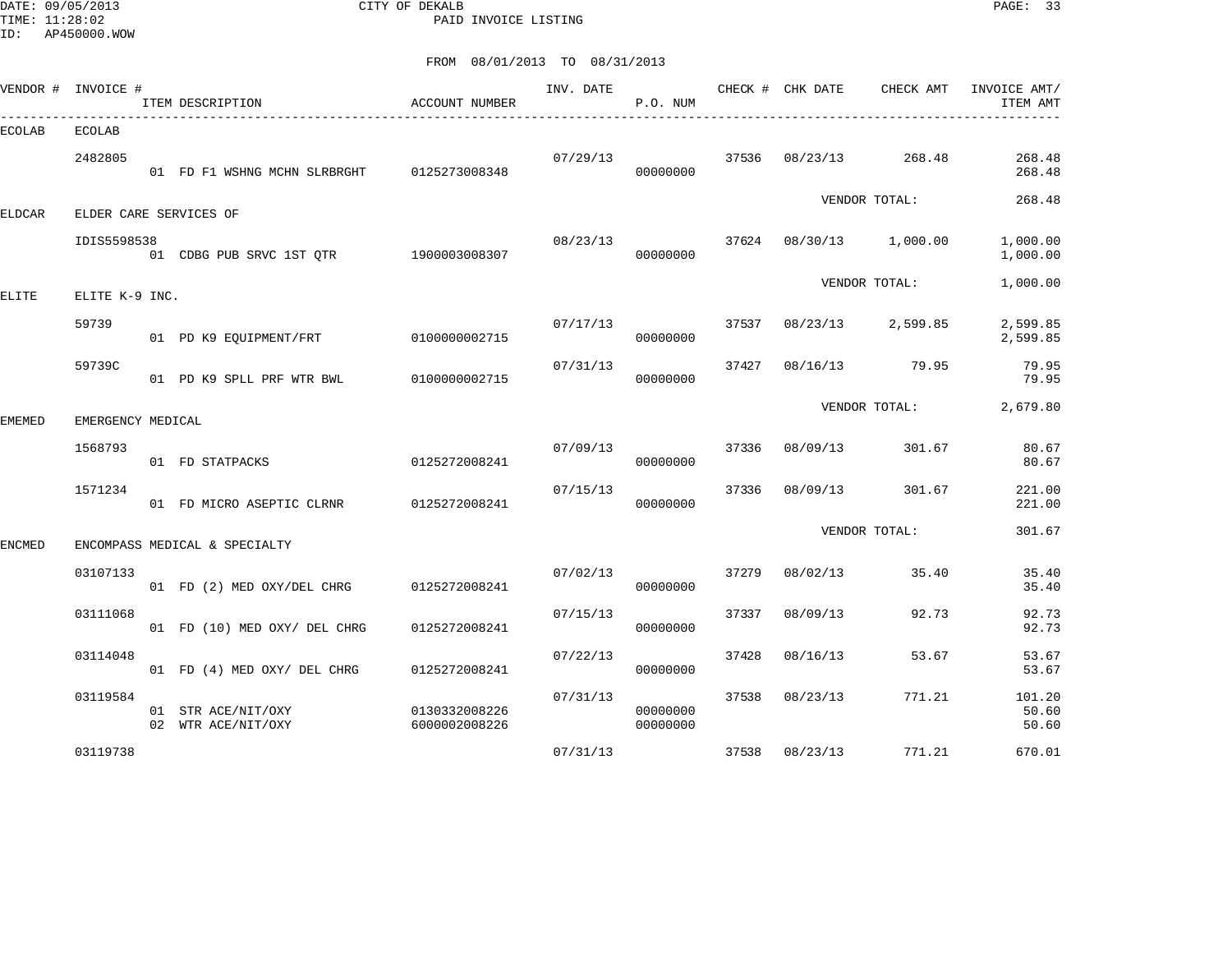DATE: 09/05/2013 CITY OF DEKALB PAGE: 34 PAID INVOICE LISTING

|               | VENDOR # INVOICE #        |    | ITEM DESCRIPTION                                                     | <b>ACCOUNT NUMBER</b>          | INV. DATE | P.O. NUM             |       | CHECK # CHK DATE | CHECK AMT               | INVOICE AMT/<br>ITEM AMT       |
|---------------|---------------------------|----|----------------------------------------------------------------------|--------------------------------|-----------|----------------------|-------|------------------|-------------------------|--------------------------------|
|               | 03119738                  |    | 01 FD ACE/NIT/OXY SMLL CYLNDRS 0125272008241                         |                                | 07/31/13  | 00000000             | 37538 | 08/23/13         | 771.21                  | 670.01<br>670.01               |
| <b>ENVSER</b> |                           |    | ENVIRONMENTAL SERVICES                                               |                                |           |                      |       |                  | VENDOR TOTAL:           | 953.01                         |
|               | 08742013                  |    | 01 CTYHLL/ANNX/SC AUG '13 0130324008450                              |                                | 08/01/13  | 00000000             | 37539 |                  | 08/23/13 190.00         | 100.00<br>100.00               |
|               | 08792013                  |    | 01 ARPT SRVC AUG '13<br>02 ARPT ONST BLDG SRVC AUG '13 6500004008450 | 6500004008450                  | 08/01/13  | 00000000<br>00000000 | 37539 | 08/23/13         | 190.00                  | 90.00<br>50.00<br>40.00        |
| ERA           |                           |    | ENVIRONMENTAL RESOURCE                                               |                                |           |                      |       |                  | VENDOR TOTAL:           | 190.00                         |
|               | 691753                    |    | 01 WTR HTRTRPHC PLT/CLFRM MCRB                                       | 6000002008244                  | 08/06/13  | 00000000             | 37338 | 08/09/13         | 492.72                  | 492.72<br>492.72               |
| <b>ERETUB</b> | ERECT-A-TUBE, INC.        |    |                                                                      |                                |           |                      |       |                  | VENDOR TOTAL:           | 492.72                         |
|               | 00041429                  |    | 01 ARPT (5) SEALS/(5) GSKTS 6500003008311                            |                                | 07/25/13  | 00000000             | 37540 | 08/23/13         | 90.53                   | 90.53<br>90.53                 |
| ESRI          |                           |    | ENVIRONMENTAL SYSTEMS RESEARCH                                       |                                |           |                      |       |                  | VENDOR TOTAL:           | 90.53                          |
|               | 92694950                  |    | 01 DSATS ARCGIS LICENSE                                              | 0900003008399                  | 06/27/13  | 00000000             | 37593 |                  | $08/23/13$ 6,300.00     | 6,300.00<br>6,300.00           |
| <b>EXEPAR</b> | EXECUTIVE PARTNERS        |    |                                                                      |                                |           |                      |       |                  | VENDOR TOTAL:           | 6,300.00                       |
|               | 1310006                   |    | 01 PRO FEES FIN CNSLTNG #3                                           | 0135004008497                  | 06/12/13  | 00000000             | 37541 | 08/23/13         | 22,836.20               | 20,593.00<br>20,593.00         |
|               | 1310006B                  | 02 | 01 RMB EXP MLG<br>RMB EXP ADMINISTRATIVE                             | 0135004008497<br>0135004008497 | 06/12/13  | 00000000<br>00000000 | 37541 | 08/23/13         | 22,836.20               | 2,243.20<br>218.40<br>2,024.80 |
|               |                           |    |                                                                      |                                |           |                      |       |                  | VENDOR TOTAL:           | 22,836.20                      |
| FABELI        | ELIZABETH FABRO<br>082313 |    |                                                                      |                                | 08/23/13  |                      |       |                  | D000221 08/30/13 149.50 | 149.50                         |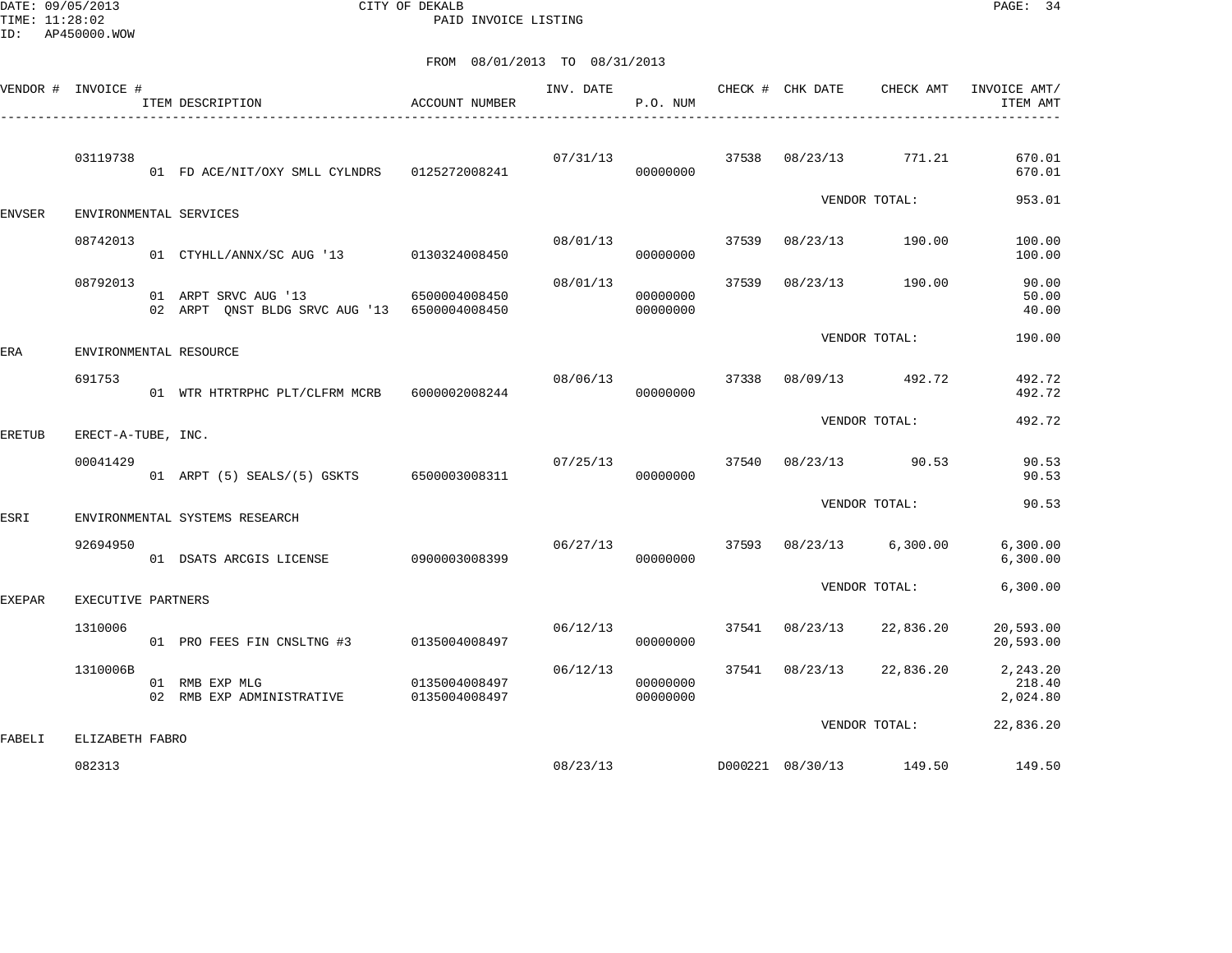DATE: 09/05/2013 CITY OF DEKALB PAGE: 35 PAID INVOICE LISTING

|        | VENDOR # INVOICE # |                    | ITEM DESCRIPTION<br>____________________________________                     | ACCOUNT NUMBER                 | INV. DATE | P.O. NUM                         |       | CHECK # CHK DATE | CHECK AMT               | INVOICE AMT/<br>ITEM AMT          |
|--------|--------------------|--------------------|------------------------------------------------------------------------------|--------------------------------|-----------|----------------------------------|-------|------------------|-------------------------|-----------------------------------|
|        | 082313             |                    | 01 2013 WELLNESS                                                             | 7100004008476                  | 08/23/13  | 00000000                         |       |                  | D000221 08/30/13 149.50 | 149.50<br>149.50                  |
| FAIDAN | DAN FAIVRE         |                    |                                                                              |                                |           |                                  |       |                  | VENDOR TOTAL:           | 149.50                            |
|        | 1310               |                    | 01 WTR DEPOSIT FEE 13-10 6000000002880<br>02 WTR USAGE 13-10                 | 6000000063444                  | 07/23/13  | 00000000<br>00000000             |       |                  | 37280 08/02/13 1,050.76 | 1,050.76<br>1,200.00<br>$-149.24$ |
| FASTEN | FASTENAL COMPANY   |                    |                                                                              |                                |           |                                  |       |                  | VENDOR TOTAL:           | 1,050.76                          |
|        | ILCOR73829         |                    | 01 WTR (6) PLTR DLX MUFFS/FRT 6000002008270                                  |                                | 07/26/13  | 00000000                         | 37542 |                  | 08/23/13 187.92         | 187.92<br>187.92                  |
| FEDEX  | FEDEX              |                    |                                                                              |                                |           |                                  |       |                  | VENDOR TOTAL:           | 187.92                            |
|        | 234624440          |                    | 01 CD SHPPNG 6/25 1800004008499<br>02 ENG SHPPNG 7/3<br>03 DSATS SHPPNG 6/21 | 0130353008305<br>0900003008305 | 07/24/13  | 00000000<br>00000000<br>00000000 | 37543 | 08/23/13         | 56.53                   | 56.53<br>21.69<br>14.20<br>20.64  |
|        | 234675465          |                    | 01 PD SHPPNG CARVER MA 6/26/13 0100000002750                                 |                                | 07/08/13  | 00000000                         | 37339 | 08/09/13         | 52.27                   | 52.27<br>52.27                    |
| FERENT |                    |                    | FERGUSON ENTERPRISES INC.                                                    |                                |           |                                  |       |                  | VENDOR TOTAL:           | 108.80                            |
|        | 0038301            |                    | 01 WTR COMP X COMP                                                           | 6000002008232                  | 07/30/13  | 00000000                         |       |                  | 37544 08/23/13 34.05    | 34.05<br>34.05                    |
| FINSAM | SAMUEL C. FINCH    |                    |                                                                              |                                |           |                                  |       |                  | VENDOR TOTAL:           | 34.05                             |
|        | 081613             |                    | 01 POL/FIRE COM APR-JUN '13 0115152008201                                    |                                | 08/16/13  | 00000000                         | 37545 | 08/23/13         | 30.00                   | 30.00<br>30.00                    |
| FIRSOF |                    | FIREHOUSE SOFTWARE |                                                                              |                                |           |                                  |       |                  | VENDOR TOTAL:           | 30.00                             |
|        | 924676             |                    | 01 IT FH ENTRPRS SPPRT                                                       | 0115164008450                  | 07/05/13  | 00000000                         |       |                  | 37281 08/02/13 3,355.00 | 3,355.00<br>3,355.00              |
|        |                    |                    |                                                                              |                                |           |                                  |       |                  | VENDOR TOTAL:           | 3,355.00                          |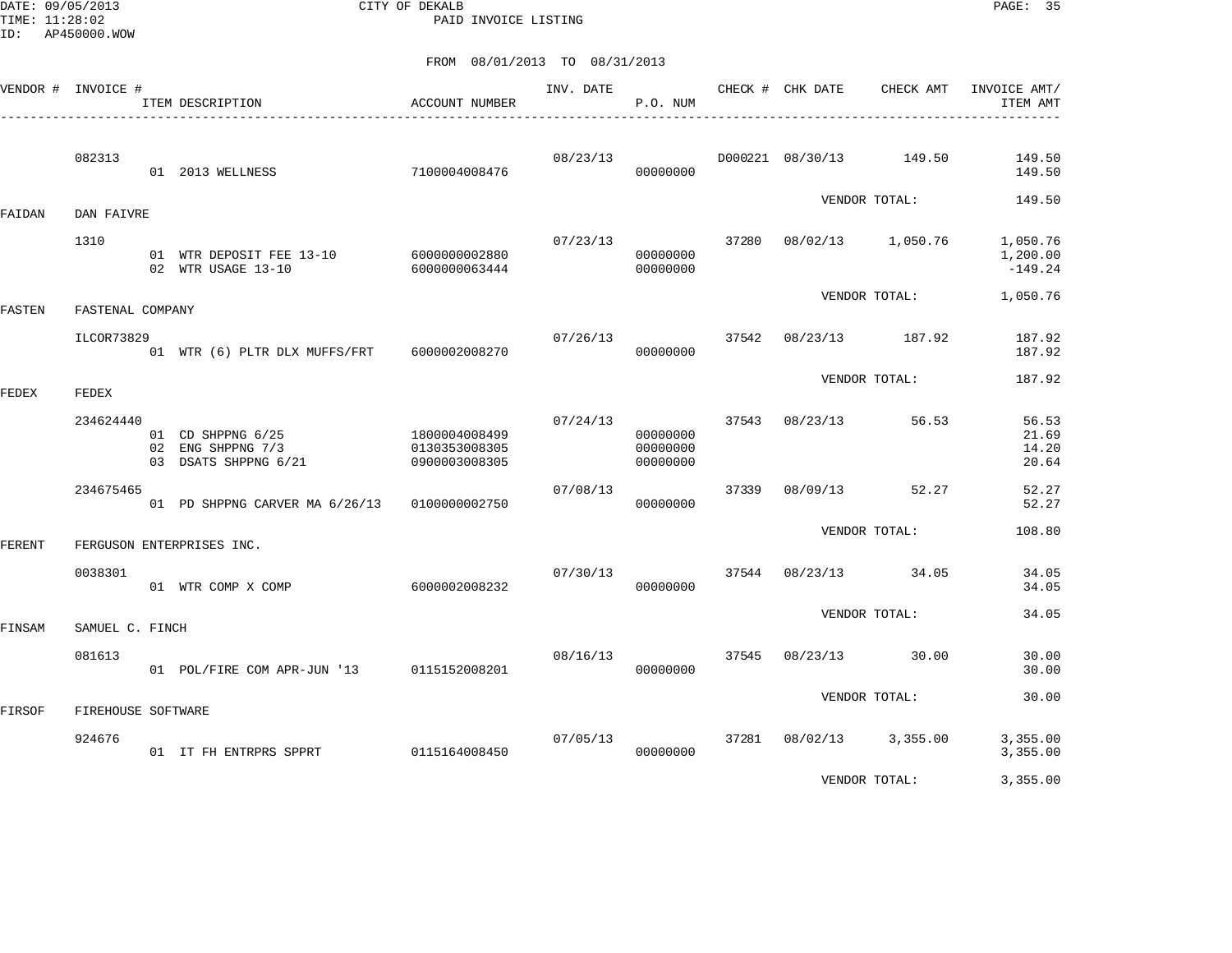DATE: 09/05/2013 CITY OF DEKALB PAGE: 36 PAID INVOICE LISTING

| VENDOR #      | INVOICE #               |  | ITEM DESCRIPTION                                                            | ACCOUNT NUMBER | INV. DATE | P.O. NUM             |       | CHECK # CHK DATE | CHECK AMT            | INVOICE AMT/<br>ITEM AMT  |  |  |  |
|---------------|-------------------------|--|-----------------------------------------------------------------------------|----------------|-----------|----------------------|-------|------------------|----------------------|---------------------------|--|--|--|
| FIRSUP        | FIREGROUND SUPPLY, INC. |  |                                                                             |                |           |                      |       |                  |                      |                           |  |  |  |
|               | 11270                   |  | 01 FD UNIFORM SUPPIES/ZUNINGA 0125272008240                                 |                | 07/15/13  | 00000000             | 37340 | 08/09/13         | 209.90               | 209.90<br>209.90          |  |  |  |
| <b>FLASOU</b> |                         |  | FLAGSOURCE QUALITY PRODCUCTS                                                |                |           |                      |       |                  | VENDOR TOTAL:        | 209.90                    |  |  |  |
|               | 0000295650              |  | 01 STR (12) US NYLON 4X6 FLAGS 0125272008240                                |                | 07/22/13  | 00000000             |       |                  | 37429 08/16/13 31.53 | 31.53<br>31.53            |  |  |  |
| FLESAF        |                         |  | THE TERRAMAR GROUP, INC.                                                    |                |           |                      |       |                  | VENDOR TOTAL:        | 31.53                     |  |  |  |
|               | 58121                   |  | 01 FD CONSOLE/EOUIP '14 FORD 0125272008226                                  |                | 06/24/13  | 00000000             | 37242 | 08/02/13         | 437.48               | 437.48<br>437.48          |  |  |  |
|               | 58249                   |  | 01 FD LED LENS / FRT                                                        | 0125272008226  | 07/30/13  | 00000000             | 37546 | 08/23/13         | 187.79               | 187.79<br>187.79          |  |  |  |
|               | 58285                   |  | 01 FD (2) 1500 WATT HALOGEN                                                 | 0125272008226  | 08/02/13  | 00000000             | 37625 | 08/30/13         | 433.81               | 38.56<br>38.56            |  |  |  |
|               | 58305                   |  | 01 FD INTRNL FLSHR/LNR STRB TUBE 0125272008240                              |                | 08/05/13  | 00000000             | 37625 | 08/30/13         | 433.81               | 395.25<br>395.25          |  |  |  |
| FLYAME        | FLY AMERICA INC         |  |                                                                             |                |           |                      |       | VENDOR TOTAL:    | 1,059.08             |                           |  |  |  |
|               | 072213                  |  | 01 ARPT RFND HNGR DEPOSIT<br>02 ARPT RFND FIRE EXT SCRTY DPST 6500000002880 | 6500000002880  | 07/22/13  | 00000000<br>00000000 |       | 37282 08/02/13   | 282.50               | 282.50<br>240.00<br>42.50 |  |  |  |
| <b>FOLCHR</b> | CHRISTINE FOLTZ         |  |                                                                             |                |           |                      |       |                  | VENDOR TOTAL:        | 282.50                    |  |  |  |
|               | 072513                  |  | 01 RFND FINAL BILL#3803179850-01 6000000063444                              |                | 07/25/13  | 00000000             | 37283 | 08/02/13         | 11.84                | 11.84<br>11.84            |  |  |  |
| FOSCOA        |                         |  | FOSTER COACH SALES, INC.                                                    |                |           |                      |       |                  | VENDOR TOTAL:        | 11.84                     |  |  |  |
|               | 5952                    |  | 01 FD (2) INDCTV PCKPS/FRT 0125272008226                                    |                | 07/10/13  | 00000000             |       | 37341 08/09/13   | 58.25                | 58.25<br>58.25            |  |  |  |
|               | 6063                    |  |                                                                             |                | 07/23/13  |                      | 37430 | 08/16/13         | 43.72                | 43.72                     |  |  |  |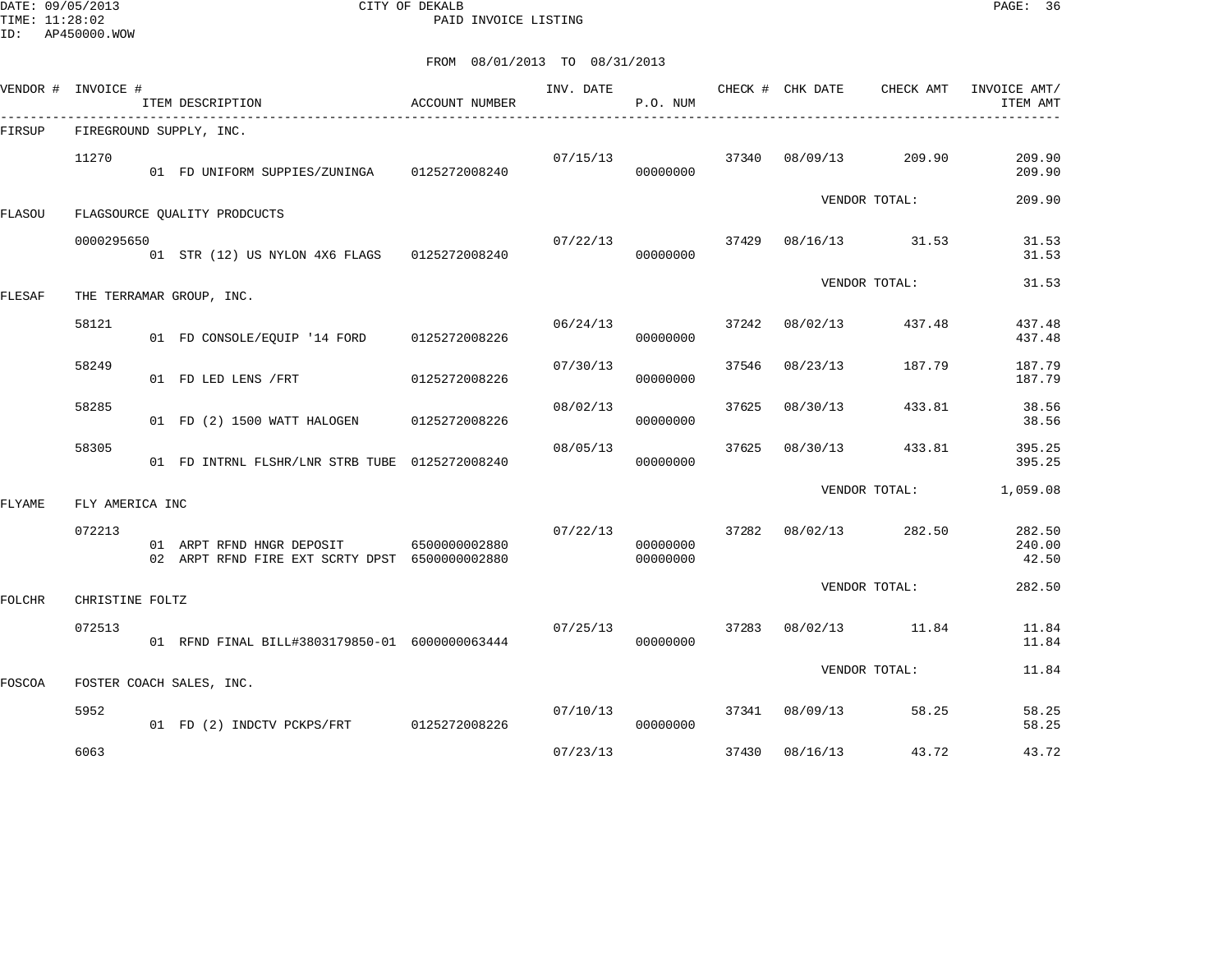DATE: 09/05/2013 CITY OF DEKALB PAGE: 37 PAID INVOICE LISTING

|        | VENDOR # INVOICE # |                               | ACCOUNT NUMBER<br>ITEM DESCRIPTION                                                                                                   |                                                                                   | INV. DATE | P.O. NUM                                                 |       | CHECK # CHK DATE         | CHECK AMT     | INVOICE AMT/<br>ITEM AMT                                   |
|--------|--------------------|-------------------------------|--------------------------------------------------------------------------------------------------------------------------------------|-----------------------------------------------------------------------------------|-----------|----------------------------------------------------------|-------|--------------------------|---------------|------------------------------------------------------------|
|        | 6063               |                               | 01 FD SEAT BLT RTRCTR/FRT 0125272008226                                                                                              |                                                                                   | 07/23/13  | 00000000                                                 |       | 37430 08/16/13 43.72     |               | 43.72<br>43.72                                             |
| FOXVAL |                    |                               | FOX VALLEY FIRE & SAFETY                                                                                                             |                                                                                   |           |                                                          |       |                          | VENDOR TOTAL: | 101.97                                                     |
|        |                    |                               |                                                                                                                                      |                                                                                   |           |                                                          |       |                          |               |                                                            |
|        | 774714             |                               | 01 PD (9) RECHARGE EXTNGHRS 0120222008242                                                                                            |                                                                                   |           | 07/16/13<br>00000000                                     |       | 37342 08/09/13           | 247.30        | 247.30<br>247.30                                           |
|        | 777603             |                               | 01 FD (33) SRVC EXTNGSHRS 0125273008311                                                                                              |                                                                                   | 08/01/13  | 00000000                                                 | 37626 | 08/30/13                 | 478.65        | 478.65<br>478.65                                           |
| FREZEL | ZELLA FREEMAN      |                               |                                                                                                                                      |                                                                                   |           |                                                          |       |                          | VENDOR TOTAL: | 725.95                                                     |
|        |                    |                               |                                                                                                                                      |                                                                                   |           |                                                          |       |                          |               |                                                            |
|        | 080913             |                               | 01 NOV '12-MAY '13 REBATE PRGRM  6000004008481                                                                                       |                                                                                   |           | 08/09/13<br>00000000                                     |       | 37431 08/16/13 26.24     |               | 26.24<br>26.24                                             |
|        |                    |                               |                                                                                                                                      |                                                                                   |           |                                                          |       |                          | VENDOR TOTAL: | 26.24                                                      |
| FRILAW | FRIEDERS LAW, LLC. |                               |                                                                                                                                      |                                                                                   |           |                                                          |       |                          |               |                                                            |
|        | 201308             | 03                            | 01 PRO LGL SRVCS AUG '13<br>02 PRO LGL SRVCS AUG '13<br>PRO LGL SRVCS AUG '13<br>04 PRO LGL SRVCS AUG '13                            | 0118004008450<br>0118004008450<br>7000003008349<br>7200003008349                  | 08/19/13  | 00000000<br>00000000<br>00000000<br>00000000             |       | 37627 08/30/13 17,340.00 |               | 17,340.00<br>10,200.00<br>1,700.00<br>3,400.00<br>2,040.00 |
| FROCOM |                    |                               | FRONTIER COMMUNICATIONS                                                                                                              |                                                                                   |           |                                                          |       |                          | VENDOR TOTAL: | 17,340.00                                                  |
|        | 080113             |                               | 01 217022 3425 3750 BARBER GR/ARP 6500003008337<br>02 7482023 ARPT LOBBY<br>03 7587967 ARPT/BRGHTSTR                                 | 6500003008337<br>6500003008337                                                    | 08/01/13  | 00000000<br>00000000<br>00000000                         | 37547 | 08/23/13                 | 5,839.53      | 5,839.53<br>122.53<br>662.18<br>106.24                     |
|        |                    | 04<br>05<br>06<br>08          | 7482024 I&T FAX<br>7482056 MUN BLDG<br>7548880 INTERNET LINE<br>07 7482089 CLERK<br>7488417 PD                                       | 0115153008337<br>0115153008337<br>0115153008337<br>0112003008337<br>0120213008337 |           | 00000000<br>00000000<br>00000000<br>00000000<br>00000000 |       |                          |               | 18.39<br>200.43<br>888.52<br>34.61<br>1,050.83             |
|        |                    | 09<br>10<br>$12 \overline{ }$ | 217022 3606 200 S 4TH<br>7488460 FD<br>11 217022 3531 507 E TAYLOR/ALRM 0135003008337<br>217022 6326 807 E TAYLOR/ALRM 0135003008337 | 0125263008337<br>0125263008337                                                    |           | 00000000<br>00000000<br>00000000<br>00000000             |       |                          |               | 243.90<br>531.99<br>61.27<br>61.27                         |
|        |                    |                               | 13 7482010 YSB                                                                                                                       | 0135003008337                                                                     |           | 00000000                                                 |       |                          |               | 500.59                                                     |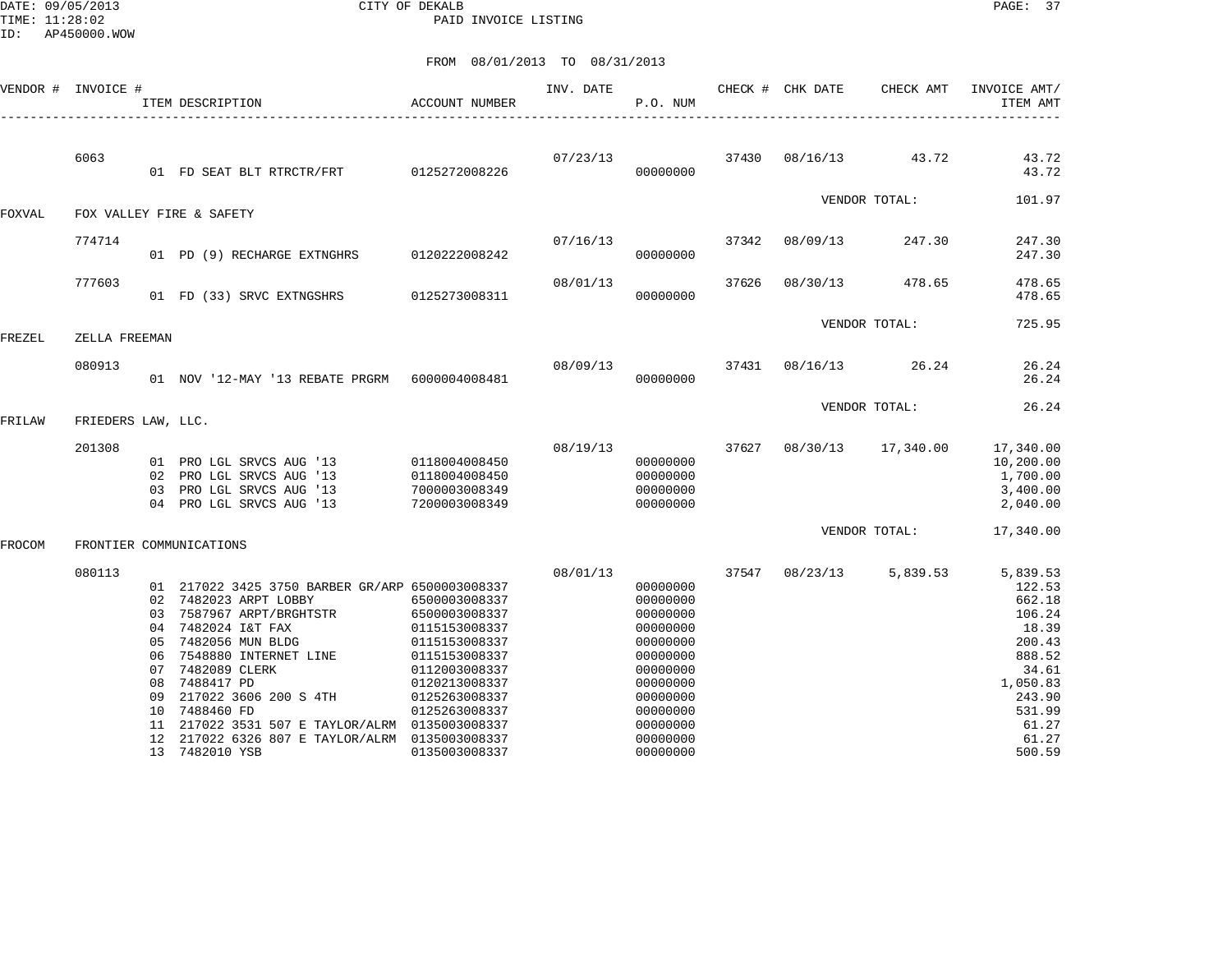## DATE: 09/05/2013 CITY OF DEKALB PAGE: 38 PAID INVOICE LISTING

|        | VENDOR # INVOICE # | ITEM DESCRIPTION                                                                                                                                                                                                                                                                                                                       | ACCOUNT NUMBER                                                                                                                                                         | INV. DATE | P.O. NUM                                                                                                                         |       | CHECK # CHK DATE                 | CHECK AMT               | INVOICE AMT/<br>ITEM AMT                                                                                        |
|--------|--------------------|----------------------------------------------------------------------------------------------------------------------------------------------------------------------------------------------------------------------------------------------------------------------------------------------------------------------------------------|------------------------------------------------------------------------------------------------------------------------------------------------------------------------|-----------|----------------------------------------------------------------------------------------------------------------------------------|-------|----------------------------------|-------------------------|-----------------------------------------------------------------------------------------------------------------|
|        | 080113             | 14 7482043 GENERAL<br>15 7487081 ALARM<br>16 217022 1942 1119 OAK E TWR<br>17 217022 3049 2851 CORPORATE/S<br>18 217022 5775 900 W DRESSER/N<br>19 217022 7686 1505 W L HWY/W<br>20 7480479 1685 CNTY FRM<br>21 7482054 WATER<br>22 7877634 1505 WLH<br>23 7488146 STREET<br>23 7488146 SIREEI<br>24 7482359 COM DEVELOP 0130353008337 | 0135003008337<br>0135003008337<br>6000003008337<br>6000003008337<br>6000003008337<br>6000003008337<br>6000003008337<br>6000003008337<br>6000003008337<br>0130313008337 | 08/01/13  | 00000000<br>00000000<br>00000000<br>00000000<br>00000000<br>00000000<br>00000000<br>00000000<br>00000000<br>00000000<br>00000000 |       |                                  | 37547 08/23/13 5,839.53 | 5,839.53<br>436.69<br>37.12<br>61.27<br>61.27<br>61.27<br>61.27<br>35.49<br>258.96<br>37.46<br>183.66<br>122.32 |
| FSCI   | FSCI               |                                                                                                                                                                                                                                                                                                                                        |                                                                                                                                                                        |           |                                                                                                                                  |       |                                  | VENDOR TOTAL:           | 5,839.53                                                                                                        |
|        | 20136087           | 01 EGYPTN THTR INSPCTN/MTG 1300006508624                                                                                                                                                                                                                                                                                               |                                                                                                                                                                        |           | 00000000                                                                                                                         |       | 08/02/13 37681 08/30/13 1,687.50 |                         | 1,687.50<br>1,687.50                                                                                            |
| FURSER |                    | FURST SERVICES COMPANY INC.                                                                                                                                                                                                                                                                                                            |                                                                                                                                                                        |           |                                                                                                                                  |       |                                  | VENDOR TOTAL:           | 1,687.50                                                                                                        |
|        | 187073             | 01 CC B ROLIARDI 6/10-6/16/13 0112001008103                                                                                                                                                                                                                                                                                            |                                                                                                                                                                        | 06/18/13  | 00000000                                                                                                                         | 37391 | 08/09/13                         | 457.25                  | 457.25<br>457.25                                                                                                |
|        | 187835             | 01 CC B ROLIARDI 7/15-7/21/13                                                                                                                                                                                                                                                                                                          | 0112001008103                                                                                                                                                          | 07/23/13  | 00000000                                                                                                                         | 37284 | 08/02/13                         | 341.00                  | 341.00<br>341.00                                                                                                |
|        | 187997             | 01 CC B ROLIARDI 7/22-7/28/13                                                                                                                                                                                                                                                                                                          | 0112001008103                                                                                                                                                          | 07/30/13  | 00000000                                                                                                                         | 37343 | 08/09/13                         | 333.25                  | 333.25<br>333.25                                                                                                |
|        | 188167             | 01 CC B ROLIARDI 7/29-8/4/13                                                                                                                                                                                                                                                                                                           | 0112001008103                                                                                                                                                          | 08/06/13  | 00000000                                                                                                                         | 37432 | 08/16/13                         | 341.00                  | 341.00<br>341.00                                                                                                |
|        | 188339             | 01 CC B ROLIARDI 8/5-8/11/13                                                                                                                                                                                                                                                                                                           | 0112001008103                                                                                                                                                          | 08/13/13  | 00000000                                                                                                                         | 37548 | 08/23/13                         | 341.00                  | 341.00<br>341.00                                                                                                |
|        | 188496             | 01 CC B ROLIARDI 8/12-8/18/13                                                                                                                                                                                                                                                                                                          | 0112001008103                                                                                                                                                          | 08/20/13  | 00000000                                                                                                                         | 37628 | 08/30/13                         | 341.00                  | 341.00<br>341.00                                                                                                |
| GAEMEG | MEGAN GAERTNER     |                                                                                                                                                                                                                                                                                                                                        |                                                                                                                                                                        |           |                                                                                                                                  |       |                                  | VENDOR TOTAL:           | 2,154.50                                                                                                        |
|        | 131838             | 01 RNFD AMB #13162449 0100000063423                                                                                                                                                                                                                                                                                                    |                                                                                                                                                                        | 05/08/13  | 00000000                                                                                                                         | 37285 |                                  | 08/02/13 451.28         | 451.28<br>451.28                                                                                                |
|        |                    |                                                                                                                                                                                                                                                                                                                                        |                                                                                                                                                                        |           |                                                                                                                                  |       |                                  | VENDOR TOTAL:           | 451.28                                                                                                          |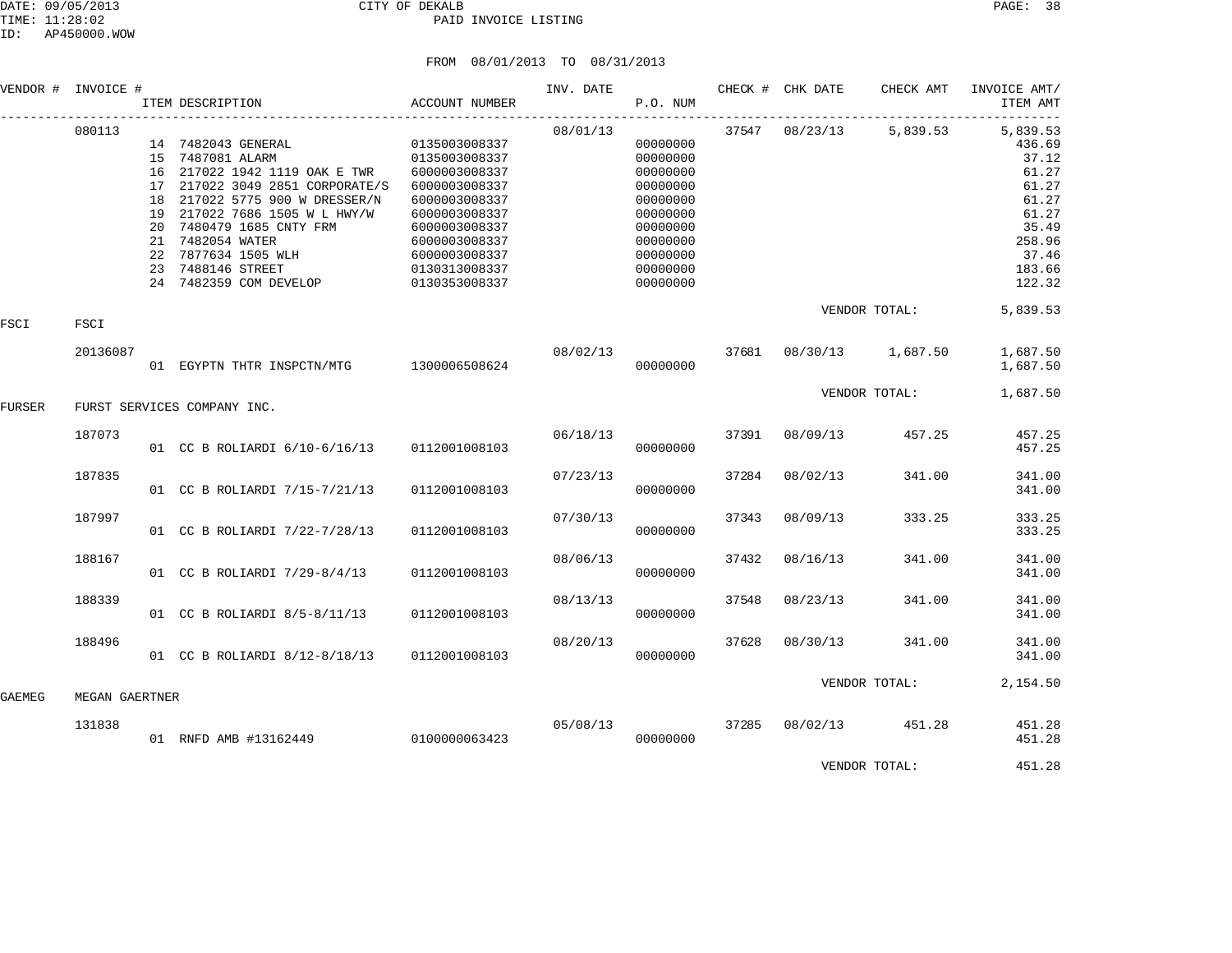DATE: 09/05/2013 CITY OF DEKALB PAGE: 39 PAID INVOICE LISTING

|        | VENDOR # INVOICE #  | ACCOUNT NUMBER<br>ITEM DESCRIPTION        |               | INV. DATE | P.O. NUM             |       | CHECK # CHK DATE                | CHECK AMT         | INVOICE AMT/<br>ITEM AMT |
|--------|---------------------|-------------------------------------------|---------------|-----------|----------------------|-------|---------------------------------|-------------------|--------------------------|
| GALBAS |                     | GALLAGHER BASSETT SERVICES,               |               |           |                      |       |                                 |                   |                          |
|        | INV00285049         | 01  2013 DATA TRANSFER FEE  7000003008391 |               | 07/17/13  | 00000000             |       | 37286 08/02/13 2,925.00         |                   | 2,925.00<br>2,925.00     |
| GEAGRI | GEARGRID LLC        |                                           |               |           |                      |       |                                 | VENDOR TOTAL:     | 2,925.00                 |
|        | 0007922IN           | 01 FD (3) SHLVNG UNITS 2800006008510      |               | 07/02/13  | 00000000             | 37287 |                                 | 08/02/13 7,883.35 | 7,883.35<br>7,883.35     |
| GFEWAL | WALLACE G'FELLERS   |                                           |               |           |                      |       |                                 | VENDOR TOTAL:     | 7,883.35                 |
|        | 080513              |                                           |               | 08/05/13  | 00000000             |       | 37433 08/16/13 58.72            |                   | 58.72<br>58.72           |
| GFOA   |                     | GOVERNMENT FINANCE OFFICERS               |               |           |                      |       |                                 | VENDOR TOTAL:     | 58.72                    |
|        | 0191074S            |                                           |               |           |                      |       | $07/11/13$ 37344 08/09/13 50.00 |                   | 50.00                    |
|        |                     | 01 MMBRSHP 9/1/13-8/31/14 0115193008375   |               |           | 00000000             |       |                                 |                   | 50.00                    |
| GILBAR | BARTON GILMORE      |                                           |               |           |                      |       |                                 | VENDOR TOTAL:     | 50.00                    |
|        | 080213              | 01 2013 WELLNESS                          | 7100004008476 | 08/02/13  | 00000000             |       | D000214 08/09/13 149.50         |                   | 149.50<br>149.50         |
| GLEPRO |                     | GLENDA'S PROPERTY INCORPORATED            |               |           |                      |       |                                 | VENDOR TOTAL:     | 149.50                   |
|        | 080113              | 01 CFH RFND OVRPYMNT                      | 0100000043330 | 08/01/13  | 00000000             | 37434 |                                 | 08/16/13 50.00    | 50.00<br>50.00           |
|        |                     |                                           |               |           |                      |       |                                 | VENDOR TOTAL:     | 50.00                    |
| GLICAM |                     | THE GLIDDEN CAMPUS FLORIST                |               |           |                      |       |                                 |                   |                          |
|        | 007033              | 01 FD BLOOMING PLANT                      | 0125273008376 | 07/31/13  | 00000000             | 37629 |                                 | 08/30/13 25.00    | 25.00<br>25.00           |
| GRECLE | GREENACRE CLEANERS/ |                                           |               |           |                      |       |                                 | VENDOR TOTAL:     | 25.00                    |
|        | 250682              | 01 FD DRY CLEAN PANTS 0125272008240       |               |           | 07/12/13<br>00000000 | 37549 | $08/23/13$ 9.65                 |                   | 4.85<br>4.85             |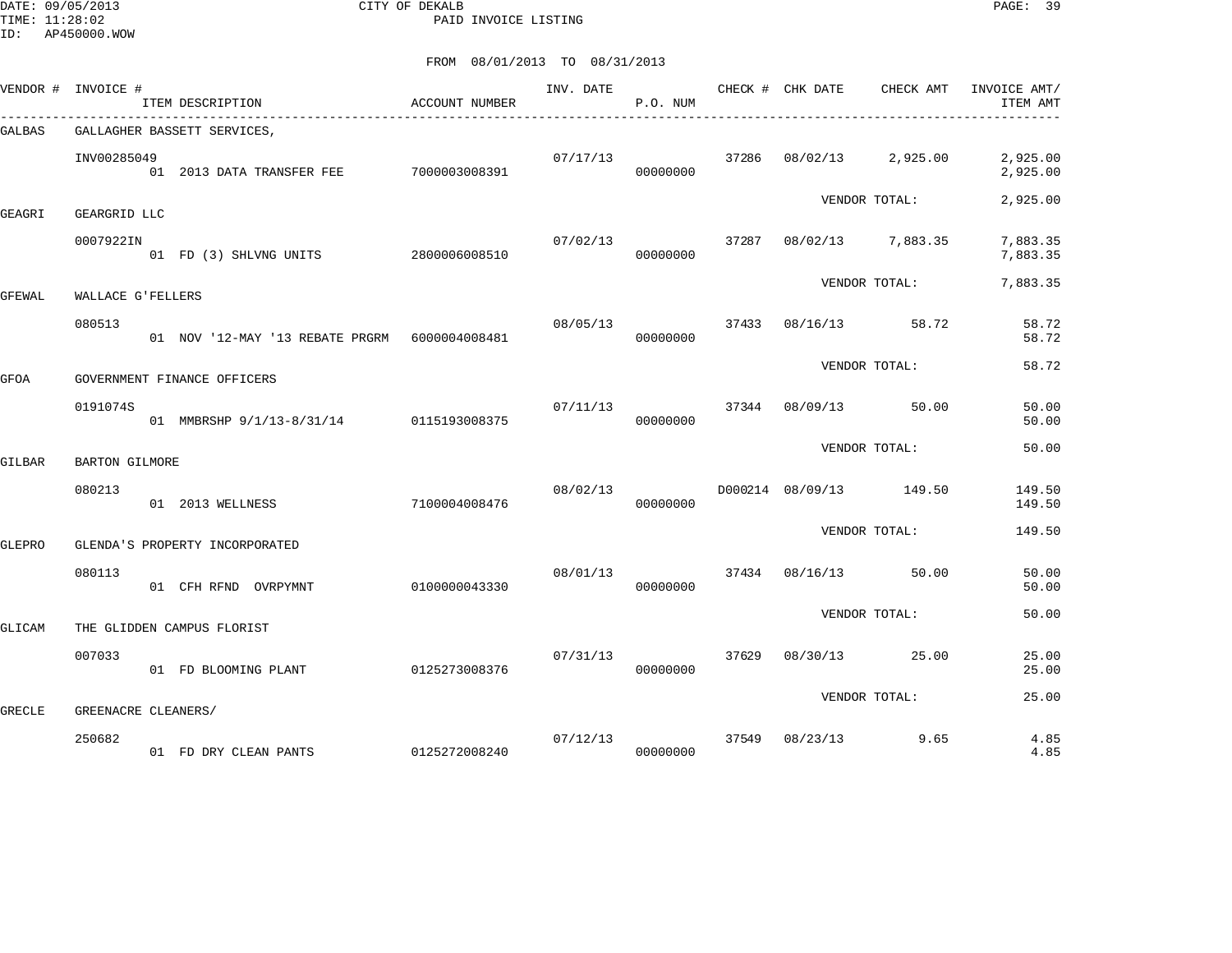DATE: 09/05/2013 CITY OF DEKALB PAGE: 40 PAID INVOICE LISTING

|        | VENDOR # INVOICE # | ITEM DESCRIPTION                                       | ACCOUNT NUMBER                 | INV. DATE | P.O. NUM             |       | CHECK # CHK DATE | CHECK AMT         | INVOICE AMT/<br>ITEM AMT       |
|--------|--------------------|--------------------------------------------------------|--------------------------------|-----------|----------------------|-------|------------------|-------------------|--------------------------------|
|        | 250724             | 01 FD DRY CLEAN SWEATER 0125272008240                  |                                | 07/12/13  | 00000000             | 37549 |                  | 08/23/13 9.65     | 4.80<br>4.80                   |
| GROJOH |                    | LAW OFFICES OF JOHN GROTTO                             |                                |           |                      |       |                  | VENDOR TOTAL:     | 9.65                           |
|        | 070113             | 01 PRO LGL SRVCS AH JUN '13 0118004008450              |                                | 07/01/13  | 00000000             | 37435 | 08/16/13         | 750.00            | 375.00<br>375.00               |
|        | 080113             | 01 PRO LGL SRVCS AH JUL '13                            | 0118004008450                  | 08/01/13  | 00000000             | 37435 | 08/16/13         | 750.00            | 375.00<br>375.00               |
| GSRPLU |                    | G'S R PLUMBING & HEATING, INC.                         |                                |           |                      |       |                  | VENDOR TOTAL:     | 750.00                         |
|        | 42117              | 01 STR A/C PUMP RPR LABOR<br>02 STR A/C PUMP RPR PARTS | 0130323008311<br>0130322008210 | 07/18/13  | 00000000<br>00000000 | 37436 |                  | 08/16/13 1,755.90 | 1,755.90<br>382.50<br>1,373.40 |
|        | 42189              | 01 WTR RPR WTR MTR VLV                                 | 6000003008328                  | 08/02/13  | 00000000             | 37630 | 08/30/13         | 277.46            | 127.46<br>127.46               |
|        | 42190              | 01 FD S2 RPZTEST                                       | 0125273008348                  | 08/02/13  | 00000000             | 37630 | 08/30/13         | 277.46            | 150.00<br>150.00               |
| GUAEMS |                    | GUARDIAN EMS PRODUCTS                                  |                                |           |                      |       |                  | VENDOR TOTAL:     | 2,033.36                       |
|        | 5429398            | 01 FD (20) EXAM GLOVES                                 | 0125272008241                  | 07/03/13  | 00000000             | 37289 |                  | 08/02/13 187.90   | 187.90<br>187.90               |
| HARRIS |                    | HARRIS COMPUTER SYSTEMS                                |                                |           |                      |       |                  | VENDOR TOTAL:     | 187.90                         |
|        | XT00003858         | 01 MSI ON-SITE TRNNG                                   | 6000003008330                  | 06/30/13  | 00000000             | 37682 | 08/30/13         | 1,187.50          | 1,187.50<br>1,187.50           |
|        | XT00003879         | 01 WTR FORMS/FRT                                       | 6000002008202                  | 07/18/13  | 00000000             | 37437 | 08/16/13         | 388.96            | 263.61<br>263.61               |
|        | XT00003880         | 01 FIN FORMS/FRT                                       | 0135002008202                  | 07/18/13  | 00000000             | 37437 | 08/16/13         | 388.96            | 125.35<br>125.35               |
| HDSUP  |                    | HD SUPPLY WATERWORKS, LTD.                             |                                |           |                      |       |                  | VENDOR TOTAL:     | 1,576.46                       |
|        | B083898            |                                                        |                                | 07/29/13  |                      |       | 37243 08/02/13   | 2,815.74          | 42.81                          |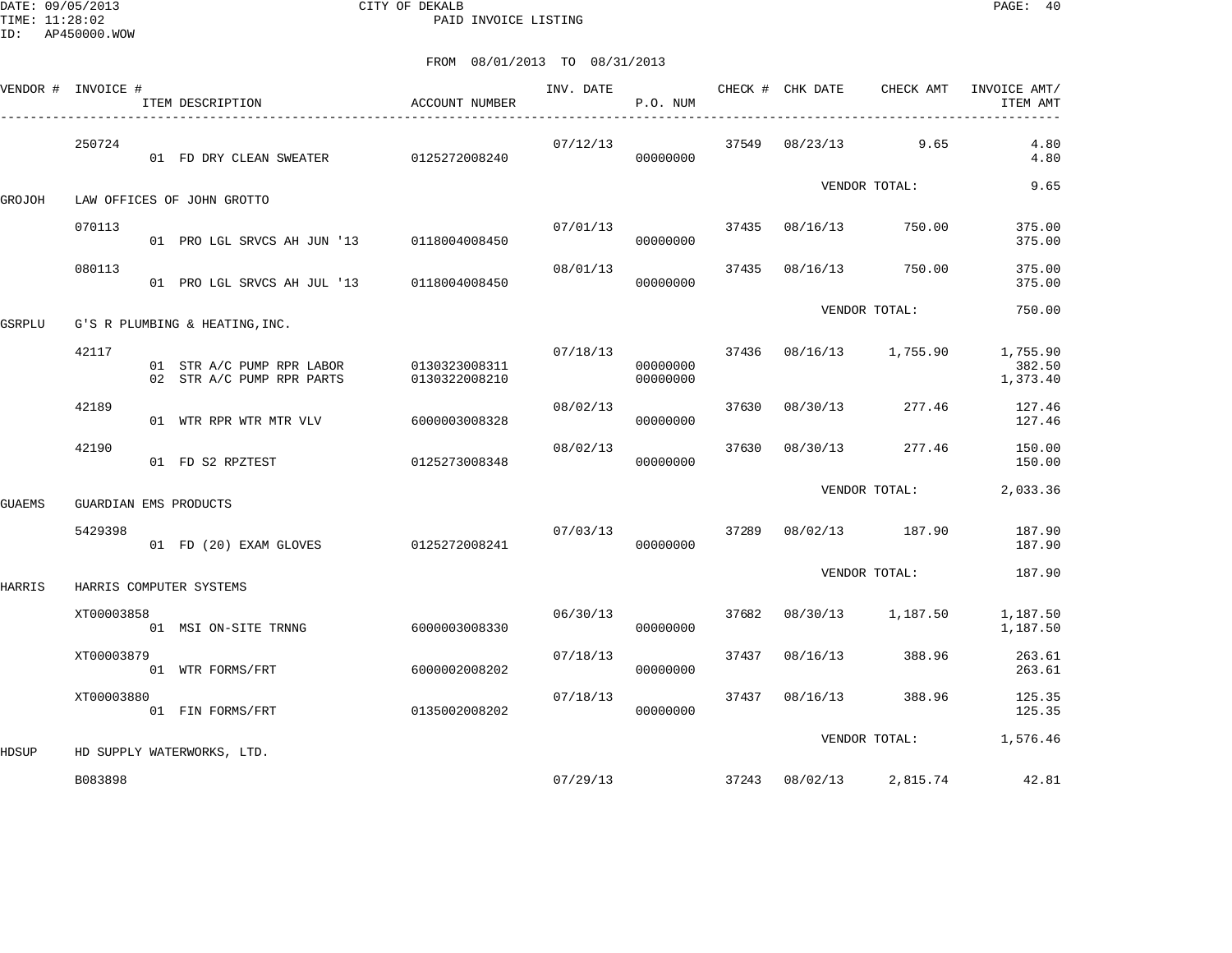DATE: 09/05/2013 CITY OF DEKALB PAGE: 41 PAID INVOICE LISTING

ID: AP450000.WOW

|        | VENDOR # INVOICE # | ITEM DESCRIPTION                                 | ACCOUNT NUMBER | INV. DATE | P.O. NUM |       | CHECK # CHK DATE | CHECK AMT            | INVOICE AMT/<br>ITEM AMT |
|--------|--------------------|--------------------------------------------------|----------------|-----------|----------|-------|------------------|----------------------|--------------------------|
|        | B083898            | 01 WTR (24) RING GASKETS/FRT                     | 6000002008232  | 07/29/13  | 00000000 |       | 37243 08/02/13   | 2,815.74             | 42.81<br>42.81           |
|        | B084364            | 01 WTR 4" FILLER FLG                             | 6000002008232  | 06/19/13  | 00000000 | 37243 | 08/02/13         | 2,815.74             | 215.00<br>215.00         |
|        | B102358            | 01 WTR CLMPS/TUBING/SRV BOX 6000002008232        |                | 06/19/13  | 00000000 | 37243 | 08/02/13         | 2,815.74             | 2,557.93<br>2,557.93     |
| HEAAUD | AUDREY HEATH       |                                                  |                |           |          |       |                  | VENDOR TOTAL:        | 2,815.74                 |
|        | 080913             | 01 NOV '12-MAY '13 REBATE PRGRM    6000004008481 |                | 08/09/13  | 00000000 |       |                  | 37438 08/16/13 45.79 | 45.79<br>45.79           |
| HENSCH | HENRY SCHEIN, INC. |                                                  |                |           |          |       |                  | VENDOR TOTAL:        | 45.79                    |
|        | 237088901          | 01 FD (4) LRYNGSCP BLD DISP 0125272008241        |                | 07/18/13  | 00000000 | 37439 | 08/16/13         | 19.95                | 15.96<br>15.96           |
|        | 396214801          | 01 FD LRYNGSCP BLD DISP                          | 0125272008241  | 07/09/13  | 00000000 | 37439 | 08/16/13         | 19.95                | 3.99<br>3.99             |
| HOLMAT | MATTHEW HOLUJ      |                                                  |                |           |          |       |                  | VENDOR TOTAL:        | 19.95                    |
|        | 071913             | 01 FD FIRE INV MOD I 4/15-19/13 0125273008376    |                | 07/19/13  | 00000000 |       | D000207 08/02/13 | 199.88               | 199.88<br>199.88         |
|        | 071913A            | 01 FD FIRE INV MOD II 4/29-5/3/13 0125273008376  |                | 07/19/13  | 00000000 |       | D000207 08/02/13 | 169.99               | 169.99<br>169.99         |
|        | 071913B            | 01 FD FIRE INV MOD III 5/13-17/13 0125273008376  |                | 07/19/13  | 00000000 |       | D000207 08/02/13 | 74.46                | 74.46<br>74.46           |
| HOMCLE | ARCENIO CRUZ       |                                                  |                |           |          |       |                  | VENDOR TOTAL:        | 444.33                   |
|        | 1258               | 01 JANITORIAL SRVCS 7/15-7/21/13 0130324008450   |                | 07/23/13  | 00000000 |       | 37290 08/02/13   | 465.00               | 362.50<br>362.50         |
|        | 1259               | 01 JANITORIAL SRVCS WTR FLOORS                   | 6000003008348  | 07/23/13  | 00000000 | 37290 | 08/02/13         | 465.00               | 102.50<br>102.50         |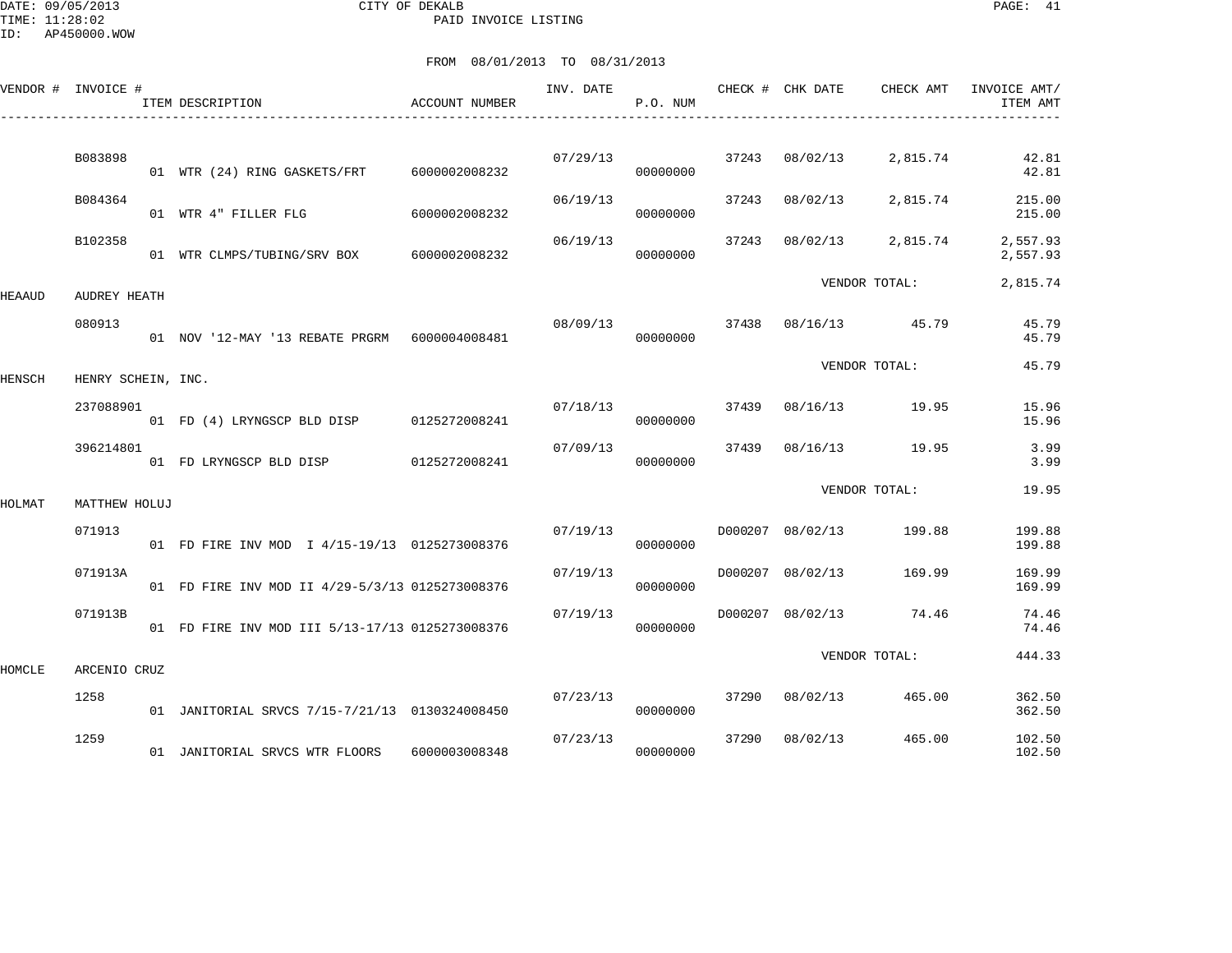|        | VENDOR # INVOICE #    | ITEM DESCRIPTION                               | ACCOUNT NUMBER | INV. DATE | P.O. NUM             |       | CHECK # CHK DATE        | CHECK AMT               | INVOICE AMT/<br>ITEM AMT |
|--------|-----------------------|------------------------------------------------|----------------|-----------|----------------------|-------|-------------------------|-------------------------|--------------------------|
|        | 1261                  | 01 WTR CARPET CLEANING                         | 6000003008348  | 07/29/13  | 00000000             | 37440 | 08/16/13                | 612.50                  | 250.00<br>250.00         |
|        | 1262                  | 01 JANITORIAL SRVCS 7/22-7/26/13 0130324008450 |                | 07/31/13  | 00000000             | 37345 | 08/09/13                | 362.50                  | 362.50<br>362.50         |
|        | 1268                  | 01 JANITORIAL SRVCS 7/29-8/2/13 0130324008450  |                | 08/07/13  | 00000000             | 37440 | 08/16/13                | 612.50                  | 362.50<br>362.50         |
|        | 1269                  | 01 JANITORIAL SRVCS 8/5-8/11/13 0130324008450  |                | 08/14/13  | 00000000             | 37550 | 08/23/13                | 348.00                  | 348.00<br>348.00         |
|        | 1270                  | 01 JANITORIAL SRVCS 8/12-8/18/13 0130324008450 |                | 08/21/13  | 00000000             | 37631 | 08/30/13                | 565.00                  | 462.50<br>462.50         |
|        | 1271                  | 01 WTR JANITORIAL SRVCS 8/19/13 6000003008348  |                | 08/19/13  | 00000000             |       | 37631 08/30/13          | 565.00                  | 102.50<br>102.50         |
| HOPHAV |                       | HOPE HAVEN OF DEKALB CO, INC                   |                |           |                      |       |                         | VENDOR TOTAL:           | 2,353.00                 |
|        | 072613                | 01 FY13 HMN SRVCS FNDNG 4QTR 0110103008307     |                |           | 07/26/13<br>00000000 |       |                         | 37244 08/02/13 1,061.75 | 1,061.75<br>1,061.75     |
|        | IDIS5598538           | 01 CDBG PUB SRVC 1ST QTR 1900003008307         |                | 08/23/13  | 00000000             | 37632 |                         | 08/30/13 2,250.00       | 2,250.00<br>2,250.00     |
| HOPSOL | HOPKINS SOLUTIONS LLC |                                                |                |           |                      |       |                         | VENDOR TOTAL:           | 3, 311.75                |
|        | 073113                | 01 COM DEV SRVCS JUL '13 0500003008343         |                | 07/31/13  | 00000000             |       |                         | 37551 08/23/13 6,426.00 | 6,426.00<br>6,426.00     |
| HOWLEE |                       | HOWARD LEE & SONS, INC.                        |                |           |                      |       |                         | VENDOR TOTAL:           | 6,426.00                 |
|        | 47786                 | 01 STR (6) PTRVND PPR                          | 0130333008310  |           | 07/19/13<br>00000000 | 37441 | 08/16/13                | 273.00                  | 36.00<br>36.00           |
|        | 47787                 | 01 STR SHOP OIL DISPENSER/FRT                  | 0130333008310  | 07/19/13  | 00000000             |       | 37441 08/16/13          | 273.00                  | 237.00<br>237.00         |
| ILEAS  |                       | ILLINOIS LAW ENFORCEMENT                       |                |           |                      |       |                         | VENDOR TOTAL:           | 273.00                   |
|        | <b>DUES2938</b>       |                                                |                |           |                      |       | 07/09/13 37291 08/02/13 | 240.00                  | 240.00                   |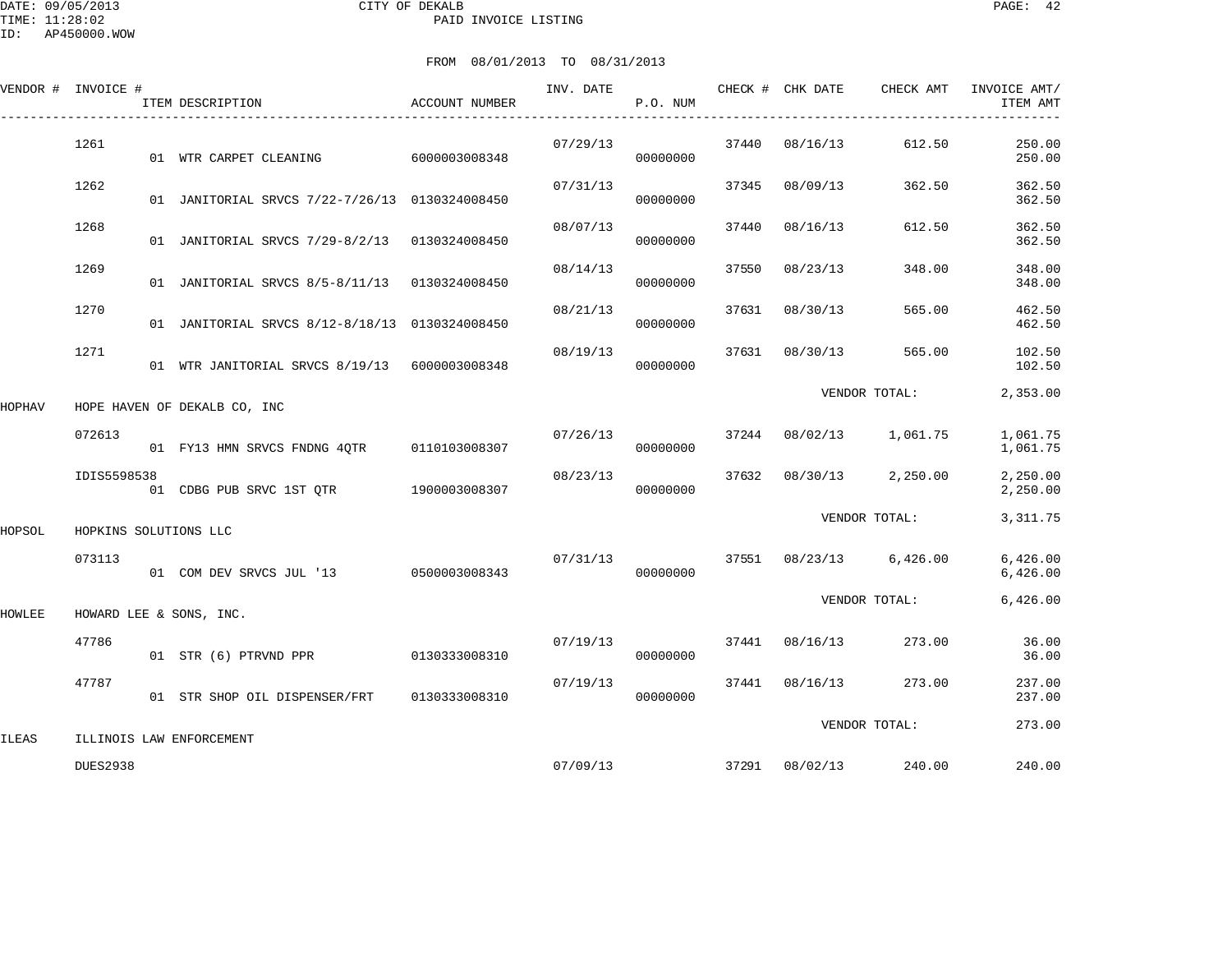DATE: 09/05/2013 CITY OF DEKALB PAGE: 43 PAID INVOICE LISTING

|        | VENDOR # INVOICE #             | ITEM DESCRIPTION                                | ACCOUNT NUMBER | INV. DATE | P.O. NUM |       | CHECK # CHK DATE | CHECK AMT         | INVOICE AMT/<br>ITEM AMT |
|--------|--------------------------------|-------------------------------------------------|----------------|-----------|----------|-------|------------------|-------------------|--------------------------|
|        | <b>DUES2938</b>                | 0100000002730<br>01 ANNL DUES 2013              |                | 07/09/13  | 00000000 | 37291 | 08/02/13         | 240.00            | 240.00<br>240.00         |
|        | ILLFIRST ILLINOIS FIRE STORE   |                                                 |                |           |          |       |                  | VENDOR TOTAL:     | 240.00                   |
|        | 29043                          | 01 FD FIRE VULCAN SWTCH ASSMBLY 0125272008240   |                | 07/01/13  | 00000000 | 37292 | 08/02/13         | 28.90             | 28.90<br>28.90           |
|        | 29111                          | 01 FD (5) CNDDT FRNTS/FRT                       | 0125272008240  | 07/10/13  | 00000000 | 37346 | 08/09/13         | 289.96            | 289.96<br>289.96         |
|        | 29154                          | 01 FD VULCAN SWTCH ASSBLY/FRT                   | 0125272008240  | 07/14/13  | 00000000 | 37442 | 08/16/13         | 28.90             | 28.90<br>28.90           |
|        | 29208                          | 01 FD (1) TURNOUT GEAR                          | 5055006008520  | 07/23/13  | 00000000 | 37552 | 08/23/13         | 11,262.87         | 1,549.00<br>1,549.00     |
|        | 29209                          | 01 FD (6) TURNOUT GEAR                          | 5055006008520  | 07/23/13  | 00000000 | 37552 | 08/23/13         | 11,262.87         | 9,294.00<br>9,294.00     |
|        | 29227                          | 01 FD (10) SUSPENDERS/FRT                       | 0125272008240  | 07/29/13  | 00000000 | 37552 | 08/23/13         | 11,262.87         | 419.87<br>419.87         |
| ILLSTA |                                | STATE POLICE SERVICES FUND                      |                |           |          |       |                  | VENDOR TOTAL:     | 11,610.63                |
|        | 080113                         | 01 PD A GATES K-9 TRNNG 8/26-11/1 0100000002715 |                | 08/01/13  | 00000000 | 37553 |                  | 08/23/13 1,283.89 | 1,283.89<br>1,283.89     |
|        | ILLSTATE ILLINOIS STATE POLICE |                                                 |                |           |          |       |                  | VENDOR TOTAL:     | 1,283.89                 |
|        | CC16280713                     | 01 PD APPLCNTS FEE JUL '13 0120212008243        |                | 08/01/13  | 00000000 | 37554 | 08/23/13         | 249.00            | 249.00<br>249.00         |
| IMGCOL | IMG COLLEGE, LLC               |                                                 |                |           |          |       |                  | VENDOR TOTAL:     | 249.00                   |
|        | 4343147                        | 01 ARPT NIU AD IN FOOTBALL PRGRM 6500003008373  |                | 08/01/13  | 00000000 | 37347 | 08/09/13         | 600.00            | 600.00<br>600.00         |
| IMSINF | IMS INFRASTRUCTURE             |                                                 |                |           |          |       |                  | VENDOR TOTAL:     | 600.00                   |
|        | 127124                         |                                                 |                | 07/15/13  |          |       | 37392 08/09/13   | 4,051.90          | 4,051.90                 |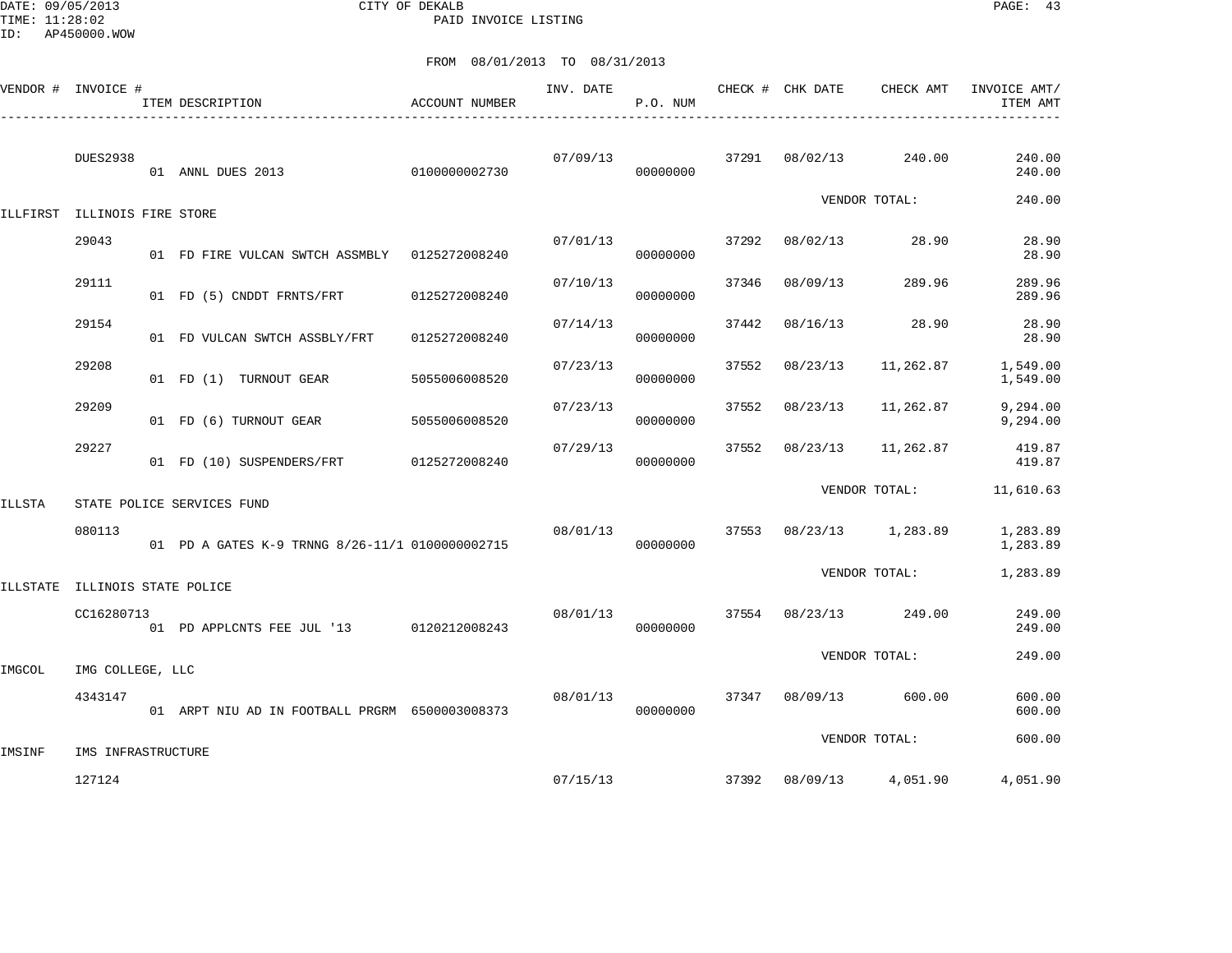DATE: 09/05/2013 CITY OF DEKALB PAGE: 44 PAID INVOICE LISTING

|        | VENDOR # INVOICE # | ITEM DESCRIPTION<br>-------------------------                                  | ACCOUNT NUMBER | INV. DATE | P.O. NUM             |       | CHECK # CHK DATE  | CHECK AMT     | INVOICE AMT/<br>ITEM AMT     |
|--------|--------------------|--------------------------------------------------------------------------------|----------------|-----------|----------------------|-------|-------------------|---------------|------------------------------|
|        | 127124             | 01 ENG '13 PVMNT CNDTN INVNTRY 1300006508639                                   |                | 07/15/13  | 00000000             | 37392 | 08/09/13 4,051.90 |               | 4,051.90<br>4,051.90         |
| INLPOW | INLAND POWER GROUP |                                                                                |                |           |                      |       |                   | VENDOR TOTAL: | 4,051.90                     |
|        | 712593600          | 01 STR TRANSYND 1/2 55GAL DRUM 0130332008226<br>02 WTR TRANSYND 1/2 55GAL DRUM | 6000002008226  | 08/09/13  | 00000000<br>00000000 | 37633 | 08/30/13 1,762.71 |               | 1,762.71<br>881.36<br>881.35 |
| INTIND |                    | INTAPOL INDUSTRIES, INC.                                                       |                |           |                      |       |                   | VENDOR TOTAL: | 1,762.71                     |
|        | 0196394IN          | 01 PD MCY PATROL (2) BT BCKL 0100000002750                                     |                | 07/17/13  | 37348<br>00000000    |       | 08/09/13 444.97   |               | 444.97<br>444.97             |
| IPCOM  | IP COMMUNICATIONS  |                                                                                |                |           |                      |       | VENDOR TOTAL:     |               | 444.97                       |
|        | 9790               | 01 FD S1 RPR ONS PORT                                                          | 0115163008337  | 07/17/13  | 00000000             | 37245 | 08/02/13 130.00   |               | 130.00<br>130.00             |
|        | 9810               | 01 IT AXIS CAMERA/MITEL UC360/ADP 0900006008515                                |                | 06/26/13  | 00000000             | 37393 | 08/09/13 2,080.00 |               | 2,080.00<br>2,080.00         |
| IRVCON |                    | IRVING CONSTRUCTION CO INC                                                     |                |           |                      |       |                   | VENDOR TOTAL: | 2,210.00                     |
|        | 062713ETX          | 01 EGYPTN THTR PLSTR DEMO/SPRNKLR 1300006508624                                |                | 07/31/13  | 00000000             | 37634 | 08/30/13          | 29,779.00     | 9,834.00<br>9,834.00         |
|        | 072713ET           | 01 EGYPTN THTR PLSTR DEMO/SPRNKLR 1300006508624                                |                | 07/31/13  | 00000000             | 37634 | 08/30/13          | 29,779.00     | 19,945.00<br>19,945.00       |
|        | JULYCM12           | 01 CNSTRCTN MGMT FEE JUL '13 5045006508626                                     |                | 08/04/13  | 00000000             | 37555 | 08/23/13          | 60,100.00     | 60,100.00<br>60,100.00       |
|        | JUNECM11           | 01 JUN '13 CNSTRCTN MGMNT                                                      | 5045006508626  | 06/29/13  | 00000000             | 37314 | 08/02/13          | 60,100.00     | 60,100.00<br>60,100.00       |
| JANROB | ROBERT G JANIS     |                                                                                |                |           |                      |       |                   | VENDOR TOTAL: | 149,979.00                   |
|        | 080913             |                                                                                |                | 08/09/13  |                      |       | 37443 08/16/13    | 55.41         | 55.41                        |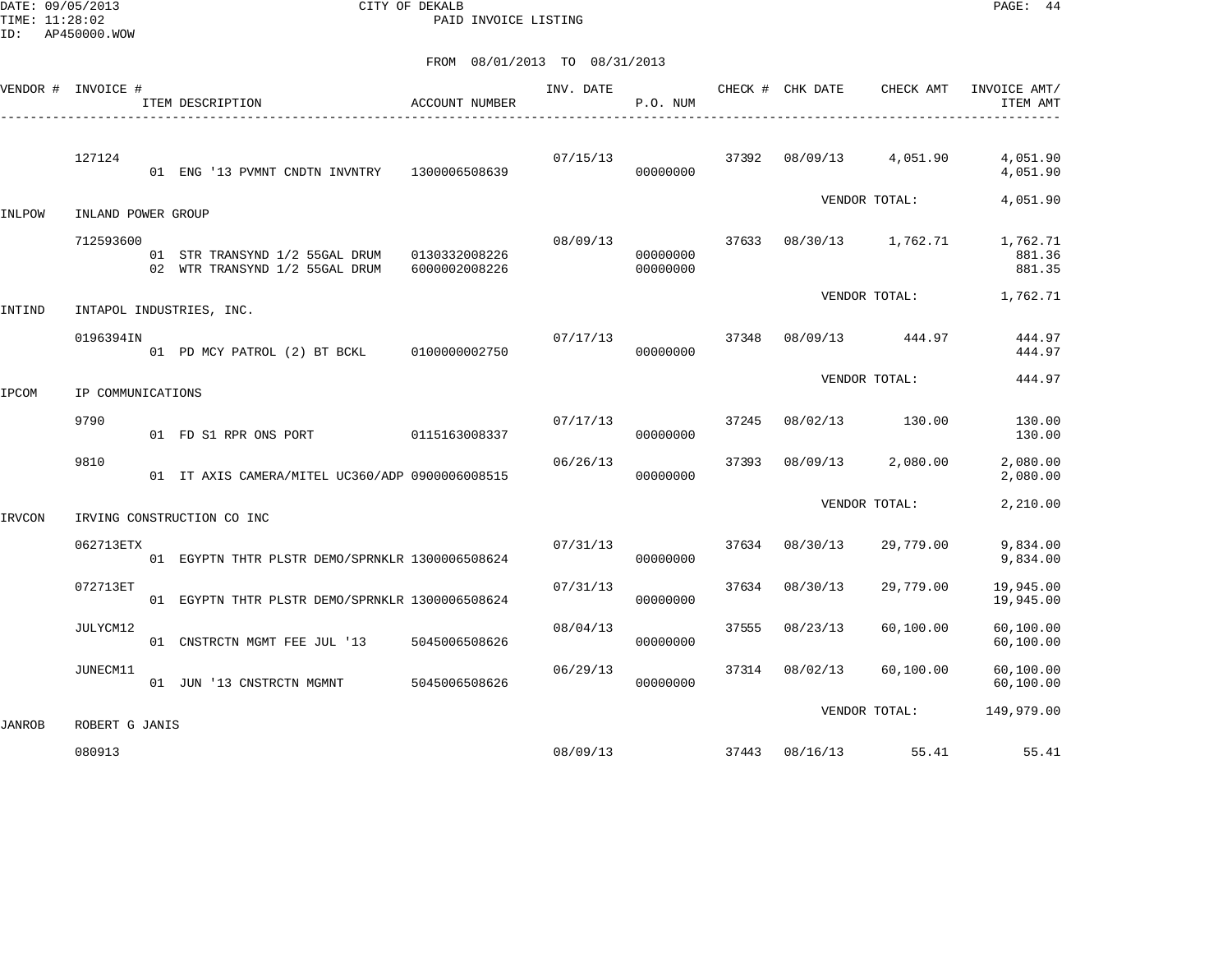DATE: 09/05/2013 CITY OF DEKALB PAGE: 45 PAID INVOICE LISTING

|        |                    |                                                                                                                                                                                                                                                                                                                                                                                       | INV. DATE                                                                                                                                                         | P.O. NUM             |          | CHECK AMT | INVOICE AMT/<br>ITEM AMT                                                                                                                                                                                                                                           |
|--------|--------------------|---------------------------------------------------------------------------------------------------------------------------------------------------------------------------------------------------------------------------------------------------------------------------------------------------------------------------------------------------------------------------------------|-------------------------------------------------------------------------------------------------------------------------------------------------------------------|----------------------|----------|-----------|--------------------------------------------------------------------------------------------------------------------------------------------------------------------------------------------------------------------------------------------------------------------|
| 080913 |                    |                                                                                                                                                                                                                                                                                                                                                                                       | 08/09/13                                                                                                                                                          | 00000000             |          | 55.41     | 55.41<br>55.41                                                                                                                                                                                                                                                     |
|        |                    |                                                                                                                                                                                                                                                                                                                                                                                       |                                                                                                                                                                   |                      |          |           | 55.41                                                                                                                                                                                                                                                              |
| 4097   |                    |                                                                                                                                                                                                                                                                                                                                                                                       |                                                                                                                                                                   | 00000000             | 37246    | 286.64    | 286.64<br>286.64                                                                                                                                                                                                                                                   |
| 4111   |                    | 0125272008291                                                                                                                                                                                                                                                                                                                                                                         | 07/10/13                                                                                                                                                          | 00000000             | 37349    | 998.76    | 939.30<br>939.30                                                                                                                                                                                                                                                   |
| 4112   |                    | 6500002008219                                                                                                                                                                                                                                                                                                                                                                         | 07/10/13                                                                                                                                                          | 00000000             | 37293    | 36.62     | 12.95<br>12.95                                                                                                                                                                                                                                                     |
| 4113   |                    | 6500002008219                                                                                                                                                                                                                                                                                                                                                                         | 07/10/13                                                                                                                                                          | 00000000             | 37293    | 36.62     | 23.67<br>23.67                                                                                                                                                                                                                                                     |
| 4114   |                    | 0130322008291                                                                                                                                                                                                                                                                                                                                                                         | 07/10/13                                                                                                                                                          | 00000000             | 37349    | 998.76    | 59.46<br>59.46                                                                                                                                                                                                                                                     |
| 4137   |                    | 0130322008291                                                                                                                                                                                                                                                                                                                                                                         | 07/24/13                                                                                                                                                          | 00000000             | 37556    | 1,318.04  | 346.35<br>346.35                                                                                                                                                                                                                                                   |
| 4138   |                    | 0130322008291                                                                                                                                                                                                                                                                                                                                                                         | 07/24/13                                                                                                                                                          | 00000000             | 37556    |           | 160.34<br>160.34                                                                                                                                                                                                                                                   |
| 4139   |                    | 0125272008291                                                                                                                                                                                                                                                                                                                                                                         | 07/24/13                                                                                                                                                          | 00000000             |          | 63.22     | 39.55<br>39.55                                                                                                                                                                                                                                                     |
| 4140   |                    | 6500002008219                                                                                                                                                                                                                                                                                                                                                                         | 07/24/13                                                                                                                                                          | 00000000             | 37444    | 63.22     | 23.67<br>23.67                                                                                                                                                                                                                                                     |
| 4153   |                    | 0130332008226<br>0130332008219                                                                                                                                                                                                                                                                                                                                                        | 07/31/13                                                                                                                                                          | 00000000<br>00000000 | 37556    | 1,318.04  | 704.45<br>357.14<br>347.31                                                                                                                                                                                                                                         |
| 4155   |                    |                                                                                                                                                                                                                                                                                                                                                                                       | 07/31/13                                                                                                                                                          | 00000000             |          |           | 106.90<br>106.90                                                                                                                                                                                                                                                   |
|        |                    |                                                                                                                                                                                                                                                                                                                                                                                       |                                                                                                                                                                   |                      |          |           | 2,703.28                                                                                                                                                                                                                                                           |
| 32823  |                    |                                                                                                                                                                                                                                                                                                                                                                                       |                                                                                                                                                                   |                      |          |           | 100.00                                                                                                                                                                                                                                                             |
|        | VENDOR # INVOICE # | ITEM DESCRIPTION<br>MICHAEL L FIORI<br>01 FD JANITORIAL SUPPLIES<br>01 ARPT HVY DTY DGRSR CNCNTRT<br>01 ARPT FM CPS/RLL TWL DSPNSR<br>01 YSB JANITORIAL SUPPLIES<br>01 STR JANITORIAL SUPPLIES<br>01 SC JANITORIAL SUPPLIES<br>01 FD JANITORIAL SUPPLIES<br>01 ARPT JANITORIAL SUPPLIES<br>01 STR JANITORIAL SUPPLIES<br>02 STR JANITORIAL SUPPLIES<br>JOHNSON SEAT & CANVAS SHOP INC | <b>ACCOUNT NUMBER</b><br>01 NOV '12-MAY '13 REBATE PRGRM 6000004008481<br>01 CTYHLL JANITORIAL SUPPLIES 0130322008291<br>01 WTR JANITORIAL SUPPLIES 6000002008291 |                      | 06/27/13 | 37444     | CHECK # CHK DATE<br>37443 08/16/13<br>VENDOR TOTAL:<br>08/02/13<br>08/09/13<br>08/02/13<br>08/02/13<br>08/09/13<br>08/23/13<br>08/23/13 1,318.04<br>08/16/13<br>08/16/13<br>08/23/13<br>37556 08/23/13 1,318.04<br>VENDOR TOTAL:<br>08/01/13 37635 08/30/13 100.00 |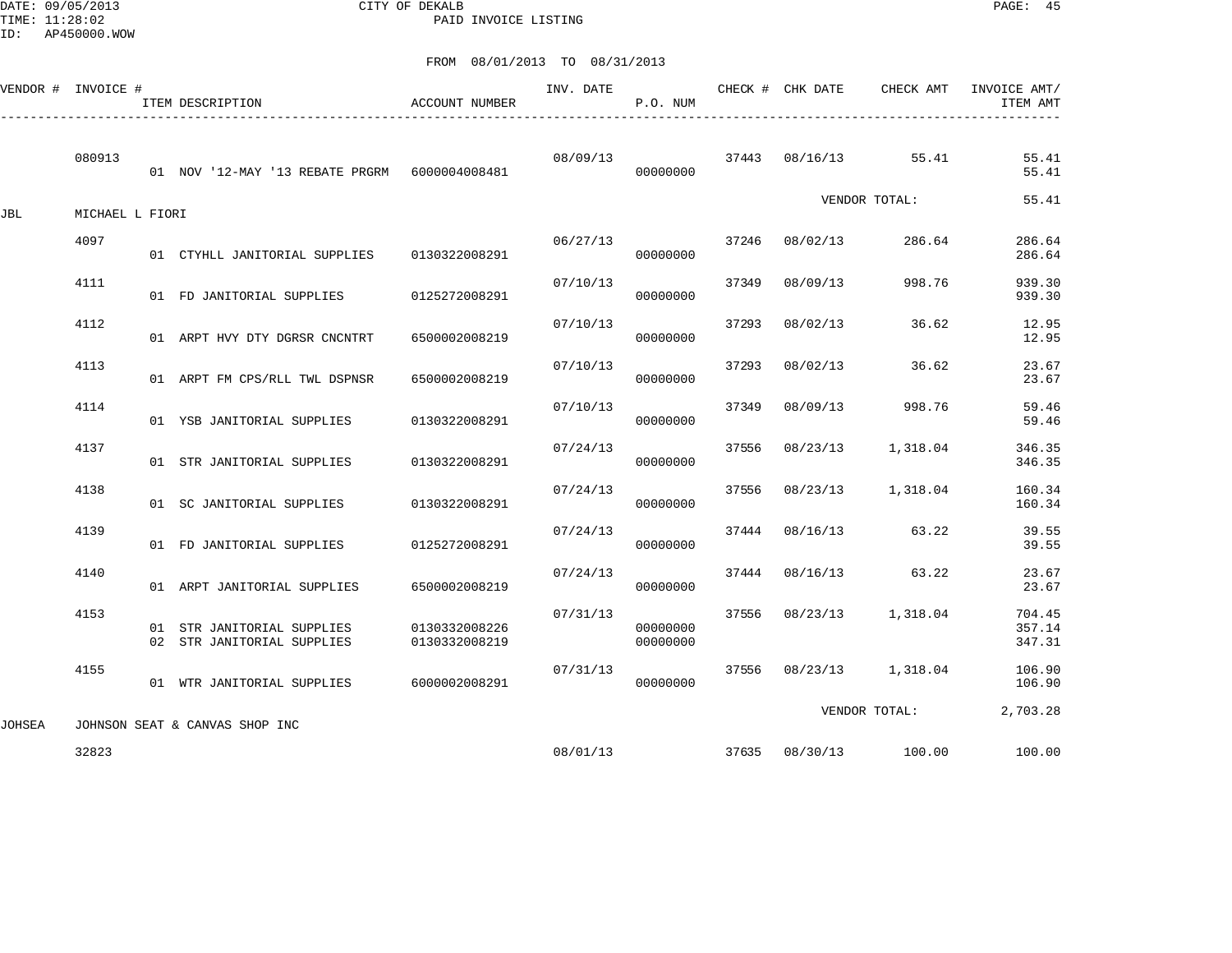DATE: 09/05/2013 CITY OF DEKALB PAGE: 46 PAID INVOICE LISTING

|              | VENDOR # INVOICE #   | ACCOUNT NUMBER<br>ITEM DESCRIPTION                               |                                | INV. DATE | P.O. NUM             |       | CHECK # CHK DATE | CHECK AMT               | INVOICE AMT/<br>ITEM AMT   |
|--------------|----------------------|------------------------------------------------------------------|--------------------------------|-----------|----------------------|-------|------------------|-------------------------|----------------------------|
|              | 32823                | 01 FD E2 FRONT HOSE COVER 0125272008226                          |                                | 08/01/13  | 00000000             |       |                  | 37635 08/30/13 100.00   | 100.00<br>100.00           |
| JOHTRA       | JOHNSON TRACTOR INC. |                                                                  |                                |           |                      |       |                  | VENDOR TOTAL:           | 100.00                     |
|              | IR78082              | 01 ARPT AP22 WOODS MOWER MB106 6500003008310                     |                                | 08/05/13  | 00000000             | 37636 | 08/30/13         | 183.74                  | 86.75<br>86.75             |
|              | IR7904               | 01 ARPT AP22 WOODS MOWER M72-3                                   | 6500003008310                  | 07/26/13  | 00000000             | 37636 | 08/30/13         | 183.74                  | 96.99<br>96.99             |
|              | WR22114              | 01 ARPT AP06 FUEL FLTR RPR<br>02 ARPT AP06 FUEL FLTR LABOR       | 6500003008310<br>6500003008310 | 07/11/13  | 00000000<br>00000000 | 37350 | 08/09/13         | 414.02                  | 414.02<br>123.02<br>291.00 |
|              | WR22185              | 01 ARPT AP06 HYDRLC SNSR LABOR<br>02 ARPT AP06 HYDRLC SNSR PARTS | 6500003008310<br>6500003008310 | 07/26/13  | 00000000<br>00000000 | 37445 | 08/16/13         | 569.66                  | 569.66<br>442.32<br>127.34 |
| JULINC       | JULIE, INC.          |                                                                  |                                |           |                      |       |                  | VENDOR TOTAL:           | 1,167.42                   |
|              | 20130410             | 01 WTR '13 ANNL ASSSSMNT 6000003008301                           |                                | 06/30/13  | 00000000             |       |                  | 37446 08/16/13 2,098.24 | 2,098.24<br>2,098.24       |
| JUSSAF       | JUST SAFETY LTD      |                                                                  |                                |           |                      |       |                  | VENDOR TOTAL:           | 2,098.24                   |
|              | 20198                | 01 STR FIRST AID SUPPLIES AUG '13 0130332008219                  |                                | 08/12/13  | 00000000             |       |                  | 37637 08/30/13 111.70   | 32.00<br>32.00             |
|              | 20199                | 01 WTR FIRST AID SUPPLIES AUG '13 6000002008219                  |                                | 08/12/13  | 00000000             | 37637 |                  | 08/30/13 111.70         | 79.70<br>79.70             |
| <b>JWPEP</b> |                      | J.W. PEPPER & SON, INC.                                          |                                |           |                      |       |                  | VENDOR TOTAL:           | 111.70                     |
|              | 11882866             | 01 MUNI BND MUSIC                                                | 0110112008299                  |           | 06/19/13<br>00000000 |       |                  | 37594 08/23/13 128.74   | 128.74<br>128.74           |
| KBLAWN       | K & B LAWN CARE      |                                                                  |                                |           |                      |       |                  | VENDOR TOTAL:           | 128.74                     |
|              | 080113               |                                                                  |                                |           | 08/01/13             |       |                  | 37557 08/23/13 1,516.40 | 1,516.40                   |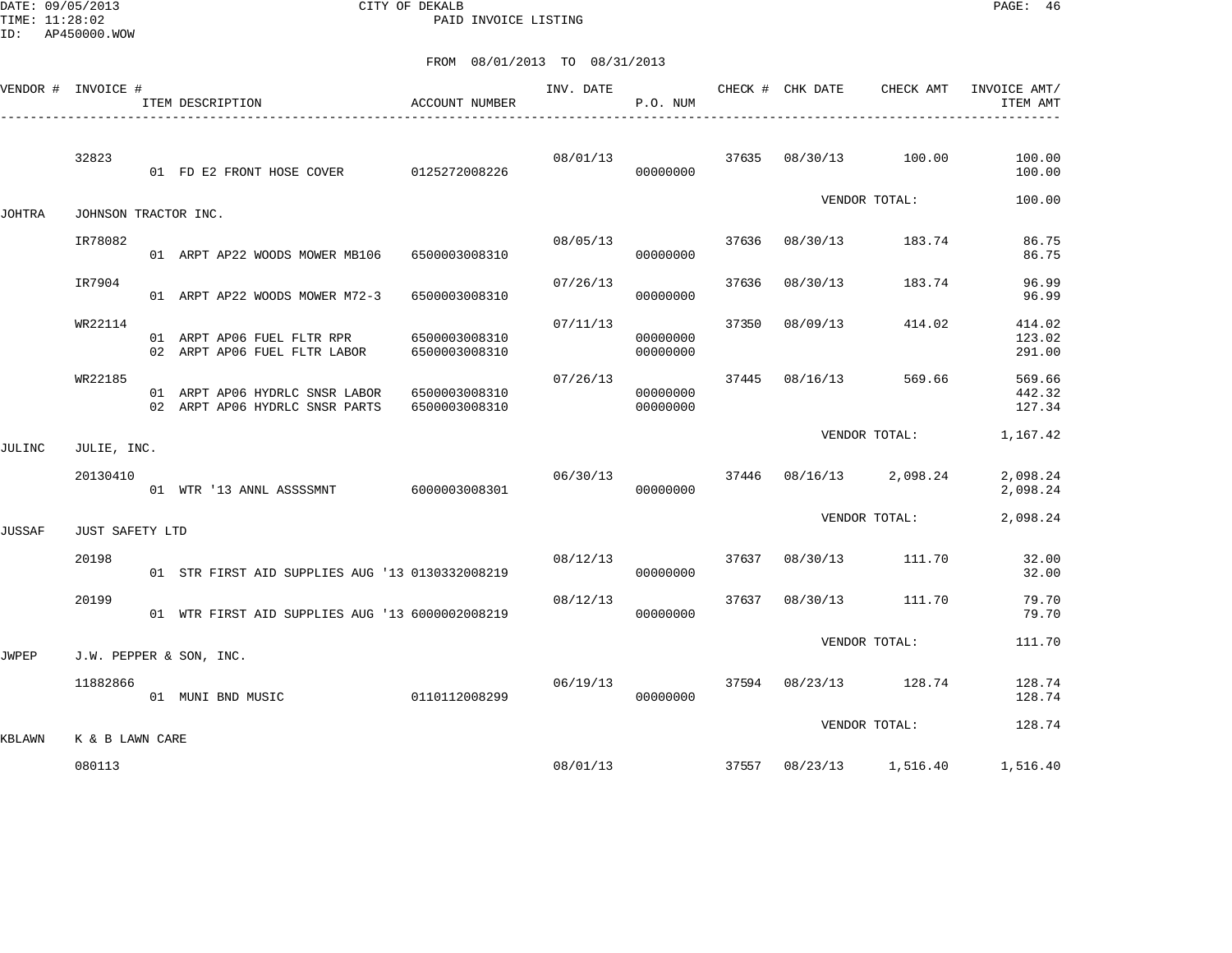DATE: 09/05/2013 CITY OF DEKALB PAGE: 47 PAID INVOICE LISTING

|        | VENDOR # INVOICE # | ITEM DESCRIPTION                                                                                   | <b>ACCOUNT NUMBER</b>          | INV. DATE | P.O. NUM             |       | CHECK # CHK DATE | CHECK AMT                      | INVOICE AMT/<br>ITEM AMT                             |
|--------|--------------------|----------------------------------------------------------------------------------------------------|--------------------------------|-----------|----------------------|-------|------------------|--------------------------------|------------------------------------------------------|
|        | 080113             | 01 STR SPRY CLD STRG AREA JUL '13 0130333008313<br>02 WTR SPRY CLD STRG AREA JUL '13 6000003008313 |                                | 08/01/13  | 00000000<br>00000000 |       |                  |                                | 37557 08/23/13 1,516.40 1,516.40<br>758.20<br>758.20 |
| KINLAU | LAUREN KINSELLA    |                                                                                                    |                                |           |                      |       |                  |                                | VENDOR TOTAL: 1,516.40                               |
|        | 123326             | 01 AMB BLLNG RFND 8/27/12 0100000063423                                                            |                                |           | 00000000             |       |                  | 07/29/13 37351 08/09/13 376.66 | 376.66<br>376.66                                     |
| KIRMIC | MICHAEL KIRK       |                                                                                                    |                                |           |                      |       |                  | VENDOR TOTAL:                  | 376.66                                               |
|        | 080913             | 01 NOV '12-MAY '13 REBATE PRGRM    6000004008481                                                   |                                | 08/09/13  | 00000000             |       |                  | 37447 08/16/13 14.80           | 14.80<br>14.80                                       |
| KISCOM |                    | KISHWAUKEE COMMUNITY HOSPITAL                                                                      |                                |           |                      |       |                  | VENDOR TOTAL:                  | 14.80                                                |
|        | 070313             | 01 FD PATIENT PHARMACY<br>02 FD PATIENT SUPPLIES                                                   | 0125272008237<br>0125272008237 | 07/03/13  | 00000000<br>00000000 |       | 37247 08/02/13   | 2,507.50                       | 2,507.50<br>655.38<br>1,852.12                       |
|        | 080513             | 01 FD PATIENT PHARMACY JUL '13 0125272008237<br>02 FD PATIENT SUPPLIES JUL '13 0125272008237       |                                | 08/05/13  | 00000000<br>00000000 |       |                  | 37638 08/30/13 6,804.62        | 6,804.62<br>4,070.96<br>2,733.66                     |
| KISCOR |                    | KISHWAUKEE CORPORATE HEALTH                                                                        |                                |           |                      |       |                  | VENDOR TOTAL:                  | 9,312.12                                             |
|        | 26264              | 01 HR PHYSICAL                                                                                     | 0135003008345                  | 06/19/13  | 00000000             | 37683 | 08/30/13         | 414.00                         | 87.00<br>87.00                                       |
|        | 26314              | 01 FD (2) PHYSICALS                                                                                | 0125273008345                  | 06/19/13  | 00000000             | 37683 | 08/30/13         | 414.00                         | 327.00<br>327.00                                     |
|        | 26656              | 01 HR (2) DOT DRG SCRN                                                                             | 0135003008345                  | 08/02/13  | 00000000             | 37639 | 08/30/13         | 264.00                         | 100.00<br>100.00                                     |
|        | 26690              | 01 HR DOT DRG SCRN                                                                                 | 0135003008345                  | 08/02/13  | 00000000             | 37639 | 08/30/13         | 264.00                         | 50.00<br>50.00                                       |
|        | 26882              | 01 HR PHYSICAL                                                                                     | 0135003008345                  | 08/16/13  | 00000000             | 37639 | 08/30/13         | 264.00                         | 114.00<br>114.00                                     |
|        |                    |                                                                                                    |                                |           |                      |       |                  | VENDOR TOTAL:                  | 678.00                                               |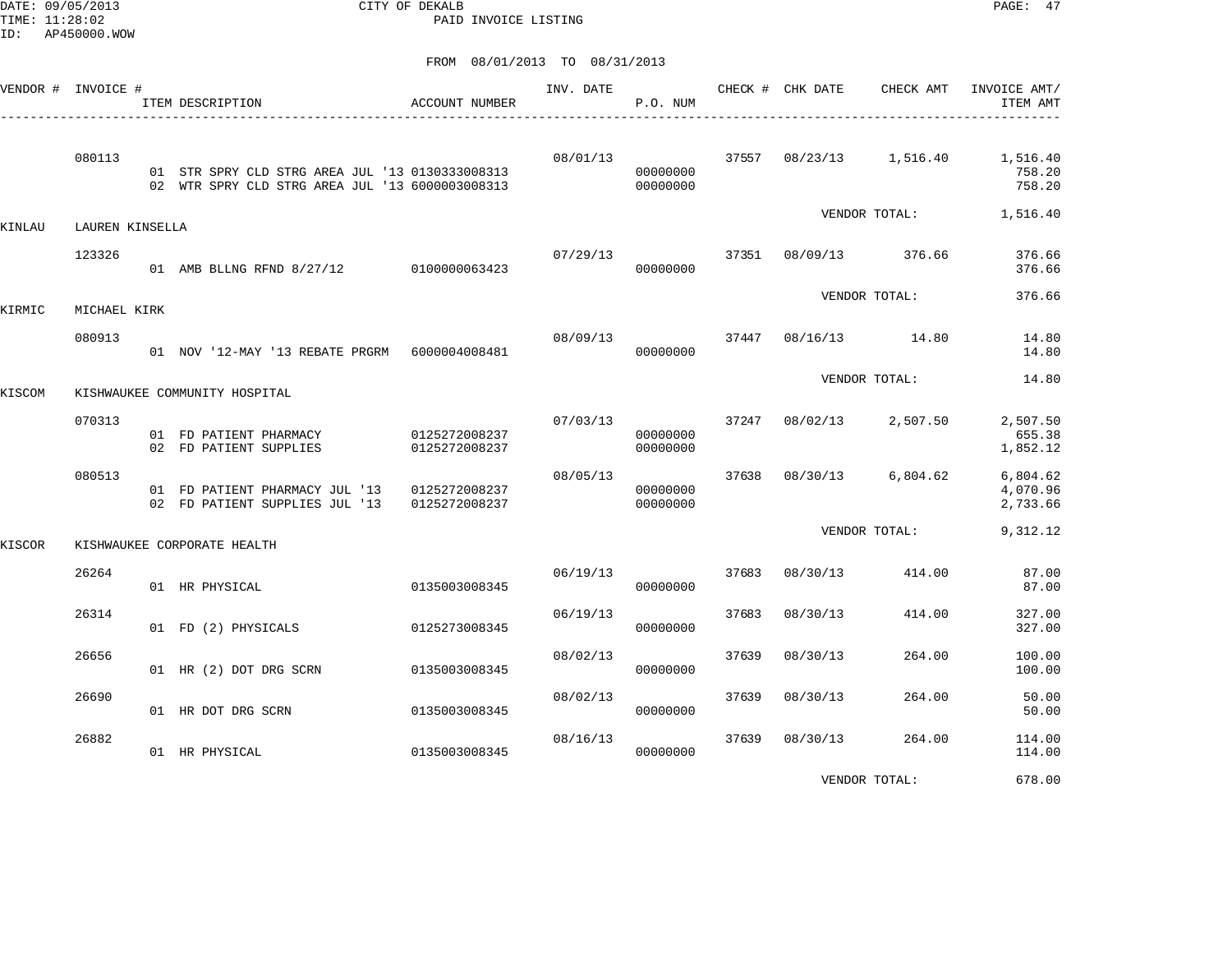DATE: 09/05/2013 CITY OF DEKALB PAGE: 48 PAID INVOICE LISTING

ID: AP450000.WOW

| VENDOR # | INVOICE #           | ITEM DESCRIPTION                                                                                                                    | ACCOUNT NUMBER                                  | INV. DATE | P.O. NUM                                     |       | CHECK # CHK DATE | CHECK AMT              | INVOICE AMT/<br>ITEM AMT                          |
|----------|---------------------|-------------------------------------------------------------------------------------------------------------------------------------|-------------------------------------------------|-----------|----------------------------------------------|-------|------------------|------------------------|---------------------------------------------------|
| KLOJOS   | <b>JOSEPH KLOKE</b> |                                                                                                                                     |                                                 |           |                                              |       |                  |                        |                                                   |
|          | 072213              | 01 RFND HANGER DEPOSIT 6500000002880<br>02 DEC 2012 PENALTY                                                                         | 6500000002880                                   | 07/22/13  | 00000000<br>00000000                         | 37248 | 08/02/13         | 210.00                 | 210.00<br>250.00<br>$-40.00$                      |
| KNULAW   | KNUTSON LAWN CARE & |                                                                                                                                     |                                                 |           |                                              |       |                  | VENDOR TOTAL:          | 210.00                                            |
|          | 073113              | 01 KNOLLS JUL '13<br>02 HERITAGE RIDGE JUL '13<br>03 COLBY, TAYLOR, FAIRMONT JUL '13 0130323008313<br>04 KNSNGTN/ANNGLLDN/LINC/14TH | 2400003008313<br>2300003008313<br>0130323008313 | 07/31/13  | 00000000<br>00000000<br>00000000<br>00000000 | 37558 | 08/23/13         | 2,853.75               | 2,853.75<br>787.50<br>93.75<br>770.00<br>1,202.50 |
|          | 4774                | 01 KNOLLS JUN '13<br>02 COLBY, TAYLOR, FAIRMONT JUN '13 0130323008313<br>03 KNSNGTN, ANN GLD, LINC, 14TH JUN 0130333008313          | 2400003008313                                   | 06/27/13  | 00000000<br>00000000<br>00000000             | 37595 |                  | 08/23/13 2,508.75      | 2,508.75<br>437.50<br>840.00<br>1,231.25          |
| KOZTED   | TED KOZINSKI        |                                                                                                                                     |                                                 |           |                                              |       |                  | VENDOR TOTAL:          | 5,362.50                                          |
|          | 080213              | 01 RMB ICPAS TRNG SSSN 7/31/13 0115193008376                                                                                        |                                                 | 08/02/13  | 00000000                                     |       |                  | D000211 08/09/13 34.41 | 34.41<br>34.41                                    |
| KUNMIC   | MICHELLE KUNA       |                                                                                                                                     |                                                 |           |                                              |       |                  | VENDOR TOTAL:          | 34.41                                             |
|          | 080913              | 01 NOV '12-MAY '13 REBATE PRGRM 6000004008481                                                                                       |                                                 | 08/09/13  | 00000000                                     | 37448 |                  | 08/16/13 72.98         | 72.98<br>72.98                                    |
| LAKINT   |                     | LAKESIDE INTERNATIONAL TRUCKS                                                                                                       |                                                 |           |                                              |       |                  | VENDOR TOTAL:          | 72.98                                             |
|          | 7025211P            | 01 STR P36 RELAY                                                                                                                    | 0130332008226                                   | 07/17/13  | 00000000                                     | 37352 | 08/09/13         | 681.86                 | 28.66<br>28.66                                    |
|          | 7025585P            | 01 STR STOCK BOLTS/PAN/GSKT                                                                                                         | 0130332008226                                   | 07/24/13  | 00000000                                     | 37352 | 08/09/13         | 681.86                 | 653.20<br>653.20                                  |
|          | 7025679PX1          | 01 FD M1/M3 RPR                                                                                                                     | 0125272008226                                   | 07/25/13  | 00000000                                     | 37449 | 08/16/13         | 44.92                  | 44.92<br>44.92                                    |
| LATCOM   |                     | LATTICE COMMUNICATIONS                                                                                                              |                                                 |           |                                              |       |                  | VENDOR TOTAL:          | 726.78                                            |
|          | IN004091            |                                                                                                                                     |                                                 | 08/06/13  |                                              | 37559 | 08/23/13         | 681.96                 | 681.96                                            |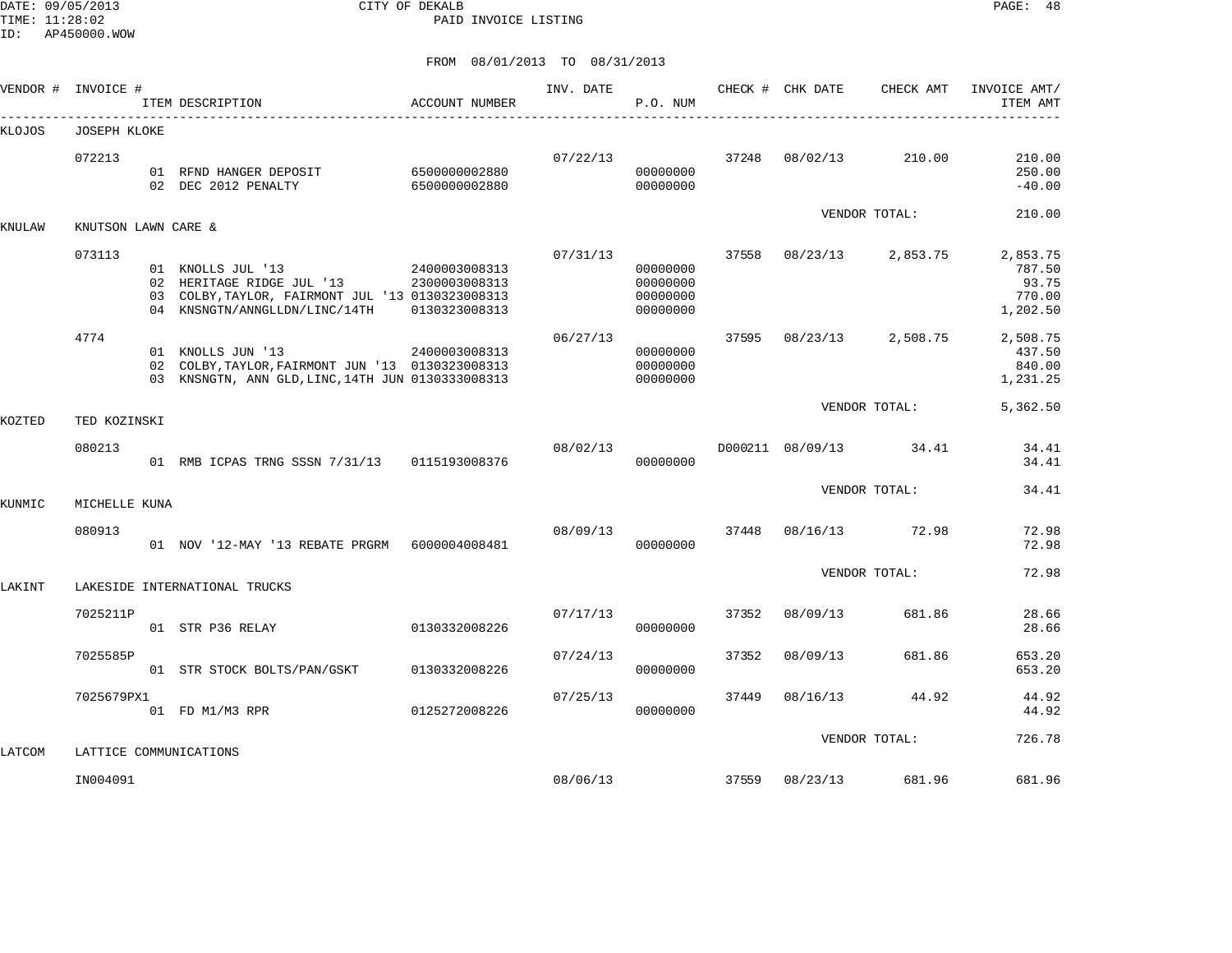DATE: 09/05/2013 CITY OF DEKALB PAGE: 49 PAID INVOICE LISTING

|        | VENDOR # INVOICE # | ITEM DESCRIPTION                                                           | ACCOUNT NUMBER | INV. DATE | P.O. NUM             |       | CHECK # CHK DATE | CHECK AMT               | INVOICE AMT/<br>ITEM AMT |
|--------|--------------------|----------------------------------------------------------------------------|----------------|-----------|----------------------|-------|------------------|-------------------------|--------------------------|
|        | IN004091           | 01 PD STTN (4) EQPMNT RCK/FRT 5045006508626                                |                | 08/06/13  | 00000000             | 37559 | 08/23/13         | 681.96                  | 681.96<br>681.96         |
| LEEAUT | LEE AUTO DEKALB    |                                                                            |                |           |                      |       |                  | VENDOR TOTAL:           | 681.96                   |
|        | 416170150          | 01 STR SHOP TOOL-ROOM CHRGR 0130332008295                                  |                | 07/15/13  | 00000000             | 37353 | 08/09/13         | 34.77                   | 11.99<br>11.99           |
|        | 416170206          | 01 STR P34 TAPE                                                            | 0130332008226  | 07/15/13  | 00000000             | 37353 | 08/09/13         | 34.77                   | 16.99<br>16.99           |
|        | 416170811          | 01 PD PD22 SWTCHES                                                         | 0120242008226  | 07/24/13  | 00000000             | 37353 | 08/09/13         | 34.77                   | 5.79<br>5.79             |
| LEOCAR | CARL LEONI         |                                                                            |                |           |                      |       |                  | VENDOR TOTAL:           | 34.77                    |
|        | 072613             | 01 RMB TRAINING EXP RIVERSIDE CA 0120263008376                             |                | 07/26/13  | 00000000             |       |                  | D000208 08/02/13 698.56 | 698.56<br>698.56         |
| LINEX  |                    | LINE-X OF GREATER ILLINOIS                                                 |                |           |                      |       |                  | VENDOR TOTAL:           | 698.56                   |
|        | 94532              | 01 STR (2) DSL OIL PANS                                                    | 0130333008315  | 08/02/13  | 00000000             |       |                  | 37560 08/23/13 150.00   | 150.00<br>150.00         |
| LOVDIS |                    | LOVELL'S DISCOUNT TIRE, INC.                                               |                |           |                      |       |                  | VENDOR TOTAL:           | 150.00                   |
|        | 33151              | 01 STR P10 EXHAUST RPR PARTS 0130332008226<br>02 STR P10 EXHAUST RPR LABOR | 0130333008315  | 07/22/13  | 00000000<br>00000000 | 37450 |                  | 08/16/13 129.00         | 129.00<br>55.00<br>74.00 |
| LOVRIT |                    | LOVETT'S RITE-WAY REBUILDERS,                                              |                |           |                      |       |                  | VENDOR TOTAL:           | 129.00                   |
|        | 57432              | 01 PD TOW 13-14145                                                         | 0120223008384  | 07/27/13  | 00000000             | 37640 | 08/30/13         | 597.00                  | 150.00<br>150.00         |
|        | 57707              | 01 PD TOW 13-13802                                                         | 0120223008384  | 07/12/13  | 00000000             | 37640 | 08/30/13         | 597.00                  | 222.00<br>222.00         |
|        | 57856              |                                                                            |                | 07/02/13  |                      | 37640 | 08/30/13         | 597.00                  | 150.00                   |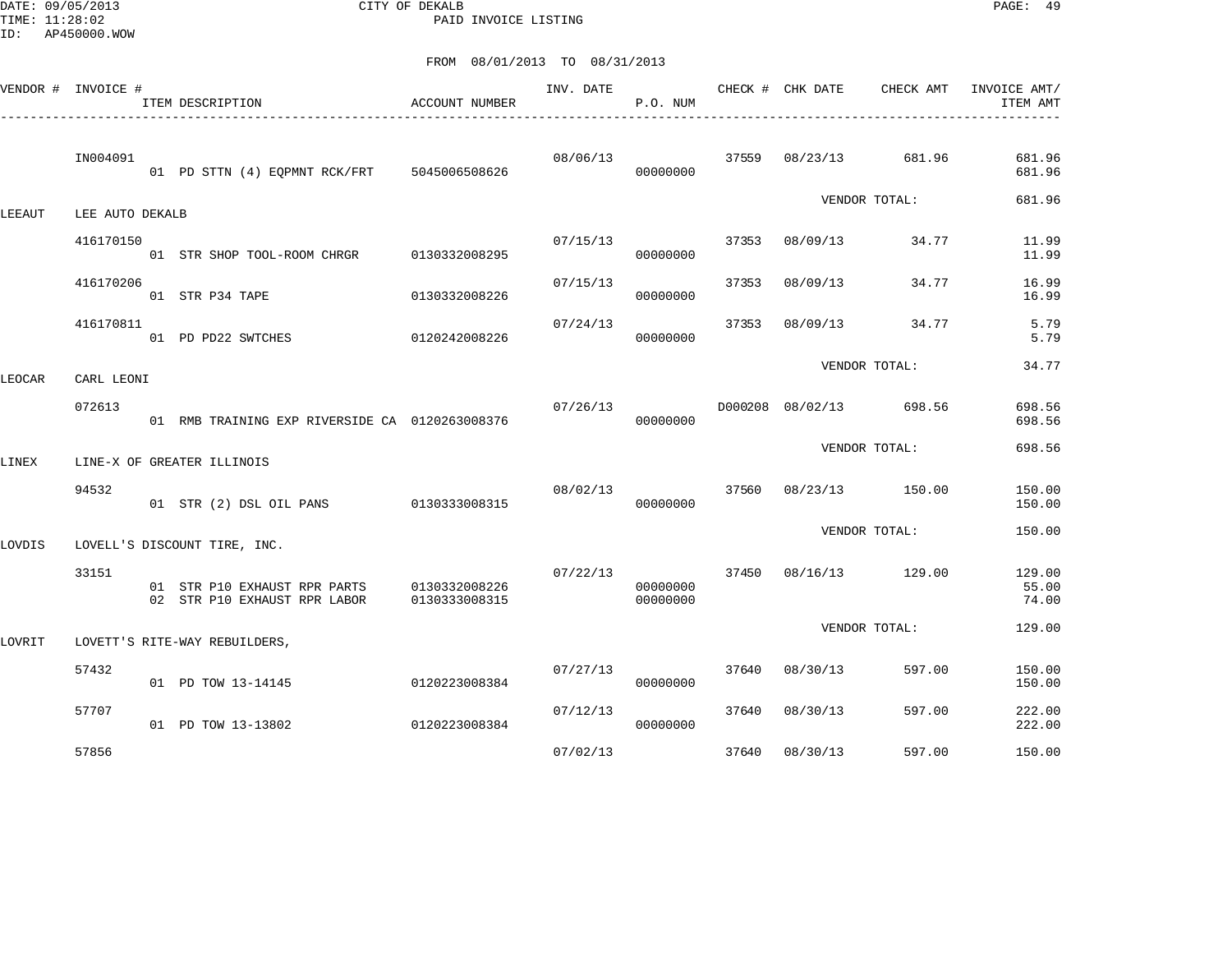DATE: 09/05/2013 CITY OF DEKALB PAGE: 50 PAID INVOICE LISTING

|        | VENDOR # INVOICE # | ITEM DESCRIPTION                               | ACCOUNT NUMBER | INV. DATE | P.O. NUM |       | CHECK # CHK DATE | CHECK AMT     | INVOICE AMT/<br>ITEM AMT |
|--------|--------------------|------------------------------------------------|----------------|-----------|----------|-------|------------------|---------------|--------------------------|
|        | 57856              | 01 PD TOW P36                                  | 0120223008384  | 07/02/13  | 00000000 |       | 37640 08/30/13   | 597.00        | 150.00<br>150.00         |
|        | 57927              | 01 PD TOW AREA 6 CHRY 0120223008384            |                | 07/03/13  | 00000000 | 37640 | 08/30/13         | 597.00        | 75.00<br>75.00           |
| LOWCRE |                    | LOWE'S CREDIT SERVICES                         |                |           |          |       |                  | VENDOR TOTAL: | 597.00                   |
|        | 905388             | 01 STR (4) 2X4X12                              | 0130333008321  | 07/15/13  | 00000000 |       | 37561 08/23/13   | 677.67        | 18.92<br>18.92           |
|        | 905451             | 01 WTR 2X6X8                                   | 6000002008232  | 06/28/13  | 00000000 | 37561 | 08/23/13         | 677.67        | 5.10<br>5.10             |
|        | 905973             | 01 ARPT SPPLS FOR B-17 SIGN                    | 6500003008373  | 07/22/13  | 00000000 | 37561 | 08/23/13         | 677.67        | 44.48<br>44.48           |
|        | 905984             | 01 ARPT CNCRT ANCHRS                           | 6500003008313  | 07/22/13  | 00000000 | 37561 | 08/23/13         | 677.67        | 6.37<br>6.37             |
|        | 906092             | 01 FIN INSTLL DOORS                            | 0115192008204  | 06/26/13  | 00000000 | 37561 | 08/23/13         | 677.67        | 31.81<br>31.81           |
|        | 906366             | 01 ARPT FBO TOILET RPR                         | 6500003008311  | 07/24/13  | 00000000 |       | 37561 08/23/13   | 677.67        | 13.39<br>13.39           |
|        | 906444             | 01 FD SOCKET                                   | 0125272008226  | 07/13/13  | 00000000 |       | 37561 08/23/13   | 677.67        | 9.48<br>9.48             |
|        | 911202             | 01 FD DEMO RECIP/TST/STRPPR/BLDS 0125272008226 |                | 07/24/13  | 00000000 | 37561 | 08/23/13         | 677.67        | 129.21<br>129.21         |
|        | 913131             | 01 FD (2) OSI 39W                              | 0125272008210  | 07/11/13  | 00000000 | 37561 | 08/23/13         | 677.67        | 17.06<br>17.06           |
|        | 913575             | 01 STR IMP YRD WST DRSSR                       | 0130333008313  | 07/15/13  | 00000000 |       | 37561 08/23/13   | 677.67        | 130.46<br>130.46         |
|        | 913664             | 01 STR PVC                                     | 0130332008229  | 07/22/13  | 00000000 |       | 37561 08/23/13   | 677.67        | 5.50<br>5.50             |
|        | 913754             | 01 STR (3) ENDURA COOL TWLS                    | 0130332008295  | 07/16/13  | 00000000 | 37561 | 08/23/13         | 677.67        | 42.69<br>42.69           |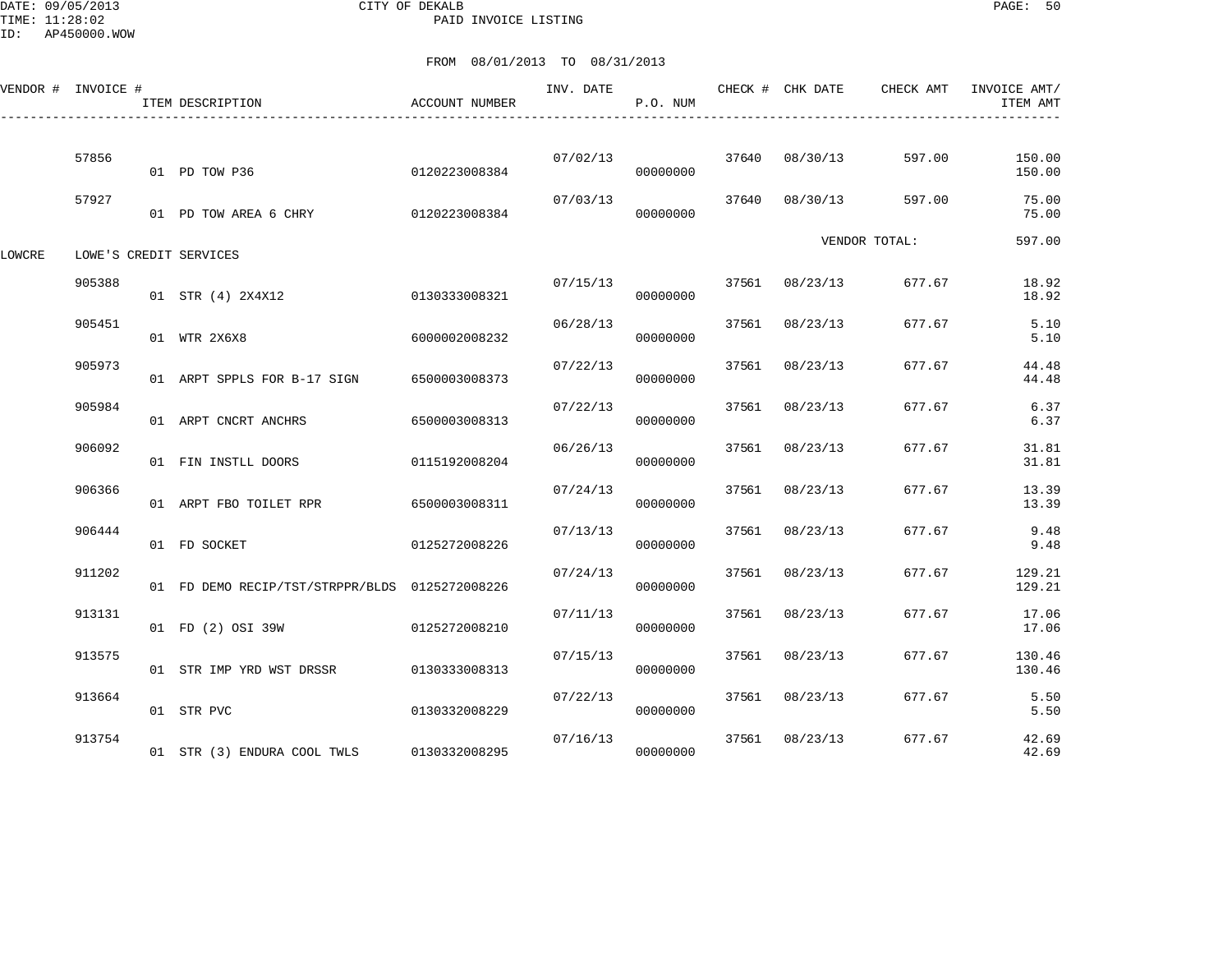|        | VENDOR # INVOICE #  | ITEM DESCRIPTION                                   | ACCOUNT NUMBER                 |          | P.O. NUM             |       |                |                         | INVOICE AMT/<br>ITEM AMT |
|--------|---------------------|----------------------------------------------------|--------------------------------|----------|----------------------|-------|----------------|-------------------------|--------------------------|
|        | 935114              | 01 FD ORTHO                                        | 0125272008210                  | 07/21/13 | 00000000             |       | 37561 08/23/13 | 677.67                  | 14.17<br>14.17           |
|        | 935458              | 01 FIN CRDT#906092                                 | 0115192008204                  | 06/27/13 | 00000000             |       | 37561 08/23/13 | 677.67                  | $-9.08$<br>$-9.08$       |
|        | 935586              | 01 FD BLDG RPR                                     | 0125272008226                  | 06/29/13 | 00000000             |       | 37561 08/23/13 | 677.67                  | 9.00<br>9.00             |
|        | 941108              | 01 ARPT KOH C'RON ROCH<br>02 STR P37 PUTTY KNIFE   | 6500003008311<br>0130332008295 | 07/24/13 | 00000000<br>00000000 | 37561 | 08/23/13       | 677.67                  | 191.59<br>187.15<br>4.44 |
|        | 94136               | 01 ARPT FBO TOILET                                 | 6500003008311                  | 07/24/13 | 00000000             |       | 37561 08/23/13 | 677.67                  | 9.84<br>9.84             |
|        | 941575              | 01 ARPT (2) SCOTCH CRDD<br>02 ARPT PRCLN KYLSS LAM | 6500002008219<br>6500003008311 | 07/17/13 | 00000000<br>00000000 |       | 37561 08/23/13 | 677.67                  | 7.68<br>5.48<br>2.20     |
| LYMKAT | KATHRYN LYMAN       |                                                    |                                |          |                      |       |                | VENDOR TOTAL:           | 677.67                   |
|        | 080913              | 01 NOV '12-MAY '13 REBATE PRGRM 6000004008481      |                                | 08/09/13 | 00000000             |       |                | 37451 08/16/13 95.57    | 95.57<br>95.57           |
| MACINC | MACKLIN INCOPORATED |                                                    |                                |          |                      |       |                | VENDOR TOTAL:           | 95.57                    |
|        | 33692               | 01 WTR 242.85TNS MAT'L                             | 6000002008228                  | 07/31/13 | 00000000             |       |                | 37562 08/23/13 2,743.68 | 2,743.68<br>2,743.68     |
| MAGINC | MAGEOUS INC         |                                                    |                                |          |                      |       |                | VENDOR TOTAL:           | 2,743.68                 |
|        | 1061                | 01 IT CHNNL 14 ENCODER/DECODER 0115163008330       |                                | 05/10/13 | 00000000             | 37249 |                | 08/02/13 150.00         | 150.00<br>150.00         |
|        | 1067                | 01 CHL 14 ANNL MNTNNC BRDCST SYST 0115164008450    |                                | 07/01/13 | 00000000             |       | 37294 08/02/13 | 2,500.00                | 2,500.00<br>2,500.00     |
| MALKEU | KEUNTE MALLETT      |                                                    |                                |          |                      |       |                | VENDOR TOTAL:           | 2,650.00                 |
|        | 080213              |                                                    |                                | 07/29/13 |                      |       |                | D000212 08/09/13 84.99  | 84.99                    |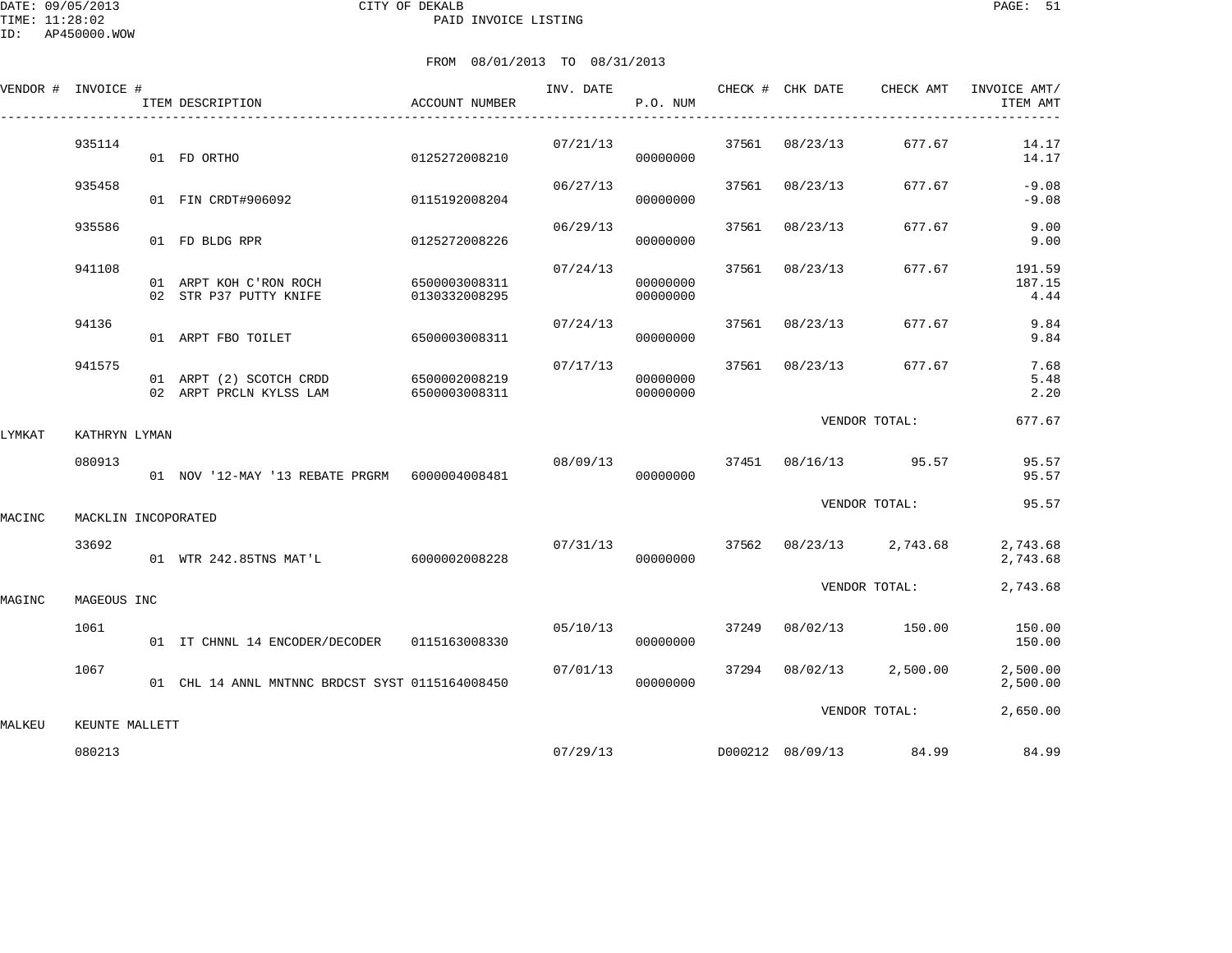DATE: 09/05/2013 CITY OF DEKALB PAGE: 52 PAID INVOICE LISTING

|        | VENDOR # INVOICE #         | ITEM DESCRIPTION                                 | ACCOUNT NUMBER | INV. DATE | P.O. NUM             |       | CHECK # CHK DATE | CHECK AMT               | INVOICE AMT/<br>ITEM AMT |
|--------|----------------------------|--------------------------------------------------|----------------|-----------|----------------------|-------|------------------|-------------------------|--------------------------|
|        | 080213                     | 01 RPLC DMGD SHOES                               | 0120222008270  | 07/29/13  | 00000000             |       |                  | D000212 08/09/13 84.99  | 84.99<br>84.99           |
| MARDEN | DENNIS C MARTHA            |                                                  |                |           |                      |       |                  | VENDOR TOTAL:           | 84.99                    |
|        | 080913                     | 01 NOV '12-MAY '13 REBATE PRGRM    6000004008481 |                | 08/09/13  | 00000000             |       |                  | 37452 08/16/13 56.54    | 56.54<br>56.54           |
| MASELE | MASCAL ELECTRIC, INC.      |                                                  |                |           |                      |       |                  | VENDOR TOTAL:           | 56.54                    |
|        | 1413966                    | 01 WTR CHLRN PMP CNTRL RPR 6000003008328         |                | 07/31/13  | 00000000             |       |                  | 37563 08/23/13 169.50   | 169.50<br>169.50         |
| MCAMAN | <b>MCAPITOL MANAGEMENT</b> |                                                  |                |           |                      |       |                  | VENDOR TOTAL:           | 169.50                   |
|        | 1624259                    | 01 CNTRCTL SRVCS JUL '13 0500003008343           |                |           | 08/01/13<br>00000000 |       |                  | 37453 08/16/13 5,500.00 | 5,500.00<br>5,500.00     |
| MCRFRA | MCR FRAMING                |                                                  |                |           |                      |       |                  | VENDOR TOTAL:           | 5,500.00                 |
|        | 16278                      | 01 CM DRYMNT (3) PSTRS 0115152008202             |                | 07/31/13  | 00000000             |       |                  | 37454 08/16/13 48.00    | 48.00<br>48.00           |
| MCSQU  |                            | MC SQUARED ENERGY SERVICES LLC                   |                |           |                      |       |                  | VENDOR TOTAL:           | 48.00                    |
|        | 073013                     | 01 3034019007 6/27-7/29/13 6500003008352         |                | 07/30/13  | 00000000             |       | 37564 08/23/13   | 2,402.51                | 63.36<br>63.36           |
|        | 073013A                    | 01 3034018028 6/27-7/29/13                       | 6500003008352  | 07/30/13  | 00000000             |       | 37564 08/23/13   | 2,402.51                | 42.55<br>42.55           |
|        | 073013B                    | 01 0075041020 6/27-7/29/13                       | 6500003008352  | 07/30/13  | 00000000             |       | 37564 08/23/13   | 2,402.51                | 61.58<br>61.58           |
|        | 073013C                    | 01 2950412005 6/27-7/29/13                       | 6500003008352  | 07/30/13  | 00000000             | 37564 | 08/23/13         | 2,402.51                | 733.36<br>733.36         |
|        | 073013D                    | 01 2950409035 6/27-7/29/13                       | 6500003008352  | 07/30/13  | 00000000             |       | 37564 08/23/13   | 2,402.51                | 718.59<br>718.59         |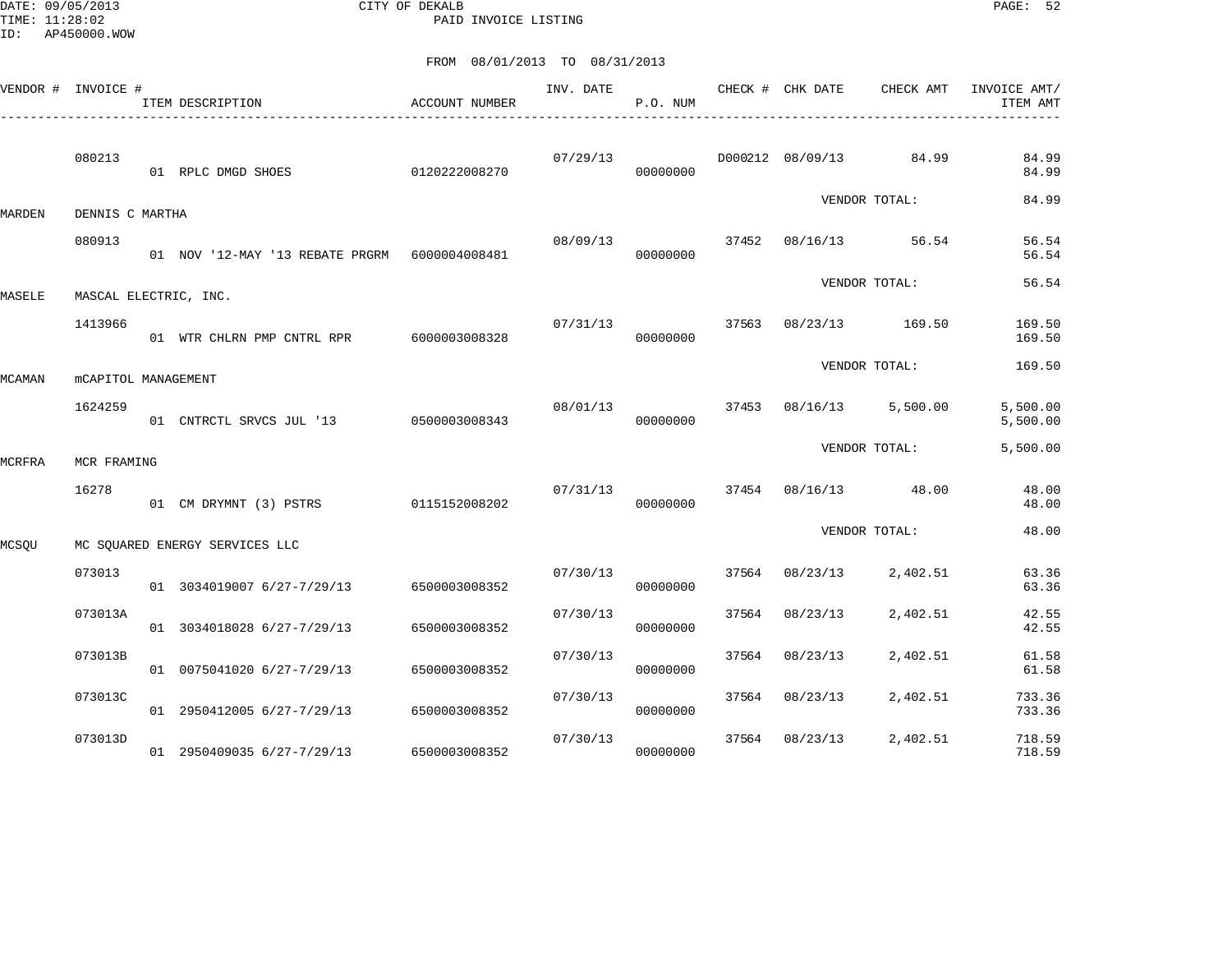|        | VENDOR # INVOICE #    | ITEM DESCRIPTION                             | ACCOUNT NUMBER | INV. DATE | P.O. NUM | CHECK # CHK DATE | CHECK AMT                | INVOICE AMT/<br>ITEM AMT |
|--------|-----------------------|----------------------------------------------|----------------|-----------|----------|------------------|--------------------------|--------------------------|
|        | 073013E               | 01 1506097008 6/27-7/29/13 6500003008352     |                | 07/30/13  | 00000000 | 37564 08/23/13   | 2,402.51                 | 77.75<br>77.75           |
|        | 073013F               | 01 1839137004 6/27-7/29/13                   | 6500003008352  | 07/30/13  | 00000000 | 37564 08/23/13   | 2,402.51                 | 62.45<br>62.45           |
|        | 073013G               | 01 2950413002 6/27-7/29/13                   | 6500003008352  | 07/30/13  | 00000000 | 37564 08/23/13   | 2,402.51                 | 199.81<br>199.81         |
|        | 073013H               | 01 2950414009 6/27-7/29/13                   | 6500003008352  | 07/30/13  | 00000000 | 37564 08/23/13   | 2,402.51                 | 108.19<br>108.19         |
|        | 080113                | 01 2950416012 6/28-7/31/13                   | 6500003008352  | 08/01/13  | 00000000 | 37564 08/23/13   | 2,402.51                 | 52.85<br>52.85           |
|        | 080113A               | 01 2950419022 6/28-7/31/13 6500003008352     |                | 08/01/13  | 00000000 | 37564 08/23/13   | 2,402.51                 | 282.02<br>282.02         |
| MEDALL |                       | MED ALLIANCE GROUP, INC.                     |                |           |          |                  | VENDOR TOTAL:            | 2,402.51                 |
|        | 31035                 | 01 FD (5) CPAP DLX MSK/FRT 0125272008241     |                | 07/16/13  | 00000000 |                  | 37354 08/09/13 747.43    | 747.43<br>747.43         |
| MENSYC | MENARDS SYCAMORE      |                                              |                |           |          |                  | VENDOR TOTAL:            | 747.43                   |
|        | 30047                 | 01 STR (20) PAVERS                           | 0130332008228  | 07/23/13  | 00000000 |                  | 37355 08/09/13 6.40      | 6.40<br>6.40             |
| METWES | METRO WEST COUNCIL OF |                                              |                |           |          |                  | VENDOR TOTAL:            | 6.40                     |
|        | 1413                  | 01 CM J MILLER 6/27/13 LEG BBO 0115153008376 |                | 07/09/13  | 00000000 |                  | 37565 08/23/13 28.00     | 28.00<br>28.00           |
| MEYKIS | MEYER & KISS LLC AS   |                                              |                |           |          |                  | VENDOR TOTAL:            | 28.00                    |
|        | 081313                | 01 SETTLEMENT DOI: 11/3/12 7200004008472     |                | 08/13/13  | 00000000 |                  | 37455 08/16/13 10,000.00 | 10,000.00<br>10,000.00   |
| MIDPAP | MIDLAND PAPER         |                                              |                |           |          |                  | VENDOR TOTAL:            | 10,000.00                |
|        | 33925710              |                                              |                | 08/02/13  |          |                  | 37566 08/23/13 1,150.00  | 1,150.00                 |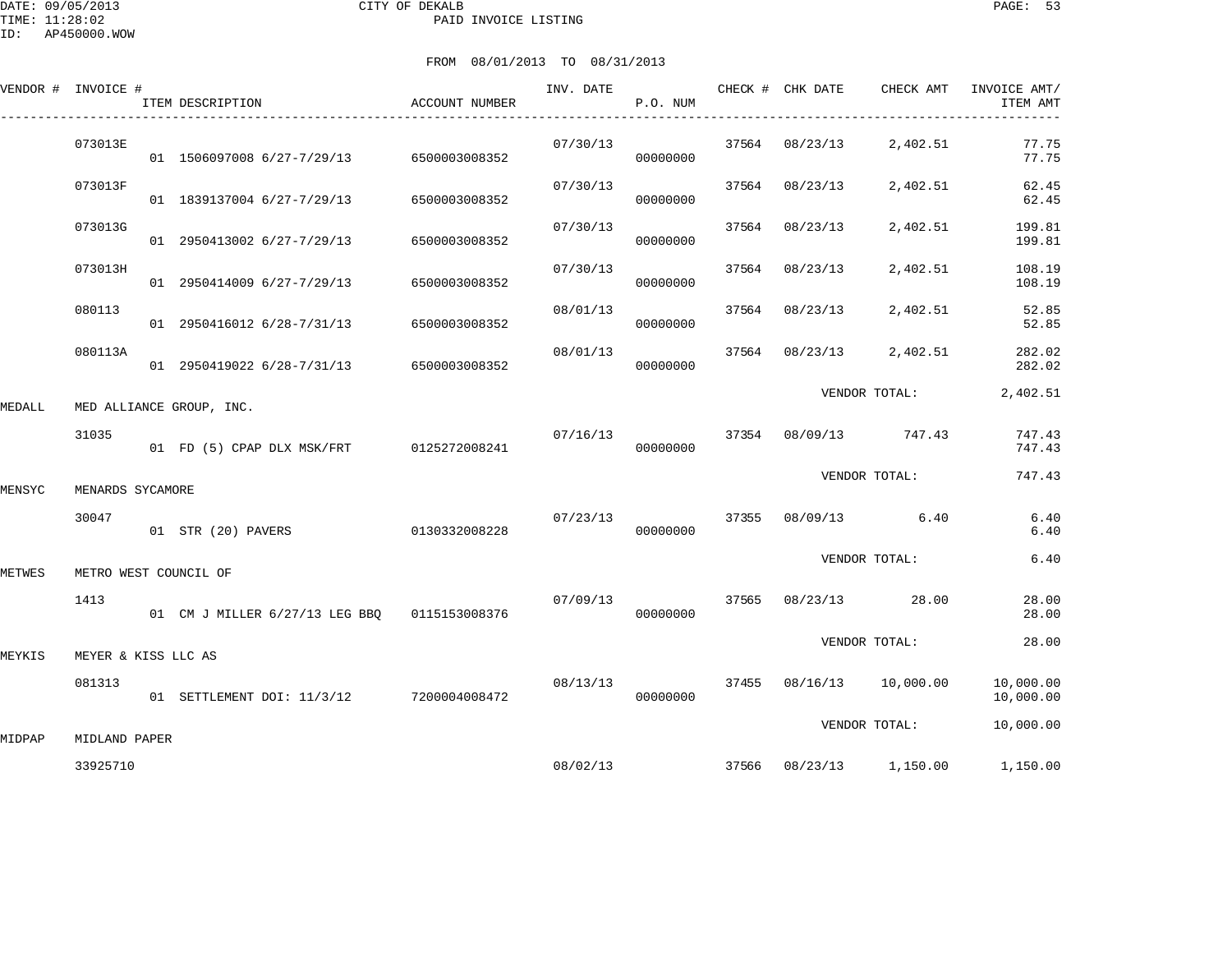DATE: 09/05/2013 CITY OF DEKALB PAGE: 54 PAID INVOICE LISTING

|        | VENDOR # INVOICE #     | ACCOUNT NUMBER<br>ITEM DESCRIPTION              |               | INV. DATE | P.O. NUM |       | CHECK # CHK DATE | CHECK AMT     | INVOICE AMT/<br>ITEM AMT |
|--------|------------------------|-------------------------------------------------|---------------|-----------|----------|-------|------------------|---------------|--------------------------|
|        | 33925710               | 01 (40) CS MULTIPURPOSE PAPER                   | 0115152008204 | 08/02/13  | 00000000 | 37566 | 08/23/13         | 1,150.00      | 1,150.00<br>1,150.00     |
| MIRPAI |                        | MIRACLE PAINT REJUVENATOR                       |               |           |          |       |                  | VENDOR TOTAL: | 1,150.00                 |
|        | 0805132M               | 01 STR ECCNTRC SHFT, FRK/CRDL/FRT 0130333008310 |               | 08/05/13  | 00000000 | 37641 | 08/30/13         | 565.00        | 565.00<br>565.00         |
| MLENT  | M & L ENTERPRISES LLC  |                                                 |               |           |          |       | VENDOR TOTAL:    |               | 565.00                   |
|        | 212018                 | 01 PD(50) CAR WASH TOKENS 0120223008315         |               | 07/31/13  | 00000000 | 37456 | 08/16/13         | 225.00        | 225.00<br>225.00         |
|        |                        |                                                 |               |           |          |       | VENDOR TOTAL:    |               | 225.00                   |
| MOBSOL | MOBILE SOLUTIONS, INC. |                                                 |               |           |          |       |                  |               |                          |
|        | 2013123                | 01 PD ANTNN/CBLS/ADPTRS/FRT                     | 0100000002715 | 07/11/13  | 00000000 | 37295 | 08/02/13         | 248.00        | 248.00<br>248.00         |
| MORSAL | MORTON SALT, INC.      |                                                 |               |           |          |       | VENDOR TOTAL:    |               | 248.00                   |
|        | 5400204753             | 01 WTR 24.79TNS BULK CRYSTAL SALT 6000002008250 |               | 07/15/13  | 00000000 | 37356 | 08/09/13         | 11,015.36     | 2,715.59<br>2,715.59     |
|        | 5400204754             | 01 WTR 25.23TNS BULK CRYSTAL SALT 6000002008250 |               | 07/15/13  | 00000000 | 37356 | 08/09/13         | 11,015.36     | 2,762.02<br>2,762.02     |
|        | 5400204755             | 01 WTR 25.26TNS BULK CRYSTAL SALT 6000002008250 |               | 07/15/13  | 00000000 | 37356 | 08/09/13         | 11,015.36     | 2,765.18<br>2,765.18     |
|        | 5400205733             | 01 WTR 25.33TNS BULK CRYSTAL SALT 6000002008250 |               | 07/16/13  | 00000000 | 37356 | 08/09/13         | 11,015.36     | 2,772.57<br>2,772.57     |
|        | 5400210766             | 01 WTR 25.23TNS BULK CRYSTAL SALT 6000002008250 |               | 07/23/13  | 00000000 | 37457 | 08/16/13         | 2,662.02      | 2,662.02<br>2,662.02     |
|        | 5400221542             | 01 WTR 25.31TN BULK CRYSTAL SALT 6000002008250  |               | 08/06/13  | 00000000 | 37642 | 08/30/13         | 10,903.51     | 2,770.46<br>2,770.46     |
|        | 5400222680             | 01 WTR 24.97TN BULK CRYSTAL SALT 6000002008250  |               | 08/07/13  | 00000000 | 37642 | 08/30/13         | 10,903.51     | 2,734.58<br>2,734.58     |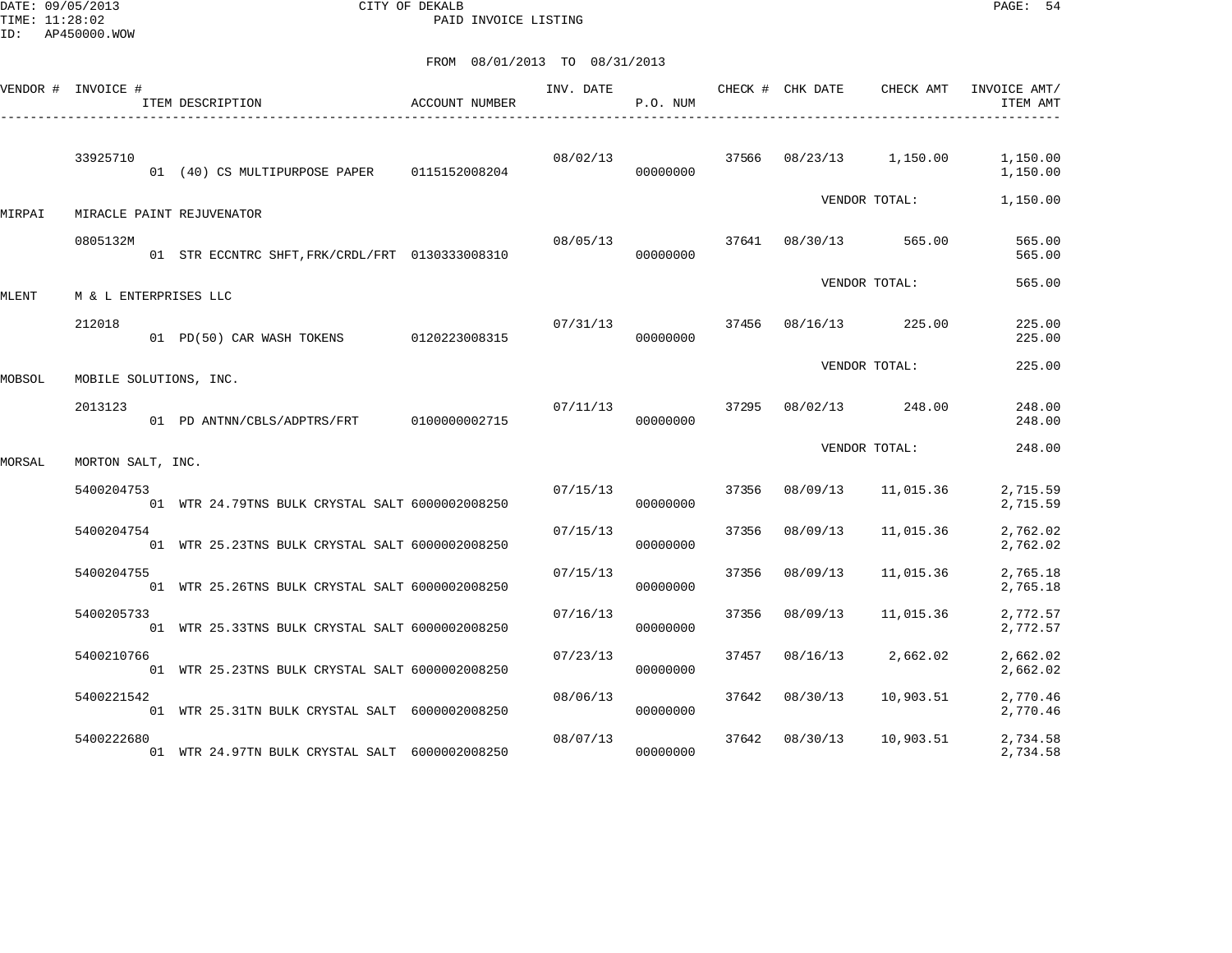DATE: 09/05/2013 CITY OF DEKALB PAGE: 55 PAID INVOICE LISTING

|        | VENDOR # INVOICE # | ITEM DESCRIPTION                                                                                                                                                                                                                                         | ACCOUNT NUMBER |                  | P.O. NUM |  |                                  | INVOICE AMT/<br>ITEM AMT                                                                             |
|--------|--------------------|----------------------------------------------------------------------------------------------------------------------------------------------------------------------------------------------------------------------------------------------------------|----------------|------------------|----------|--|----------------------------------|------------------------------------------------------------------------------------------------------|
|        | 5400222681         | 01 WTR 24.42TN BULK CRYSTAL SALT 6000002008250                                                                                                                                                                                                           |                |                  | 00000000 |  |                                  | 08/07/13 37642 08/30/13 10,903.51 2,676.55<br>2,676.55                                               |
|        | 5400223637         | 01 WTR 24.85TN BULK CRYSTAL SALT 6000002008250                                                                                                                                                                                                           |                | 08/08/13         | 00000000 |  |                                  | 37642 08/30/13 10,903.51 2,721.92<br>2,721.92                                                        |
| MULMAR | MARILYN J MULL     |                                                                                                                                                                                                                                                          |                |                  |          |  | VENDOR TOTAL:                    | 24,580.89                                                                                            |
|        | 080913             | 01 NOV '12-MAY '13 REBATE PRGRM    6000004008481                                                                                                                                                                                                         |                | 08/09/13         | 00000000 |  | 37458 08/16/13 75.27             | 75.27<br>75.27                                                                                       |
| MUNEME | MES - ILLINOIS     |                                                                                                                                                                                                                                                          |                |                  |          |  | VENDOR TOTAL:                    | 75.27                                                                                                |
|        | 00431694SNV        | $01 F$ FD FUEL CHARGE $0125273008311$                                                                                                                                                                                                                    |                | $07/17/13$ 37459 | 00000000 |  | 08/16/13 25.00                   | 25.00<br>25.00                                                                                       |
| MUNMAR |                    | MUNICIPAL MARKING DISTRIBUTORS                                                                                                                                                                                                                           |                |                  |          |  | VENDOR TOTAL:                    | 25.00                                                                                                |
|        | 45771              | 01 STR MRKNG SPPLS/FRT 0130332008229<br>02 STR MRKNG SPPLS/FRT 0130332008230                                                                                                                                                                             |                | 00000000         | 00000000 |  | $07/29/13$ 37567 08/23/13 276.92 | 276.92<br>138.46<br>138.46                                                                           |
| MYESUE | SUE K MYERS        |                                                                                                                                                                                                                                                          |                |                  |          |  | VENDOR TOTAL:                    | 276.92                                                                                               |
|        | 080913             | 01 NOV '12-MAY '13 REBATE PRGRM    6000004008481                                                                                                                                                                                                         |                | 08/09/13         | 00000000 |  | 37460 08/16/13 65.13             | 65.13<br>65.13                                                                                       |
|        | NACHA DD UNDEFINED | 01 TOTAL DIRECT DEPOSITS<br>01 TOTAL DIRECT DEPOSITS<br>01 TOTAL DIRECT DEPOSITS<br>01 TOTAL DIRECT DEPOSITS<br>01 TOTAL DIRECT DEPOSITS<br>01 TOTAL DIRECT DEPOSITS<br>01 TOTAL DIRECT DEPOSITS<br>01 TOTAL DIRECT DEPOSITS<br>01 TOTAL DIRECT DEPOSITS |                |                  |          |  | VENDOR TOTAL:                    | 65.13<br>879.62<br>698.56<br>299.48<br>589.55<br>149.16<br>154.71<br>1,020.51<br>12,225.77<br>913.90 |
| NADLLC | NADIG LLC CONCRETE |                                                                                                                                                                                                                                                          |                |                  |          |  | VENDOR TOTAL:                    | 0.00                                                                                                 |
|        | 073113             |                                                                                                                                                                                                                                                          |                |                  |          |  |                                  | $07/31/13$ $37461$ $08/16/13$ $1,350.00$ $1,350.00$                                                  |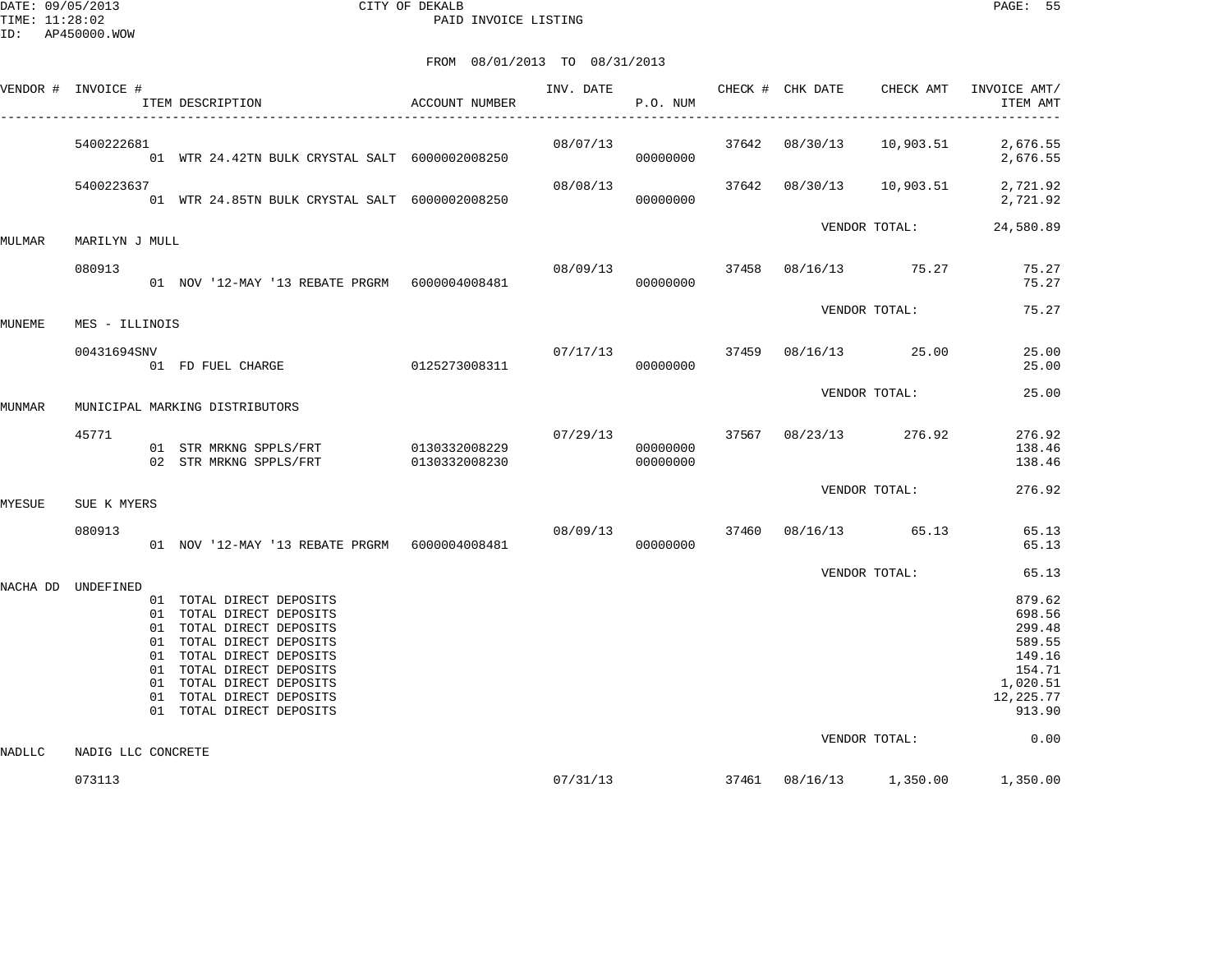DATE: 09/05/2013 CITY OF DEKALB PAGE: 56 PAID INVOICE LISTING

|             | VENDOR # INVOICE # | ITEM DESCRIPTION<br>------------------------------- | ACCOUNT NUMBER | INV. DATE | P.O. NUM |       | CHECK # CHK DATE | CHECK AMT               | INVOICE AMT/<br>ITEM AMT |
|-------------|--------------------|-----------------------------------------------------|----------------|-----------|----------|-------|------------------|-------------------------|--------------------------|
|             | 073113             | 01 PD DOG KENNEL FOR K9                             | 0100000002715  | 07/31/13  | 00000000 |       |                  | 37461 08/16/13 1,350.00 | 1,350.00<br>1,350.00     |
| NATSCA      | NATURE SCAPE       |                                                     |                |           |          |       |                  | VENDOR TOTAL:           | 1,350.00                 |
|             | 070113             | 01 FD S1 LAWN APP                                   | 0125274008450  | 06/26/13  | 00000000 | 37357 |                  | 08/09/13 40.00          | 40.00<br>40.00           |
| NATWIN      |                    | NATHAN WINSTON SERVICES, INC.                       |                |           |          |       |                  | VENDOR TOTAL:           | 40.00                    |
|             | 13523              | 01 FD (12) PASSPORT TAGS                            | 0125272008240  | 07/08/13  | 00000000 | 37358 | 08/09/13         | 24.00                   | 24.00<br>24.00           |
|             | 13538              | 01 PD WOODRUFF NTRY STAMP                           | 0120223008349  | 07/25/13  | 00000000 | 37462 | 08/16/13         | 22.95                   | 22.95<br>22.95           |
|             | 13553              | 01 A WELLS PLAOUE                                   | 0135002008294  | 07/30/13  | 00000000 | 37643 | 08/30/13         | 62.95                   | 40.00<br>40.00           |
|             | 13557              | 01 FD A WELLS RTRMNT PLAQUE                         | 0125273008376  | 07/30/13  | 00000000 | 37568 | 08/23/13         | 85.00                   | 85.00<br>85.00           |
|             | 13576              | 01 PD C BECKER NOTARY STAMP                         | 0120233008349  | 08/08/13  | 00000000 | 37643 | 08/30/13         | 62.95                   | 22.95<br>22.95           |
| <b>NBAA</b> |                    | NATIONAL BUSINESS AVIATION                          |                |           |          |       |                  | VENDOR TOTAL:           | 194.90                   |
|             | 072613             | 01 ARPT BOOTH EXHBTR FEE JAN '14 6500003008373      |                | 07/26/13  | 00000000 | 37296 |                  | 08/02/13 2,100.00       | 2,100.00<br>2,100.00     |
| NCDA        |                    | NATIONAL COMMUNITY DEVELOPMENT                      |                |           |          |       |                  | VENDOR TOTAL:           | 2,100.00                 |
|             | MEMB20132014504    | 01 MMBRSHP DUES 7/1/13-6/30/14 1800004008499        |                | 07/31/13  | 00000000 | 37569 | 08/23/13         | 550.00                  | 550.00<br>550.00         |
| NICOR       | NICOR              |                                                     |                |           |          |       |                  | VENDOR TOTAL:           | 550.00                   |
|             | 071913             | 01 254105-10009 6/19-7/19/13 6000003008351          |                | 07/19/13  | 00000000 |       | 37644 08/30/13   | 320.66                  | 24.99<br>24.99           |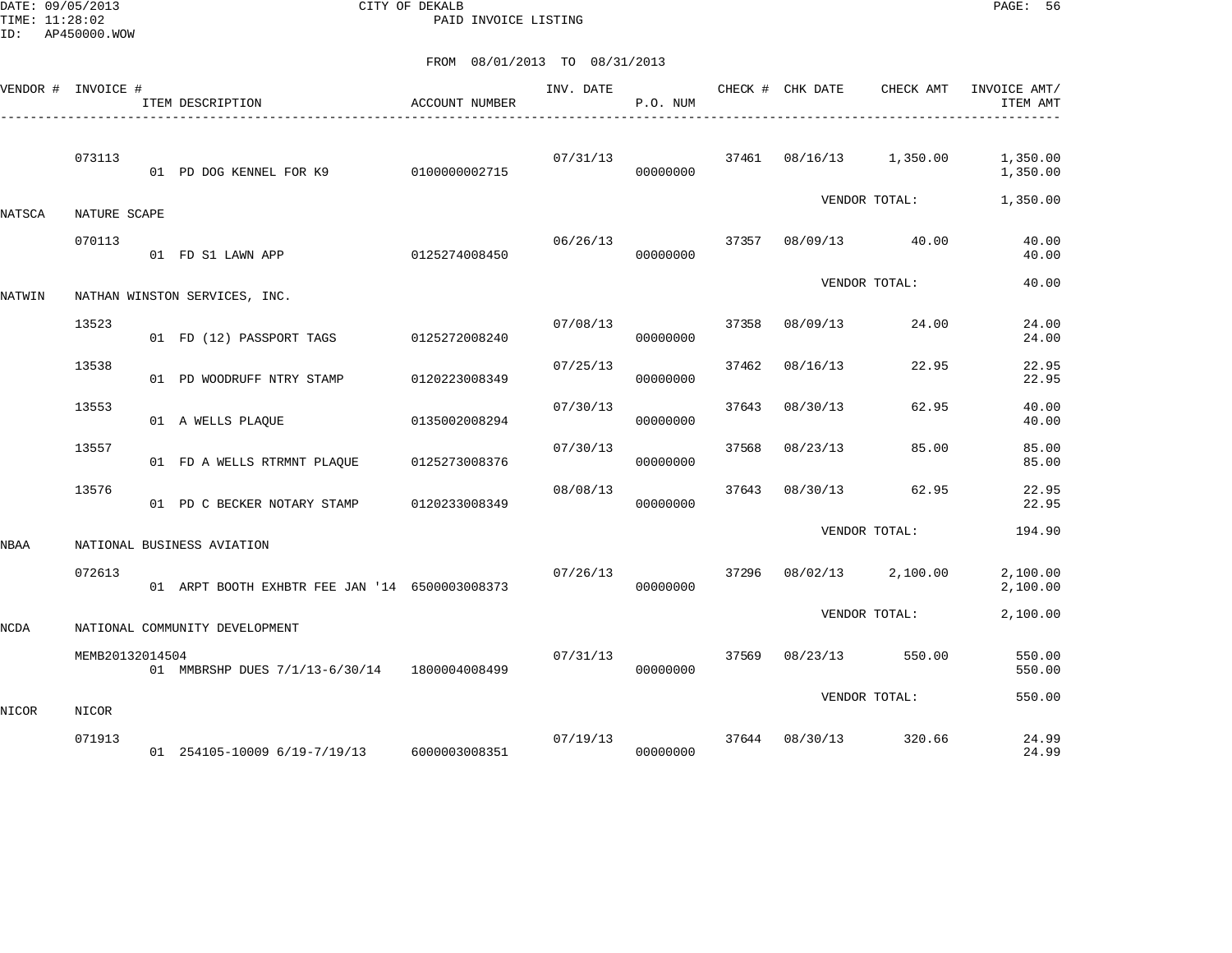DATE: 09/05/2013 CITY OF DEKALB PAGE: 57 PAID INVOICE LISTING

|        | VENDOR # INVOICE # | ITEM DESCRIPTION                              | <b>ACCOUNT NUMBER</b> | INV. DATE | P.O. NUM |       | CHECK # CHK DATE | CHECK AMT     | INVOICE AMT/<br>ITEM AMT |
|--------|--------------------|-----------------------------------------------|-----------------------|-----------|----------|-------|------------------|---------------|--------------------------|
|        | 072213             | 01 692605-10008 6/19-7/19/13                  | 6000003008351         | 07/22/13  | 00000000 | 37644 | 08/30/13         | 320.66        | 48.99<br>48.99           |
|        | 072213A            | 01 949108-10004 6/19-7/19/13                  | 6000003008351         | 07/22/13  | 00000000 | 37644 | 08/30/13         | 320.66        | 23.72<br>23.72           |
|        | 072313             | 01 792605-10007 6/20-7/23/13                  | 6000003008351         | 07/23/13  | 00000000 | 37644 | 08/30/13         | 320.66        | 48.75<br>48.75           |
|        | 072613             | 01 176854-13881 6/26-7/26/13                  | 6500003008355         | 07/26/13  | 00000000 | 37644 | 08/30/13         | 320.66        | 74.95<br>74.95           |
|        | 072613A            | 01 320518-10003 6/27-7/26/13                  | 6500003008355         | 07/26/13  | 00000000 | 37644 | 08/30/13         | 320.66        | 23.10<br>23.10           |
|        | 072613B            | 01 792113-01936 6/27-7/26/13                  | 6500003008352         | 07/26/13  | 00000000 | 37644 | 08/30/13         | 320.66        | 76.16<br>76.16           |
| NIWAT  |                    | NORTHERN ILLINOIS WATER WORKS                 |                       |           |          |       |                  | VENDOR TOTAL: | 320.66                   |
|        | 35206              | 01 RAD/ANNX WTR SRVC 7/5/13 0130324008450     |                       | 07/05/13  | 00000000 | 37570 | 08/23/13         | 252.25        | 47.75<br>47.75           |
|        | 35251              | 01 RAD/ANNX WTR SRVC 7/12/13                  | 0130324008450         | 07/12/13  | 00000000 | 37570 | 08/23/13         | 252.25        | 53.50<br>53.50           |
|        | 35279              | 01 RAD/ANNX WTR SRVC 7/19/13                  | 0130324008450         | 07/19/13  | 00000000 | 37570 | 08/23/13         | 252.25        | 76.50<br>76.50           |
|        | 35322              | 01 RAD/ANNX WTR SRVC 7/26/13                  | 0130324008450         | 07/26/13  | 00000000 | 37570 | 08/23/13         | 252.25        | 53.50<br>53.50           |
|        | 35391              | 01 WTR COOLER RENTAL                          | 0130324008450         | 07/29/13  | 00000000 | 37570 | 08/23/13         | 252.25        | 21.00<br>21.00           |
| NOBHEL | HELEN NOBLE        |                                               |                       |           |          |       |                  | VENDOR TOTAL: | 252.25                   |
|        | 080913             | 01 NOV '12-MAY '13 REBATE PRGRM 6000004008481 |                       | 08/09/13  | 00000000 | 37463 | 08/16/13         | 42.55         | 42.55<br>42.55           |
| NORCON |                    | NORTHERN CONTRACTING, INC.                    |                       |           |          |       |                  | VENDOR TOTAL: | 42.55                    |
|        | 4869               |                                               |                       | 07/29/13  |          |       | 37464 08/16/13   | 231.05        | 231.05                   |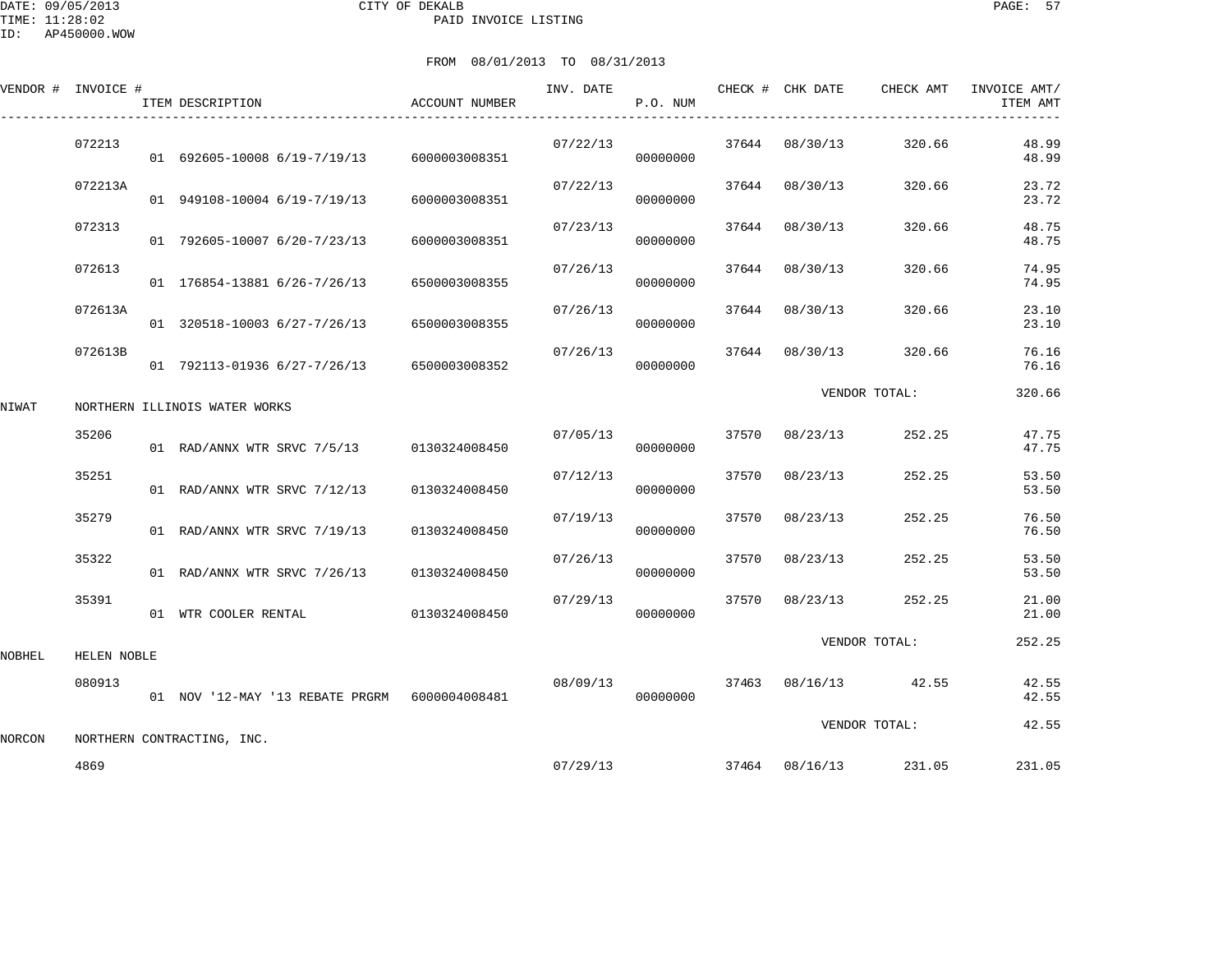DATE: 09/05/2013 CITY OF DEKALB PAGE: 58 PAID INVOICE LISTING

|               | VENDOR # INVOICE # | ACCOUNT NUMBER<br>ITEM DESCRIPTION                                                      |                                                 | INV. DATE | P.O. NUM                         |       | CHECK # CHK DATE | CHECK AMT     | INVOICE AMT/<br>ITEM AMT         |
|---------------|--------------------|-----------------------------------------------------------------------------------------|-------------------------------------------------|-----------|----------------------------------|-------|------------------|---------------|----------------------------------|
|               | 4869               | 01 ARPT RPR DMGD FENCE                                                                  | 6500003008313                                   | 07/29/13  | 00000000                         |       | 37464 08/16/13   | 231.05        | 231.05<br>231.05                 |
| <b>OCOBEA</b> | BEATRICE O'CONNELL |                                                                                         |                                                 |           |                                  |       |                  | VENDOR TOTAL: | 231.05                           |
|               | 081613             | 01 WELLNESS RMB 2013                                                                    | 7100004008476                                   | 08/16/13  | 00000000                         | 37571 | 08/23/13         | 244.97        | 244.97<br>244.97                 |
| OFFDEP        | OFFICE DEPOT INC   |                                                                                         |                                                 |           |                                  |       |                  | VENDOR TOTAL: | 244.97                           |
|               | 664833353001       | 01 PD CRIME FREE SORTER 0120262008204<br>02 PW OFFICE SUPPLIES<br>03 PW OFFICE SUPPLIES | 0130312008204<br>0130342008204                  | 07/11/13  | 00000000<br>00000000<br>00000000 | 37359 | 08/09/13         | 181.30        | 99.04<br>22.66<br>62.39<br>13.99 |
|               | 664833426001       | 01 PD CRIME FREE OFFICE SUPPLIES 0120262008204                                          |                                                 | 07/11/13  | 00000000                         | 37359 | 08/09/13         | 181.30        | 5.78<br>5.78                     |
|               | 664833427001       | 01 PD CRIME FREE GUIDE FILES                                                            | 0120262008204                                   | 07/11/13  | 00000000                         | 37359 | 08/09/13         | 181.30        | 20.89<br>20.89                   |
|               | 664970851001       | 01 ARPT SHREDDER<br>02 PD CRM FREE SHREDDER<br>03 PW DIVIDERS                           | 6500002008204<br>0120262008204<br>0130312008204 | 07/12/13  | 00000000<br>00000000<br>00000000 | 37359 | 08/09/13         | 181.30        | 69.58<br>31.95<br>31.95<br>5.68  |
|               | 665131571001       | 01 PD CRM FREE RTN#664833353001 0120262008204                                           |                                                 | 07/12/13  | 00000000                         | 37359 | 08/09/13         | 181.30        | $-13.99$<br>$-13.99$             |
| OFFDEP2       | OFFICE DEPOT, INC. |                                                                                         |                                                 |           |                                  |       |                  | VENDOR TOTAL: | 181.30                           |
|               | 664211376001       | 01 FD OFFICE SUPPLIES                                                                   | 0125262008204                                   | 07/09/13  | 00000000                         | 37360 | 08/09/13         | 33.76         | 33.76<br>33.76                   |
|               | 664401693001       | 01 PD OFFICE SUPPLIES                                                                   | 0120222008204                                   | 07/09/13  | 00000000                         | 37297 | 08/02/13         | 138.56        | 138.56<br>138.56                 |
|               | 664401718001       | 01 PD OFFICE SUPPLIES                                                                   | 0120222008204                                   | 07/10/13  | 00000000                         | 37465 | 08/16/13         | 10.53         | 10.53<br>10.53                   |
|               | 665547172001       |                                                                                         |                                                 | 07/29/13  |                                  | 37645 | 08/30/13         | 217.79        | 217.79                           |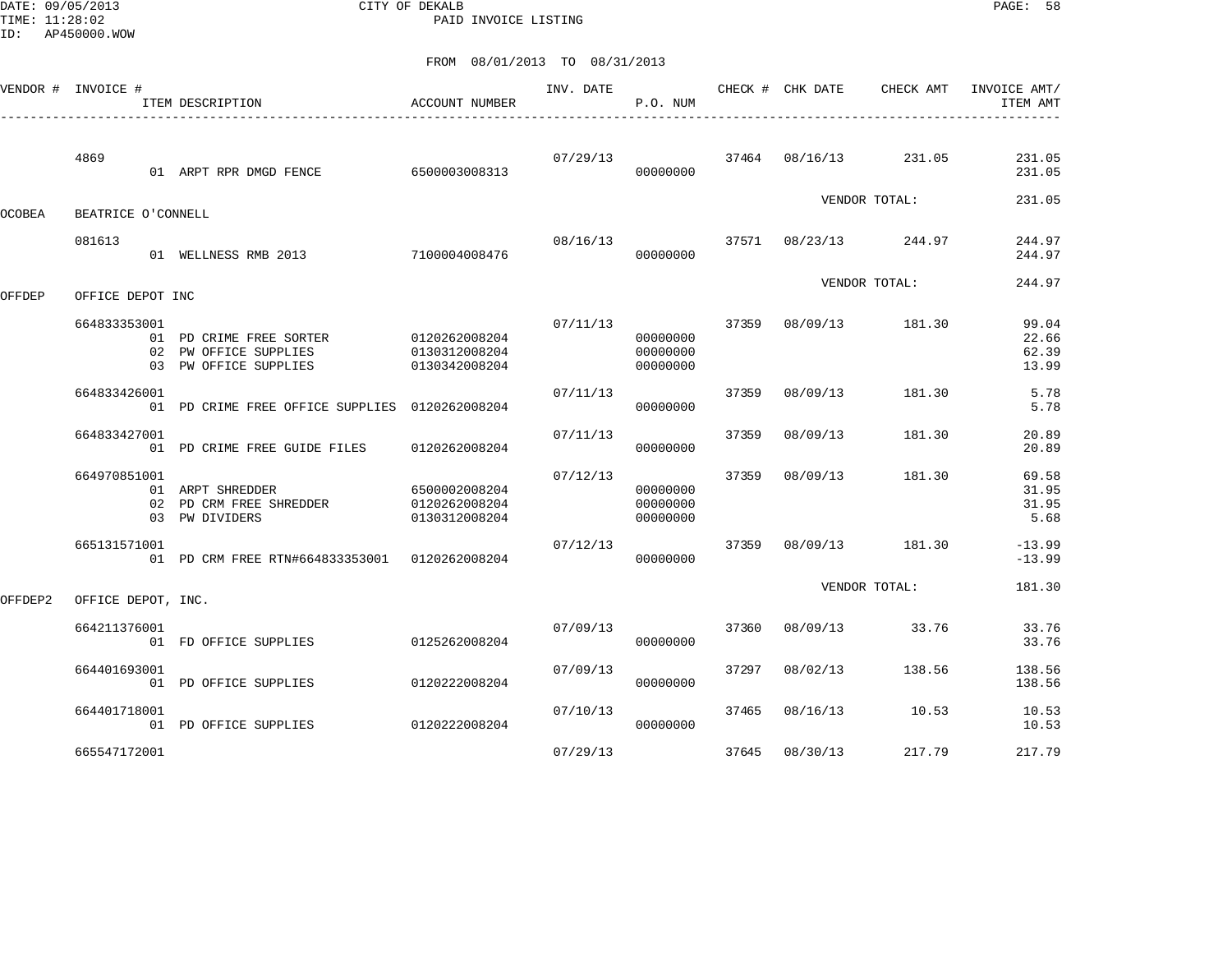DATE: 09/05/2013 CITY OF DEKALB PAGE: 59 PAID INVOICE LISTING

| VENDOR #      | INVOICE #    | ITEM DESCRIPTION               | <b>ACCOUNT NUMBER</b> | INV. DATE | P.O. NUM |       | CHECK # CHK DATE | CHECK AMT     | INVOICE AMT/<br>ITEM AMT |
|---------------|--------------|--------------------------------|-----------------------|-----------|----------|-------|------------------|---------------|--------------------------|
|               | 665547172001 | 01 FD NOBO DISPLAY PNL         | 0125262008204         | 07/29/13  | 00000000 |       | 37645 08/30/13   | 217.79        | 217.79<br>217.79         |
| <b>OVEDOO</b> |              | OVERHEAD DOOR SOLUTIONS, INC.  |                       |           |          |       |                  | VENDOR TOTAL: | 400.64                   |
|               | 7145         | 01 ARPT RPR CABLE/ADJ LOCK     | 6500003008348         | 07/05/13  | 00000000 | 37298 | 08/02/13         | 1,790.00      | 1,790.00<br>1,790.00     |
| OZIILL        |              | OZINGA ILLINOIS RMC, INC.      |                       |           |          |       |                  | VENDOR TOTAL: | 1,790.00                 |
|               | 322787       | 01 WTR N 9TH/RT 23 MATL        | 6000002008228         | 05/23/13  | 00000000 | 37394 | 08/09/13         | 976.00        | 976.00<br>976.00         |
|               | 338018       | 01 WTR MATL 7TH & LINC HWY     | 6000002008228         | 07/10/13  | 00000000 | 37361 | 08/09/13         | 2,366.40      | 732.00<br>732.00         |
|               | 338191       | 01 WTR MATL 1700 ELH           | 6000002008228         | 07/11/13  | 00000000 | 37361 | 08/09/13         | 2,366.40      | 1,634.40<br>1,634.40     |
|               | 338998       | 01 STR FRSYTH/AZALEA MAT'L     | 0130332008233         | 07/15/13  | 00000000 | 37572 | 08/23/13         | 1,191.00      | 404.00<br>404.00         |
|               | 338999       | 01 WTR E LOCUST/N 6TH MAT'L    | 6000002008228         | 07/15/13  | 00000000 | 37466 | 08/16/13         | 1,605.00      | 976.00<br>976.00         |
|               | 340033       | 01 STR 3447 OWENS LN MAT'L     | 0130332008233         | 07/18/13  | 00000000 | 37572 | 08/23/13         | 1,191.00      | 404.00<br>404.00         |
|               | 341290       | 01 STR RICH RD/WHITE OAK MAT'L | 0130332008233         | 07/19/13  | 00000000 | 37572 | 08/23/13         | 1,191.00      | 383.00<br>383.00         |
|               | 341574       | 01 WTR DIETZ/PLEASANT MAT'L    | 6000002008228         | 07/23/13  | 00000000 | 37466 | 08/16/13         | 1,605.00      | 629.00<br>629.00         |
|               | 345809       | 01 WTR FIRST & TAYLOR          | 6000002008228         | 08/01/13  | 00000000 | 37646 | 08/30/13         | 1,197.00      | 793.00<br>793.00         |
|               | 347432       | 01 STR ROOSEVELT & 4TH ST      | 0130332008233         | 08/06/13  | 00000000 | 37646 | 08/30/13         | 1,197.00      | 404.00<br>404.00         |
| PARINS        |              | PARDRIDGE INSURANCE, INC.      |                       |           |          |       |                  | VENDOR TOTAL: | 7,335.40                 |
|               | 12306        |                                |                       | 05/09/13  |          | 37684 | 08/30/13         | 5,000.00      | 5,000.00                 |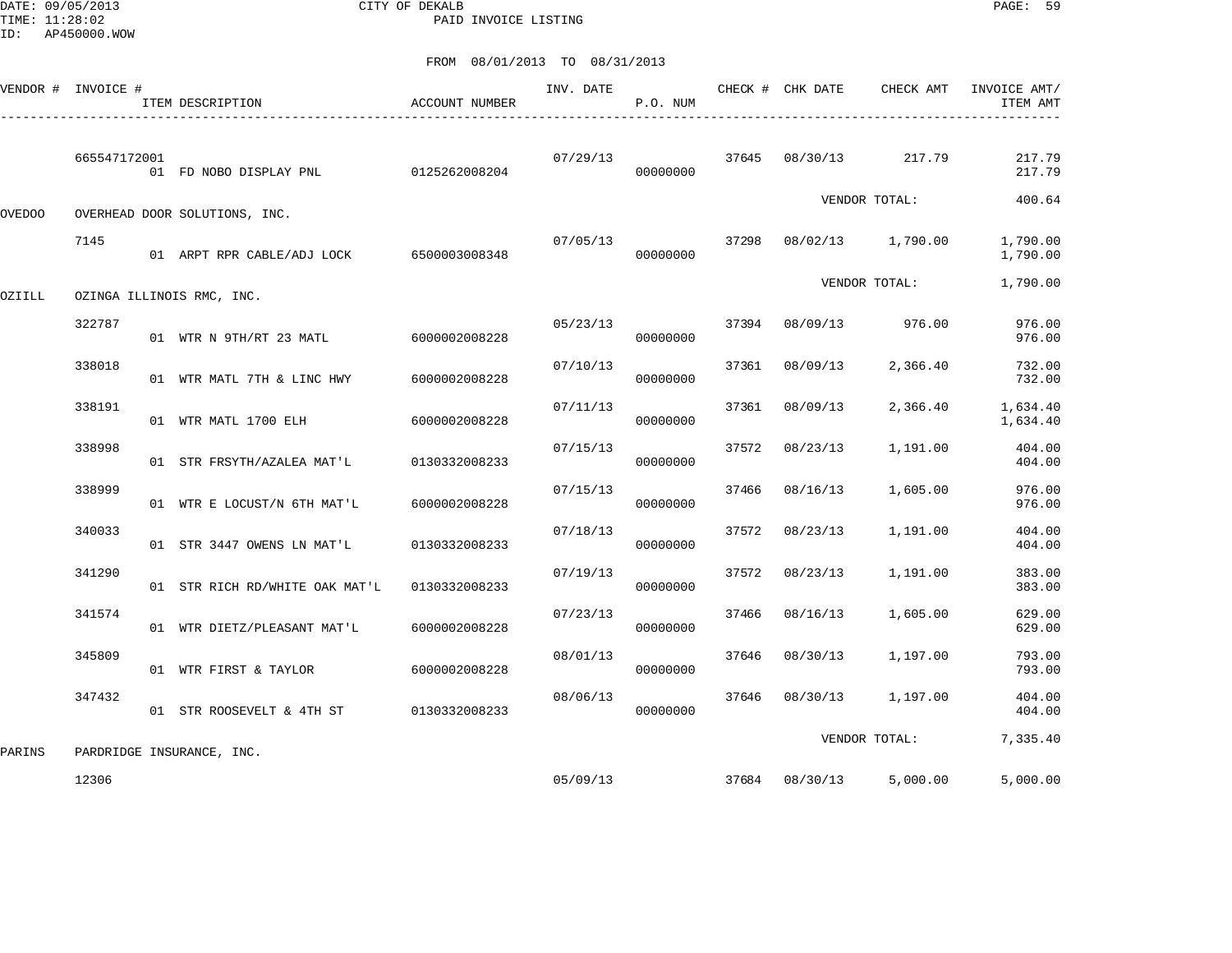DATE: 09/05/2013 CITY OF DEKALB PAGE: 60 PAID INVOICE LISTING

|        | VENDOR # INVOICE # | ITEM DESCRIPTION                                 | <b>ACCOUNT NUMBER</b> | INV. DATE | P.O. NUM             |       | CHECK # CHK DATE | CHECK AMT            | INVOICE AMT/<br>ITEM AMT |
|--------|--------------------|--------------------------------------------------|-----------------------|-----------|----------------------|-------|------------------|----------------------|--------------------------|
|        | 12306              | 01 TRVLRS INDMNTY CMPNY CNTRCT 7000004008450     |                       | 05/09/13  | 00000000             |       | 37684 08/30/13   | 5,000.00             | 5,000.00<br>5,000.00     |
| PATINC | PATLIN, INC.       |                                                  |                       |           |                      |       |                  | VENDOR TOTAL:        | 5,000.00                 |
|        | 35098              | 01 STR SHOP SUPPLIES                             | 0130332008226         | 07/22/13  | 00000000             | 37467 | 08/16/13         | 218.91               | 105.94<br>105.94         |
|        | 35099              | 01 STR SHOP SUPPLIES                             | 0130332008226         | 07/22/13  | 00000000             | 37467 | 08/16/13         | 218.91               | 112.97<br>112.97         |
|        | 35135              | 01 WTR SHOP SUPPLIES/FRT                         | 6000002008219         | 07/24/13  | 00000000             | 37647 | 08/30/13         | 223.76               | 223.76<br>223.76         |
| PAYWIL | WILLIAM R PAYNE    |                                                  |                       |           |                      |       |                  | VENDOR TOTAL:        | 442.67                   |
|        | 080913             | 01 NOV '12-MAY '13 REBATE PRGRM    6000004008481 |                       | 08/09/13  | 00000000             |       |                  | 37468 08/16/13 54.87 | 54.87<br>54.87           |
| PDCLAB |                    | PDC LABORATORIES, INC.                           |                       |           |                      |       |                  | VENDOR TOTAL:        | 54.87                    |
|        | 746783             | 01 WTR ANNL TEST                                 | 6000003008356         | 07/31/13  | 00000000             | 37648 |                  | 08/30/13 69.96       | 69.96<br>69.96           |
| PETRAY | RAYMOND M PETRIE   |                                                  |                       |           |                      |       |                  | VENDOR TOTAL:        | 69.96                    |
|        | 080913             | 01 NOV '12-MAY '13 REBATE PRGRM 6000004008481    |                       | 08/09/13  | 00000000             | 37469 |                  | 08/16/13 56.35       | 56.35<br>56.35           |
| PFPET  |                    | P.F. PETTIBONE & COMPANY                         |                       |           |                      |       |                  | VENDOR TOTAL:        | 56.35                    |
|        | 28175              | 01 PD (2) DIGITAL PHOTO ID CRD/FRT 0120212008202 |                       | 07/10/13  | 00000000             |       | 37362 08/09/13   | 32.00                | 32.00<br>32.00           |
| PGAV   |                    | PECKHAM, GUYTON, ALBERS &                        |                       |           |                      |       |                  | VENDOR TOTAL:        | 32.00                    |
|        | 101711             | 01 TIF ADVISORY SRVCS                            | 0135003008342         |           | 05/30/13<br>00000000 | 37596 |                  | 08/23/13 1,307.37    | 1,307.37<br>1,307.37     |
|        |                    |                                                  |                       |           |                      |       |                  | VENDOR TOTAL:        | 1,307.37                 |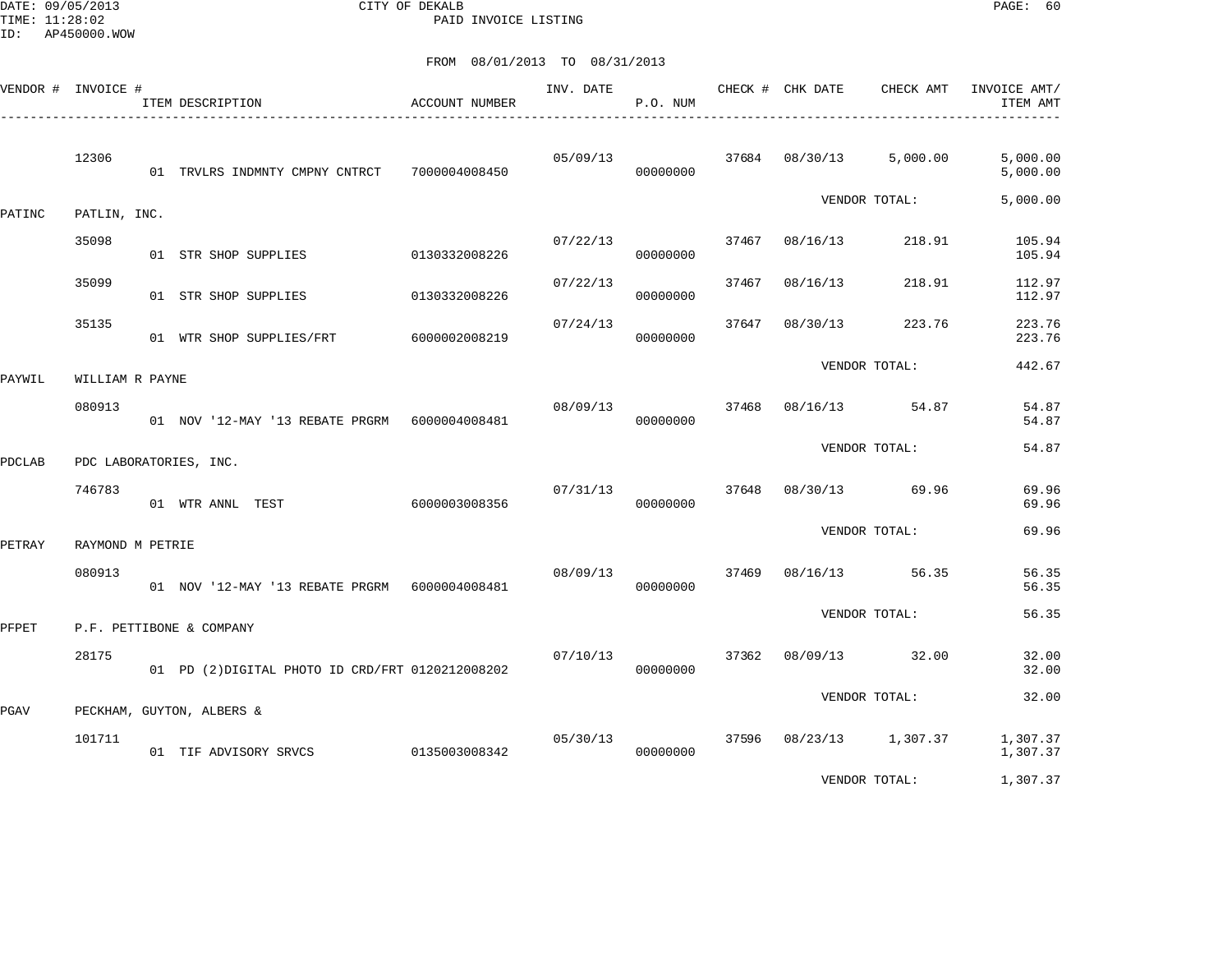DATE: 09/05/2013 CITY OF DEKALB PAGE: 61 PAID INVOICE LISTING

|        | VENDOR # INVOICE #       | ITEM DESCRIPTION                               | ACCOUNT NUMBER | INV. DATE | P.O. NUM |       | CHECK # CHK DATE | CHECK AMT     | INVOICE AMT/<br>ITEM AMT |
|--------|--------------------------|------------------------------------------------|----------------|-----------|----------|-------|------------------|---------------|--------------------------|
| PHYCON | PHYSIO-CONTROL, INC.     |                                                |                |           |          |       |                  |               |                          |
|        | 414010176                | 01 FD ANNL MNTNNC 7/1/13-6/30/14 0125273008310 |                | 07/25/13  | 00000000 | 37470 | 08/16/13         | 8,929.08      | 8,929.08<br>8,929.08     |
|        | PIKAPPHI PI KAPPA PHI    |                                                |                |           |          |       |                  | VENDOR TOTAL: | 8,929.08                 |
|        | 14044                    | 01 OVRPYMNT RHL #14-044                        | 0100000043225  | 07/31/13  | 00000000 | 37471 | 08/16/13         | 100.00        | 100.00<br>100.00         |
| PITBOW |                          | PITNEY BOWES POSTAGE BY PHONE                  |                |           |          |       |                  | VENDOR TOTAL: | 100.00                   |
|        | 071413                   |                                                |                | 07/14/13  |          | 37250 | 08/02/13         | 2,000.00      | 2,000.00                 |
|        |                          | 01 MAIL MACHINE POSTAGE                        | 0135003008305  |           | 00000000 |       |                  |               | 2,000.00                 |
|        | 071613                   | 01 MAIL MACHINE POSTAGE                        | 0135003008305  | 07/16/13  | 00000000 | 37649 | 08/30/13         | 2,000.00      | 2,000.00<br>2,000.00     |
| PITNEY | PITNEY BOWES INC         |                                                |                |           |          |       |                  | VENDOR TOTAL: | 4,000.00                 |
|        | 7541049AU13              | 01 MAIL MACHINE RENTAL AUG '13                 | 0135003008310  | 08/13/13  | 00000000 | 37650 | 08/30/13         | 262.00        | 262.00<br>262.00         |
|        |                          |                                                |                |           |          |       |                  | VENDOR TOTAL: | 262.00                   |
| POCMUS | POC'S MUSIC<br>414100    | 01 IT MIC CBL/(2)8CHNNL                        | 0115162008285  | 07/16/13  | 00000000 | 37472 | 08/16/13         | 173.98        | 173.98<br>173.98         |
|        |                          |                                                |                |           |          |       |                  | VENDOR TOTAL: | 173.98                   |
| POIPAI | JEFF TALLITSCH<br>071213 |                                                |                | 07/12/13  |          | 37363 | 08/09/13         | 4,400.00      | 4,400.00                 |
|        |                          | 01 FD S3 PAINTING                              | 0125273008348  |           | 00000000 |       |                  |               | 4,400.00                 |
| POLAMY | AMY POLZIN               |                                                |                |           |          |       |                  | VENDOR TOTAL: | 4,400.00                 |
|        | 081613                   | 01 POL/FIRE COM APR-JUN '13 0115152008201      |                | 08/16/13  | 00000000 | 37573 | 08/23/13         | 30.00         | 30.00<br>30.00           |
|        |                          |                                                |                |           |          |       |                  | VENDOR TOTAL: | 30.00                    |
| POMPS  |                          | POMP'S TIRE SERVICE INC                        |                |           |          |       |                  |               |                          |
|        | 10114292                 |                                                |                | 08/07/13  |          | 37395 | 08/09/13         | 1,487.06      | $-24.40$                 |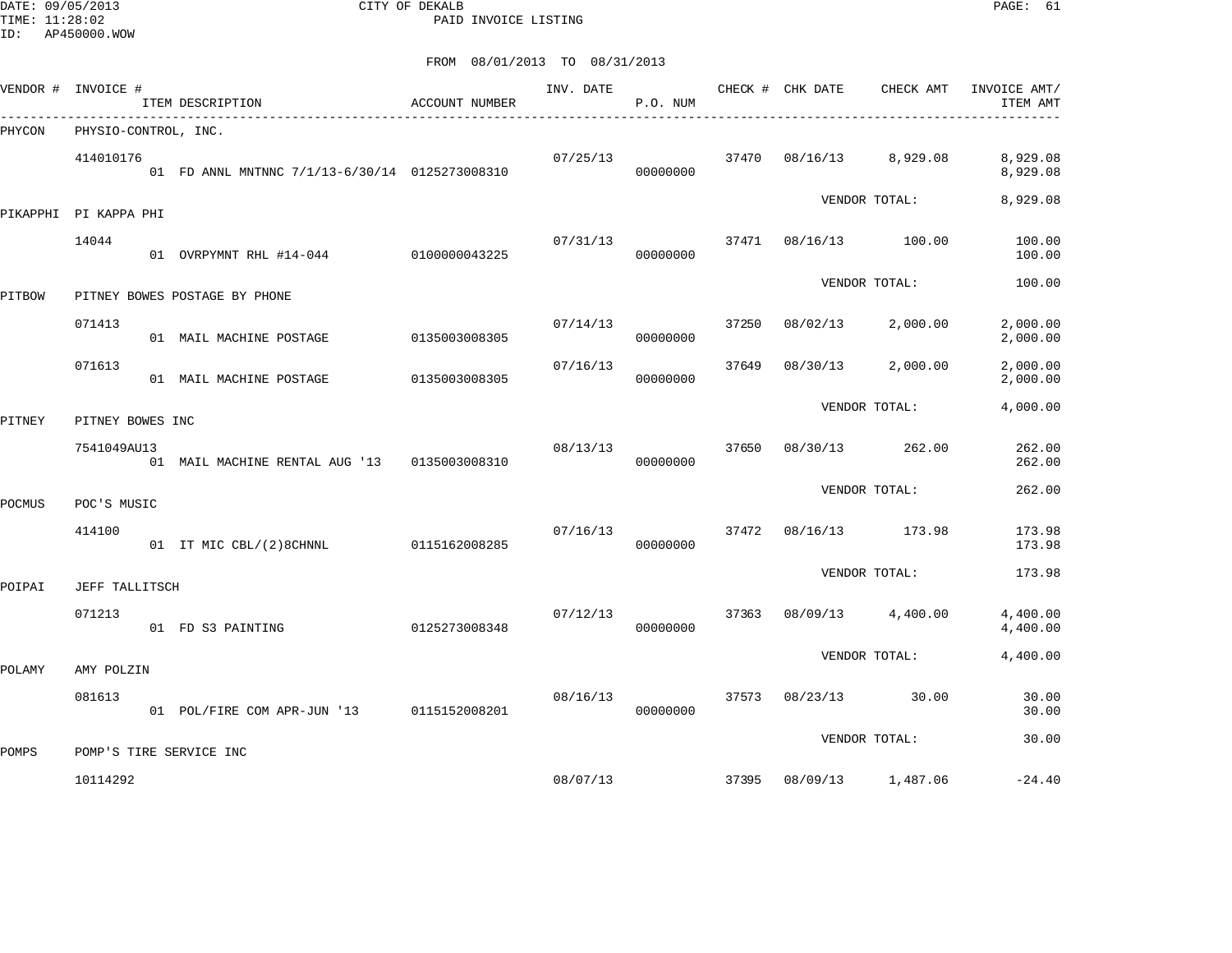DATE: 09/05/2013 CITY OF DEKALB PAGE: 62 PAID INVOICE LISTING

|        | VENDOR # INVOICE # | ITEM DESCRIPTION                                | <b>ACCOUNT NUMBER</b>          | INV. DATE | P.O. NUM             |       | CHECK # CHK DATE | CHECK AMT                      | INVOICE AMT/<br>ITEM AMT |
|--------|--------------------|-------------------------------------------------|--------------------------------|-----------|----------------------|-------|------------------|--------------------------------|--------------------------|
|        |                    |                                                 |                                |           |                      |       |                  |                                |                          |
|        | 10114292           | 01 STR P8 SALES TAX RFND                        | 0130332008226                  | 08/07/13  | 00000000             | 37395 | 08/09/13         | 1,487.06                       | $-24.40$<br>$-24.40$     |
|        | 10114294           | 01 STR SALES TAX RFND                           | 0130332008226                  | 05/10/13  | 00000000             | 37395 | 08/09/13         | 1,487.06                       | $-5.54$<br>$-5.54$       |
|        | 410091807          | 01 PD STOCK (12) TIRES                          | 0120222008226                  | 06/18/13  | 00000000             | 37395 | 08/09/13         | 1,487.06                       | 1,517.00<br>1,517.00     |
| POUJOR | JORDAN POULOS      |                                                 |                                |           |                      |       |                  | VENDOR TOTAL:                  | 1,487.06                 |
|        | 080213             | 01 2013 WELLNESS                                | 7100004008476                  | 08/02/13  | 00000000             |       |                  | D000215 08/09/13 232.00        | 232.00<br>232.00         |
| PROLAW |                    | PROFESSIONAL LAW ENFORCEMENT                    |                                |           |                      |       |                  | VENDOR TOTAL:                  | 232.00                   |
|        | 0928               |                                                 |                                |           |                      |       |                  | 08/14/13 37473 08/16/13 350.00 | 350.00                   |
|        |                    | 01 PD DUEHNING TRNNG<br>02 PD KWASNIEWSKI TRNNG | 0100000002730<br>0100000002730 |           | 00000000<br>00000000 |       |                  |                                | 175.00<br>175.00         |
| PUMMAR | MARK PUMFREY       |                                                 |                                |           |                      |       |                  | VENDOR TOTAL:                  | 350.00                   |
|        | 082313             | 01 2013 WELLNESS                                | 7100004008476                  | 08/23/13  | 00000000             |       | D000222 08/30/13 | 270.50                         | 270.50<br>270.50         |
| QUICOR | QUILL CORPORATION  |                                                 |                                |           |                      |       |                  | VENDOR TOTAL:                  | 270.50                   |
|        | 3586665            | 01 IT HP TONER                                  | 0115162008285                  | 06/24/13  | 00000000             | 37396 | 08/09/13         | 127.56                         | 103.59<br>103.59         |
|        | 3659037            | 01 IT OFFICE SUPPLIES                           | 0115162008204                  | 06/26/13  | 00000000             | 37396 | 08/09/13         | 127.56                         | 23.97<br>23.97           |
|        | 3935484            | 01 IT HP LASERJET BLK                           | 0115162008285                  | 07/10/13  | 00000000             | 37299 | 08/02/13         | 301.99                         | 301.99<br>301.99         |
|        | 4008257            | 01 STR OFFICE SUPPLIES                          | 0130332008204                  | 07/12/13  | 00000000             | 37364 | 08/09/13         | 378.66                         | 54.49<br>54.49           |
|        | 4039258            |                                                 |                                | 07/15/13  |                      | 37364 | 08/09/13         | 378.66                         | 139.99                   |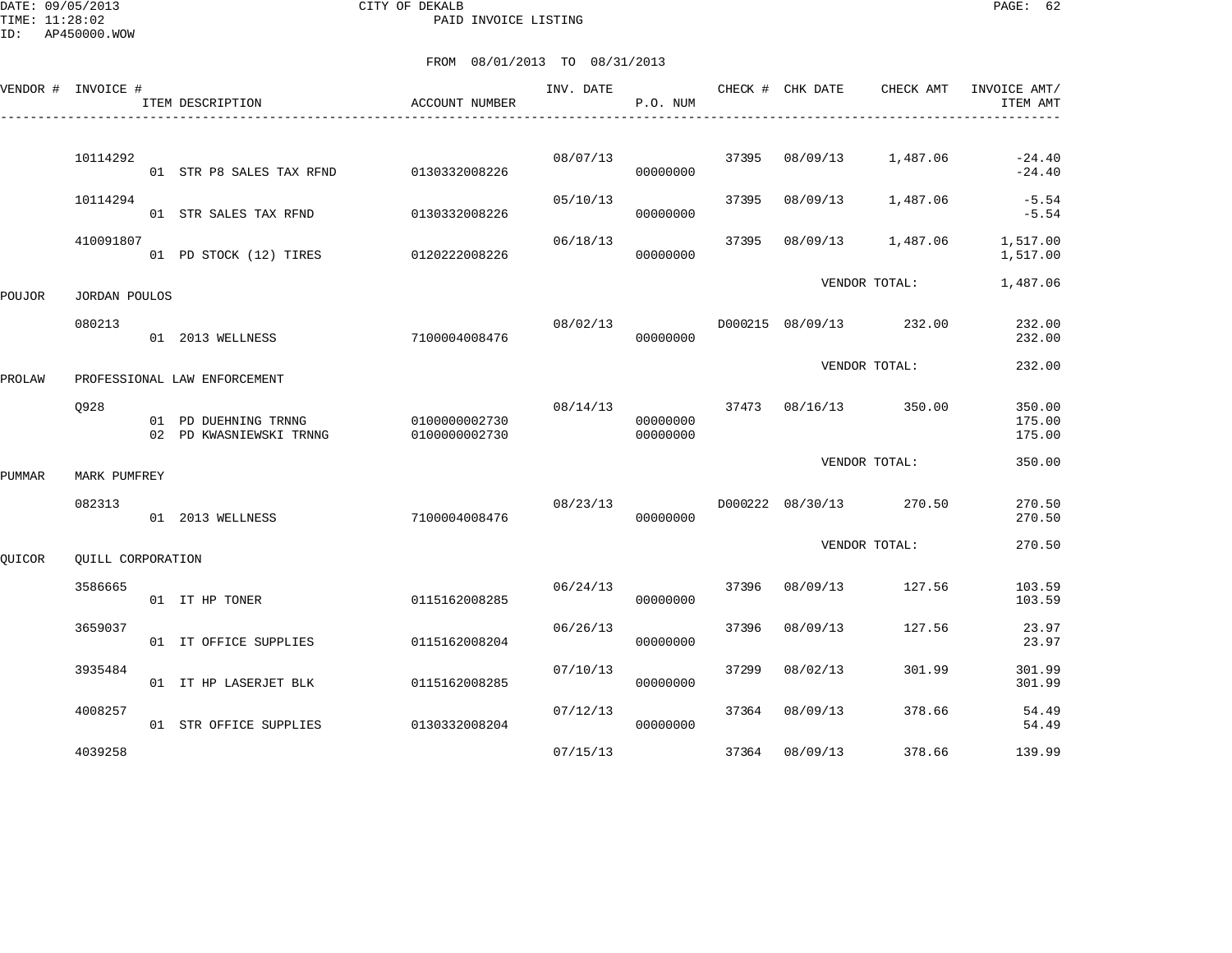DATE: 09/05/2013 CITY OF DEKALB PAGE: 63 PAID INVOICE LISTING

|        | VENDOR # INVOICE # | ITEM DESCRIPTION                         | ACCOUNT NUMBER                 | INV. DATE | P.O. NUM             |       | CHECK # CHK DATE | CHECK AMT               | INVOICE AMT/<br>ITEM AMT |
|--------|--------------------|------------------------------------------|--------------------------------|-----------|----------------------|-------|------------------|-------------------------|--------------------------|
|        | 4039258            | 01 IT SAMSUNG TONER                      | 0115162008285                  | 07/15/13  | 00000000             |       | 37364 08/09/13   | 378.66                  | 139.99<br>139.99         |
|        | 4113412            | 01 IT SAMSUNG TONER<br>02 IT LASER PAPER | 0115162008285<br>0115162008204 | 08/06/13  | 00000000<br>00000000 |       | 37364 08/09/13   | 378.66                  | 168.41<br>94.01<br>74.40 |
|        | 4149707            | 01 IT OFFICE SUPPLIES                    | 0115162008204                  | 07/18/13  | 00000000             | 37364 | 08/09/13         | 378.66                  | 12.99<br>12.99           |
|        | 4172710            | 01 IT (2) FLTRCFMKRS                     | 0115162008204                  | 07/19/13  | 00000000             | 37364 | 08/09/13         | 378.66                  | 2.78<br>2.78             |
|        | 4182866            | 01 CC OFFICE SUPPLIES                    | 0112002008204                  | 07/19/13  | 00000000             | 37474 | 08/16/13         | 640.86                  | 222.91<br>222.91         |
|        | 4281701            | 01 IT HP TONER                           | 0115162008285                  | 07/24/13  | 00000000             |       | 37474 08/16/13   | 640.86                  | 137.97<br>137.97         |
|        | 4318217            | 01 IT (2) SAMSUNG TONERS 0115162008285   |                                | 07/25/13  | 00000000             |       | 37474 08/16/13   | 640.86                  | 279.98<br>279.98         |
| RAIAND | ANDREW RAIH        |                                          |                                |           |                      |       |                  | VENDOR TOTAL:           | 1,449.07                 |
|        | 082313             | 01 2013 WELLNESS                         | 7100004008476                  | 08/23/13  | 00000000             |       |                  | D000223 08/30/13 304.80 | 304.80<br>304.80         |
| RAMP   | RAMP               |                                          |                                |           |                      |       |                  | VENDOR TOTAL:           | 304.80                   |
|        | IDIS5598538        | 01 CDBG PUB SRVC 1ST QTR 1900003008307   |                                | 08/23/13  | 00000000             |       |                  | 37651 08/30/13 1,250.00 | 1,250.00<br>1,250.00     |
| RAYDOO |                    | RAYNOR DOOR AUTHORITY                    |                                |           |                      |       |                  | VENDOR TOTAL:           | 1,250.00                 |
|        | 100190             | 01 FD S3 RPR DOOR                        | 0125273008348                  | 07/25/13  | 00000000             |       | 37574 08/23/13   | 280.00                  | 280.00<br>280.00         |
|        | 100462             | 01 FD S3 LHW TORSION SPRING              | 0125273008348                  | 08/15/13  | 00000000             |       | 37652 08/30/13   | 849.00                  | 849.00<br>849.00         |
|        |                    |                                          |                                |           |                      |       |                  | VENDOR TOTAL:           | 1,129.00                 |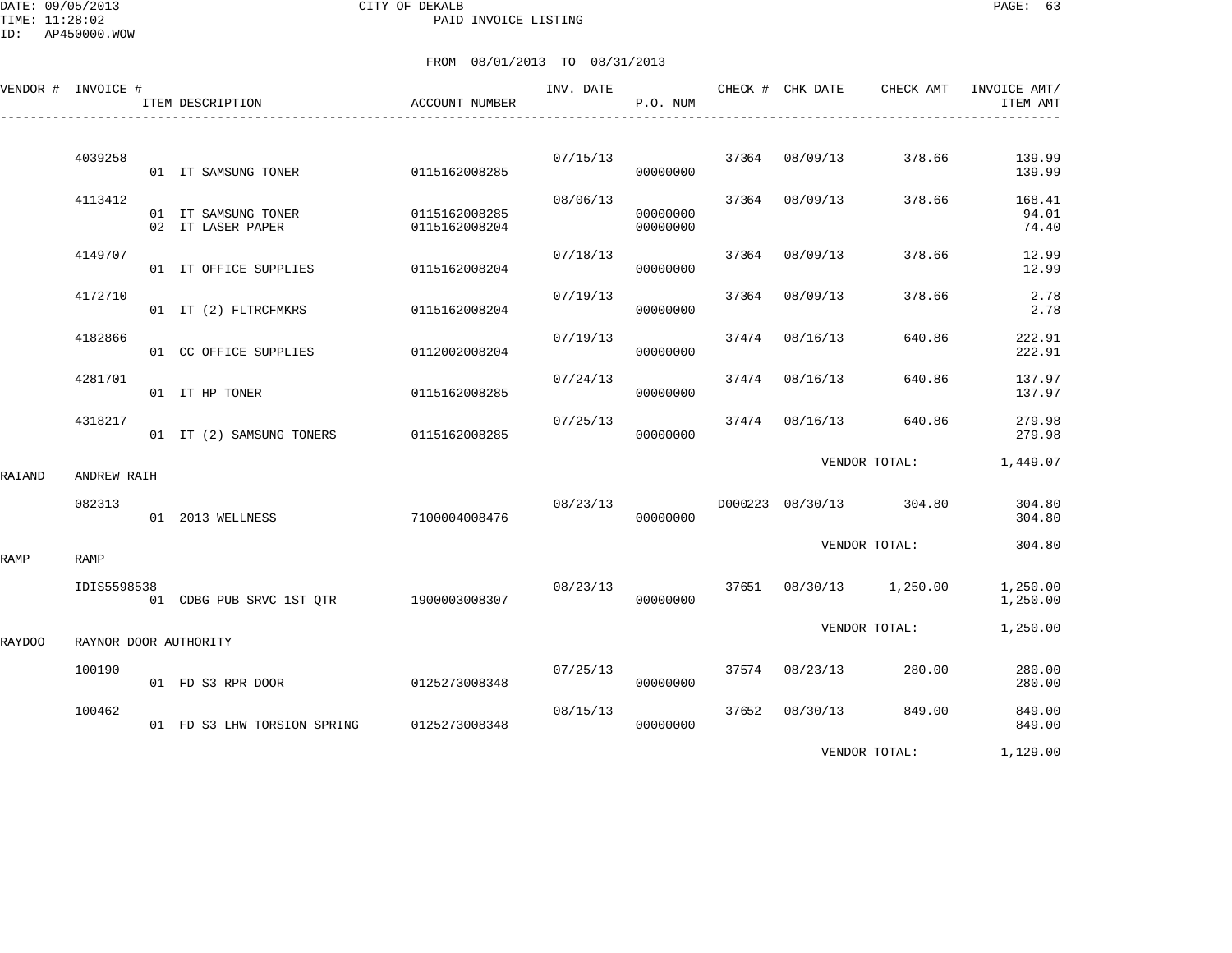#### DATE: 09/05/2013 CITY OF DEKALB PAGE: 64 PAID INVOICE LISTING

ID: AP450000.WOW

| VENDOR # INVOICE #                | ITEM DESCRIPTION                               | ACCOUNT NUMBER | INV. DATE | P.O. NUM |       | CHECK # CHK DATE | CHECK AMT | INVOICE AMT/<br>ITEM AMT |
|-----------------------------------|------------------------------------------------|----------------|-----------|----------|-------|------------------|-----------|--------------------------|
| RAYOHERR RAY O'HERRON COMPANY INC |                                                |                |           |          |       |                  |           |                          |
| 1321257IN                         | 01 PD PD335 SOUAD SUPPLIES                     | 5050006008521  | 07/15/13  | 00000000 |       | 37575 08/23/13   | 2,934.04  | 669.04<br>669.04         |
| 1321258IN                         | 01 PD PD331 SQUAD SUPPLIES                     | 5050006008521  | 07/15/13  | 00000000 | 37575 | 08/23/13         | 2,934.04  | 1,008.00<br>1,008.00     |
| 1321259IN                         | 01 PD PD340/325 SQUAD SUPPLIES                 | 5050006008521  | 07/15/13  | 00000000 | 37575 | 08/23/13         | 2,934.04  | 1,257.00<br>1,257.00     |
| 1321590IN                         | 01 PD UNIFORM SUPPLIES                         | 0120242008270  | 07/17/13  | 00000000 | 37365 | 08/09/13         | 43.93     | 43.93<br>43.93           |
| 1321951IN                         | 01 PD SQUAD SP/HD LIGHTS                       | 5050006008521  | 07/19/13  | 00000000 | 37475 | 08/16/13         | 4,462.12  | 274.08<br>274.08         |
| 1322170IN                         | 01 PD NEW SQUAD EQUIPMENT                      | 5050006008521  | 07/22/13  | 00000000 | 37475 | 08/16/13         | 4,462.12  | 783.58<br>783.58         |
| 1322171IN                         | 01 PD NEW SQUAD EQUIPMENT                      | 5050006008521  | 07/22/13  | 00000000 | 37475 | 08/16/13         | 4,462.12  | 925.58<br>925.58         |
| 1322172IN                         | 01 PD NEW SQUAD(TAHOE) EQUIPMENT 5050006008521 |                | 07/22/13  | 00000000 | 37475 | 08/16/13         | 4,462.12  | 224.58<br>224.58         |
| 1322324IN                         | 01 PD NEW SQUAD(IMPALA)EQUIPMENT 5050006008521 |                | 07/23/13  | 00000000 | 37475 | 08/16/13         | 4,462.12  | 891.87<br>891.87         |
| 1322325IN                         | 01 PD NEW SQUAD (FORD) EQUIPMENT               | 5050006008521  | 07/23/13  | 00000000 | 37475 | 08/16/13         | 4,462.12  | 109.87<br>109.87         |
| 1322326IN                         | 01 PD NEW SQUAD (TAHOE) EQUIPMENT              | 5050006008521  | 07/23/13  | 00000000 | 37475 | 08/16/13         | 4,462.12  | 247.00<br>247.00         |
| 1322443IN                         | 01 PD REDEL UNIFORM SUPPLIES                   | 0120222008270  | 07/19/13  | 00000000 | 37475 | 08/16/13         | 4,462.12  | 126.38<br>126.38         |
| 1322602IN                         | 01 PD SOUAD EOUIPMENT                          | 0100000002750  | 07/24/13  | 00000000 | 37475 | 08/16/13         | 4,462.12  | 336.31<br>336.31         |
| 1322603IN                         | 01 PD CLEAR STROBE TUBE                        | 0100000002750  | 07/24/13  | 00000000 | 37475 | 08/16/13         | 4,462.12  | 134.87<br>134.87         |
| 1322889IN                         | 01 PD NEW SQUAD (TAHOE) EQUIPMENT              | 0100000002715  | 07/29/13  | 00000000 | 37475 | 08/16/13         | 4,462.12  | 408.00<br>408.00         |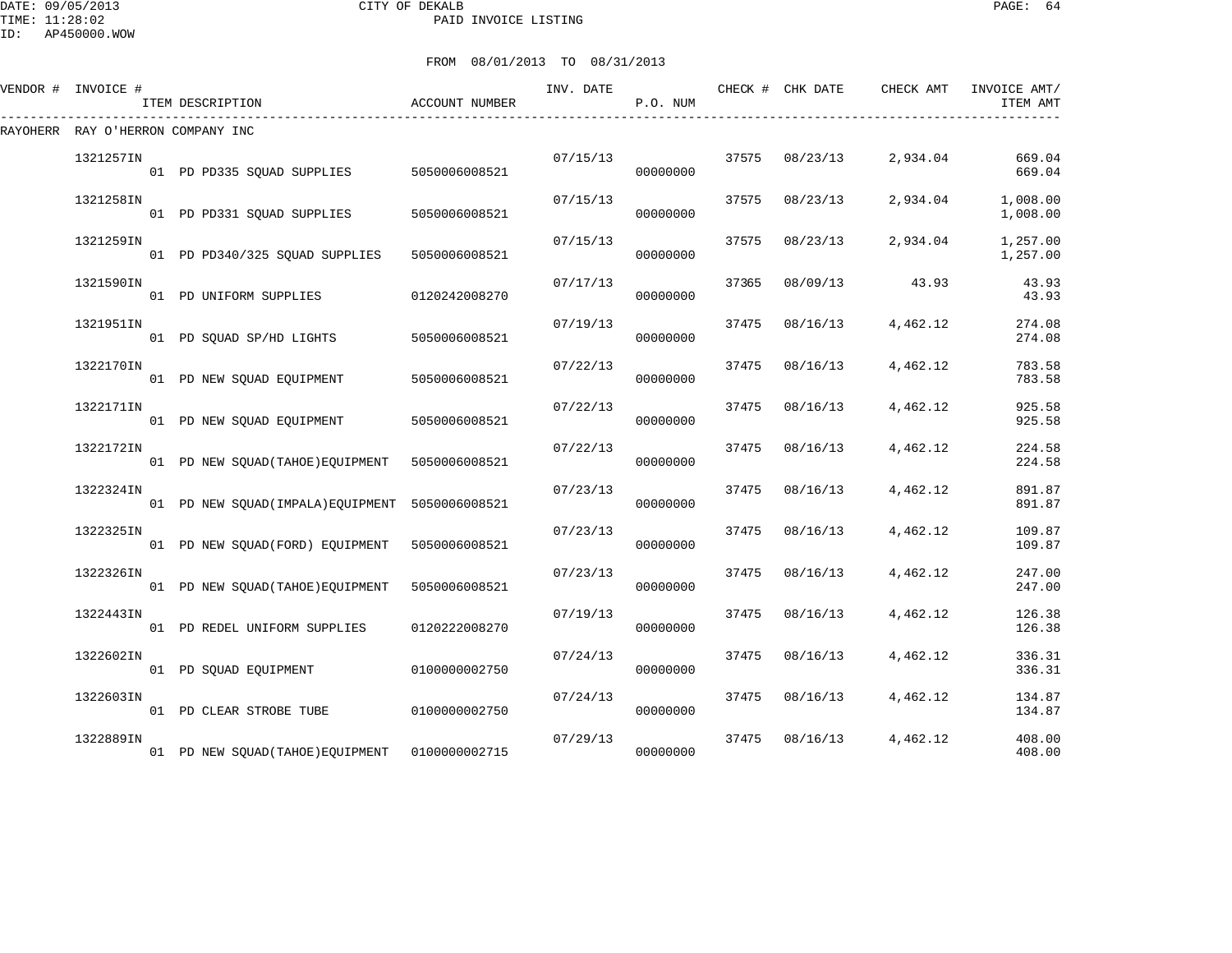DATE: 09/05/2013 CITY OF DEKALB PAGE: 65 PAID INVOICE LISTING

ID: AP450000.WOW

|        | VENDOR # INVOICE # | ITEM DESCRIPTION                                | ACCOUNT NUMBER | INV. DATE | P.O. NUM             |       | CHECK # CHK DATE | CHECK AMT               | INVOICE AMT/<br>ITEM AMT |
|--------|--------------------|-------------------------------------------------|----------------|-----------|----------------------|-------|------------------|-------------------------|--------------------------|
|        | 1323539IN          | 01 PD NEW TAHOE SQUAD EQUIPMENT 5050006008521   |                | 08/05/13  | 00000000             |       | 37653 08/30/13   | 10,735.95               | 1,532.45<br>1,532.45     |
|        | 1323541IN          | 01 PD NEW FORD SQUAD EQUIPMENT                  | 5050006008521  | 08/05/13  | 00000000             | 37653 | 08/30/13         | 10,735.95               | 1,532.45<br>1,532.45     |
|        | 1323903IN          | 01 PD NEW TAHOE SQUAD EQUIPMENT   0100000002730 |                | 08/07/13  | 00000000             | 37653 | 08/30/13         | 10,735.95               | 873.67<br>873.67         |
|        | 1323904IN          | 01 PD NEW IMPALA SOUAD EOUIPMENT 5050006008521  |                | 08/07/13  | 00000000             | 37653 | 08/30/13         | 10,735.95               | 1,908.67<br>1,908.67     |
|        | 1323905IN          | 01 PD NEW FORD SQUAD EQUIPMENT                  | 5050006008521  | 08/07/13  | 00000000             | 37653 | 08/30/13         | 10,735.95               | 963.66<br>963.66         |
|        | 1323919IN          | 01 PD SQUAD EQUIPMENT                           | 0100000002715  | 08/07/13  | 00000000             | 37653 | 08/30/13         | 10,735.95               | 3,042.58<br>3,042.58     |
|        | 1324016IN          | 01 PD DOMINATOR LIGHT                           | 0120222008226  | 08/08/13  | 00000000             | 37653 | 08/30/13         | 10,735.95               | 329.61<br>329.61         |
|        | 1324046IN          | 01 PD GLOCK/SIGHT/FRT                           | 0120226008540  | 08/08/13  | 00000000             | 37653 | 08/30/13         | 10,735.95               | 552.86<br>552.86         |
| REYJOH | JOHN REY           |                                                 |                |           |                      |       |                  | VENDOR TOTAL:           | 18,176.04                |
|        | 081613             | 01 TPLLN AMERICA IN BLOOM 8/6/13 0110103008376  |                | 08/16/13  | 00000000             |       |                  | D000218 08/23/13 154.71 | 154.71<br>154.71         |
| RHONOE | NOEL C RHODES      |                                                 |                |           |                      |       |                  | VENDOR TOTAL:           | 154.71                   |
|        | 080913             | 01 NOV '12-MAY '13 REBATE PRGRM 6000004008481   |                |           | 08/09/13<br>00000000 |       |                  | 37476 08/16/13 69.46    | 69.46<br>69.46           |
| RKDIX  | R.K. DIXON         |                                                 |                |           |                      |       |                  | VENDOR TOTAL:           | 69.46                    |
|        | 872913             | 01 CTYHLL/LGL CPYR LSE 6/29-9/28 0135003008310  |                | 05/24/13  | 00000000             | 37366 | 08/09/13         | 1,089.02                | 764.48<br>764.48         |
|        | 872914             | 01 CTYHLL CPYR LSE 6/29-9/28/13 0135003008310   |                | 05/24/13  | 00000000             | 37366 | 08/09/13         | 1,089.02                | 324.54<br>324.54         |
|        | 910433             |                                                 |                | 07/31/13  |                      |       | 37477 08/16/13   | 79.17                   | 79.17                    |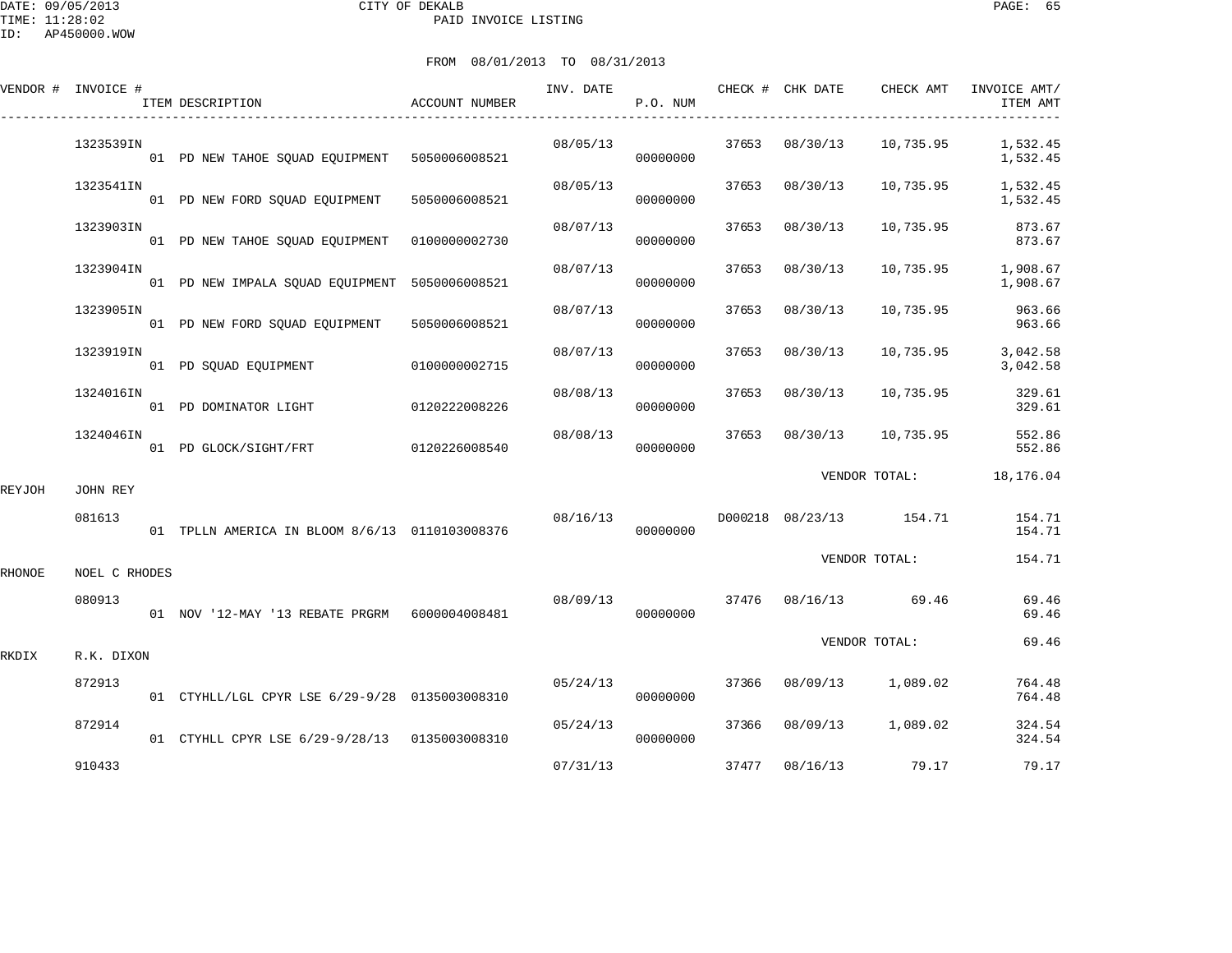DATE: 09/05/2013 CITY OF DEKALB PAGE: 66 PAID INVOICE LISTING

|               | VENDOR # INVOICE # | ITEM DESCRIPTION                                 | ACCOUNT NUMBER | INV. DATE | P.O. NUM |       | CHECK # CHK DATE | CHECK AMT               | INVOICE AMT/<br>ITEM AMT |
|---------------|--------------------|--------------------------------------------------|----------------|-----------|----------|-------|------------------|-------------------------|--------------------------|
|               | 910433             | 01 FD CPYR OVRG 4/30-7/29/13/FRT 0135002008202   |                | 07/31/13  | 00000000 |       |                  | 37477 08/16/13 79.17    | 79.17<br>79.17           |
| ROCCEM        |                    | ROCKFORD CEMENT PRODUCTS                         |                |           |          |       |                  |                         | VENDOR TOTAL: 1,168.19   |
|               | 110820             | 01 STR (42) SPDCRT MIX/(33) SPDCRT 0130332008233 |                | 07/23/13  | 00000000 |       |                  | 37576 08/23/13 1,170.10 | 1,170.10<br>1,170.10     |
| RONSIG        |                    | RONTAN NORTH AMERICA INC                         |                |           |          |       |                  | VENDOR TOTAL:           | 1,170.10                 |
|               | 604360A            | 01 PD QUASAR DOT LED 5050006008521               |                | 06/24/13  | 00000000 | 37506 |                  | 08/16/13 2,660.00       | 82.50<br>82.50           |
|               | 604458             | 01 PD VIZORLIGHT LED MDLS/STRB 5050006008521     |                | 07/19/13  | 00000000 | 37506 |                  | 08/16/13 2,660.00       | 2,577.50<br>2,577.50     |
| ROYPUB        | ROYAL PUBLISHING   |                                                  |                |           |          |       |                  | VENDOR TOTAL:           | 2,660.00                 |
|               | 7653815            | 01 PD IWATCH PROMO AD                            | 0120243008373  | 07/15/13  | 00000000 |       |                  | 37300 08/02/13 100.00   | 100.00<br>100.00         |
| RUSPOW        |                    | RUSH POWER SYSTEMS LLC                           |                |           |          |       |                  | VENDOR TOTAL:           | 100.00                   |
|               | 2068               | 01 ARPT ANNL ENG GEN INSPCTN 6500004008450       |                | 07/17/13  | 00000000 |       |                  | 37367 08/09/13 430.00   | 430.00<br>430.00         |
| SAFPAS        | SAFE PASSAGE, INC. |                                                  |                |           |          |       |                  | VENDOR TOTAL:           | 430.00                   |
|               | IDIS5598538        | 01 CDBG PUB SRVC 1ST QTR 1900003008307           |                | 08/23/13  | 00000000 |       |                  | 37654 08/30/13 3,500.00 | 3,500.00<br>3,500.00     |
| <b>SAFSUP</b> |                    | SAFETY SUPPLY ILLINOIS                           |                |           |          |       |                  | VENDOR TOTAL:           | 3,500.00                 |
|               | 1902551524         | 0125272008226<br>01 FD SENSOR                    |                | 07/30/13  | 00000000 | 37655 |                  | 08/30/13 257.50         | 257.50<br>257.50         |
| SAKJOS        | JOSEPH SAKELARIS   |                                                  |                |           |          |       |                  | VENDOR TOTAL:           | 257.50                   |
|               | 294173             |                                                  |                |           | 08/05/13 |       |                  | 37478  08/16/13  75.00  | 75.00                    |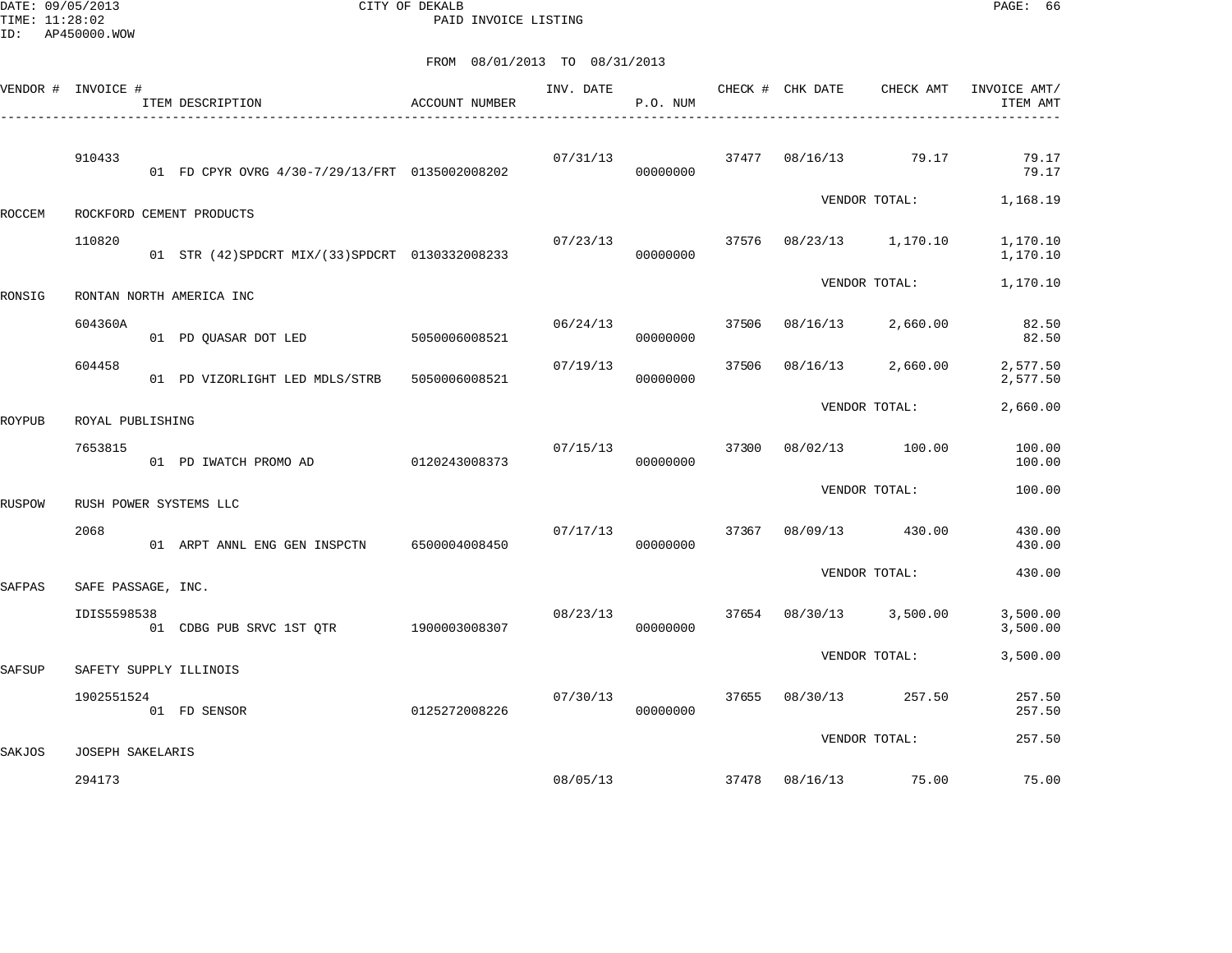DATE: 09/05/2013 CITY OF DEKALB PAGE: 67 PAID INVOICE LISTING

|               | VENDOR # INVOICE #    | ITEM DESCRIPTION<br>__________________________           | ACCOUNT NUMBER                 | INV. DATE | P.O. NUM             |       | CHECK # CHK DATE  | CHECK AMT     | INVOICE AMT/<br>ITEM AMT         |
|---------------|-----------------------|----------------------------------------------------------|--------------------------------|-----------|----------------------|-------|-------------------|---------------|----------------------------------|
|               | 294173                | 01 OVRPYMNT PRKG TKT#294173                              | 0100000073529                  | 08/05/13  | 00000000             | 37478 | 08/16/13          | 75.00         | 75.00<br>75.00                   |
| SAUMFG        | SAUBER MFG, CO.       |                                                          |                                |           |                      |       |                   | VENDOR TOTAL: | 75.00                            |
|               | PSI159837             | 01 STR CSTM CTECH DRWR PKG<br>02 STR CSTM CTECH DRWR PKG | 0130333008315<br>0130336008540 | 07/15/13  | 00000000<br>00000000 | 37301 | 08/02/13 3,267.25 |               | 3,267.25<br>1,145.50<br>2,121.75 |
|               | PSI159934             | 01 STR RHINO ADPTR/CAP/WNCH HNDL 0130332008295           |                                | 07/22/13  | 00000000             | 37479 | 08/16/13 369.00   |               | 369.00<br>369.00                 |
| <b>SCBAS</b>  | <b>SCBAS</b>          |                                                          |                                |           |                      |       |                   | VENDOR TOTAL: | 3,636.25                         |
|               | 87088                 | 01 FD GAUGE/FRT                                          | 0125273008311                  | 07/29/13  | 00000000             | 37577 | 08/23/13 64.81    |               | 64.81<br>64.81                   |
| <b>SECCLE</b> |                       | SECURE CLEAN BUILDING SERVICES                           |                                |           |                      |       |                   | VENDOR TOTAL: | 64.81                            |
|               | 10015                 | 01 ARPT JANITORIAL SRVCS AUG '13 6500004008450           |                                | 08/01/13  | 00000000             | 37480 | 08/16/13 167.00   |               | 167.00<br>167.00                 |
| SECSTA        |                       | JESSE WHITE SECRETARY OF STATE                           |                                |           |                      |       |                   | VENDOR TOTAL: | 167.00                           |
|               | N56109749             | 01 ANNL RPT GEN NFP CORP ACT 0130313008375               |                                | 08/02/13  | 00000000             | 37368 | 08/09/13 10.00    |               | 10.00<br>10.00                   |
| <b>SES</b>    | SES                   |                                                          |                                |           |                      |       |                   | VENDOR TOTAL: | 10.00                            |
|               | 17446                 | 01 WTR (2) BUFFER SOLUTION 6000002008244                 |                                | 07/15/13  | 00000000             | 37656 | 08/30/13          | 793.28        | 793.28<br>793.28                 |
| <b>SHAARC</b> | SHARP ARCHITECTS INC. |                                                          |                                |           |                      |       |                   | VENDOR TOTAL: | 793.28                           |
|               | 130603                | 01 FD S2 DSN/DVLPMNT                                     | 5045006508626                  | 08/02/13  | 00000000             |       | 37657 08/30/13    | 5,771.70      | 5,771.70<br>5,771.70             |
|               |                       |                                                          |                                |           |                      |       |                   | VENDOR TOTAL: | 5,771.70                         |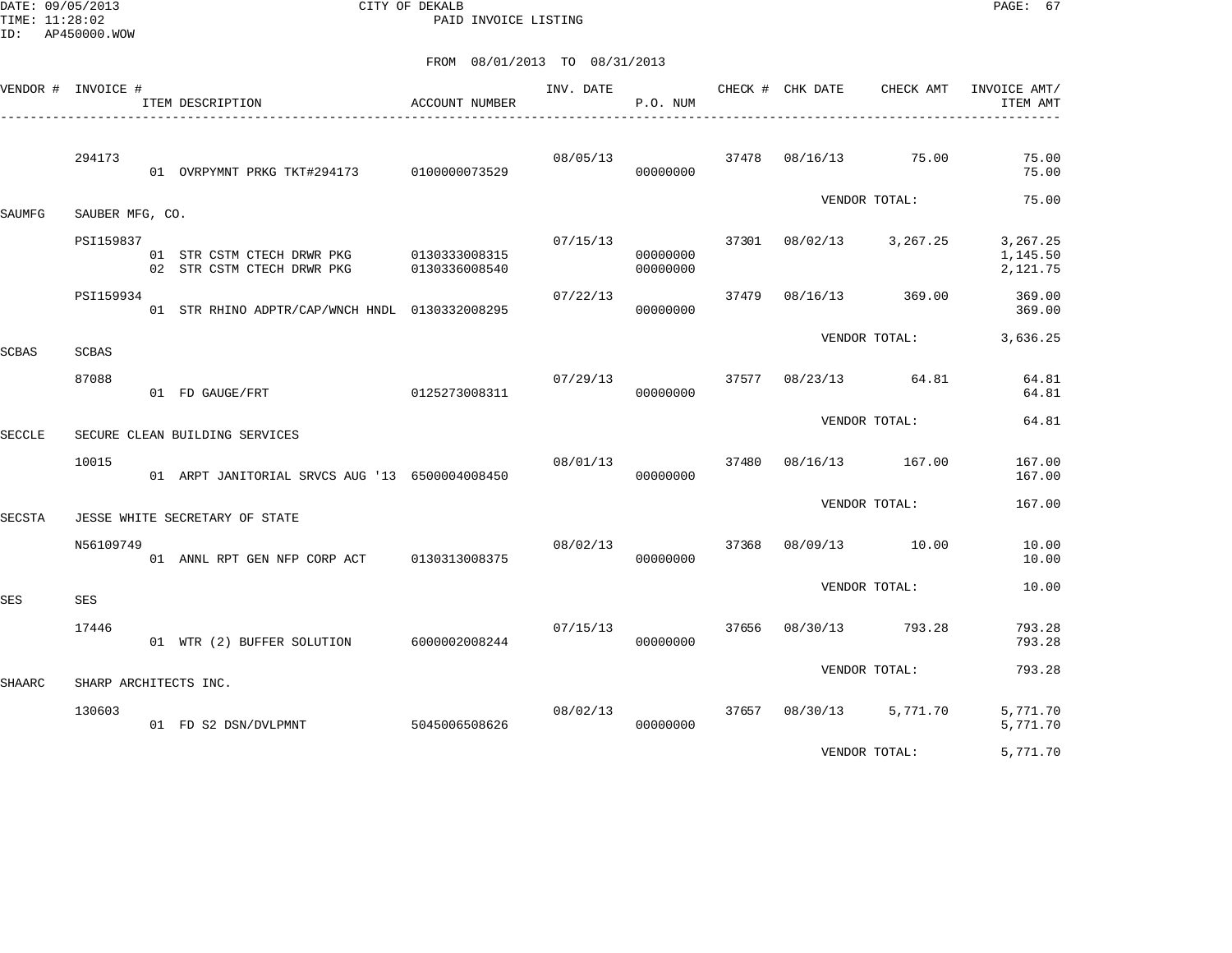DATE: 09/05/2013 CITY OF DEKALB PAGE: 68 PAID INVOICE LISTING

ID: AP450000.WOW

| VENDOR # | INVOICE #           | ITEM DESCRIPTION                                                                                 | ACCOUNT NUMBER                                  | INV. DATE | P.O. NUM                         |       | CHECK # CHK DATE | CHECK AMT       | INVOICE AMT/<br>ITEM AMT         |
|----------|---------------------|--------------------------------------------------------------------------------------------------|-------------------------------------------------|-----------|----------------------------------|-------|------------------|-----------------|----------------------------------|
| SHACOR   | SHARE CORPORATION   |                                                                                                  |                                                 |           |                                  |       |                  |                 |                                  |
|          | 843952              | 01 STR BLDG SUPPLIES<br>02 PD BLDG SUPPLIES<br>03 WTR BLDG SUPPLIES                              | 0130322008226<br>0120222008226<br>6000002008226 | 07/05/13  | 00000000<br>00000000<br>00000000 |       | 37302 08/02/13   | 81.78           | 81.78<br>27.26<br>27.26<br>27.26 |
|          | 848045847960        | 01 STR (12) DS INSCT RPLLNT/CHMPN 0130332008219                                                  |                                                 | 07/16/13  | 00000000                         | 37369 |                  | 08/09/13 433.97 | 433.97<br>433.97                 |
| SHASUB   |                     | SHAW SUBURBAN MEDIA GROUP                                                                        |                                                 |           |                                  |       |                  | VENDOR TOTAL:   | 515.75                           |
|          | 0713100255707       | 01 PW SIGNAGE PUB NOT 7/8//13 5045006508626                                                      |                                                 | 07/31/13  | 00000000                         | 37481 | 08/16/13         | 648.57          | 88.57<br>88.57                   |
|          | 0713100280407       | 01 PLNG LGL NOT 7/20, 7/22/13                                                                    | 0130343008366                                   | 07/31/13  | 00000000                         | 37578 | 08/23/13         | 135.43          | 135.43<br>135.43                 |
|          | 404496              | 01 ENG PRKNG LT 6/10 UPGRDS NTC                                                                  | 1300006508627                                   | 07/08/13  | 00000000                         | 37303 | 08/02/13         | 219.52          | 219.52<br>219.52                 |
|          | 406730              | 01 ENG TIF AREA MNTNNC BID                                                                       | 1300006508633                                   | 07/24/13  | 00000000                         | 37481 | 08/16/13         | 648.57          | 293.20<br>293.20                 |
|          | 406731              | 01 ENG BID PRKG LOT 10/GIRARD                                                                    | 1300006508627                                   | 07/24/13  | 00000000                         | 37481 | 08/16/13         | 648.57          | 266.80<br>266.80                 |
|          | 406732              | 01 TIF PUB NOT S 4TH ST                                                                          | 1300003008343                                   | 07/24/13  | 00000000                         | 37658 | 08/30/13         | 846.44          | 514.40<br>514.40                 |
|          | 406733              | 01 TIF PUB NOT SYCAMORE RD                                                                       | 1300003008343                                   | 07/24/13  | 00000000                         | 37658 | 08/30/13         | 846.44          | 332.04<br>332.04                 |
| SHATIM   | TIMOTHY W. SHARPE   |                                                                                                  |                                                 |           |                                  |       |                  | VENDOR TOTAL:   | 1,849.96                         |
|          | 012913              | 01 OPEB ACTUARIAL REPORTS                                                                        | 0135003008342                                   | 01/29/13  | 00000000                         | 37251 | 08/02/13         | 7,800.00        | 3,000.00<br>3,000.00             |
|          | 012913A             | 01 FIRE PENSION ACTUARIAL REPORT 0135003008342<br>02 POLICE PENSION ACTUARIAL RPRT 0135003008342 |                                                 | 01/29/13  | 00000000<br>00000000             |       | 37251 08/02/13   | 7,800.00        | 4,800.00<br>2,400.00<br>2,400.00 |
| SIGPI    | SIGMA PI FRATERNITY |                                                                                                  |                                                 |           |                                  |       |                  | VENDOR TOTAL:   | 7,800.00                         |
|          | 14082               |                                                                                                  |                                                 | 07/31/13  |                                  |       | 37482 08/16/13   | 100.00          | 100.00                           |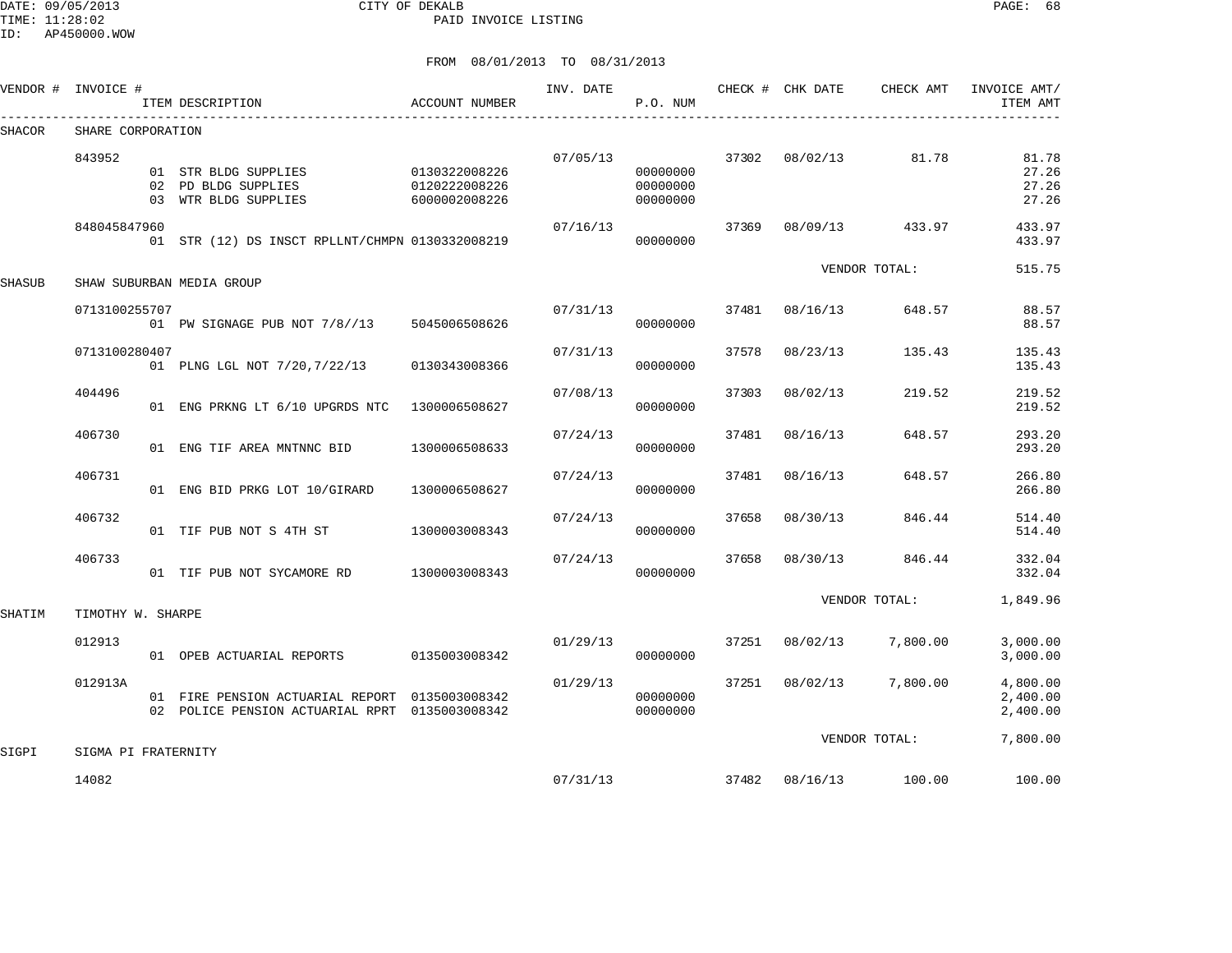DATE: 09/05/2013 CITY OF DEKALB PAGE: 69 PAID INVOICE LISTING

|        | VENDOR # INVOICE # | ITEM DESCRIPTION                                 | ACCOUNT NUMBER | INV. DATE | P.O. NUM |       | CHECK # CHK DATE | CHECK AMT      | INVOICE AMT/<br>ITEM AMT |
|--------|--------------------|--------------------------------------------------|----------------|-----------|----------|-------|------------------|----------------|--------------------------|
|        | 14082              | 01 OVRPYMNT RHL #14-082 0100000043225            |                | 07/31/13  | 00000000 | 37482 | 08/16/13         | 100.00         | 100.00<br>100.00         |
| SIMEMM | EMMAUEL SIMUNEK    |                                                  |                |           |          |       |                  | VENDOR TOTAL:  | 100.00                   |
|        | 080913             | 01 NOV '12-MAY '13 REBATE PRGRM    6000004008481 |                | 08/09/13  | 00000000 | 37483 |                  | 08/16/13 37.36 | 37.36<br>37.36           |
| SIPSON | SIPES & SONS       |                                                  |                |           |          |       |                  | VENDOR TOTAL:  | 37.36                    |
|        | 894156             | 01 DEMO 1651 E STATE STREET 1300006508624        |                | 07/18/13  | 00000000 | 37370 | 08/09/13         | 17,750.00      | 17,750.00<br>17,750.00   |
| SLWEBB |                    | S.L. WEBB ELECTRIC, INC.                         |                |           |          |       |                  | VENDOR TOTAL:  | 17,750.00                |
|        | 4424               | 01 ELCTRL INSPCTNS JUL '13 0130353008399         |                | 08/01/13  | 00000000 | 37484 | 08/16/13         | 2,400.00       | 2,400.00<br>2,400.00     |
| SMIGLE | GLENDA M. SMITH    |                                                  |                |           |          |       |                  | VENDOR TOTAL:  | 2,400.00                 |
|        | 080913             | 01 NOV '12-MAY '13 REBATE PRGRM 6000004008481    |                | 08/09/13  | 00000000 | 37485 | 08/16/13         | 55.12          | 55.12<br>55.12           |
| SMIJAM | JAMIE SMIRZ        |                                                  |                |           |          |       |                  | VENDOR TOTAL:  | 55.12                    |
|        | 080213             | 01 RMB CONF/TRNNG 7/24-7/26/13 1800003008376     |                | 08/02/13  | 00000000 |       | D000213 08/09/13 | 180.08         | 180.08<br>180.08         |
|        | 080213A            | 01 RMB CONF/TRNNG 6/27-6/28/13                   | 1800003008376  | 08/02/13  | 00000000 |       | D000216 08/09/13 | 208.05         | 208.05<br>208.05         |
|        | 080913             | 01 RMB MILEAGE 7/7-7/8/13 TRNNG 1800003008376    |                | 08/09/13  | 00000000 |       | D000217 08/16/13 | 149.16         | 149.16<br>149.16         |
| SMISHI | SHIRLEY M SMITH    |                                                  |                |           |          |       |                  | VENDOR TOTAL:  | 537.29                   |
|        | 080913             | 01 NOV '12-MAY '13 REBATE PRGRM    6000004008481 |                | 08/09/13  | 00000000 | 37486 |                  | 08/16/13 21.44 | 21.44<br>21.44           |
|        |                    |                                                  |                |           |          |       |                  | VENDOR TOTAL:  | 21.44                    |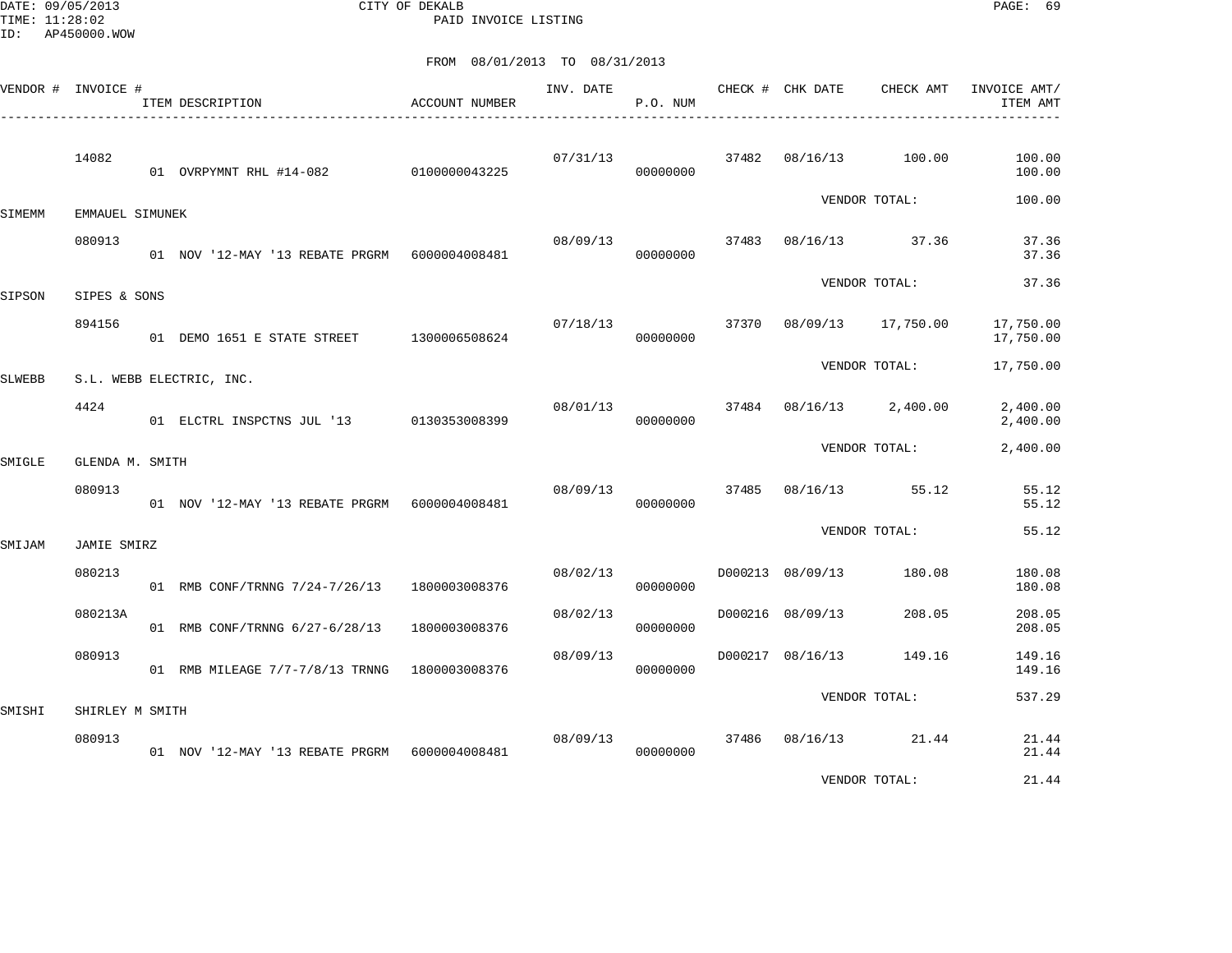DATE: 09/05/2013 CITY OF DEKALB PAGE: 70 PAID INVOICE LISTING

|        | VENDOR # INVOICE #   | ITEM DESCRIPTION                                                                   | ACCOUNT NUMBER | INV. DATE | P.O. NUM             |       | CHECK # CHK DATE | CHECK AMT     | INVOICE AMT/<br>ITEM AMT         |
|--------|----------------------|------------------------------------------------------------------------------------|----------------|-----------|----------------------|-------|------------------|---------------|----------------------------------|
| SPLCOL | SPLASH OF COLOR INC. |                                                                                    |                |           |                      |       |                  |               |                                  |
|        | 26341                | 01 STR GRN/YLLW TIPS                                                               | 0130333008310  | 07/08/13  | 00000000             | 37304 | 08/02/13         | 46.40         | 46.40<br>46.40                   |
| SPRINT | SPRINT PCS           |                                                                                    |                |           |                      |       |                  | VENDOR TOTAL: | 46.40                            |
|        | 621578810068         | 01 CDMA TELEMENTRY JUL '13 0125263008337                                           |                | 07/29/13  | 00000000             | 37487 | 08/16/13         | 24.70         | 24.70<br>24.70                   |
| SPUHEL | HELEN M SPURGIN      |                                                                                    |                |           |                      |       |                  | VENDOR TOTAL: | 24.70                            |
|        | 080913               | 01 NOV '12-MAY '13 REBATE PRGRM 6000004008481                                      |                | 08/09/13  | 00000000             | 37488 | 08/16/13         | 59.46         | 59.46<br>59.46                   |
| STAASS |                      | STANARD & ASSOCIATES, INC.                                                         |                |           |                      |       |                  | VENDOR TOTAL: | 59.46                            |
|        | SA000023356          | 01 HR (2) EVALUATIONS                                                              | 0115153008333  | 07/30/13  | 00000000             | 37659 | 08/30/13         | 750.00        | 750.00<br>750.00                 |
| STAJAN | JANET C STALEY       |                                                                                    |                |           |                      |       |                  | VENDOR TOTAL: | 750.00                           |
|        | 080513               | 01 NOV '12-MAY '13 REBATE PRGRM 6000004008481                                      |                | 08/05/13  | 00000000             | 37489 | 08/16/13         | 64.85         | 64.85<br>64.85                   |
| STRMIL |                      | STREICHER'S - MILWAUKEE                                                            |                |           |                      |       |                  | VENDOR TOTAL: | 64.85                            |
|        | I1033957             | 01 PD (10) M4 CRBN/(30) PMAG/FRT 5050006008521<br>02 PD (10) M4 CRBN/(30) PMAG/FRT | 0100000002715  | 07/17/13  | 00000000<br>00000000 | 37305 | 08/02/13         | 18,720.02     | 8,479.70<br>6,783.76<br>1,695.94 |
|        | I1035137             | 01 PD (7)5.56BLT CRRR GRP/FOF/FRT 0100000002715                                    |                | 07/23/13  | 00000000             | 37305 | 08/02/13         | 18,720.02     | 2,032.50<br>2,032.50             |
|        | I1035312             | 01 PD (4) M4 CAR COM WEP SYS                                                       | 0100000002715  | 07/23/13  | 00000000             | 37305 | 08/02/13         | 18,720.02     | 5,248.00<br>5,248.00             |
|        | I1035364             | 01 PD (2) M4 CAR/(18) PMAG/FRT                                                     | 0100000002715  | 07/24/13  | 00000000             | 37305 | 08/02/13         | 18,720.02     | 2,959.82<br>2,959.82             |
|        | I1037015             |                                                                                    |                | 08/01/13  |                      | 37490 | 08/16/13         | 804.00        | 804.00                           |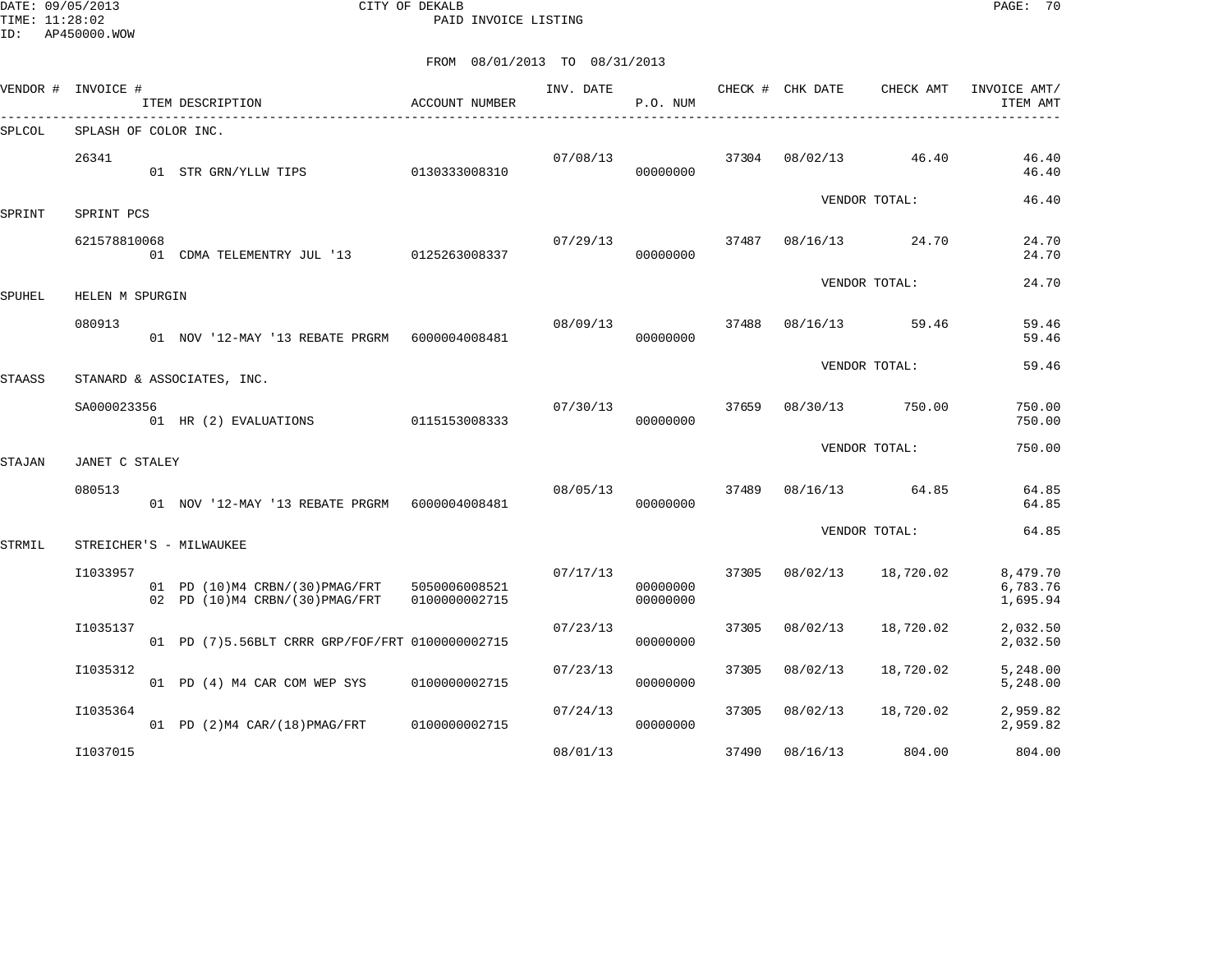DATE: 09/05/2013 CITY OF DEKALB PAGE: 71 PAID INVOICE LISTING

|               | VENDOR # INVOICE # | ACCOUNT NUMBER<br>ITEM DESCRIPTION              |               | INV. DATE | P.O. NUM |       | CHECK # CHK DATE | CHECK AMT                | INVOICE AMT/<br>ITEM AMT |
|---------------|--------------------|-------------------------------------------------|---------------|-----------|----------|-------|------------------|--------------------------|--------------------------|
|               | I1037015           | 01 PD M4 CRBN .223/FRT                          | 0100000002715 | 08/01/13  | 00000000 |       | 37490 08/16/13   | 804.00                   | 804.00<br>804.00         |
| <b>STRPLU</b> |                    | STRYPES PLUS MORE INC.                          |               |           |          |       |                  | VENDOR TOTAL:            | 19,524.02                |
|               | 12023              | 01 FD NEW AMB INSTLL LTTRNG/LOGOS 5050006008521 |               | 06/30/13  | 00000000 | 37252 | 08/02/13         | 5,158.00                 | 5,158.00<br>5,158.00     |
|               | 12029              | 01 PD (6)LOGO/(6) PATCHES                       | 0130332008231 | 07/10/13  | 00000000 | 37306 | 08/02/13         | 54.00                    | 54.00<br>54.00           |
|               | 12066              | 01 STR (4) LOGOS                                | 0130332008226 | 08/01/13  | 00000000 | 37579 | 08/23/13         | 24.00                    | 24.00<br>24.00           |
|               | 12071              | 01 PD 331/335/336 INSTLL LGS/WRPS 0100000002715 |               | 08/02/13  | 00000000 | 37491 | 08/16/13         | 2,800.00                 | 2,800.00<br>2,800.00     |
|               | 12074              | 01 STR (6) COD LOGOS                            | 0130332008226 | 08/12/13  | 00000000 | 37660 | 08/30/13         | 108.00                   | 108.00<br>108.00         |
| <b>SUBLAB</b> |                    | SUBURBAN LABORATORIES, INC.                     |               |           |          |       |                  | VENDOR TOTAL:            | 8,144.00                 |
|               | 29334              | 01 WTR DSNFCTNT/(5)FLUORIDE TSTS 6000003008356  |               | 07/15/13  | 00000000 | 37371 | 08/09/13         | 215.00                   | 215.00<br>215.00         |
|               | 29842              | 01 WTR (5) NITRATE TSTS 6000003008356           |               | 07/31/13  | 00000000 | 37492 |                  | 08/16/13 60.00           | 60.00<br>60.00           |
| <b>SUNPUB</b> |                    | SUNGARD PUBLIC SECTOR, INC.                     |               |           |          |       |                  | VENDOR TOTAL:            | 275.00                   |
|               | 66546              | 01 OSSI PROJECT                                 | 5055006008515 | 06/07/13  | 00000000 | 37661 |                  | 08/30/13 125,323.00      | 125,323.00<br>125,323.00 |
|               | 68535              | 01 PD REG FEE PUB SFTY CNF MILLER 0120233008376 |               | 07/23/13  | 00000000 | 37372 | 08/09/13         | 495.00                   | 495.00<br>495.00         |
| <b>SUPBUS</b> |                    | SUPERIOR BUSINESS FORMS INC                     |               |           |          |       |                  | VENDOR TOTAL: 125,818.00 |                          |
|               | 1493543            | 01 PD (1000) OVERTIME CARDS 0120222008202       |               | 08/08/13  | 00000000 | 37662 |                  | 08/30/13 104.15          | 104.15<br>104.15         |
|               |                    |                                                 |               |           |          |       |                  | VENDOR TOTAL:            | 104.15                   |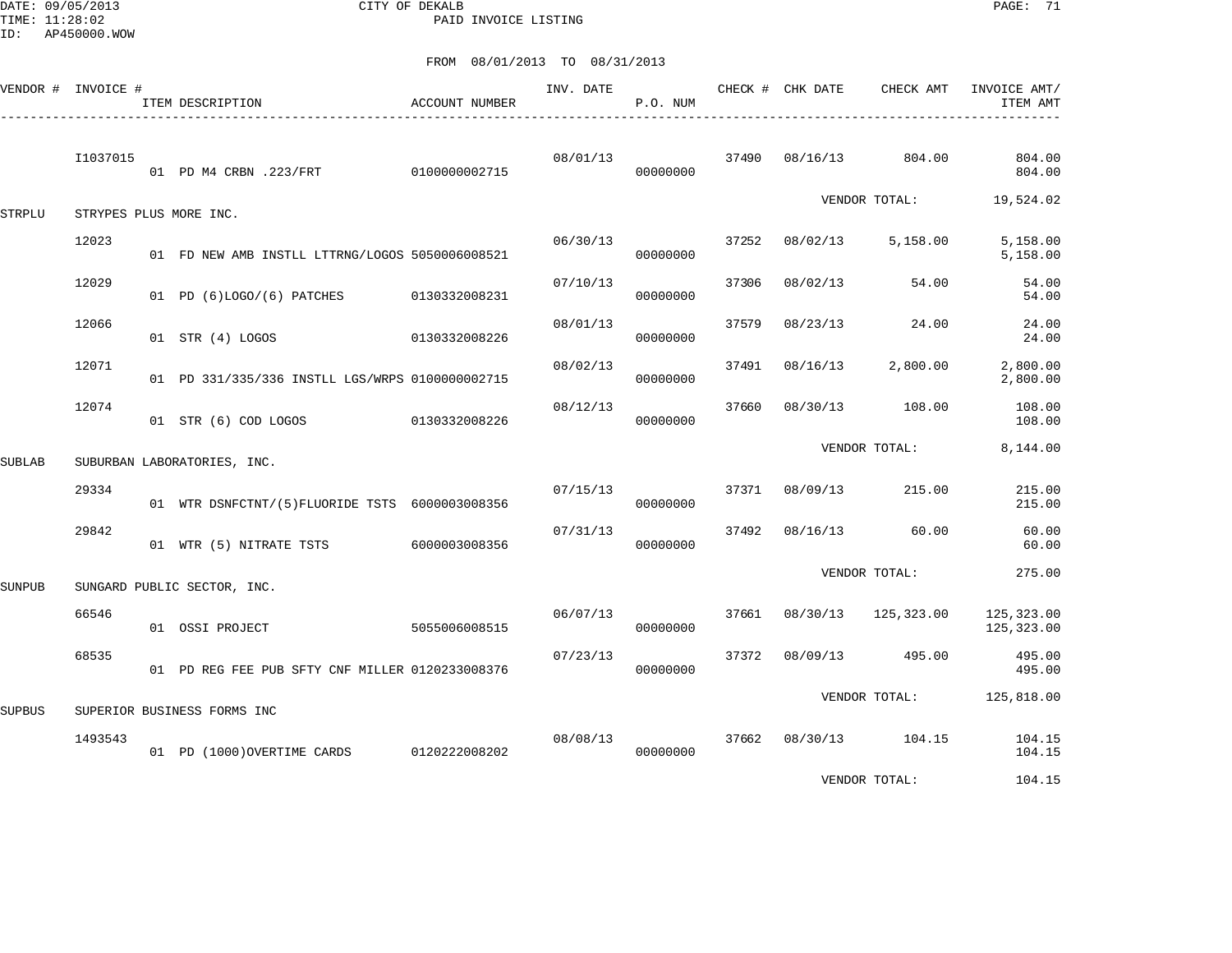DATE: 09/05/2013 CITY OF DEKALB PAGE: 72 PAID INVOICE LISTING

ID: AP450000.WOW

|        | VENDOR # INVOICE #    | ITEM DESCRIPTION                                                                                  | ACCOUNT NUMBER                                         | INV. DATE | P.O. NUM                         |       | CHECK # CHK DATE | CHECK AMT               | INVOICE AMT/<br>ITEM AMT                |
|--------|-----------------------|---------------------------------------------------------------------------------------------------|--------------------------------------------------------|-----------|----------------------------------|-------|------------------|-------------------------|-----------------------------------------|
| SUPDIE | SUPERIOR DIESEL, INC. |                                                                                                   |                                                        |           |                                  |       |                  |                         |                                         |
|        | S10284                | 01 STR P22 SWITCH TURN SGNL/FRT 0130332008226                                                     |                                                        | 06/20/13  | 00000000                         | 37253 | 08/02/13         | 275.69                  | 91.95<br>91.95                          |
|        | W1259                 | 01 STR P36 RPR FUSE<br>02 STR P36 RPR FUSE LABOR                                                  | 0130333008315<br>0130333008315                         | 06/25/13  | 00000000<br>00000000             | 37253 | 08/02/13         | 275.69                  | 183.74<br>7.07<br>176.67                |
|        | W1263                 | 01 STR P36 RPR MDL PART<br>02 STR P36 RPR LABOR<br>03 STR P36 RPR SHP SPPLS/FRT                   | 0130332008226<br>01303330000011<br>7/FRT 0130332008226 | 07/29/13  | 00000000<br>00000000<br>00000000 | 37580 | 08/23/13         | 1,729.07                | 1,573.07<br>1,298.88<br>240.00<br>34.19 |
|        | W1280                 | 01 STR P36 CLEANED BTTRY CBL LBR 0130333008315<br>02 STR P36 CLEANED BTTRY CBL SPPL 0130333008315 |                                                        | 07/29/13  | 00000000<br>00000000             | 37580 | 08/23/13         | 1,729.07                | 156.00<br>150.00<br>6.00                |
| SYNSYS |                       | SYN-TECH SYSTEMS, INC.                                                                            |                                                        |           |                                  |       |                  | VENDOR TOTAL:           | 2,004.76                                |
|        | 86203                 | 01 ARPT MNTNNC 8/30/13-8/29/14 6500004008450                                                      |                                                        | 08/12/13  | 00000000                         | 37663 | 08/30/13         | 918.75                  | 918.75<br>918.75                        |
| SZYJOH | JOHN SZYMCZAK         |                                                                                                   |                                                        |           |                                  |       |                  | VENDOR TOTAL:           | 918.75                                  |
|        | 080513                | 01 CRM FREE HSG OVRPYMNT 0100000043330                                                            |                                                        | 08/05/13  | 00000000                         | 37493 | 08/16/13         | 50.00                   | 50.00<br>50.00                          |
| TBCNET | TBC NET, INC.         |                                                                                                   |                                                        |           |                                  |       |                  | VENDOR TOTAL:           | 50.00                                   |
|        | CW28869               | 01 IT SERVICES                                                                                    | 0115162008285                                          | 03/31/13  | 00000000                         | 37597 | 08/23/13         | 501.00                  | 86.25<br>86.25                          |
|        | CW29213               | 01 IT SERVICES                                                                                    | 0115162008285                                          | 05/31/13  | 00000000                         | 37597 | 08/23/13         | 501.00                  | 328.50<br>328.50                        |
|        | CW29373               | 01 IT SERVICES                                                                                    | 0115162008285                                          | 06/30/13  | 00000000                         | 37597 | 08/23/13         | 501.00                  | 86.25<br>86.25                          |
| TCP    |                       | TRAFFIC CONTROL & PROTECTION                                                                      |                                                        |           |                                  |       |                  | VENDOR TOTAL:           | 501.00                                  |
|        | 77674                 |                                                                                                   |                                                        | 07/25/13  |                                  |       |                  | 37494 08/16/13 8,419.40 | 1,580.00                                |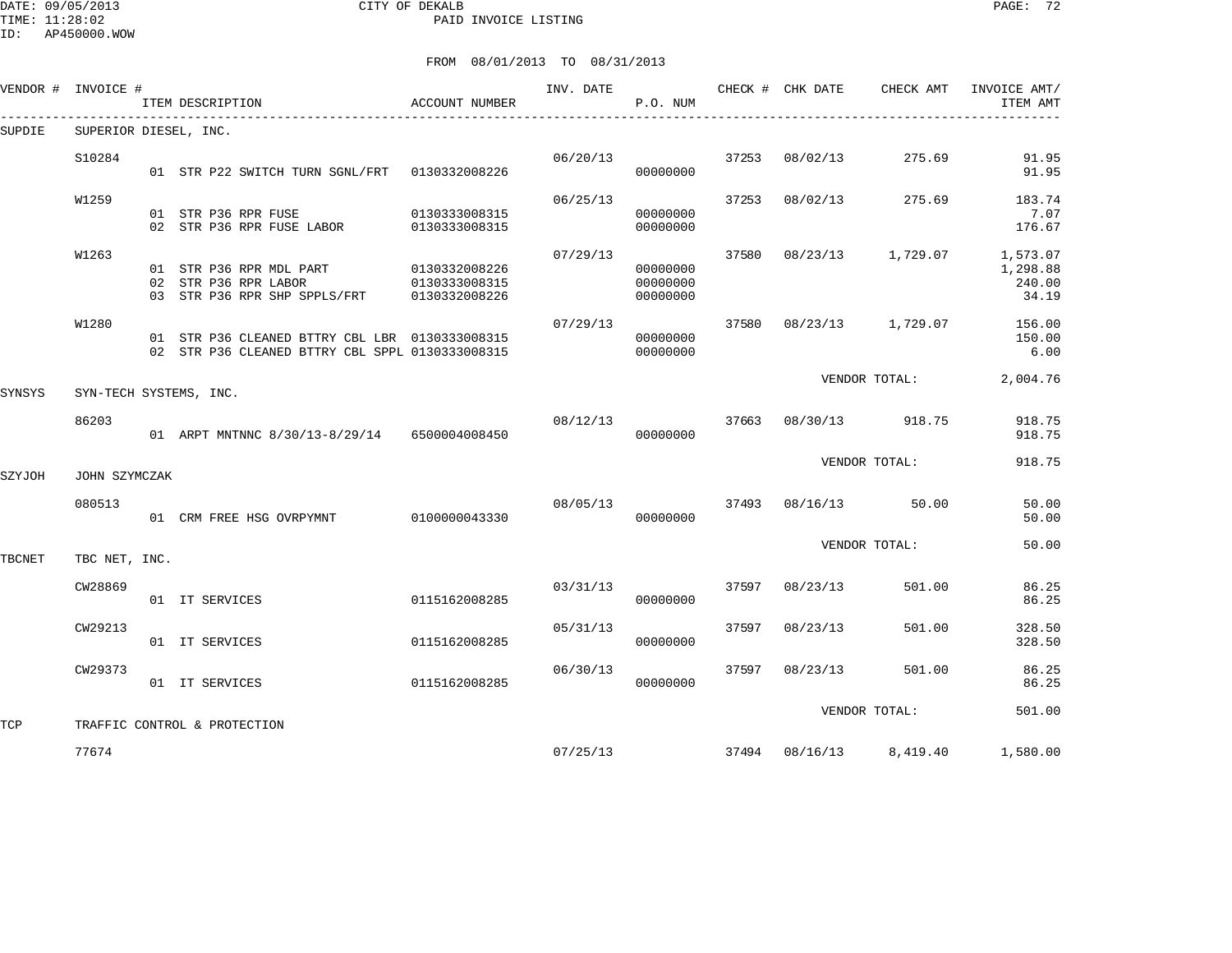DATE: 09/05/2013 CITY OF DEKALB PAGE: 73 PAID INVOICE LISTING

| VENDOR # INVOICE # |                                  | ITEM DESCRIPTION                               | ACCOUNT NUMBER |          | P.O. NUM |       |                | INV. DATE <b>CHECK # CHK DATE</b> CHECK AMT | INVOICE AMT/<br>ITEM AMT |
|--------------------|----------------------------------|------------------------------------------------|----------------|----------|----------|-------|----------------|---------------------------------------------|--------------------------|
|                    |                                  |                                                |                |          |          |       |                |                                             |                          |
|                    | 77674                            | 01 WTR (25) BARRICADES/DEL                     | 6000006008540  | 07/25/13 | 00000000 |       | 37494 08/16/13 | 8,419.40                                    | 1,580.00<br>1,580.00     |
|                    | 77703                            | 01 STR SIGNS                                   | 1300006508639  | 07/22/13 | 00000000 |       | 37494 08/16/13 | 8,419.40                                    | 6,839.40<br>6,839.40     |
| TEXPET             | TEXOR PETROLEUM                  |                                                |                |          |          |       |                | VENDOR TOTAL:                               | 8,419.40                 |
|                    | 417245641501                     | 01 STR 8.504USG UNLEADED FUEL   0100000001510  |                | 07/19/13 | 00000000 | 37495 |                | 08/16/13 26,966.15                          | 26,966.15<br>26,966.15   |
| THEROO             |                                  | THEISEN ROOFING & SIDING                       |                |          |          |       |                | VENDOR TOTAL:                               | 26,966.15                |
|                    | 062813                           | 01 ARPT HANGER ALMNM DR TRM 6500003008311      |                | 06/28/13 | 00000000 |       |                | 37254 08/02/13 70.00                        | 70.00<br>70.00           |
| THOREU             |                                  | THOMSON REUTERS - WEST                         |                |          |          |       |                | VENDOR TOTAL:                               | 70.00                    |
|                    | 827659354                        | 01 PD SBSCRPTN PRDCT CHRGS JUN13 0100000002730 |                | 07/04/13 | 00000000 | 37255 | 08/02/13       | 205.92                                      | 205.92<br>205.92         |
| <b>TLOLLC</b>      | TLO LLC                          |                                                |                |          |          |       |                | VENDOR TOTAL:                               | 205.92                   |
|                    | 080113                           | 01 PD SRVCS 7/1-7/31/13 0120242008243          |                | 08/01/13 | 00000000 |       |                | 37373 08/09/13 54.50                        | 54.50<br>54.50           |
| TOPAUT             |                                  | TOPLINE AUTO UPHOLSTERY                        |                |          |          |       |                | VENDOR TOTAL:                               | 54.50                    |
|                    | 081413                           | 01 STR P9 SEAT RPR                             | 0130333008315  | 08/14/13 | 00000000 | 37664 |                | 08/30/13 185.00                             | 185.00<br>185.00         |
| TORELI             | ELISMEIDA TORRES                 |                                                |                |          |          |       |                | VENDOR TOTAL:                               | 185.00                   |
|                    | 080213                           | 01 RFND UB #3803167490-00 6000000063444        |                | 08/02/13 | 00000000 |       |                | 37374 08/09/13 160.84                       | 160.84<br>160.84         |
| TRAINS             |                                  |                                                |                |          |          |       |                | VENDOR TOTAL:                               | 160.84                   |
|                    | TRAVELERS INSURANCE<br>000443915 |                                                |                | 07/31/13 |          |       | 37581 08/23/13 | 214.95                                      | 214.95                   |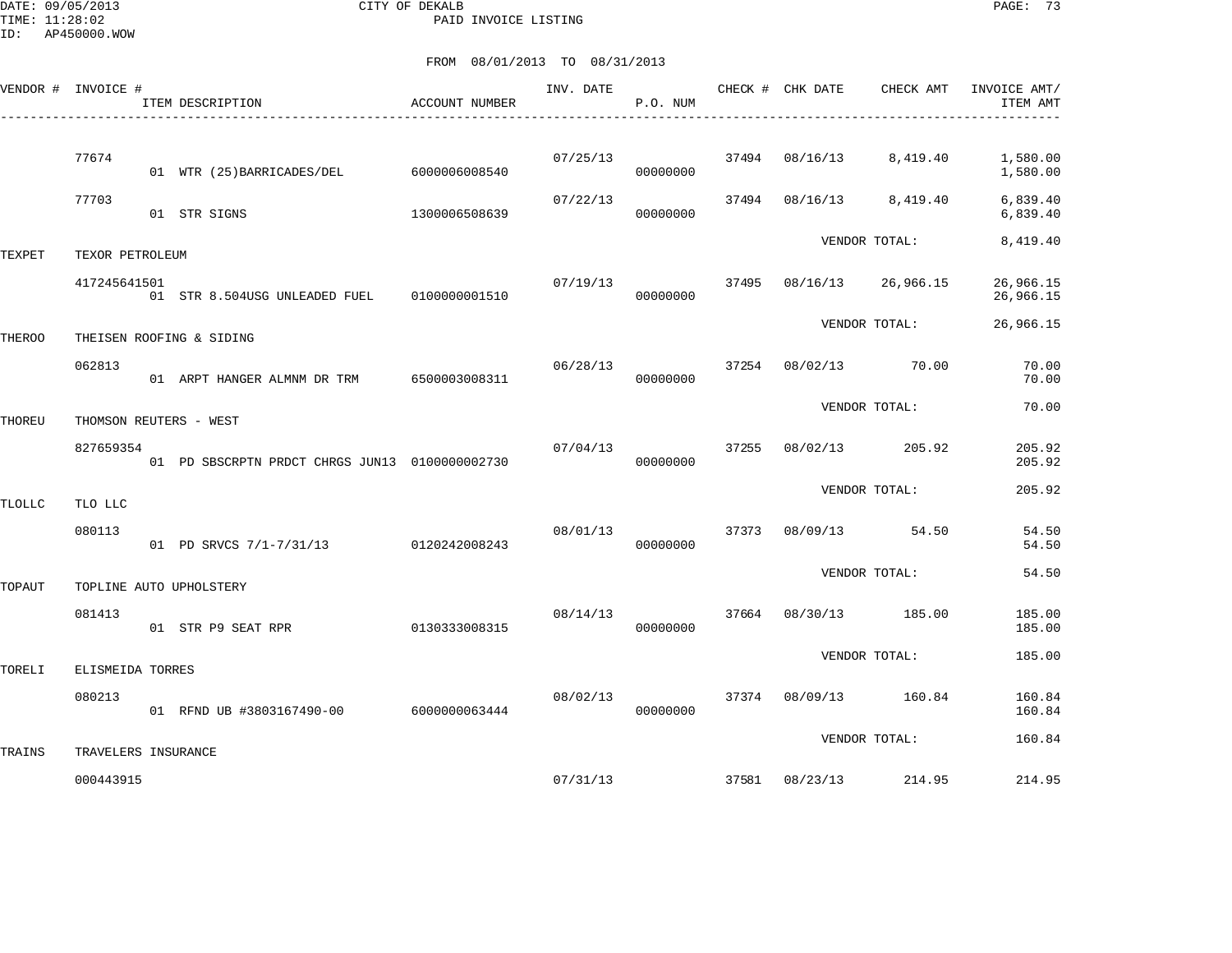DATE: 09/05/2013 CITY OF DEKALB PAGE: 74 PAID INVOICE LISTING

|         | VENDOR # INVOICE #    | ITEM DESCRIPTION                                                                                       | <b>ACCOUNT NUMBER</b>          | INV. DATE | P.O. NUM                         |       |                | CHECK # CHK DATE CHECK AMT | INVOICE AMT/<br>ITEM AMT          |
|---------|-----------------------|--------------------------------------------------------------------------------------------------------|--------------------------------|-----------|----------------------------------|-------|----------------|----------------------------|-----------------------------------|
|         |                       |                                                                                                        |                                |           |                                  |       |                |                            |                                   |
|         | 000443915             | 01 PYMNT DED LITTLE ACCDNT 3/8/13 7200004008472                                                        |                                | 07/31/13  | 00000000                         | 37581 | 08/23/13       | 214.95                     | 214.95<br>214.95                  |
|         | 1682924               | 01 DDCTBL DPST 05/01/13-05/01/14 7200000001400                                                         |                                | 06/07/13  | 00000000                         | 37375 | 08/09/13       | 30,000.00                  | 30,000.00<br>30,000.00            |
| TRETIR  | TREDROC TIRE SERVICES |                                                                                                        |                                |           |                                  |       |                | VENDOR TOTAL:              | 30, 214.95                        |
|         | 343970                | 01 STR SML/MED JUNK REMOVAL 0130333008315<br>02 PD SML/MED JUNK REMOVAL<br>03 WTR SML/MED JUNK REMOVAL | 0120223008315<br>6000003008315 | 08/20/13  | 00000000<br>00000000<br>00000000 | 37582 | 08/23/13       | 187.50                     | 187.50<br>62.50<br>62.50<br>62.50 |
| TRIFAB  |                       | TRI-ANGLE FABRICATION & BODY                                                                           |                                |           |                                  |       |                | VENDOR TOTAL:              | 187.50                            |
|         | 18524                 | 01 STR P53 TAILGATE SEAL 0130332008226                                                                 |                                | 07/10/13  | 00000000                         | 37307 | 08/02/13       | 262.22                     | 262.22<br>262.22                  |
| TRINOR  | TRICARE NORTH REGION  |                                                                                                        |                                |           |                                  |       |                | VENDOR TOTAL:              | 262.22                            |
|         | 131850                | 01 AMB RFND # 131624463 010000063423                                                                   |                                | 08/07/13  | 00000000                         | 37583 |                | 08/23/13 147.00            | 147.00<br>147.00                  |
| TRIRSYS | TRI-R SYSTEMS INC.    |                                                                                                        |                                |           |                                  |       |                | VENDOR TOTAL:              | 147.00                            |
|         | 003623                | 01 WTR SRVC CALL 7/9/13 LABOR<br>02 WTR SRVC CALL 7/9/13 MATL                                          | 6000006008515<br>6000006008515 | 07/16/13  | 00000000<br>00000000             | 37376 | 08/09/13       | 10,070.00                  | 6, 300.00<br>4,500.00<br>1,800.00 |
|         | 003629                | 01 WTR INSTLL CNDT/WRNG/LABOR<br>02 WTR INSTLL CNDT/WRNG MATL                                          | 6000006008515<br>6000006008515 | 07/16/13  | 00000000<br>00000000             | 37376 | 08/09/13       | 10,070.00                  | 3,770.00<br>3,000.00<br>770.00    |
|         | 003654                | 01 WTR WTP IMPRVMNTS                                                                                   | 6000006008515                  | 07/31/13  | 00000000                         |       | 37584 08/23/13 | 2,500.00                   | 2,500.00<br>2,500.00              |
| TROINV  | TROTSKY INVESTIGATIVE |                                                                                                        |                                |           |                                  |       |                | VENDOR TOTAL:              | 12,570.00                         |
|         | 1304                  |                                                                                                        |                                | 07/25/13  |                                  | 37496 |                | 08/16/13 125.00            | 125.00                            |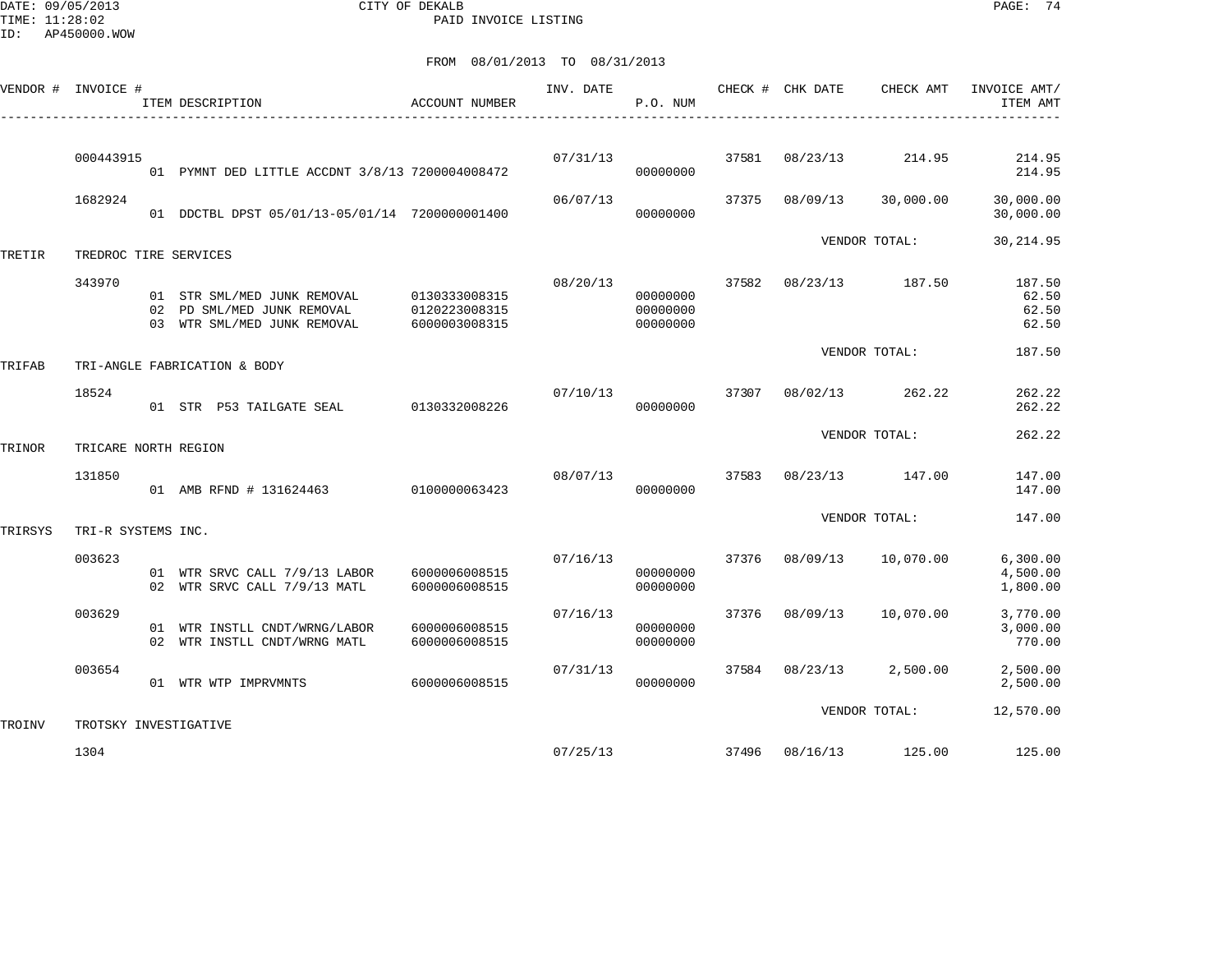DATE: 09/05/2013 CITY OF DEKALB PAGE: 75 PAID INVOICE LISTING

| VENDOR # | INVOICE #             |                            | ITEM DESCRIPTION                                                                                                                                | <b>ACCOUNT NUMBER</b>                                                                              | INV. DATE | P.O. NUM                                                             |       | CHECK # CHK DATE | CHECK AMT     | INVOICE AMT/<br>ITEM AMT                                                |
|----------|-----------------------|----------------------------|-------------------------------------------------------------------------------------------------------------------------------------------------|----------------------------------------------------------------------------------------------------|-----------|----------------------------------------------------------------------|-------|------------------|---------------|-------------------------------------------------------------------------|
|          | 1304                  |                            | 01 HR PLYGRPH TST                                                                                                                               | 0115153008333                                                                                      | 07/25/13  | 00000000                                                             | 37496 | 08/16/13         | 125.00        | 125.00<br>125.00                                                        |
|          | PD1304                |                            | 01 HR POLYGRAPH APPLICANT                                                                                                                       | 0115153008333                                                                                      | 07/25/13  | 00000000                                                             | 37665 | 08/30/13         | 125.00        | 125.00<br>125.00                                                        |
| UNDLAB   |                       |                            | UNDERWRITERS LABORATORIES                                                                                                                       |                                                                                                    |           |                                                                      |       |                  | VENDOR TOTAL: | 250.00                                                                  |
|          | 710151179233          |                            | 01 FD S1 INSPCTN SRVC                                                                                                                           | 0125273008315                                                                                      | 08/27/13  | 00000000                                                             | 37666 | 08/30/13         | 2,292.25      | 2,292.25<br>2,292.25                                                    |
| UNIADV   | UNIVERSAL ADVERTISING |                            |                                                                                                                                                 |                                                                                                    |           |                                                                      |       |                  | VENDOR TOTAL: | 2,292.25                                                                |
|          | 17011047              |                            | 01 ARPT ADVRTSNG (50)MAPS                                                                                                                       | 6500003008373                                                                                      | 07/08/13  | 00000000                                                             | 37308 | 08/02/13         | 207.50        | 207.50<br>207.50                                                        |
| UNIDEN   |                       |                            | UNIFORM DEN EAST, INC.                                                                                                                          |                                                                                                    |           |                                                                      |       |                  | VENDOR TOTAL: | 207.50                                                                  |
|          | 30018                 |                            | 01 PD ESPY UNIFORM SUPPLIES                                                                                                                     | 0120222008270                                                                                      | 06/11/13  | 00000000                                                             | 37256 | 08/02/13         | 837.41        | 550.30<br>550.30                                                        |
|          | 30018-81              |                            | 01 PD ESPY CRDT #30018 UNIFORM                                                                                                                  | 0120222008270                                                                                      | 07/11/13  | 00000000                                                             | 37256 | 08/02/13         | 837.41        | $-226.50$<br>$-226.50$                                                  |
|          | 30060                 |                            | 01 PD UNIFORM SUPPLIES DENSBERGER 0120222008270                                                                                                 |                                                                                                    | 06/11/13  | 00000000                                                             | 37585 | 08/23/13         | 571.75        | 97.00<br>97.00                                                          |
|          | 30106                 |                            | 01 PD MALLETT UNIFORM SUPPLIES                                                                                                                  | 0120222008270                                                                                      | 06/25/13  | 00000000                                                             | 37256 | 08/02/13         | 837.41        | 407.56<br>407.56                                                        |
|          | 30126                 |                            | 01 PD BROWN UNIFORM SUPPLIES                                                                                                                    | 0100000002715                                                                                      | 07/05/13  | 00000000                                                             | 37309 | 08/02/13         | 13,318.70     | 184.85<br>184.85                                                        |
|          | 30443                 | 02<br>03<br>04<br>05<br>06 | 01 PD ESPY ARMOR VEST<br>PD FERRIGAN ARMOR VEST<br>PD BROWN ARMOR VEST<br>PD JOHNSON ARMOR VEST<br>PD WILKENS ARMOR VEST<br>PD OFFICER SUPPLIES | 0100000002715<br>0100000002715<br>0100000002715<br>0100000002715<br>0100000002715<br>0100000002715 | 07/18/13  | 00000000<br>00000000<br>00000000<br>00000000<br>00000000<br>00000000 | 37309 | 08/02/13         | 13,318.70     | 10,879.45<br>975.00<br>975.00<br>975.00<br>975.00<br>975.00<br>6,004.45 |
|          | 30464                 |                            |                                                                                                                                                 |                                                                                                    | 07/05/13  |                                                                      | 37309 | 08/02/13         | 13,318.70     | 1,410.00                                                                |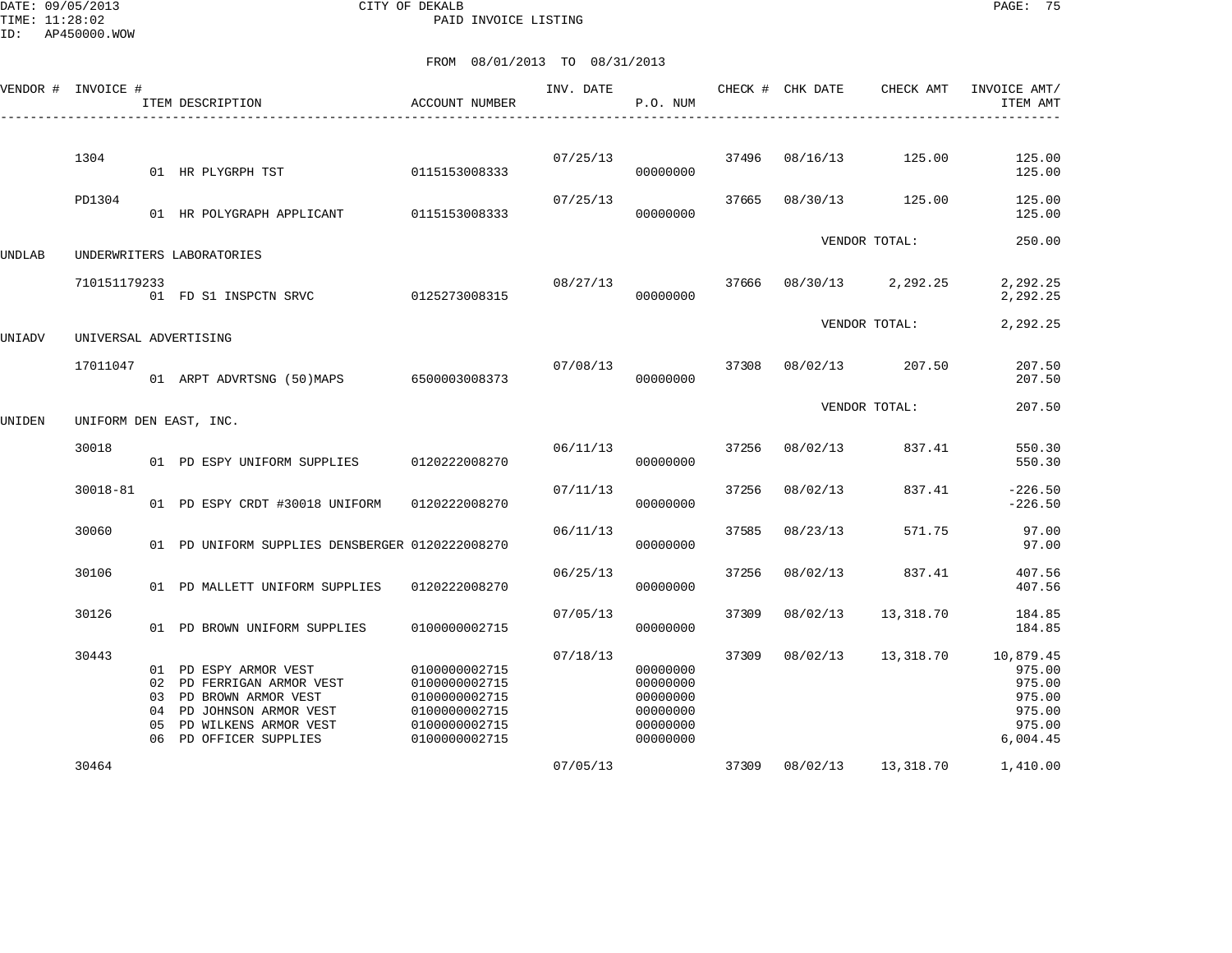|        | VENDOR # INVOICE # | ITEM DESCRIPTION                               | ACCOUNT NUMBER | INV. DATE | P.O. NUM |       | CHECK # CHK DATE | CHECK AMT     | INVOICE AMT/<br>ITEM AMT |
|--------|--------------------|------------------------------------------------|----------------|-----------|----------|-------|------------------|---------------|--------------------------|
|        |                    |                                                |                |           |          |       |                  |               |                          |
|        | 30464              | 01 PD TCTCL TRSR/SHRTS/NM STRPS  0100000002715 |                | 07/05/13  | 00000000 | 37309 | 08/02/13         | 13,318.70     | 1,410.00<br>1,410.00     |
|        | 30541              | 01 PD NONNEMMANN UNIFORM SPPLS                 | 0120222008270  | 06/27/13  | 00000000 | 37256 | 08/02/13         | 837.41        | 106.05<br>106.05         |
|        | 30549              | 01 PD SWFLY DLX/(4)SWFLY DLX REG 0100000002730 |                | 08/09/13  | 00000000 | 37585 | 08/23/13         | 571.75        | 474.75<br>474.75         |
|        | 30803              | 01 PD LOCKHART UNIFORM SUPPLIES                | 0120242008270  | 07/17/13  | 00000000 | 37377 | 08/09/13         | 39.75         | 39.75<br>39.75           |
|        | 30853              | 01 PD GATES UNIFORM SUPPLIES                   | 0100000002715  | 07/10/13  | 00000000 | 37309 | 08/02/13         | 13,318.70     | 844.40<br>844.40         |
| UNILOU |                    | UNIVERSITY OF LOUISVILLE                       |                |           |          |       |                  | VENDOR TOTAL: | 14,767.61                |
|        | SPI124D1512        | 01 PD EHRKE/MOTT TRNNG 10/18 0120243008376     |                | 07/23/13  | 00000000 | 37497 | 08/16/13         | 2,390.00      | 2,390.00<br>2,390.00     |
| UNIREN | UNITED RENTALS     |                                                | VENDOR TOTAL:  |           |          |       |                  | 2,390.00      |                          |
|        | 112643785001       | 01 WTR W28 TRIPOD                              | 6000002008295  | 07/17/13  | 00000000 | 37378 | 08/09/13         | 364.20        | 169.60<br>169.60         |
|        | 112789357001       | 01 WTR (2) TRIPODS                             | 6000002008295  | 07/23/13  | 00000000 | 37378 | 08/09/13         | 364.20        | 194.60<br>194.60         |
| UNISHE |                    | UNIVERSITY SHELL, INC.                         |                |           |          |       |                  | VENDOR TOTAL: | 364.20                   |
|        | 47777              | 01 PD PD381 FUEL                               | 0120212008245  | 07/17/13  | 00000000 | 37498 | 08/16/13         | 15.31         | 15.31<br>15.31           |
| UPS    |                    | UNITED PARCEL SERVICE                          |                |           |          |       |                  | VENDOR TOTAL: | 15.31                    |
|        | 00007WX103283      | 01 WTR SUB LAB 7/9 SHPPING FEES 6000003008305  |                | 07/13/13  | 00000000 | 37310 | 08/02/13         | 31.06         | 19.06<br>19.06           |
|        | 00007WX103293      | 01 WTR SHPPNG FEES 7/19/13                     | 6000003008305  | 07/20/13  | 00000000 | 37310 | 08/02/13         | 31.06         | 12.00<br>12.00           |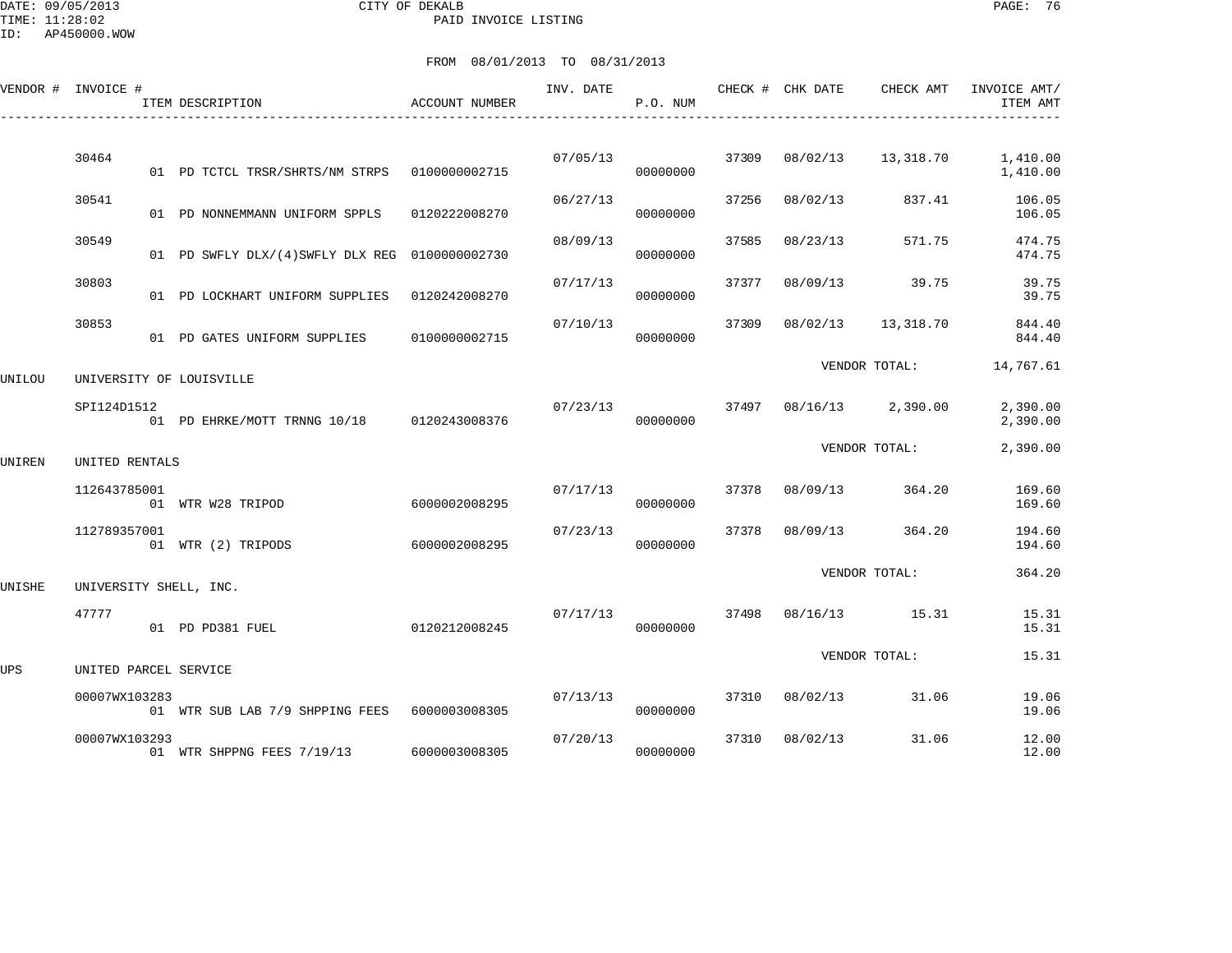DATE: 09/05/2013 CITY OF DEKALB PAGE: 77 PAID INVOICE LISTING

| FROM 08/01/2013 TO 08/31/2013 |
|-------------------------------|
|                               |

|        | VENDOR # INVOICE #      | ITEM DESCRIPTION                                  | ACCOUNT NUMBER                 | INV. DATE | P.O. NUM             |       | CHECK # CHK DATE | CHECK AMT     | INVOICE AMT/<br>ITEM AMT  |
|--------|-------------------------|---------------------------------------------------|--------------------------------|-----------|----------------------|-------|------------------|---------------|---------------------------|
|        | 00007WX103303           | 01 WTR SHPPNG/SRVC CHRGS                          | 6000003008305                  | 07/27/13  | 00000000             | 37499 | 08/16/13         | 42.97         | 42.97<br>42.97            |
|        | 00007WX103313           | 01 STR SHPPNG 7/25/13<br>02 WTR SHPPNG/SRVC CHRGS | 0130332008230<br>6000003008305 | 08/03/13  | 00000000<br>00000000 | 37667 | 08/30/13         | 207.56        | 169.22<br>139.20<br>30.02 |
|        | 00007WX103323           | 01 WTR SHPPNG/SRVC CHRGS                          | 6000003008305                  | 08/10/13  | 00000000             | 37667 | 08/30/13         | 207.56        | 19.44<br>19.44            |
|        | 00007WX103333           | 01 WTR SHPPNG/SRVC CHRGS                          | 6000003008305                  | 08/17/13  | 00000000             | 37667 | 08/30/13         | 207.56        | 18.90<br>18.90            |
| USBANK |                         | U.S. BANK NATIONAL ASSOCIATION                    |                                |           |                      |       |                  | VENDOR TOTAL: | 281.59                    |
|        | 232090878               | 01 ENG CPYR LSE 5/29-6/29/13 0135003008310        |                                | 07/29/13  | 00000000             | 37257 | 08/02/13         | 303.07        | 113.76<br>113.76          |
|        | 232090878A              | 01 ENG CPYR LSE 6/29-7/29/13                      | 0135003008310                  | 07/05/13  | 00000000             | 37311 | 08/02/13         | 1,713.71      | 113.76<br>113.76          |
|        | 232303339               | 01 FD CPYR LSE 5/30-6/30/13                       | 0135003008310                  | 07/06/13  | 00000000             | 37257 | 08/02/13         | 303.07        | 189.31<br>189.31          |
|        | 232303339A              | 01 FD CPYR LSE 6/30-7/30/13 0135003008310         |                                | 07/06/13  | 00000000             | 37311 | 08/02/13         | 1,713.71      | 506.63<br>506.63          |
|        | 232441360               | 01 LGL/CC/STR/PD CYPR LSE 8/3/13 0135003008310    |                                | 07/10/13  | 00000000             | 37311 | 08/02/13         | 1,713.71      | 629.70<br>629.70          |
|        | 233036763               | 01 ANNX CPYR LSE 8/14/13 0135003008310            |                                | 07/21/13  | 00000000             | 37311 | 08/02/13         | 1,713.71      | 463.62<br>463.62          |
|        | 234143980               | 01 ENG CPYR LSE 7/29-8/29/13                      | 0135003008310                  | 08/05/13  | 00000000             | 37586 | 08/23/13         | 620.39        | 113.76<br>113.76          |
|        | 234311603               | 01 FD CPYR LSE 7/30-8/30/13 0135003008310         |                                | 08/06/13  | 00000000             | 37586 | 08/23/13         | 620.39        | 506.63<br>506.63          |
| VAC    | VOLUNTARY ACTION CENTER |                                                   |                                |           |                      |       |                  | VENDOR TOTAL: | 2,637.17                  |
|        | 130730                  | 01 TRANSIT TRIPS 6/1-6/30/13 0900003008399        |                                |           | 07/25/13<br>00000000 |       | 37397 08/09/13   | 65,000.00     | 65,000.00<br>65,000.00    |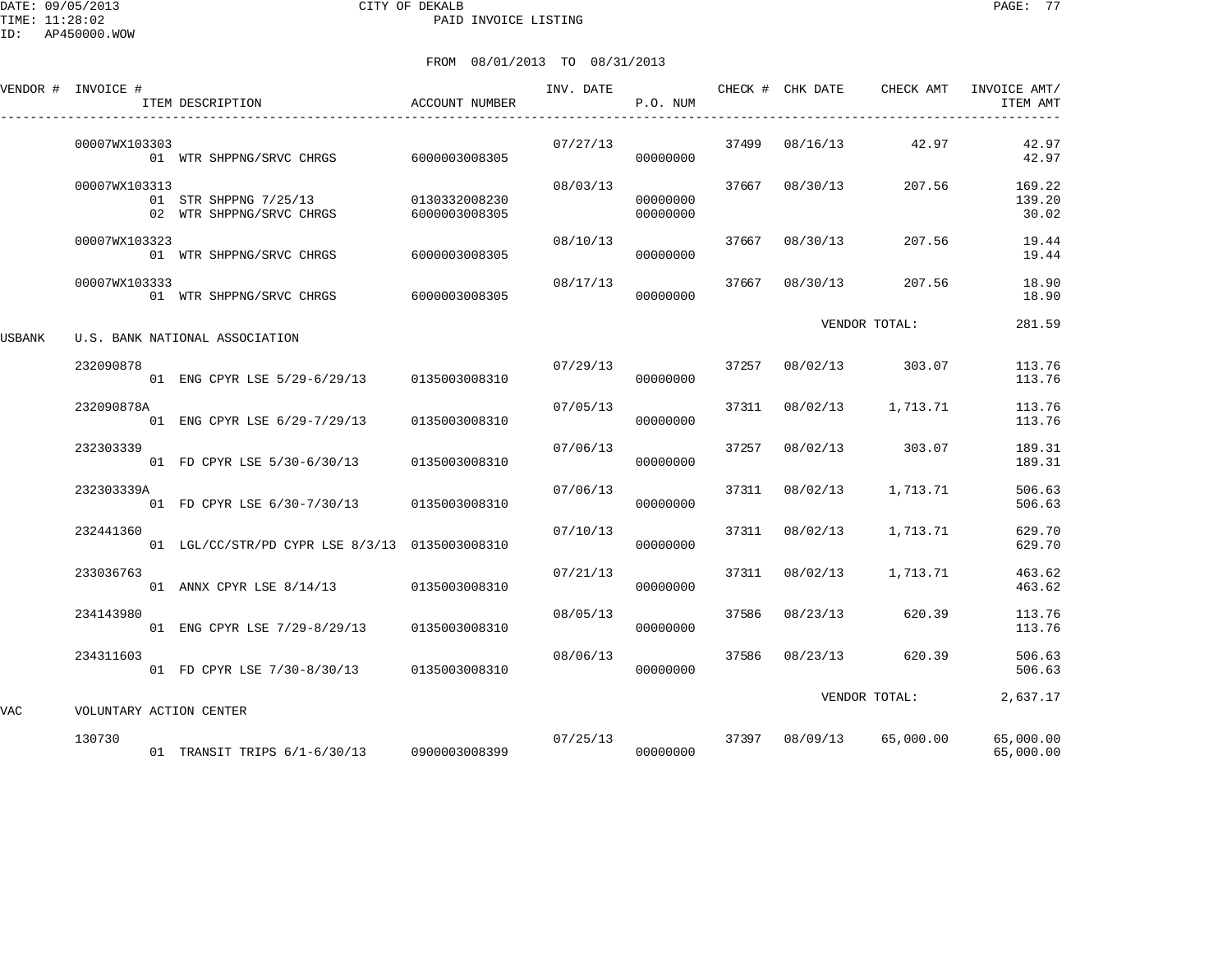DATE: 09/05/2013 CITY OF DEKALB PAGE: 78 PAID INVOICE LISTING

|        | VENDOR # INVOICE #         |                                  | ITEM DESCRIPTION                                                                                                                        | ACCOUNT NUMBER                                                                                                                                        | INV. DATE | P.O. NUM                                                                                                 |       | CHECK # CHK DATE | CHECK AMT               | INVOICE AMT/<br>ITEM AMT                                                                      |
|--------|----------------------------|----------------------------------|-----------------------------------------------------------------------------------------------------------------------------------------|-------------------------------------------------------------------------------------------------------------------------------------------------------|-----------|----------------------------------------------------------------------------------------------------------|-------|------------------|-------------------------|-----------------------------------------------------------------------------------------------|
|        | 130731                     |                                  | 01 TRANSIT TRIPS 6/1-6/30/13 0900003008399                                                                                              |                                                                                                                                                       | 07/25/13  | 00000000                                                                                                 | 37398 | 08/09/13         | 218,870.44              | 218,870.44<br>218,870.44                                                                      |
|        | 140842                     |                                  | 01 TRANSIT TRIPS YEAR END                                                                                                               | 0900003008399                                                                                                                                         | 08/21/13  | 00000000                                                                                                 | 37685 | 08/30/13         | 180,652.62              | 180,652.62<br>180,652.62                                                                      |
|        | IDIS5598538                |                                  | 01 CDBG PUB SRVC 1ST QTR                                                                                                                | 1900003008307                                                                                                                                         | 08/23/13  | 00000000                                                                                                 | 37668 | 08/30/13         | 4,000.00                | 4,000.00<br>4,000.00                                                                          |
| VALPLU |                            |                                  | VALENTINE PLUMBING & SEWER                                                                                                              |                                                                                                                                                       |           |                                                                                                          |       |                  | VENDOR TOTAL:           | 468,523.06                                                                                    |
|        | 3135                       |                                  | 01 EGYPTN THTR UNCLG BSMNT DRN 1300006508624                                                                                            |                                                                                                                                                       | 08/07/13  | 00000000                                                                                                 | 37669 | 08/30/13         | 189.00                  | 189.00<br>189.00                                                                              |
|        | IDIS5595627                |                                  | 01 FY14 CDGB 812 LEONARD #23171 1900006508624                                                                                           |                                                                                                                                                       | 08/15/13  | 00000000                                                                                                 | 37587 | 08/23/13         | 5,000.00                | 5,000.00<br>5,000.00                                                                          |
| VANDE  |                            |                                  | VANDEWALLE & ASSOCIATES, INC.                                                                                                           |                                                                                                                                                       |           |                                                                                                          |       |                  | VENDOR TOTAL:           | 5,189.00                                                                                      |
|        | 201304006                  | 02                               | 01 PRO SRVCS SITE PLAN CONCEPT<br>PRO SRVCS SITE PLAN CONCEPT                                                                           | 1300006508639<br>6500006508639                                                                                                                        | 04/20/13  | 00000000<br>00000000                                                                                     | 37258 |                  | 08/02/13 1,468.75       | 1,468.75<br>1,175.00<br>293.75                                                                |
| VERLON | VERIZON LONG DISTANCE      |                                  |                                                                                                                                         |                                                                                                                                                       |           |                                                                                                          |       |                  | VENDOR TOTAL:           | 1,468.75                                                                                      |
| VERWIR | 080113<br>VERIZON WIRELESS | 02<br>03<br>05<br>06<br>07<br>08 | 01 CITY CLERK<br>ADMIN SERVICES<br>POLICE<br>04 FIRE<br>PUBLIC WORKS<br>ACCOUNT LEVEL CHARGES<br>DIRECT DIAL USAGE<br>YSB<br>09 AIRPORT | 0112003008337<br>0115153008337<br>0120213008337<br>0125263008337<br>0130313008337<br>0135003008337<br>0135003008337<br>0135003008337<br>6500003008337 | 08/01/13  | 00000000<br>00000000<br>00000000<br>00000000<br>00000000<br>00000000<br>00000000<br>00000000<br>00000000 | 37588 | 08/23/13         | 354.20<br>VENDOR TOTAL: | 354.20<br>0.13<br>299.33<br>16.61<br>1.78<br>0.02<br>13.63<br>2.20<br>15.97<br>4.53<br>354.20 |
|        | 9709354652                 |                                  | 01 ADMIN<br>02 AIRPORT                                                                                                                  | 0115153008337<br>6500003008337                                                                                                                        | 08/04/13  | 00000000<br>00000000                                                                                     |       | 37500 08/16/13   | 6,237.22                | 6,237.22<br>59.94<br>100.78                                                                   |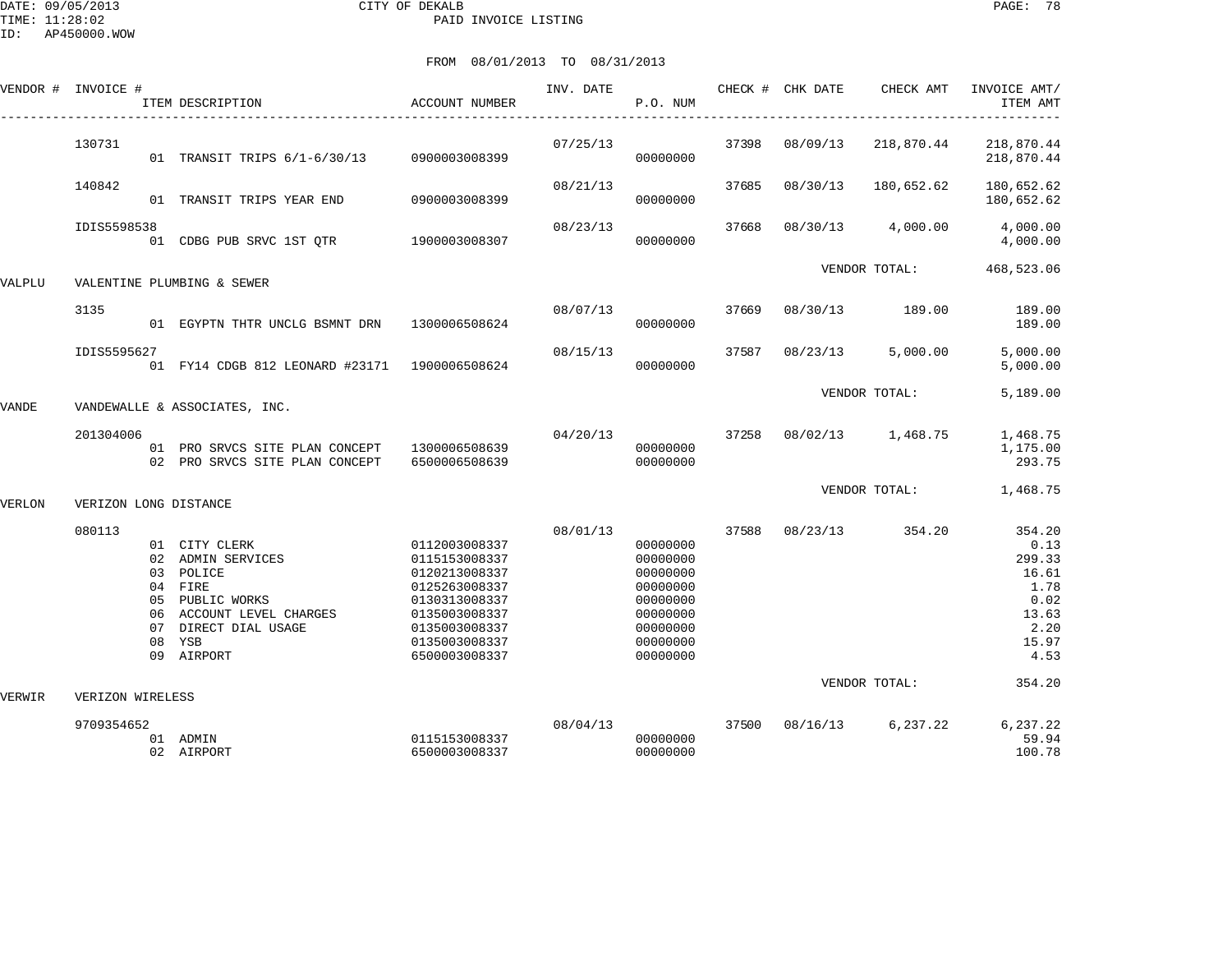## DATE: 09/05/2013 CITY OF DEKALB PAGE: 79 PAID INVOICE LISTING

|        | VENDOR # INVOICE #      |                | ITEM DESCRIPTION                                                                                                                                                      | ACCOUNT NUMBER                                                                                                                                                                                                                                              | INV. DATE | P.O. NUM                                                                                                                                                                         |       | CHECK # CHK DATE        | CHECK AMT               | INVOICE AMT/<br>ITEM AMT                                                                                                                                              |  |
|--------|-------------------------|----------------|-----------------------------------------------------------------------------------------------------------------------------------------------------------------------|-------------------------------------------------------------------------------------------------------------------------------------------------------------------------------------------------------------------------------------------------------------|-----------|----------------------------------------------------------------------------------------------------------------------------------------------------------------------------------|-------|-------------------------|-------------------------|-----------------------------------------------------------------------------------------------------------------------------------------------------------------------|--|
|        | 9709354652              | 11 PD<br>13 [W | 03 BUILDING<br>04 DEVELOP SERVICES<br>05 ENG<br>06 FINANCE<br>07 FIRE<br>08 HR<br>09 IT<br>10 MAYOR<br>12 PLANNING<br>14 SPARE<br>15 STREET<br>16 WTR<br>17 EOUIPMENT | 0130353008337<br>0130353008337<br>0130353008337<br>0115153008337<br>0125263008337<br>0115153008337<br>0115163008337<br>0110103008337<br>0120213008337<br>0130343008337<br>0130313008337<br>0115163008337<br>0130313008337<br>6000003008337<br>0115166008580 | 08/04/13  | 00000000<br>00000000<br>00000000<br>00000000<br>00000000<br>00000000<br>00000000<br>00000000<br>00000000<br>00000000<br>00000000<br>00000000<br>00000000<br>00000000<br>00000000 |       |                         | 37500 08/16/13 6,237.22 | $- - -$<br>6,237.22<br>94.08<br>94.08<br>79.32<br>59.94<br>1,096.30<br>59.94<br>268.61<br>59.94<br>2,649.18<br>141.94<br>59.94<br>31.91<br>655.50<br>510.84<br>214.98 |  |
| VHS    |                         |                | VALLEY HYDRAULIC SERVICE, INC.                                                                                                                                        |                                                                                                                                                                                                                                                             |           |                                                                                                                                                                                  |       |                         | VENDOR TOTAL:           | 6,237.22                                                                                                                                                              |  |
|        | 174112                  |                | 01 FD SHOP PARTS                                                                                                                                                      | 0125272008240                                                                                                                                                                                                                                               | 07/15/13  | 00000000                                                                                                                                                                         | 37379 | 08/09/13                | 208.37                  | 208.37<br>208.37                                                                                                                                                      |  |
| VIKCHE |                         |                | VIKING CHEMICAL COMPANY                                                                                                                                               |                                                                                                                                                                                                                                                             |           |                                                                                                                                                                                  |       | 208.37<br>VENDOR TOTAL: |                         |                                                                                                                                                                       |  |
|        | 246833                  |                | 01 WTR (30) CHLORINE/DEL CHARGE 6000002008250                                                                                                                         |                                                                                                                                                                                                                                                             | 08/07/13  | 00000000                                                                                                                                                                         |       | 37670 08/30/13          | 3,053.95                | 3,053.95<br>3,053.95                                                                                                                                                  |  |
| VIRCOO | VIRGIL COOK & SON, INC. |                |                                                                                                                                                                       |                                                                                                                                                                                                                                                             |           |                                                                                                                                                                                  |       |                         | VENDOR TOTAL:           | 3,053.95                                                                                                                                                              |  |
|        | 0002178                 |                | 01 STR TRUSS                                                                                                                                                          | 0130332008229                                                                                                                                                                                                                                               | 07/15/13  | 00000000                                                                                                                                                                         | 37380 | 08/09/13                | 200.00                  | 200.00<br>200.00                                                                                                                                                      |  |
|        | 0002190                 |                | 01 FD S1 ADVNC WRNG SYSTEM                                                                                                                                            | 1300006508639                                                                                                                                                                                                                                               | 08/02/13  | 00000000                                                                                                                                                                         | 37501 | 08/16/13                | 16,410.00               | 16,410.00<br>16,410.00                                                                                                                                                |  |
|        | IDIS5598538             |                | 01 CDBG LOCUST ST FNL PYMT 1900006508639                                                                                                                              |                                                                                                                                                                                                                                                             | 08/23/13  | 00000000                                                                                                                                                                         | 37671 | 08/30/13                | 18,422.85               | 18,422.85<br>18,422.85                                                                                                                                                |  |
| WAGAGG | WAGNER AGGREGATE, INC.  |                |                                                                                                                                                                       |                                                                                                                                                                                                                                                             |           |                                                                                                                                                                                  |       |                         | VENDOR TOTAL:           | 35,032.85                                                                                                                                                             |  |
|        | 12605                   |                | 01 STR 103.81TNS CA6 0130332008228                                                                                                                                    |                                                                                                                                                                                                                                                             | 07/20/13  | 00000000                                                                                                                                                                         | 37502 | 08/16/13                | 1,461.96                | 910.97<br>910.97                                                                                                                                                      |  |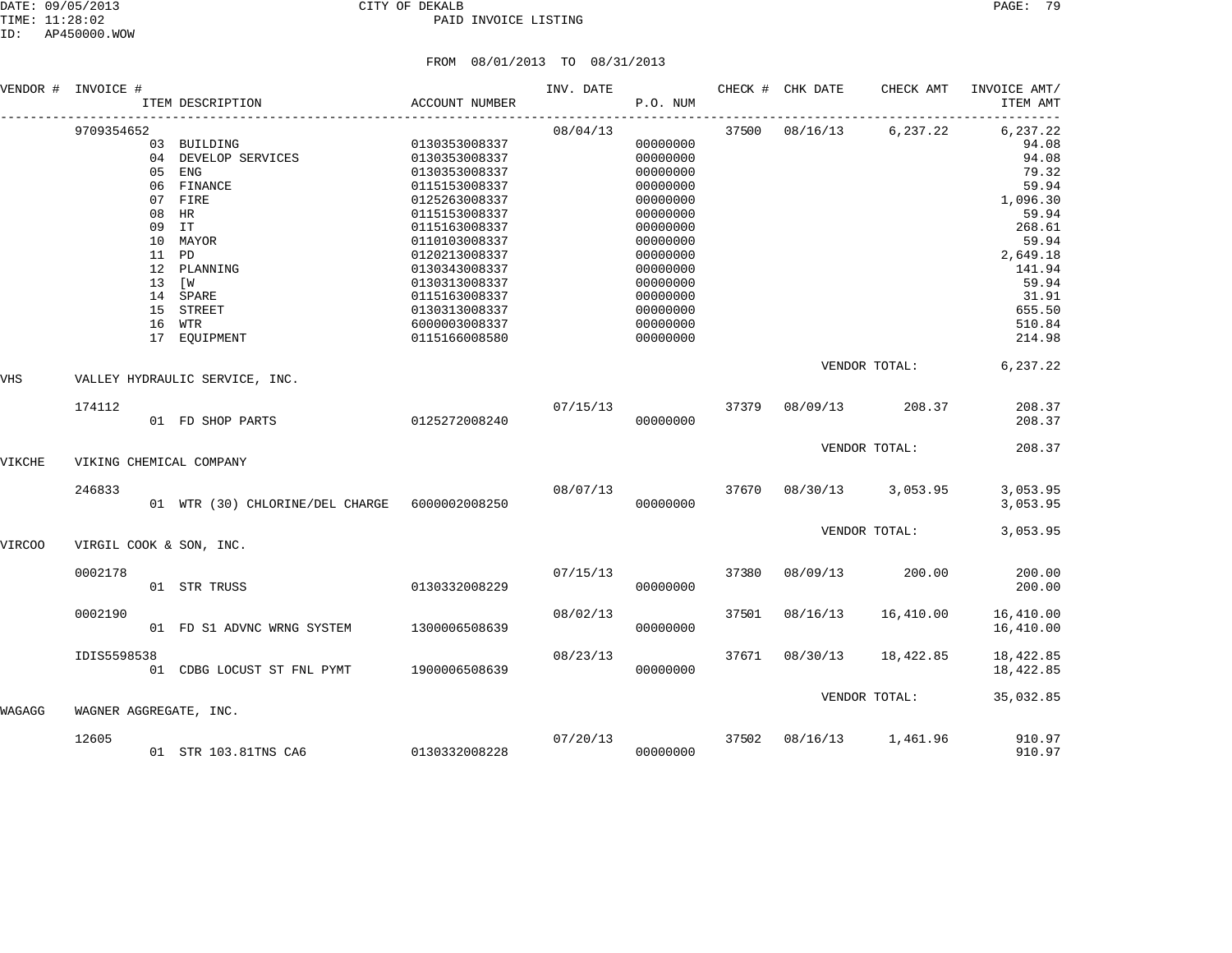DATE: 09/05/2013 CITY OF DEKALB PAGE: 80 PAID INVOICE LISTING

|         | VENDOR # INVOICE # | ITEM DESCRIPTION                                | ACCOUNT NUMBER                 | INV. DATE | P.O. NUM             |       | CHECK # CHK DATE | CHECK AMT         | INVOICE AMT/<br>ITEM AMT      |
|---------|--------------------|-------------------------------------------------|--------------------------------|-----------|----------------------|-------|------------------|-------------------|-------------------------------|
|         | 12621              | 01 STR 62.97TNS CA6                             | 0130332008228                  | 07/20/13  | 00000000             | 37502 |                  | 08/16/13 1,461.96 | 550.99<br>550.99              |
|         | 12670              | 01 STR 42.79TNS CA6 0130332008228               |                                | 07/27/13  | 00000000             | 37589 |                  | 08/23/13 374.41   | 374.41<br>374.41              |
| WALLOD  | LODUS I WALTER     |                                                 |                                |           |                      |       |                  | VENDOR TOTAL:     | 1,836.37                      |
|         | 080913             |                                                 |                                | 08/09/13  | 37503<br>00000000    |       |                  | 08/16/13 12.99    | 12.99<br>12.99                |
| WALMART |                    | WALMART COMMUNITY/GEMB                          |                                |           |                      |       |                  | VENDOR TOTAL:     | 12.99                         |
|         | 00427              | 0120222008242<br>01 PD BATTERIES                |                                | 08/12/13  | 00000000             | 37672 | 08/30/13         | 332.90            | 81.79<br>81.79                |
|         | 02334              | 01 STR LANDSCAPE SCRTY CAMERA                   | 0130332008295                  | 07/02/13  | 00000000             | 37312 | 08/02/13         | 215.81            | 115.65<br>115.65              |
|         | 03827              | 01 PD BLDG SUPPLIES                             | 0100000002730                  | 07/30/13  | 00000000             | 37672 | 08/30/13         | 332.90            | 41.79<br>41.79                |
|         | 04972              | 01 PD (2) CAKES/SUPPLIES                        | 0120222008299                  | 07/22/13  | 00000000             | 37672 | 08/30/13         | 332.90            | 105.38<br>105.38              |
|         | 05805              | 01 CM CRDT RTN#07869 FMMNT<br>02 CM 22-47 T MNT | 7100004008474<br>7100004008474 | 06/21/13  | 00000000<br>00000000 | 37259 | 08/02/13         | 583.59            | $-20.00$<br>$-98.96$<br>78.96 |
|         | 06394              | 01 ARPT OSHKOSH AIR TRAFFIC FOOD 6500003008373  |                                | 07/29/13  | 00000000             |       | 37672 08/30/13   | 332.90            | 103.94<br>103.94              |
|         | 06723              | 01 PD BLDG SUPPLIES                             | 0120222008299                  | 06/24/13  | 00000000             | 37259 | 08/02/13         | 583.59            | 73.44<br>73.44                |
|         | 06818              | 01 PD BLDG SUPPLIES                             | 0120212008299                  | 07/01/13  | 00000000             | 37312 | 08/02/13         | 215.81            | 26.14<br>26.14                |
|         | 07455              | 01 WTR (2) CALC/FRZRBGS                         | 6000002008219                  | 07/03/13  | 00000000             | 37312 | 08/02/13         | 215.81            | 23.26<br>23.26                |
|         | 07869              | 01 STR SHOP SUPPLIES                            | 0130332008219                  | 06/21/13  | 00000000             | 37259 | 08/02/13         | 583.59            | 478.39<br>83.43               |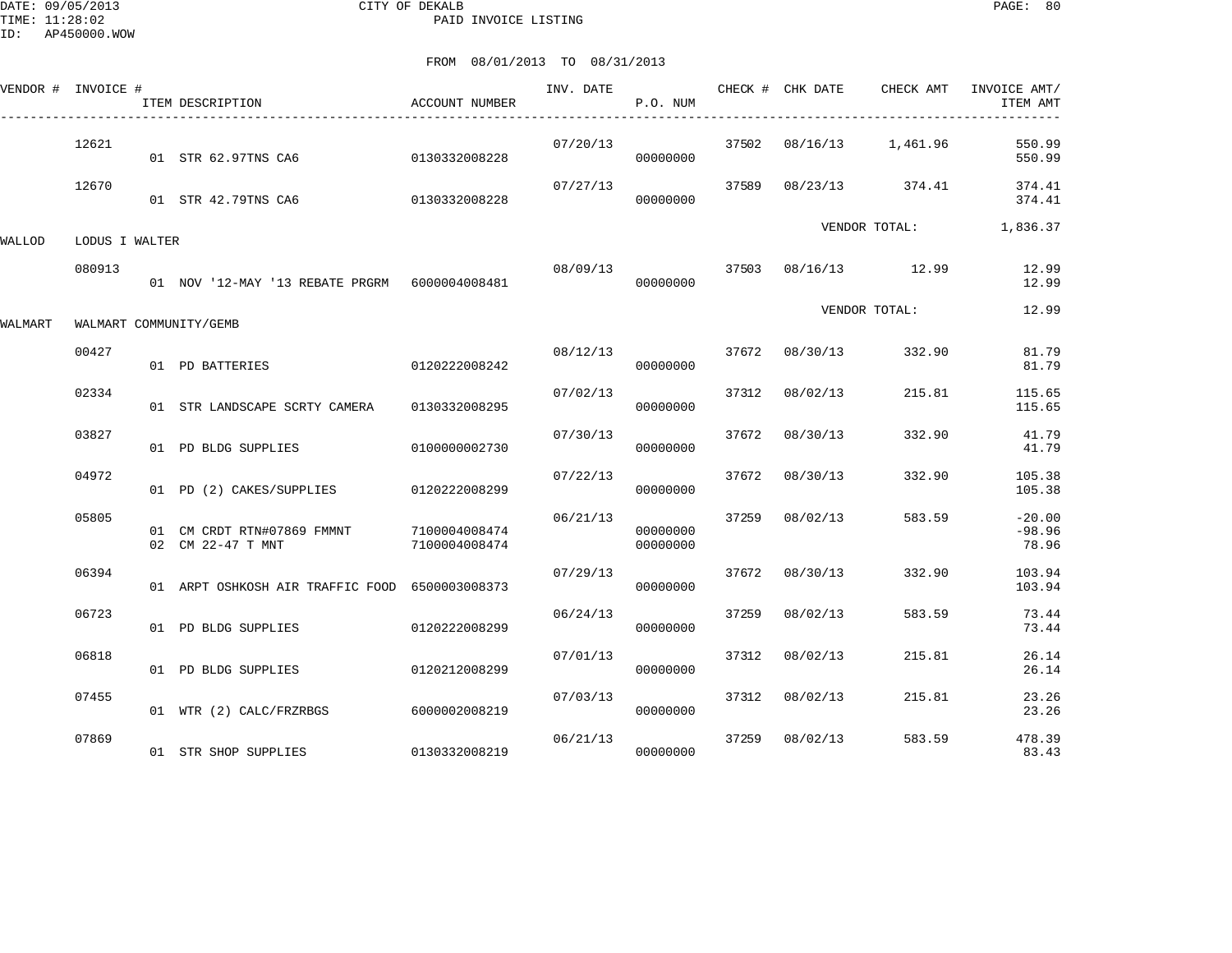|        | VENDOR # INVOICE # | ITEM DESCRIPTION                | ACCOUNT NUMBER | INV. DATE | P.O. NUM |                   | CHECK # CHK DATE | CHECK AMT           | INVOICE AMT/<br>ITEM AMT   |
|--------|--------------------|---------------------------------|----------------|-----------|----------|-------------------|------------------|---------------------|----------------------------|
|        | 07869              | 02 CM 32LED/SRVCPLN/FMMNT       | 7100004008474  | 06/21/13  | 00000000 | --------<br>37259 | 08/02/13         | 583.59              | 478.39<br>394.96           |
|        | 08609              | 01 PD (4)USB/CALCULATOR         | 0120242008204  | 07/09/13  | 00000000 | 37312             | 08/02/13         | 215.81              | 50.76<br>50.76             |
|        | 08627              | 01 FD HEALTH & SAFETY WEEK      | 0125273008376  | 06/19/13  | 00000000 | 37259             | 08/02/13         | 583.59              | 51.76<br>51.76             |
| WASMAN | WASTE MANAGEMENT   |                                 |                |           |          |                   |                  | VENDOR TOTAL:       | 1,132.30                   |
|        | 338705020117       | 01 JUNE 2013 SERVICE            | 0700003008346  | 08/01/13  | 00000000 | 37381             |                  | 08/09/13 144,217.15 | 144,217.15<br>144, 217. 15 |
| WASTE  | WASTE MANAGEMENT   |                                 |                |           |          |                   |                  | VENDOR TOTAL:       | 144, 217. 15               |
|        | 330588520115       | 01 ROLL OFF JULY 2013 SERVICES  | 0700003008346  | 08/01/13  | 00000000 | 37382             | 08/09/13         | 4,294.47            | 4,172.14<br>4,172.14       |
|        | 345942423541       | 01 JUL 2013 SERVICE             | 0130333008313  | 08/01/13  | 00000000 | 37382             | 08/09/13         | 4,294.47            | 122.33<br>122.33           |
| WDKBFM | WDKB-FM            |                                 |                |           |          |                   |                  | VENDOR TOTAL:       | 4,294.47                   |
|        | 704000009          | 01 ARPT MRKNG AD                | 6500003008373  | 07/28/13  | 00000000 | 37590             | 08/23/13         | 440.00              | 440.00<br>440.00           |
| WELBRO | WELCH BROS., INC.  |                                 |                |           |          |                   |                  | VENDOR TOTAL:       | 440.00                     |
|        | 1452438            | 01 WTR OFFSET CONE              | 6000002008232  | 08/01/13  | 00000000 | 37673             | 08/30/13         | 67.50               | 67.50<br>67.50             |
| WENENG |                    | WENDLER ENGINEERING SERVICES,   |                |           |          |                   |                  | VENDOR TOTAL:       | 67.50                      |
|        | 34635              | 01 MFT 10-00167-01-WR BTHNY RD  | 1000003008633  | 07/16/13  | 00000000 | 37260             | 08/02/13         | 16,749.04           | 16,749.04<br>16,749.04     |
|        | 34704              | 01 EGYPTN THTR TOPOGRAPHIC SRVY | 1300006508624  | 08/15/13  | 00000000 | 37674             | 08/30/13         | 5,775.00            | 1,500.00<br>1,500.00       |
|        | 34731              |                                 |                | 08/15/13  |          | 37674             | 08/30/13         | 5,775.00            | 4,275.00                   |